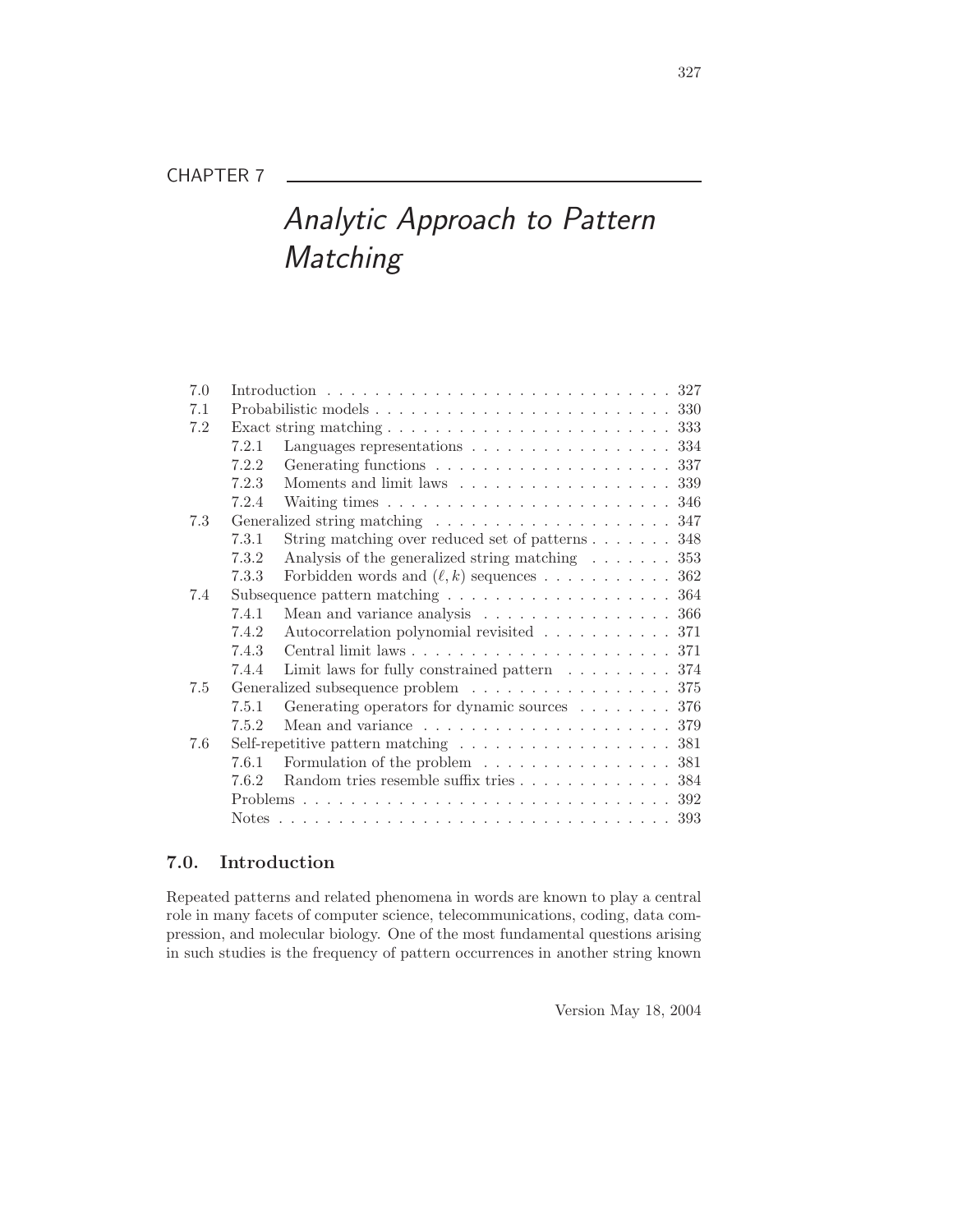as the text. Applications of these results include gene finding in biology, code synchronization, user search in wireless communications, detecting signatures of an attacker in intrusion detection, and discovering repeated strings in the Lempel-Ziv schemes and other data compression algorithms.

The basic *pattern matching* is to find for a given (or random) pattern  $w$  or a set of patterns W and text X how many times W occurs in the text and how long it takes for  $W$  to occur in  $X$  for the first time. These two problems are not unrelated as we have already seen in Chapter 6. Throughout this chapter we allow patterns to overlap and we count overlapping occurrences separately. For example,  $w = abab$  occurs three times in the text  $= b$ ababababb.

We consider pattern matching problems in a probabilistic framework in which the text is generated by a probabilistic source while the pattern is given. In Chapter 1 various probabilistic sources were discussed. Here we succinctly summarize assumptions adopted in this chapter. In addition, we introduce a new general source known as a *dynamic source* recently proposed by Vallée. In Chapter 2 algorithmic aspects of pattern matching and various efficient algorithms for finding patterns were discussed. In this chapter, as in Chapter 6, we focus on *analysis*. However, unlike Chapter 6, we apply here analytic tools of combinatorics and analysis of algorithms to discover general laws of pattern occurrences. An immediate consequence of our results is the possibility to set thresholds at which a pattern in a text starts being (statistically) meaningful.

The approach we undertake to analyze pattern matching problems is through a formal description by means of regular languages. Basically, such a description of contexts of one, two, or several occurrences gives access to expectation, variance, and higher moments, respectively. A systematic translation into *generating functions* of a complex variable  $z$  is available by methods of analytic combinatorics deriving from the original Chomsky-Schützenberger theorem. Then, the structure of the implied generating functions at a pole, usually at  $z = 1$ , provides the necessary asymptotic information. In fact, there is an important phenomenon of asymptotic simplification where the essentials of combinatorial-probabilistic features are reflected by the singular forms of generating functions. For instance, variance coefficients come out naturally from this approach together with a suitable notion of correlation. Perhaps the originality of the present approach lies in such a joint use of combinatorial-enumerative techniques and of analytic-probabilistic methods.

There are various pattern matching problems. In its simplest form, the pattern  $W = w$  is a single string w and one searches for some/all occurrences of w as a block of consecutive symbols in the text. This problem is known as the exact string matching and its analysis is presented in Section 7.2 (cf. also Chapter 6). We adopt a symbolic approach, and first describe a language that contains all occurrences of  $w$ . Then we translate this language into a generating function that will lead to precise evaluation of the mean and the variance of the number of occurrences of the pattern. Finally, we prove the central and local limit laws, and large deviations.

In the *generalized string matching* problem the pattern  $W$  is a set rather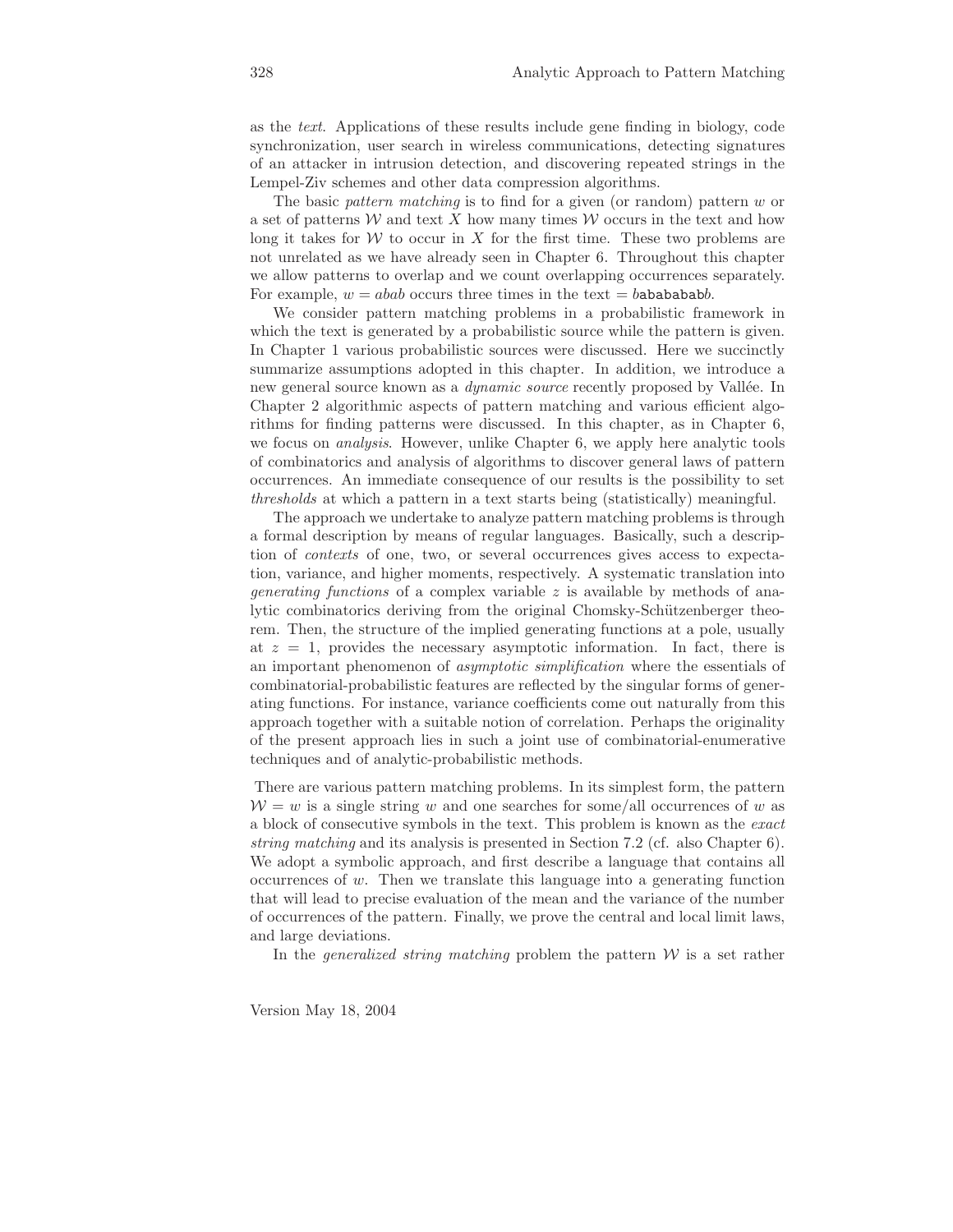than a single pattern. In its most general formulation, the pattern is a pair  $(\mathcal{W}_0, \mathcal{W})$  where  $\mathcal{W}_0$  is the so called *forbidden set*. If  $\mathcal{W}_0 = \emptyset$ , then W appears in the text whenever a word from  $W$  occurs as a string with overlapping allowed. When  $\mathcal{W}_0 \neq \emptyset$  one studies the number of occurrences of strings in W under the condition that there is no occurrence of a string from  $\mathcal{W}_0$  in the text X. This could be called a restricted string matching since one restricts the text to those strings that do not contain strings from  $W_0$ . Finally, setting  $W = \emptyset$ (with  $W_0 \neq \emptyset$ ) we search for the number of text strings that do not contain any pattern from  $W_0$ . In particular, for  $\ell \leq k$  if  $W_0$  consists of runs of zeros of length at least  $\ell$  and at most k, then we deal with the so called  $(\ell, k)$  sequences that find application in magnetic recoding.

We shall present a complete analysis of the generalized string matching problem in Section 7.3. We first consider the so called reduced set of patterns in which a string in  $W$  cannot be a substring of another string in  $W$ . We shall generalize our combinatorial language approach from Section 7.2 to derive the mean, variance, central and local limit laws, and large deviations. Then we analyze the generalized string pattern matching with  $W_0 = \emptyset$  and adopt a different approach. We shall construct an automaton to recognize the pattern  $W$  that turns out to be a de Bruijn graph. The generating function of the number of occurrences will have a matrix form with the main matrix representing the transition matrix of the associated de Bruijn graph. Finally, we consider the  $(\ell, k)$ sequences and enumerate them leading to the Shannon capacity.

In Section 7.4 we discuss a new pattern matching problem called the subsequence pattern matching or the hidden pattern matching. In this case the pattern  $W = a_1 a_2 \cdots a_m$ , where  $a_i$  is a symbol of the underlying alphabet, is to occur as a subsequence rather than a string (consecutive symbols) in a text. We say that  $W$  is hidden in the text. For example, **date** occurs as a subsequence in the text hidden pattern, in fact four times, but not even once as a string. The gaps between occurrences of  $W$  may be bounded or unrestricted. The extreme cases are: fully unconstrained problem where all gaps are unbounded; and the fully constrained problem where all gaps are bounded. We analyze these and mixed cases.

In Section 7.5 we generalized all of the above pattern matching problems and analyze the generalized subsequence problem. In this case, the pattern is  $W = (W_1, \ldots, W_d)$  where  $W_i$  is a collection of strings (a language). We say that the generalized pattern W occurs in the text X if X contains W as a subsequence  $(w_1, w_2, \ldots, w_d)$  where  $w_i \in \mathcal{W}_i$ . Clearly, it includes all the problems discussed so far. We shall analyze this generalized pattern matching for general probabilistic dynamic sources (which include among others Markov sources and mixing sources). The novelty of the analysis lies in translating probabilities into composition of operators. Under a mild decomposability assumption, these operators entertain spectral representations that allows us to derive precise asymptotic behavior for quantities of interest.

Finally, in the last section we study a different pattern matching, namely the one in which the pattern is part of the (random) text. We coin the term selfrepetitive pattern matching. More precisely, we look for the longest substring of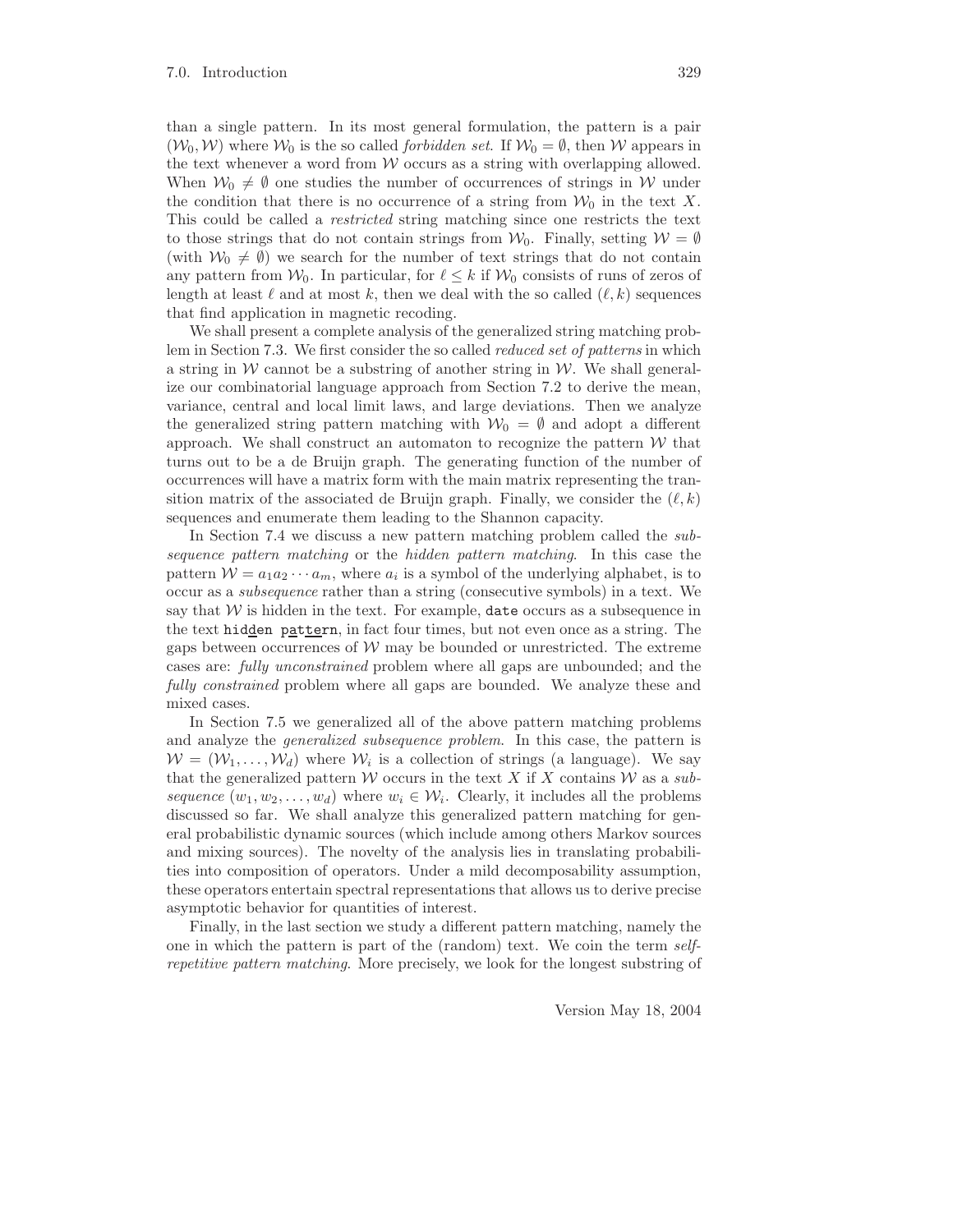the text occurring at a given position that has another copy in the text. This new quantity, when averaged over all possible positions of the text, is actually the typical depth in a suffix trie (cf. Chapter 2) built over (randomly generated) text. We analyze it using analytic techniques such as generating functions and the Mellin transform. We reduce its analysis to the exact pattern matching; thus we call the technique the string-ruler method. In fact, we prove that the probability generating function of the depth in a suffix trie is asymptotically close to the probability generating function of the depth in a trie that is built over n independently generated texts. Such tries have been extensively studied in the past and we have pretty good understanding of their probabilistic behaviors. This allows us to conclude that the depth in a suffix trie is asymptotically normal.

# 7.1. Probabilistic models

We study here pattern matching in a probabilistic framework in which the text is generated randomly. Let us first introduce some general probabilistic models of generating sequences. The reader is also referred to Chapter 1 for a brief introduction to probabilistic models. For the convenience of the reader, we repeat here some definitions.

Throughout we shall deal with sequences of discrete random variables. We write  $(X_k)_{k=1}^{\infty}$  for a one-sided infinite sequence of random variables; however, we often abbreviate it as  $X$  provided it is clear from the context that we are talking about a sequence, not a single variable. We assume that the sequence  $(X_k)_{k=1}^{\infty}$ is defined over a finite alphabet  $A = \{a_1, \ldots, a_V\}$  of size V. A partial sequence is denoted as  $X_m^n = (X_m, \ldots, X_n)$  for  $m < n$ . Finally, we shall always assume that a probability measure exists, and we write  $P(x_1^n) = P(X_k = x_k, 1 \leq$  $k \leq n, x_k \in \mathcal{A}$  for the probability mass, where we use lowercase letters for a realization of a stochastic process.

Sequences are generated by information sources, usually satisfying some constraints. We also call them probabilistic models. Throughout, we assume the existence of a stationary probability distribution, that is, for any string  $w$  the probability that the text  $X$  contains an occurrence of  $w$  at position  $k$  is equal to  $P(w)$  independently of the position k. For  $P(w) > 0$ , we denote by  $P(u | w)$ the conditional probability equals  $P(wu)/P(w)$ .

The most elementary source is a memoryless source also known as the Bernoulli source.

(B) Memoryless or Bernoulli Source

Symbols of the alphabet  $A = \{a_1, \ldots, a_V\}$  occur independently of one another; thus  $X = X_1 X_2 X_3 \dots$  can be described as the outcome of an infinite sequence of Bernoulli trials in which  $P(X_j = a_i) = p_i$  and  $\sum_{i=1}^{V} p_i = 1$ . Throughout, we assume that at least for one i we have  $0 < p_i < 1$ .

In many cases, assumption (B) is not very realistic. When this is the case, assumption (B) may be replaced by: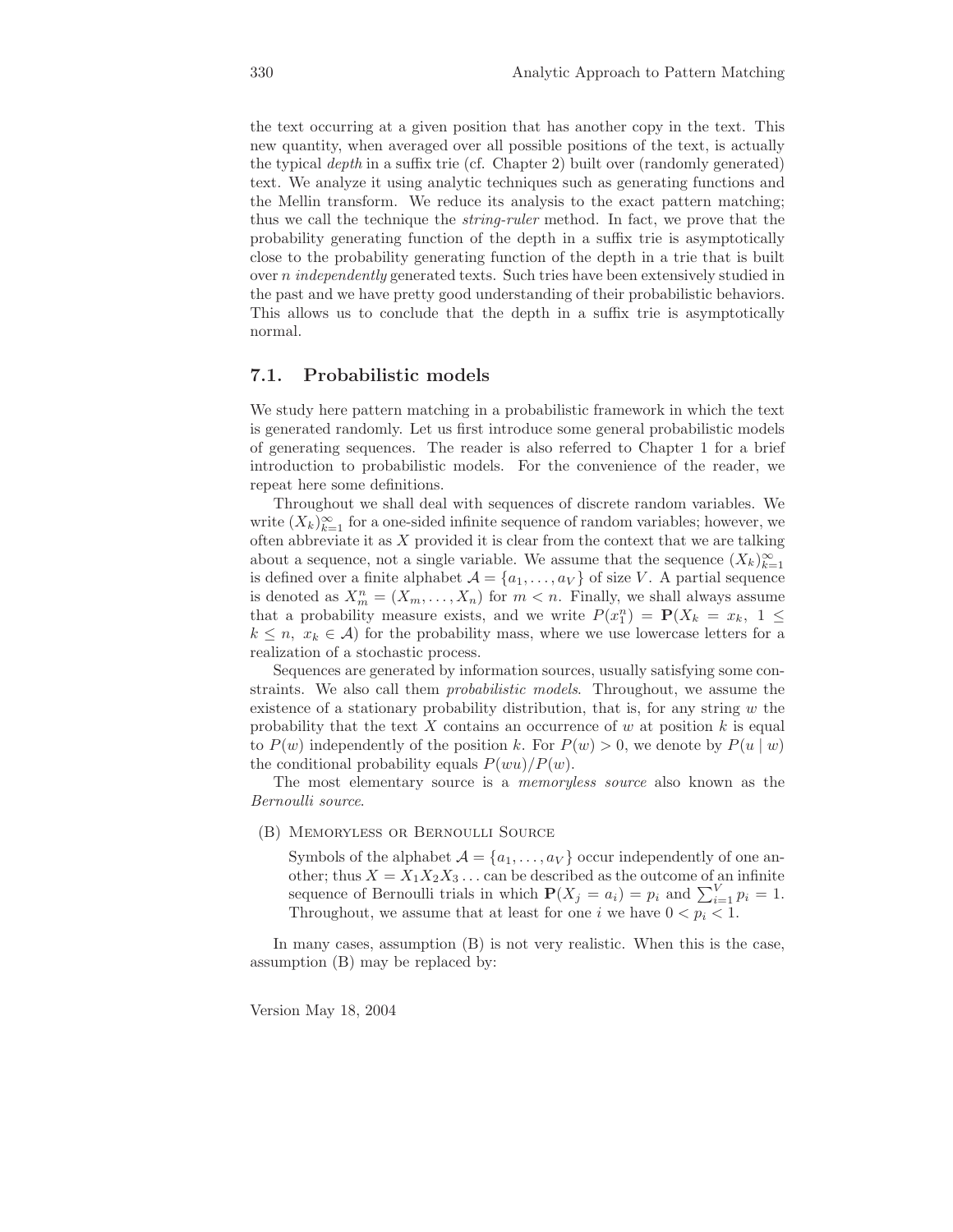## 7.1. Probabilistic models 331

(M) Markov Source of order one

There is a Markovian dependency between consecutive symbols in a string; that is, the probability  $p_{ij} = P(X_{k+1} = a_i | X_k = a_i)$  describes the conditional probability of sampling symbol  $a_j$  immediately after symbol  $a_i$ . We denote by  $P = \{p_{ij}\}_{i,j=1}^V$  the transition matrix, and by  $\mu = (\pi_1, \dots, \pi_V)$ the stationary vector satisfying  $\mu P = \mu$ . (Throughout, we assume that the Markov chain is irreducible and aperiodic.) A general Markov source of order r is characterized by the transition matrix  $V^r \times V$  with coefficients being  $P(j \in \mathcal{A} \mid u)$  for  $u \in \mathcal{A}^r$ .

In some situations more general sources must be considered (for which one still can obtain reasonably precise analysis). Recently, Vallée introduced new sources called dynamic sources that we briefly describe here and use in the analysis of the generalized subsequence problem in Section 7.5. To introduce such sources we start with a description of a *dynamic system* defined by:

- A topological partition of the unit interval  $\mathcal{I} := (0,1)$  into a disjoint set of open intervals  $\mathcal{I}_a, a \in \mathcal{A}$ .
- An encoding mapping  $\chi$  which is constant and equal to  $a \in \mathcal{A}$  on each  $\mathcal{I}_a$ .
- A shift mapping  $T: \mathcal{I} \to \mathcal{I}$  whose restriction to  $\mathcal{I}_a$  is a bijection of class  $\mathcal{C}^2$  from  $\mathcal{I}_a$  to  $\mathcal{I}$ . The local inverse of T restricted to  $\mathcal{I}_a$  is denoted by  $h_a$ .

Observe that such a dynamic system produces infinite words of  $A^{\infty}$  through the encoding  $\chi$ . For an initial  $x \in \mathcal{I}$  the source outputs a word, say  $w(x) =$  $(\chi x, \chi Tx, \ldots).$ 

# (DS) Probabilistic Dynamic Source

A source is called a probabilistic dynamic source, if the unit interval of a dynamic system is endowed with a density f.

EXAMPLE 7.1.1. A memoryless source associated with the probability distribution  $\{p_i\}_{i=1}^V$  (where V can be finite or infinite) is modeled by a dynamic source in which the components  $w_k(x) = \chi T^k x$  are independent and the corresponding topological partition of  $\mathcal I$  is defined as

$$
\mathcal{I}_m := (q_m, q_{m+1}], \qquad q_m = \sum_{j < m} p_j.
$$

In particular, a symmetric V-ary memoryless source can be described as

$$
T(x) = \{Vx\}, \qquad \chi(x) = \lfloor Vx \rfloor,
$$

where  $\lfloor x \rfloor$  is the integer part of x and  $\{x\} = x - \lfloor x \rfloor$  is the fractional part of x (cf. Figure  $7.1(a)$ ).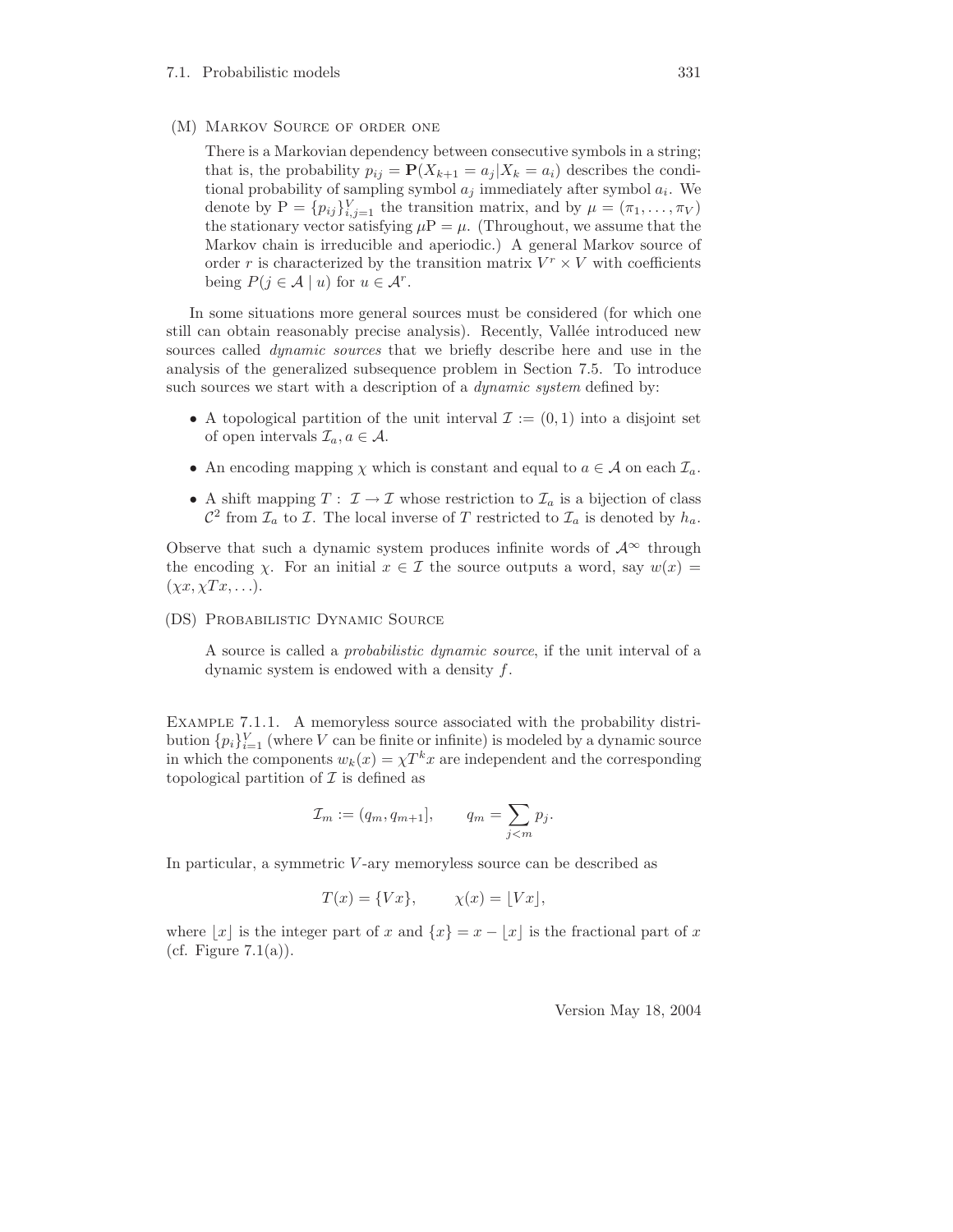

Figure 7.1. Dynamic Sources discussed in Example 7.1.1: (a) memoryless with the shift mapping  $T_m(x) = \langle (x - q_m)/p_{m+1} \rangle$  (b) continued fraction source with  $T_m(x) = 1/x - m = \langle 1/x \rangle$ .

Here is another example of a source with memory related to continued fractions. The alphabet  $A$  is the set of all natural numbers and the partition of  $I$  is defined as  $\mathcal{I}_m = (1/(m+1), 1/m)$ . The restriction of T to  $\mathcal{I}_m$  is the decreasing linear fractional transformation  $T(x) = 1/x - m$ , that is,

$$
T(x) = \{1/x\}, \qquad \chi(x) = \lfloor 1/x \rfloor.
$$

Observe that the inverse branches  $h_m$  are defined as  $h_m(x) = 1/(x + m)$  (cf. Figure  $7.1(b)$ ).

Let us observe that a word of length k, say  $w = w_1w_2\cdots w_k$  is associated with the mapping  $h_w := h_{w_1} \circ h_{w_2} \circ \cdots \circ h_{w_k}$  which is an inverse branch of  $T^k$ . In fact, all words that begin with the same prefix  $w$  belong to the same fundamental interval defined as  $\mathcal{I}_w = (h_w(0), h_w(1))$ . Furthermore, for probabilistic dynamic sources with the density  $f$ , one easily computes the probability of  $w$  as the measure of the interval  $\mathcal{I}_w$ .

The probability  $P(w)$  of a word w can be explicitly computed through the special generating operator  $\mathbf{G}_w$  define as follows

$$
\mathbf{G}_w[f](t) := |h'_w(t)| f \circ h_w(t). \tag{7.1.1}
$$

One recognizes in  $\mathbf{G}_w[f](t)$  a density mapping, that is,  $\mathbf{G}_w[f](t)$  is the density of f mapped over  $h_w(t)$ . The probability of w can then be computed as

$$
P(w) = \left| \int_{h_w(0)}^{h_w(1)} f(t)dt \right| = \int_0^1 |h'_w(t)| f \circ h_w(t) dt = \int_0^1 \mathbf{G}_w[f](t) dt. \tag{7.1.2}
$$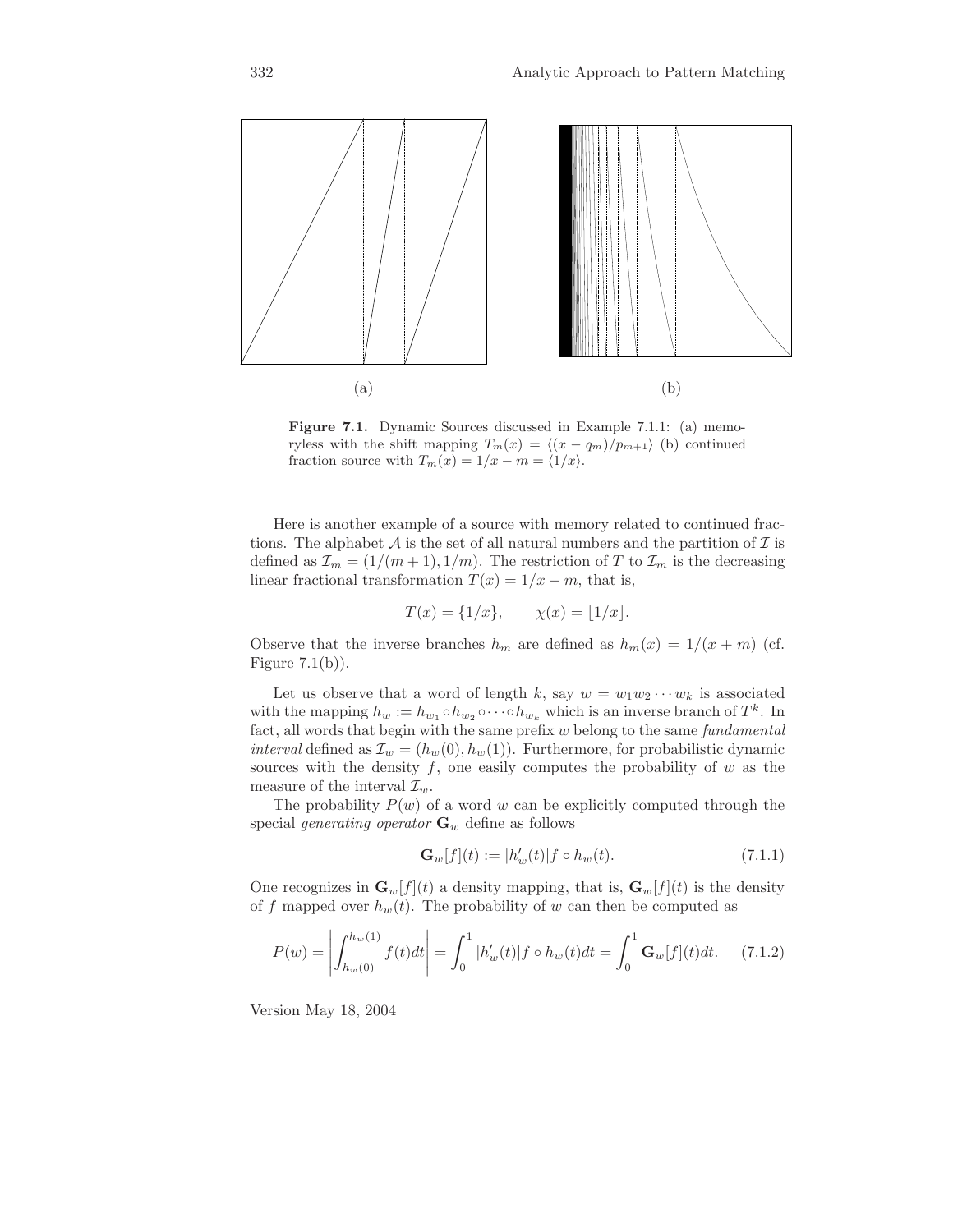Let us now consider a concatenation of two words  $w$  and  $u$ . For memoryless sources  $P(w \cdot u) = P(w)P(u)$ . For Markov sources one still obtains the product of conditional probabilities. Dynamic sources replaces the product of probabilities by the product (composition) of generating operators. To see this, we observe that

$$
\mathbf{G}_{w \cdot u} = \mathbf{G}_u \circ \mathbf{G}_w, \tag{7.1.3}
$$

where we write  $\mathbf{G}_w := \mathbf{G}_w[f](t)$ . Indeed,  $h_{wu} = h_w \circ h_u$  and  $\mathbf{G}_{w \cdot u} = h'_w \circ h_u$ .  $h'_u \cdot f \circ h_w \circ h_u$  while  $\mathbf{G}_w = h'_w \cdot f \circ h_w$  and then  $\mathbf{G}_u \circ \mathbf{G}_w = h_u \cdot h'_w \circ h_u \cdot f \circ h_w \circ h_u$ , as desired.

# 7.2. Exact string matching

In the exact string matching problem the pattern  $w = w_1w_2 \cdots w_m$  of length m is given while the text  $X = X_1^n = X_1 \dots X_n$  of length n is generated by a random source. Observe that since the pattern  $W$  is given, its length  $m$  will not vary with *n* when  $n \to \infty$  (asymptotic analysis).

There are several parameters of interest in the string matching, but two of them stand out. Namely, the number of times  $w$  occurs in  $X$  which we denote as  $N_n := N_n(w)$  and define formally by

$$
N_n(w) = \text{Card}(\{i : X_{i-m+1}^i = w, \ m \le i \le n\}).
$$

We can write  $N_n(w)$  in an equivalent form as follows

$$
N_n(w) = I_m + I_{m+1} + \dots + I_n \tag{7.2.1}
$$

where  $I_i = 1$  if w occurs at position i and  $I_i = 0$  otherwise.

The second parameter is the *waiting time*  $T_w$  defined as the first time  $w$ occurs in the text  $X$ , that is,

$$
T_w := \min\{n : X_{n-m+1}^n = w\}.
$$

One can also define  $T_i$  as the minimum length of the text in which the pattern w occurs j times. Clearly,  $T_w = T_1$ . These parameters are not independent since

$$
\{T_w > n\} = \{N_n(w) = 0\}.
$$
\n(7.2.2)

More generally,

$$
\{T_j \le n\} = \{N_n(w) \ge j\}.\tag{7.2.3}
$$

Relation (7.2.3) is called the duality principle in Chapter 6.

Our goal is to estimate the frequency of pattern occurrences  $N_n$  in a text generated by a Markov source. We allow patterns to overlap when counting occurrences (e.g., if  $w = abab$ , then it occurs twice in  $X = abababb$  when overlapping is allowed; it occurs only once if overlapping is not allowed). We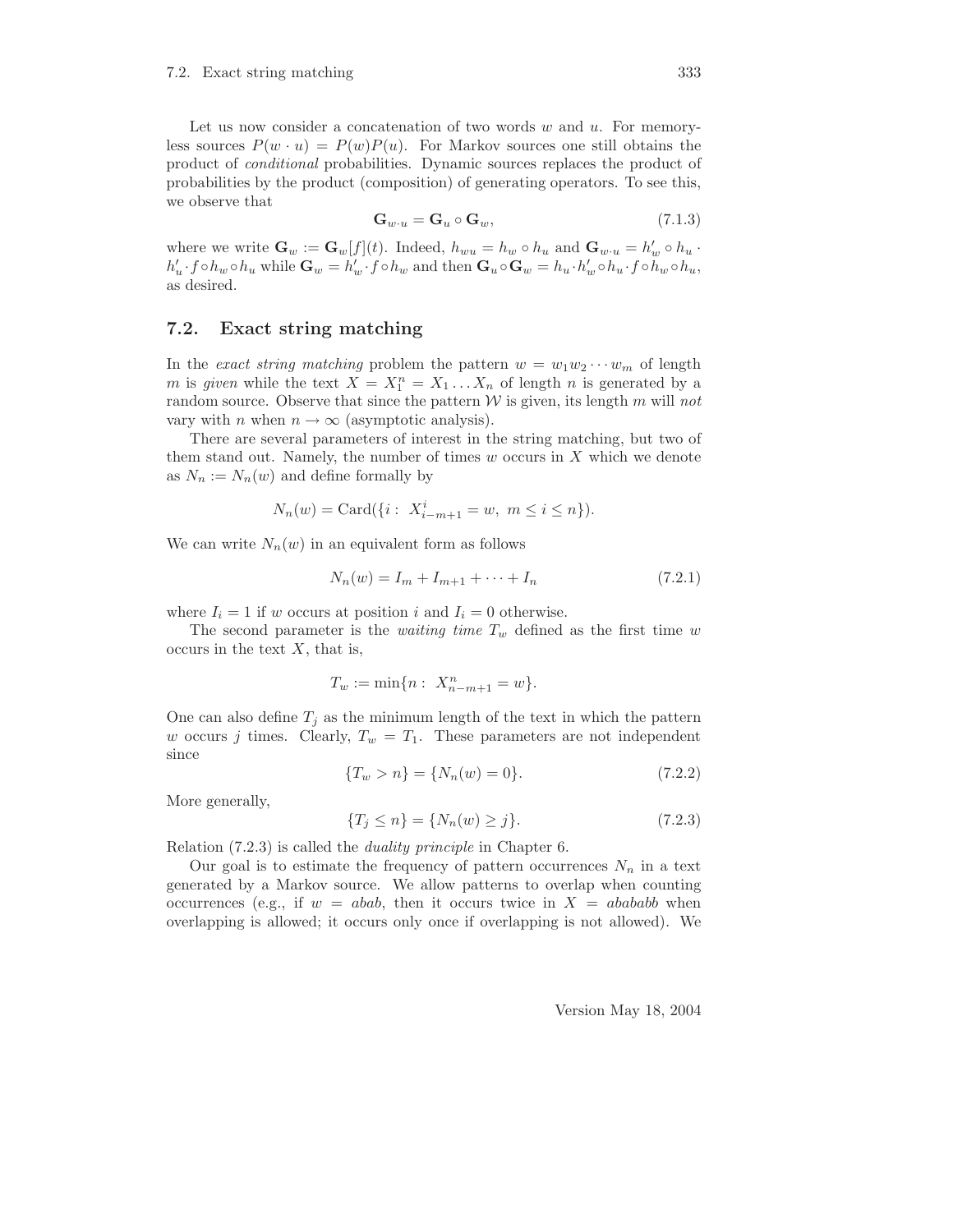study probabilistic behavior of  $N_n$  through two generating functions, namely:

$$
N_r(z) = \sum_{n\geq 0} \mathbf{P}(N_n(w) = r)z^n,
$$
  

$$
N(z, u) = \sum_{r=1}^{\infty} N_r(z)u^r = \sum_{r=1}^{\infty} \sum_{n=0}^{\infty} \mathbf{P}(N_n(w) = r)z^n u^r
$$

that are defined for  $|z| \leq 1$  and  $|u| \leq 1$ .

Throughout this section we adopt a combinatorial approach to string matching, that is, we use combinatorial calculus to find combinatorial relationships between sets of words satisfying certain properties (i.e., languages). Alternatively, we could start with the representation (7.2.1) and use probabilistic tools along the lines already discussed in Chapter 6.

### 7.2.1. Languages representations

We start our combinatorial analysis with some definitions. For any language  $\mathcal L$ we define its *generating function*  $L(z)$  as

$$
L(z) = \sum_{u \in \mathcal{L}} P(u) z^{|u|},
$$

where  $P(u)$  is the stationary probability of u occurrence, |u| is the length of u, and we assume that  $P(\varepsilon) = 1$ . Notice that  $L(z)$  is defined for all complex z such that  $|z| < 1$ . In addition, we define the *w*-conditional generating function of  $\mathcal L$  as

$$
L_w(z) = \sum_{u \in \mathcal{L}} P(u|w)z^{|u|} = \sum_{u \in \mathcal{L}} \frac{P(wu)}{P(w)} z^{|u|},
$$

Since we allow overlaps, the structure of the pattern has a profound impact on the number of occurrences. To capture this, we introduce the autocorrelation language and the autocorrelation polynomial. Given a string  $w$ , we define the autocorrelation set  $S$  as:

$$
S = \{w_{k+1}^m : w_1^k = w_{m-k+1}^m\}.
$$
\n(7.2.4)

By  $\mathcal{P}(w)$  we denote the set of positions  $k \geq 1$  satisfying  $w_1^k = w_{m-k+1}^m$ . In other words, if  $w = vu$  and  $w = ux$  for some words v, x and u, then x belongs to S and  $|u| \in \mathcal{P}(w)$ . Notice that  $\varepsilon \in \mathcal{S}$ . The generating function of the language  $\mathcal{S}$  is denoted as  $S(z)$  and we call it the *autocorrelation polynomial*. Its w-conditional generating function is denoted  $S_w(z)$ . In particular, for Markov sources (of order one)

$$
S_w(z) = \sum_{k \in \mathcal{P}(w)} P(w_{k+1}^m \mid w_k^k) z^{m-k}.
$$
 (7.2.5)

Before we proceed, let us present a simple example illustrating the definitions introduced so far.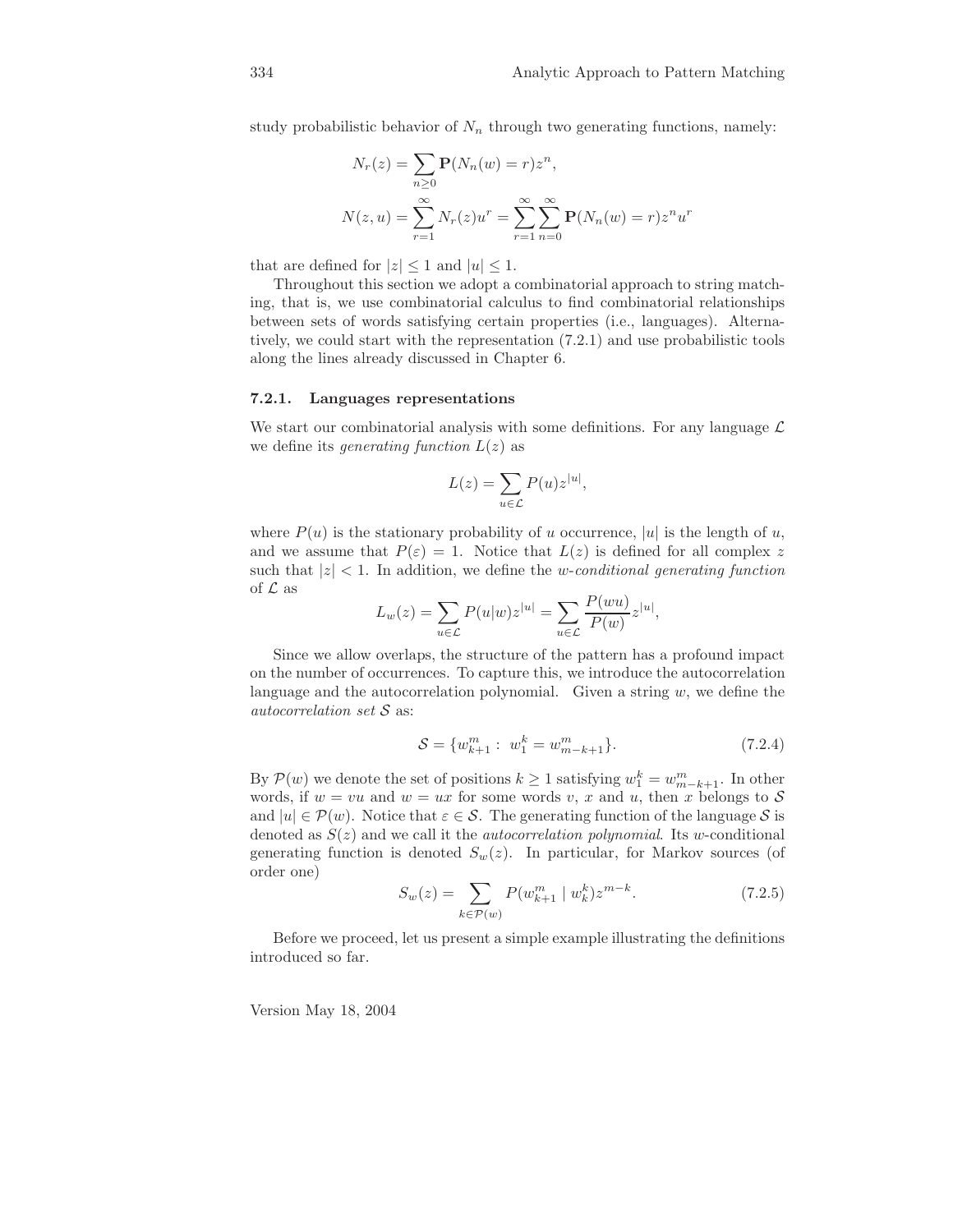EXAMPLE 7.2.1. Let us assume that  $w = aba$  over a binary alphabet  $A =$  ${a, b}$ . Observe that  $\mathcal{P}(w) = \{1, 3\}$  and  $\mathcal{S} = \{\varepsilon, ba\}$ , where  $\varepsilon$  is the empty word. Thus, for the unbiased memoryless source we have  $S(z) = 1 + \frac{z^2}{4}$  $\frac{z^2}{4}$ , while for the Markovian model of order one, we obtain  $S_{aba}(z) = 1 + p_{ab}p_{ba}z^2$ .

Our goal is to estimate the number of pattern occurrences in a text. Alternatively, we can seek the generating function of a language that consists of all words containing some occurrences of  $w$ . Given a pattern  $w$ , we introduce the following languages:

- (i)  $\mathcal{T}_r$  as a set of words containing exactly r occurrences of w.
- (ii)  $R$  as a set of words containing only one occurrence of w, located at the right end.
- (iii)  $U$  defined as

$$
\mathcal{U} = \{u : w \cdot u \in \mathcal{T}_1\},\tag{7.2.6}
$$

that is, a word  $u \in \mathcal{U}$  if  $w \cdot u$  has exactly one occurrence of w at the left end of  $w \cdot u$ .

(iv)  $M$  defined as

 $\mathcal{M} = \{v : w \cdot v \in \mathcal{T}_2 \text{ and } w \text{ occurs at the right end of } w \cdot v \},\$ 

that is, M is a language such that any word in  $w \cdot M$  has exactly two occurrences of w at the left and right end.

EXAMPLE 7.2.2. Let  $\mathcal{A} = \{a, b\}$  and  $w = abab$ . Then  $r = aaabab \in \mathcal{R}$  since there is only one occurrence of w at the right end of r. Also,  $u = bbbb \in U$ since wu has only one occurrence of w at the left end; but  $v = abbbb \notin U$ since  $wv = abababbb$  has two occurrences of w. Furthermore,  $ab \in \mathcal{M}$  since  $wm = ababab \in T_2$  has two occurrences of w at the left and the right ends. Finally,  $t = b$ babababbbababb $b \in \mathcal{T}_3$  and one observes that  $t = rm_1m_2u$  where  $r = bbabab \in \mathcal{R}, m_1 = ab \in \mathcal{M}, m_2 = bbabab \in \mathcal{M}, \text{ and } u = bb \in \mathcal{U}.$ 

We now describe languages  $\mathcal{T}_{\geq 1} = \bigcup_{r \geq 1} \mathcal{T}_r$  (set of words containing at least once occurrence of w) and  $\mathcal{T}_r$  in terms of  $\bar{\mathcal{R}}, \mathcal{M}$ , and  $\mathcal{U}$ . Recall that  $\mathcal{M}^r$  denotes the concatenation of r languages  $\mathcal{M}$ , and  $\mathcal{M}^0 = \{\varepsilon\}$ . Also,  $\mathcal{M}^+ = \cup_{r\geq 1} M^r$  and  $\mathcal{M}^* = \bigcup_{r \geq 0} M^r.$ 

THEOREM 7.2.3. The languages  $\mathcal{T}_r$  for  $r \geq 1$  and  $\mathcal{T}_{\geq 1}$  satisfy the relations

$$
\mathcal{T}_r = \mathcal{R} \cdot \mathcal{M}^{r-1} \cdot \mathcal{U} \tag{7.2.7}
$$

and therefore

$$
\mathcal{T}_{\geq 1} = \mathcal{R} \cdot \mathcal{M}^* \cdot \mathcal{U}.\tag{7.2.8}
$$

In addition, we have:

$$
\mathcal{T}_0 \cdot w = \mathcal{R} \cdot \mathcal{S}.\tag{7.2.9}
$$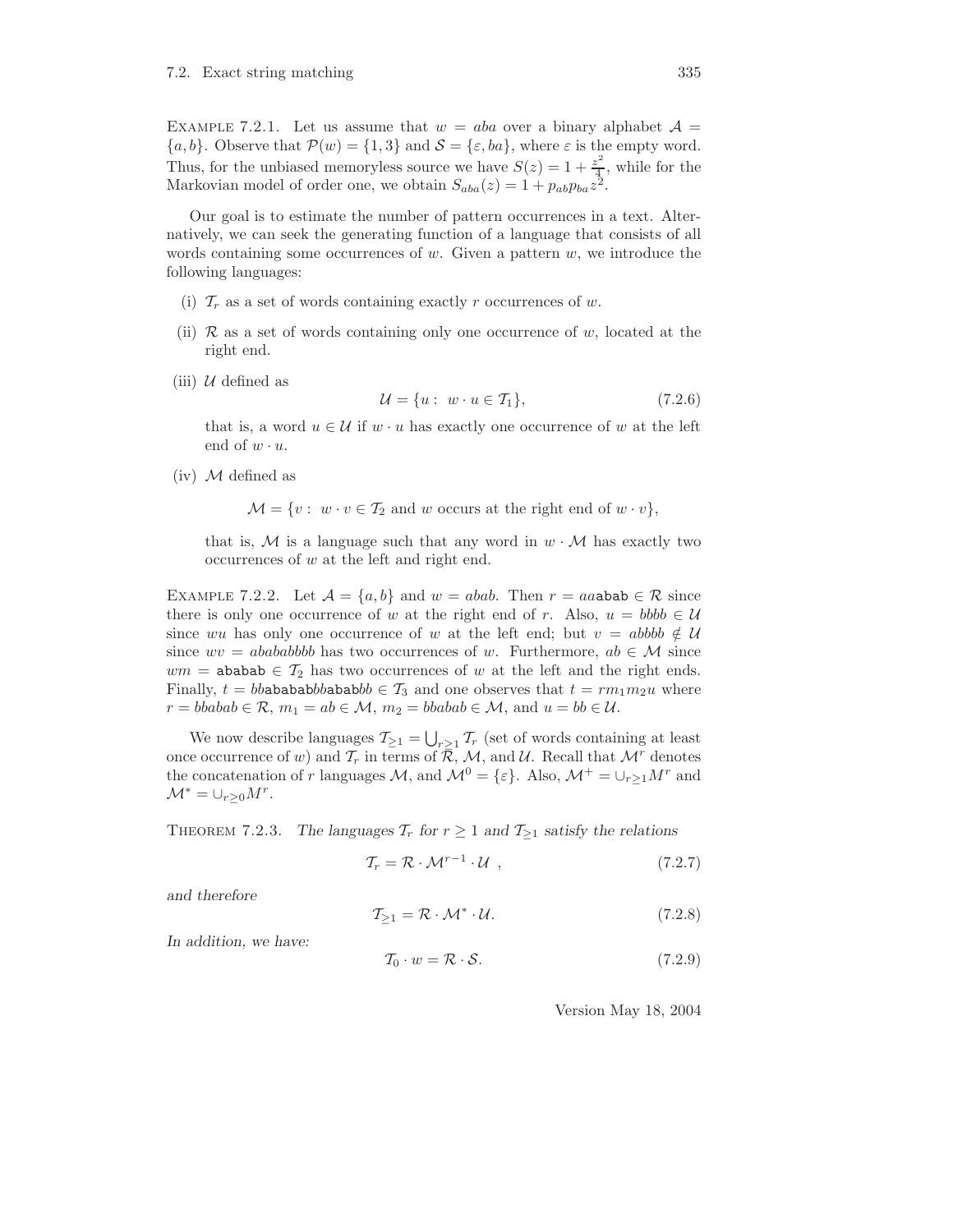п

*Proof.* To prove (7.2.7), we obtain our decomposition of  $\mathcal{T}_r$  as follows: The first occurrence of w in a word belonging to  $\mathcal{T}_r$  determines a prefix  $p \in \mathcal{T}_r$  that is in R. After concatenating a nonempty word  $v$  we create the second occurrence of w provided  $v \in \mathcal{M}$ . This process is repeated  $r - 1$  times. Finally, after the last w occurrence we add a suffix u that does not create a new occurrence of  $w$ , that is, wu is such that  $u \in \mathcal{U}$ . Clearly, a word belongs to  $\mathcal{T}_{\geq 1}$  if for some  $1 \leq r < \infty$ it is in  $\mathcal{T}_r$ .

The derivation of (7.2.9) is left to the reader as Exercise 7.2.1.

EXAMPLE 7.2.4. Let  $w = TAT$ . The following string belongs to  $\mathcal{T}_3$ :

$$
\overbrace{CCTAT}^{\mathcal{R}}\underbrace{AT}_{\mathcal{M}}\underbrace{GATAT}_{\mathcal{M}}\overbrace{GGA}^{\mathcal{U}}.
$$

We now prove the following result that summarizes relationships between the languages  $\mathcal{R}, \mathcal{M},$  and  $\mathcal{U}.$ 

THEOREM 7.2.5. The languages  $M$ ,  $R$ , and  $U$  satisfy

$$
\mathcal{M}^* = \mathcal{A}^* \cdot w + \mathcal{S},\tag{7.2.10}
$$

$$
\mathcal{U} \cdot \mathcal{A} = \mathcal{M} + \mathcal{U} - \{\varepsilon\},\tag{7.2.11}
$$

$$
w(\mathcal{M} - \varepsilon) = \mathcal{A} \cdot \mathcal{R} - \mathcal{R}.\tag{7.2.12}
$$

*Proof.* We first deal with (7.2.10). Clearly,  $A^*w$  contains at least one occurrence of w on the right, hence  $\mathcal{A}^* w \subset \mathcal{M}^*$ . Furthermore, a word v in  $\mathcal{M}^*$  is not in  $\mathcal{A}^* \cdot w$  if and only if its size  $|v|$  is smaller than  $|w|$  (e.g., think of  $v = ab \in \mathcal{M}$  for  $w = abab$ ). Then the second w occurrence in wv overlaps with w, which means that v is in  $S$ .

Let us turn now to (7.2.11). When one adds a character  $a \in \mathcal{A}$  right after a word u from  $U$ , two cases may occur. Either wua still does not contain a second occurrence of w (which means that ua is a nonempty word of  $\mathcal{U}$ ) or a new w appears, clearly at the right end. Hence  $\mathcal{U} \cdot \mathcal{A} \subseteq \mathcal{M} + \mathcal{U} - \varepsilon$ . Let now  $v \in \mathcal{M} - \varepsilon$ , then by definition  $wv \in T_2 \subseteq \mathcal{UA} - \mathcal{U}$  which proves (7.2.11).

We now prove (7.2.12). Let now  $x = ar$  be a word in  $w \cdot (\mathcal{M} - \varepsilon)$  where  $a \in \mathcal{A}$ . As x contains exactly two occurrences of w located at its left and right ends, r is in  $\mathcal R$  and x is in  $\mathcal A \cdot \mathcal R - \mathcal R$ , hence  $w(\mathcal M - \varepsilon) \subseteq \mathcal A \cdot \mathcal R - \mathcal R$ . To prove  $\mathcal{A} \cdot \mathcal{R} - \mathcal{R} \subseteq w(\mathcal{M} - \varepsilon)$ , we take a word arw from  $\mathcal{A} \cdot \mathcal{R}$  that is not in  $\mathcal{R}$ . Then arw contains a second w occurrence starting in ar. As rw is in  $\mathcal{R}$ , the only possible position is at the left end, and then x is in  $w(\mathcal{M} - \varepsilon)$ . This proves  $(7.2.12).$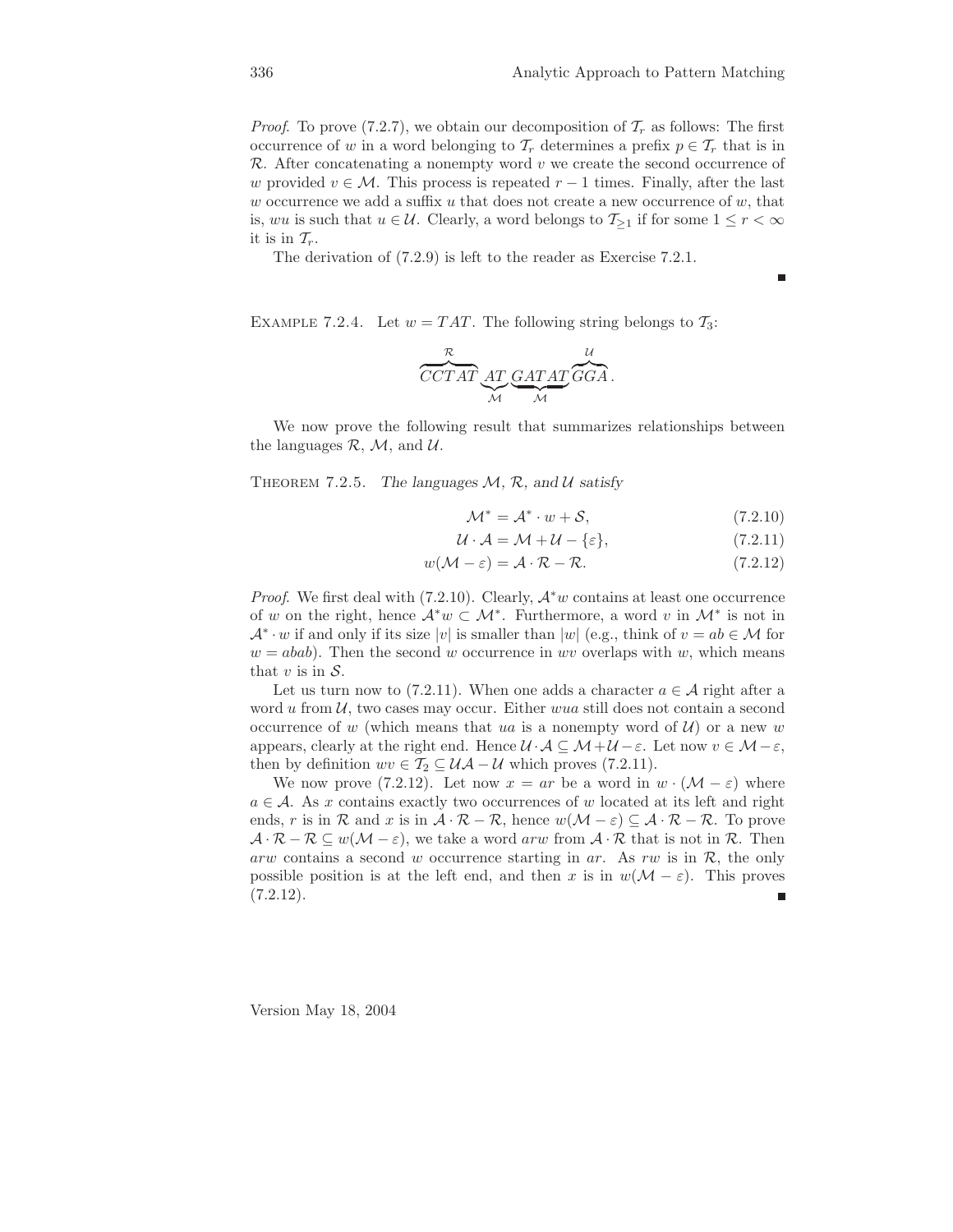## 7.2.2. Generating functions

The next step is to translate the relationships between languages into the associated generating functions. Therefore, we must now select the probabilistic model according to which the text is generated. We derive our results for a Markov model of order one. We adopt the following notation: To extract a particular element, say with index  $(i, j)$ , from a matrix, say P, we shall write  $[P]_{i,j} = p_{i,j}$ . We also recall that  $(I - P)^{-1} = \sum_{k \geq 0} P^k$  provided  $||P|| < 1$  for a matrix norm  $|| \cdot ||$ . We also write  $\Pi$  for the stationary matrix that consists of V identical rows equal to  $\mu$ . Finally, by Z we denote the *fundamental matrix*  $Z = (I - (P - \Pi))^{-1}$  where I is the identity matrix.

The next lemma translates the relationships between languages (7.2.10)– (7.2.12) into generating functions  $M_w(z)$ ,  $U_w(z)$  and  $R(z)$  of languages M, U and  $R$  (we recall that the first two generating function are *conditioned* on  $w$ appearing just before any word from  $\mathcal M$  and  $\mathcal U$ ). We define a function  $F(z)$  by

$$
F(z) = \frac{1}{\mu_{w_1}} \left[ \sum_{n \ge 0} (P - \Pi)^{n+1} z^n \right]_{w_m, w_1} = \frac{1}{\mu_{w_1}} \left[ (P - \Pi)(I - (P - \Pi)z)^{-1} \right]_{w_m, w_1}
$$
\n(7.2.13)

for  $|z| < ||P - \Pi||^{-1}$ , where  $\mu_{w_1}$  is the stationary probability of the first symbol  $w_1$  of w. For memoryless sources  $F(z) = 0$ .

Lemma 7.2.6. For Markov sources (of order one), the generating functions associated with languages  $\mathcal{M}, \mathcal{U}$ , and  $\mathcal{R}$  satisfy

$$
\frac{1}{1 - M_w(z)} = S_w(z) + P(w)z^m \left(\frac{1}{1 - z} + F(z)\right),\tag{7.2.14}
$$

$$
U_w(z) = \frac{M_w(z) - 1}{z - 1},\tag{7.2.15}
$$

$$
R(z) = P(w)zm \cdot U_w(z), \qquad (7.2.16)
$$

provided the underlying Markov chain is aperiodic and ergodic.

Proof. We first prove (7.2.15). Let us consider language relationship (7.2.11)  $\sum_{b\in\mathcal{A}} p_{ab}z = z$ . Hence, set  $\mathcal{U}\cdot\mathcal{A}$  yields (conditioning on the left occurrence of from Theorem 7.2.5, which we rewrite as  $\mathcal{U} \cdot \mathcal{A} - \mathcal{U} = \mathcal{M} - \varepsilon$ . Observe that w)

$$
\sum_{u \in \mathcal{U}} \sum_{b \in \mathcal{A}} P(ub|w)z^{|ub|} = \sum_{a \in \mathcal{A}} \sum_{u \in \mathcal{U}, \ell(u) = a} P(u|w)z^{|u|} \sum_{b \in \mathcal{A}} p_{ab}z = U_w(z) \cdot z,
$$

where  $\ell(u)$  denotes the last symbol of the word u. Of course,  $\mathcal{M} - \varepsilon$  and  $\mathcal{U}$ translate into  $M_w(z) - 1$  and  $\mathcal{U}_w(z)$ , and (7.2.15) is proved.

We now turn our attention to (7.2.16), and we use relationship (7.2.12)  $wM - w = AR - R$  of Theorem 7.2.5. In order to compute the *conditional* generating function of  $\mathcal{A} \cdot \mathcal{R}$  we proceed as follows

$$
\sum_{ab \in \mathcal{A}^2} \sum_{bv \in \mathcal{R}} P(abv) z^{|abv|} = z^2 \sum_{a \in \mathcal{A}} \sum_{b \in \mathcal{A}} \mu_a p_{ab} \sum_{bv \in \mathcal{R}} P(v|v_{-1} = b) z^{|v|}.
$$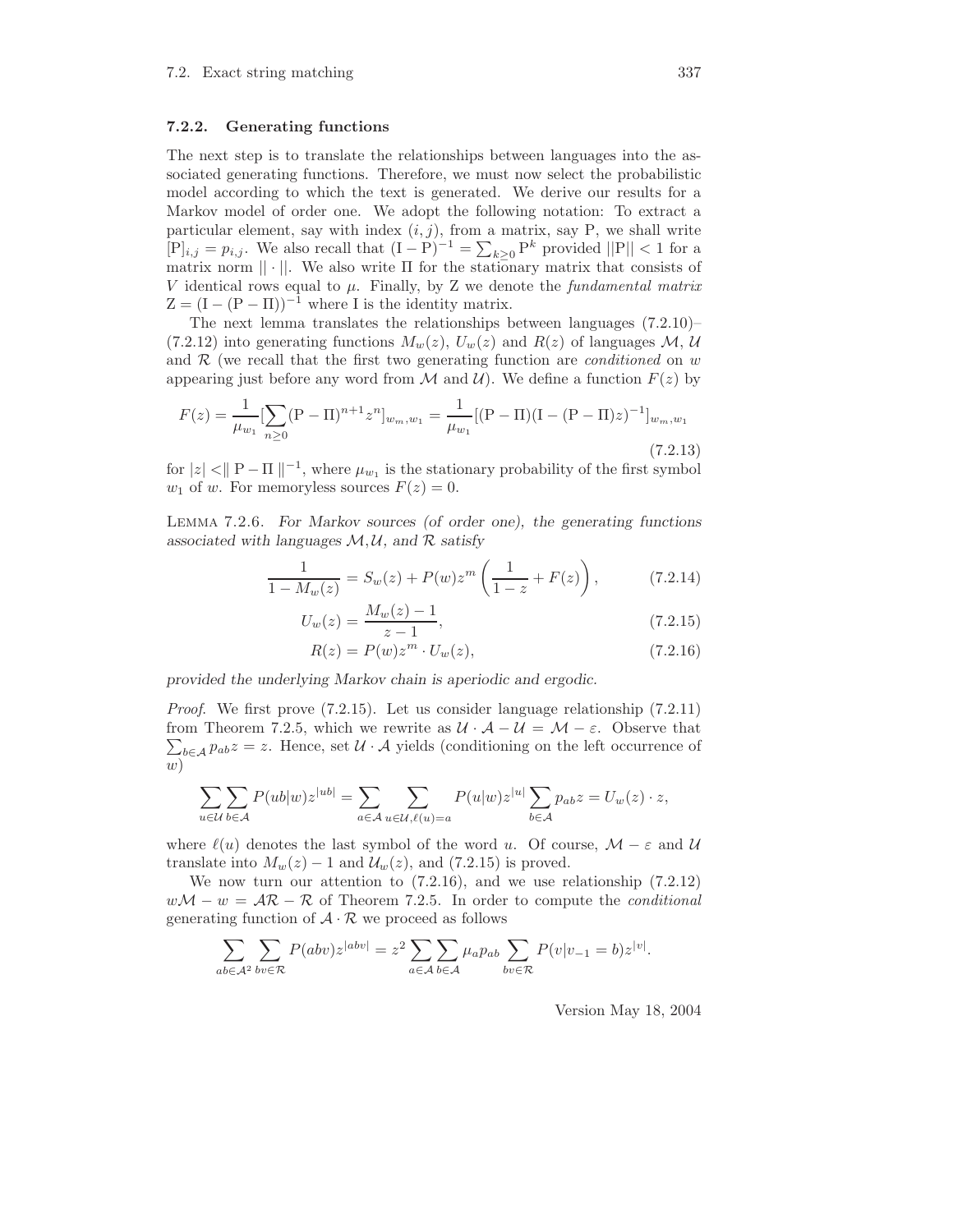But due to the stationarity of the underlying Markov chain  $\sum_a \mu_a p_{ab} = \mu_b$ . As  $\mu_b P(v|v_{-1} = b) = P(bv)$ , we get  $zR(z)$ . Furthermore,  $w \cdot M - w$  translates into  $P(w)z^m \cdot (M_w(z) - 1)$ . By just proved (7.2.15), this is  $P(w)z^m \cdot U_w(z)(z - 1)$ , and after a simplification, we obtain (7.2.16).

Finally, we deal with  $(7.2.14)$ , and prove it using  $(7.2.10)$  from Theorem 7.2.5. The left-hand side of  $(7.2.10)$  involves language  $M$ , hence we must condition on the left occurrence of w. In particular,  $\bigcup_{r\geq 1} M^r + \varepsilon$  of (7.2.10) translates into  $\frac{1}{1-\mathcal{M}_w(z)}$ . Now we deal with  $\mathcal{A}^* \cdot w$  of the right-hand side of (7.2.10). Conditioning on the left occurrence of w, the generating function  $A_w(z)$  of  $\mathcal{A}^*\cdot w$  is

$$
A_w(z) = \sum_{n\geq 0} \sum_{|u|=n} z^{n+m} P(uw|u_{-1} = w_m)
$$
  
= 
$$
\sum_{n\geq 0} \sum_{|u|=n} z^n P(uw_1|u_{-1} = w_m) P(w_2 \dots w_m|w_1) z^m.
$$

We have  $P(w_2...w_m|w_1)z^m = \frac{1}{\mu_{w_1}} z^m P(w)$ , and for  $n \ge 0$ :

$$
\sum_{|u|=n} P(uw_1|u_{-1} = w_m) = [\mathbf{P}^{n+1}]_{w_m, w_1}
$$

where, we recall,  $w_m$  is the last character of w. In summary, the language  $\mathcal{A}^* \cdot w$  contributes  $P(w)z^m \left[ \frac{1}{\mu_{w_1}} \sum_{n\geq 0} P^{n+1} z^n \right]$  $w_m, w_1$ , while the language  $S - \{\varepsilon\}$ introduces  $S_w(z) - 1$ . Using the equality  $P^{n+1} - \Pi = (P - \Pi)^{n+1}$  (which follows from a consecutive application of the identity  $\text{IP} = \text{II}$ , and observing that for any symbols a and b

$$
\left[\frac{1}{\mu_b} \sum_{n \ge 0} \Pi z^n \right]_{ab} = \sum_{n \ge 0} z^n = \frac{1}{1-z}.
$$

we finally obtain the sum in (7.2.14). This completes the proof of the theorem.

The lemma above together with Theorem 7.2.3 suffice to derive generating functions  $N_r(z)$  and  $N(z, u)$  in an explicit form.

THEOREM 7.2.7. Let w be a given pattern of size m, and X be a random text of length n generated according to an ergodic and aperiodic Markov chain with the transition probability matrix P. Define

$$
D_w(z) = (1-z)S_w(z) + z^m P(w)(1 + (1-z)F(z)).
$$
\n(7.2.17)

Then

$$
N_0(z) = \frac{1 - R(z)}{1 - z} = \frac{S_w(z)}{D_w(z)},
$$
\n(7.2.18)

$$
N_r(z) = R(z)M_w^{r-1}(z)U_w(z) , \quad r \ge 1,
$$
\n(7.2.19)

$$
N(z, u) = R(z) \frac{u}{1 - uM_w(z)} U_w(z),
$$
\n(7.2.20)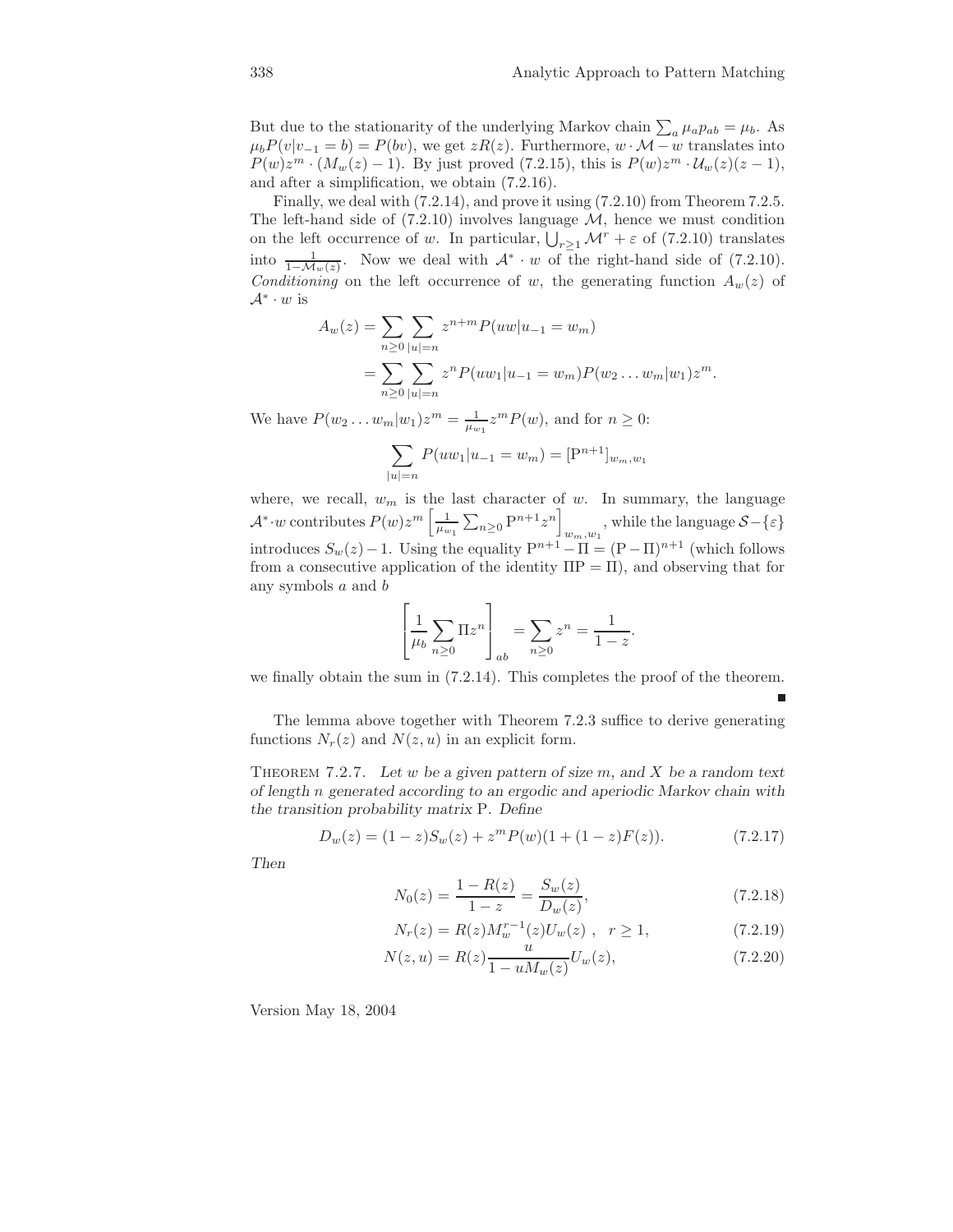where

$$
M_w(z) = 1 + \frac{z - 1}{D_w(z)},
$$
\n(7.2.21)

$$
U_w(z) = \frac{1}{D_w(z)},
$$
\n(7.2.22)

$$
R(z) = zm P(w) \frac{1}{D_w(z)}.
$$
 (7.2.23)

We recall that for memoryless sources,  $F(z) = 0$ , and hence

$$
D(z) = (1 - z)S(z) + zm P(w).
$$
 (7.2.24)

*Proof.* We only comment on the derivation of  $N_0(z)$  since the rest follows directly from our previous results. Observe that

$$
N_0(z) = \sum_{n\geq 0} \mathbf{P}(N_n = 0)z^n = \sum_{n\geq 0} (1 - \mathbf{P}(N_n > 0))z^n = \frac{1}{1 - z} - \sum_{r=1}^{\infty} N_r(z),
$$

thus the first expression follows form (7.2.19). The second expression is a direct translation of  $\mathcal{T}_0 \cdot w = \mathcal{R} \cdot \mathcal{A}$  (cf. (7.2.9)) which reads  $N_0(z)P(w)z^m = R(z)S_w(z)$ in terms of the appropriate generating functions.  $\blacksquare$ 

# 7.2.3. Moments and limit laws

In the previous section we derived an explicit formula for the generating function  $N(z, u) = \sum_{n \geq 0} \mathbf{E}(u^{N_n}) z^n$  and  $N_r(z)$ . These formulas can be used to obtain explicit and asymptotic expressions for moments of  $N_n$  (cf. Theorem 7.2.8), the central limit theorem (cf. Theorem 7.2.11), and large deviations (cf. Theorem 7.2.12). We start with derivation of the mean and the variance of  $N_n$ .

THEOREM 7.2.8. Under the assumptions of Theorem 7.2.7 and  $nP(w) \to \infty$ , one has, for  $n \geq m$ :

$$
E[N_n(w)] = P(w)(n - m + 1) , \qquad (7.2.25)
$$

and

$$
Var[N_n(w)] = nc_1 + c_2 + O(R^{-n}), \text{ for } R > 1
$$
 (7.2.26)

where

$$
c_1 = P(w)(2S_w(1) - 1 - (2m - 1)P(w) + 2P(w)E_1)),
$$
\n
$$
c_2 = P(w)((m - 1)(3m - 1)P(w) - (m - 1)(2S_w(1) - 1) - 2S'_w(1))
$$
\n
$$
- 2(2m - 1)P(w)^2E_1 + 2E_2P(w)^2,
$$
\n(7.2.28)

and the constants  $E_1, E_2$  are

$$
E_1 = \frac{1}{\mu_{w_1}} [(P - \Pi)Z]_{w_m, w_1}, \quad E_2 = \frac{1}{\mu_{w_1}} [(P^2 - \Pi)Z^2]_{w_m, w_1},
$$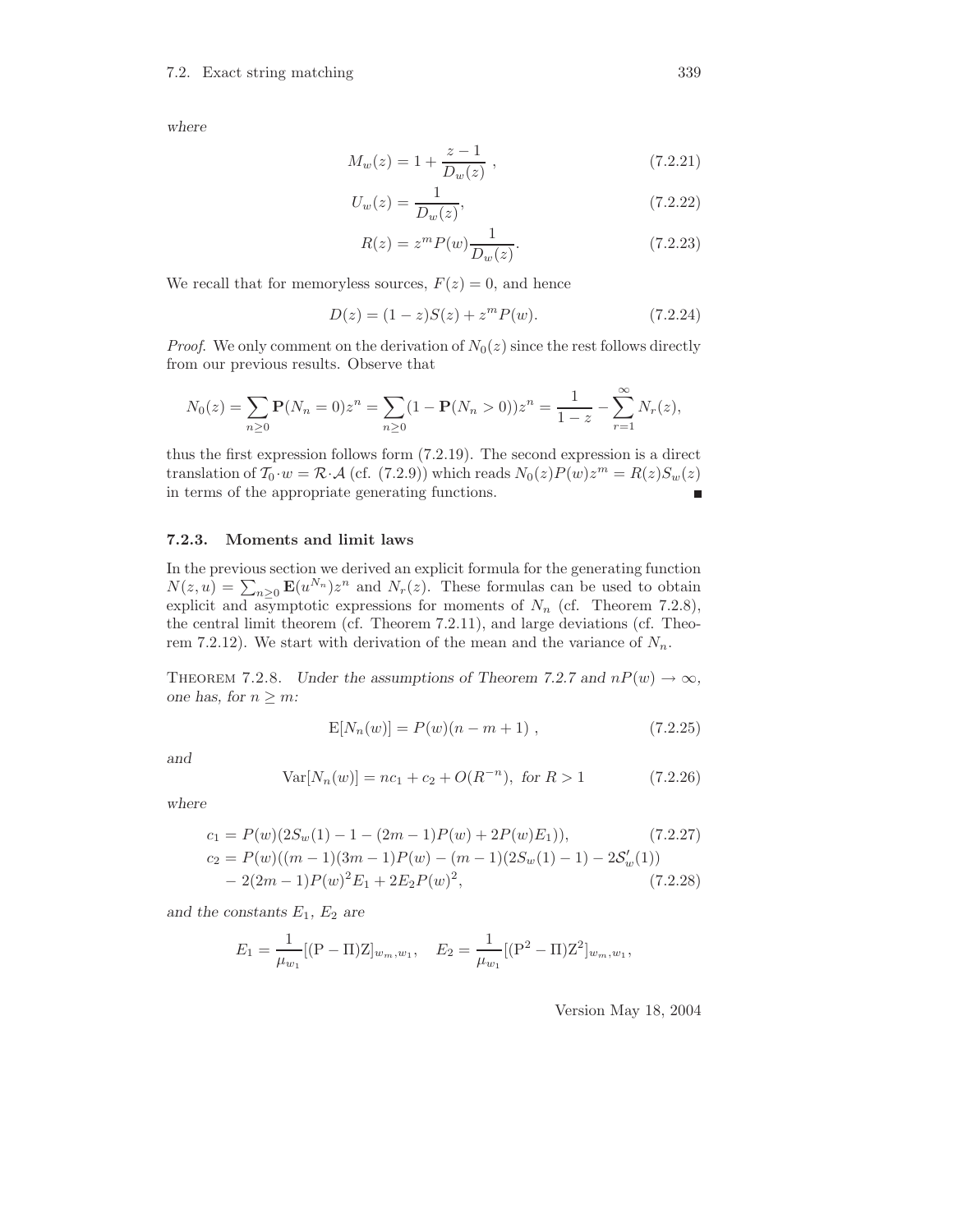Proof. Notice that first moment estimate can be derived directly from the definition of the stationary probability of  $w$ . In order to grasp higher moments we will use analytic tools applied to generating functions. We compute the first two moments of  $N_n$  from  $N(z, u)$  since  $\mathbf{E}(N_n) = [z^n]N_u(z, 1)$  and  $\mathbf{E}(N_n(N_n-1)) = N_{uu}(z,1)$  where  $N_u(z,1)$  and  $N_{uu}(z,1)$  are the first and the second derivatives of  $N(z, u)$  with respect to variable u at  $(z, 1)$ . By Theorem 7.2.7 we find

$$
N_u(z,1) = \frac{z^m P(w)}{(1-z)^2},
$$
  
\n
$$
N_{uu}(z,1) = \frac{2z^m P(w)M_w(z)D_w(z)}{(1-z)^3}.
$$

Now we observe that both expressions admit as a numerator a function that is analytic beyond the unit circle. Furthermore, for a positive integer  $k > 0$ 

$$
[z^n](1-z)^{-k} = \binom{n+k-1}{k-1} = \frac{\Gamma(n+k)}{\Gamma(k)\Gamma(n+1)},\tag{7.2.29}
$$

(where  $\Gamma(x)$  is the Euler gamma function), we find for  $n \geq m$ 

$$
\mathbf{E}(N_n) = [z^n] N_u(z, 1) = P(w) [z^{n-m}] (1-z)^{-2} = (n - m + 1) P(w).
$$

In order to estimate variance, we introduce

$$
\Phi(z) = 2z^m P(w) M_w(z) D_w(z),
$$

and observe that

$$
\Phi(z) = \Phi(1) + (z - 1)\Phi'(1) + \frac{(z - 1)^2}{2}\Phi''(1) + (z - 1)^3 f(z),
$$

where  $f(z)$  is the remainder of the Taylor expansion of  $\Phi(z)$  up to order 3 at  $z = 1$ . For memoryless sources,  $\Phi(z)$  and thus  $f(z)$  are polynomials of degree  $2m-2$  and  $[z<sup>n</sup>](z-1)f(z)$  is 0 for  $n \ge 2m-1$ . Hence, by (7.2.29) we arrive at

$$
\mathbf{E}(N_n(N_n-1)) = [z^n]N_{uu}(z,1) = \Phi(1)\frac{(n+2)(n+1)}{2} - \Phi'(1)(n+1) + \frac{1}{2}\Phi''(1).
$$

But  $\mathcal{M}_w(z)D_w(z) = D_w(z) + (1-z)$  and taking into account formula (7.2.24) for  $D(z)$ , we finally obtain (7.2.26).

For *Markov sources*,  $D_w(z)$  has an additional term, namely

$$
[z^n] \frac{2(z^{2m} P(w)^2 F(z))}{(1-z)^2},
$$

where  $F(z)$ , defined in (7.2.13), is analytic beyond the unit circle for  $|z| \leq R$ , with  $R > 1$ . The Taylor expansion of  $F(z)$  is  $E_1 + (1 - z)E_2$ , and applying (7.2.29) again yields the result.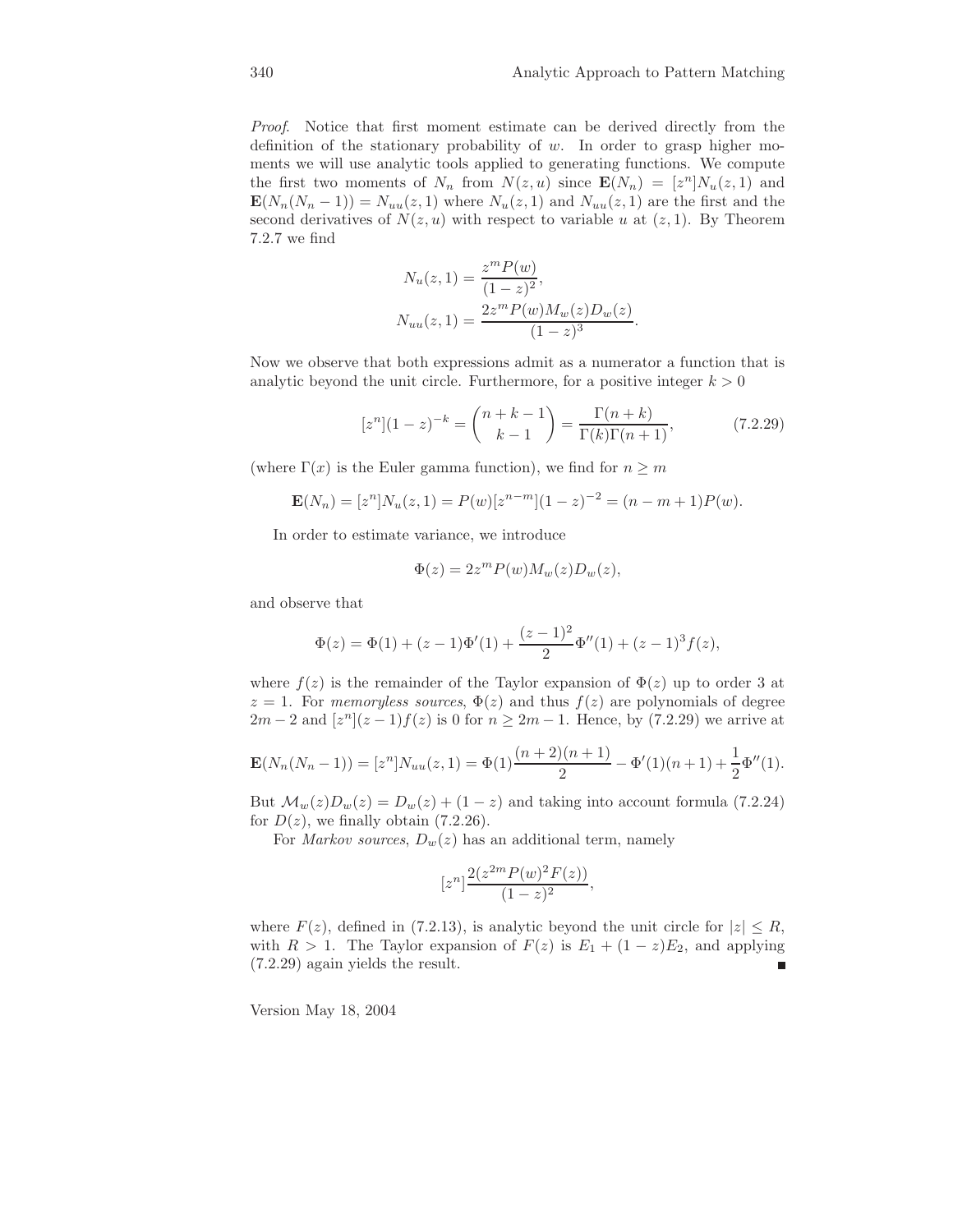Recall that  $P = \Pi$  for memoryless sources, so  $E_1 = E_2 = 0$  and  $(7.2.26)$ reduces to an equality for  $n \geq 2m - 1$ . Thus

$$
Var[N_n(w)] = nc_1 + c_2 \tag{7.2.30}
$$

with

$$
c_1 = P(w)(2S(1) - 1 - (2m - 1)P(w)),
$$
  
\n
$$
c_2 = P(w)((m - 1)(3m - 1)P(w) - (m - 1)(2S(1) - 1) - 2S'(1)).
$$

In passing we should notice that from the generating function  $N(z, u)$  we can compute all moments of  $N_n$ . Instead, however, we present some limit laws for  $P(N_n = r)$  for different values of r: We consider  $r = O(1)$ ,  $r =$  $\mathbf{E}(N_n) + x\sqrt{\text{Var}(N_n)}$  (central and local limit regime), and  $r = (1 + \delta)\mathbf{E}(N_n)$ (large deviations). From the central limit theorem (cf. Theorem 7.2.11 below) we conclude that the normalized random variable  $(N_n - \mathbf{E}(N_n))/\sqrt{\text{Var}(N_n)}$ converges also in moments to the moments of the standard normal distribution. This follows from the fact that in the theorem below we prove the convergence of the normalized generating function to an analytic function, namely  $e^{u^2/2}$  for u complex in the vicinity of zero. Since an analytic function has well defined derivatives, convergence in moments follows. We shall leave a formal proof to the reader (cf. Exercise 7.2.3).

THEOREM 7.2.9. Under the assumptions of Theorem 7.2.8, let  $\rho_w$  be the root of  $D_w(z) = 0$  of the smallest modulus and multiplicity one. Then,  $\rho_w$  is real such that  $\rho_w > 1$ , and there exists  $\rho > \rho_w$  such that for  $r = O(1)$ 

$$
\mathbf{P}(N_n(w) = r) = \sum_{j=1}^{r+1} (-1)^j a_j {n \choose j-1} \rho_w^{-(n+j)} + O(\rho^{-n}), \qquad (7.2.31)
$$

where

$$
a_{r+1} = \frac{\rho_w^m P(w) \left(\rho_w - 1\right)^{r-1}}{\left(D_w'(\rho_w)\right)^{r+1}},
$$
\n(7.2.32)

and the remaining coefficients can be computed according to

$$
a_j = \frac{1}{(r+1-j)!} \lim_{z \to \rho_w} \frac{d^{r+1-j}}{dz^{r+1-j}} \left( N_r(z)(z - \rho_w)^{r+1} \right) \tag{7.2.33}
$$

with  $j = 1, 2, \ldots, r$ .

In order to prove Theorem 7.2.9, we need the following simple result.

LEMMA 7.2.10. The equation  $D_w(z) = 0$  has at least one root, and all its roots are of modulus greater than 1.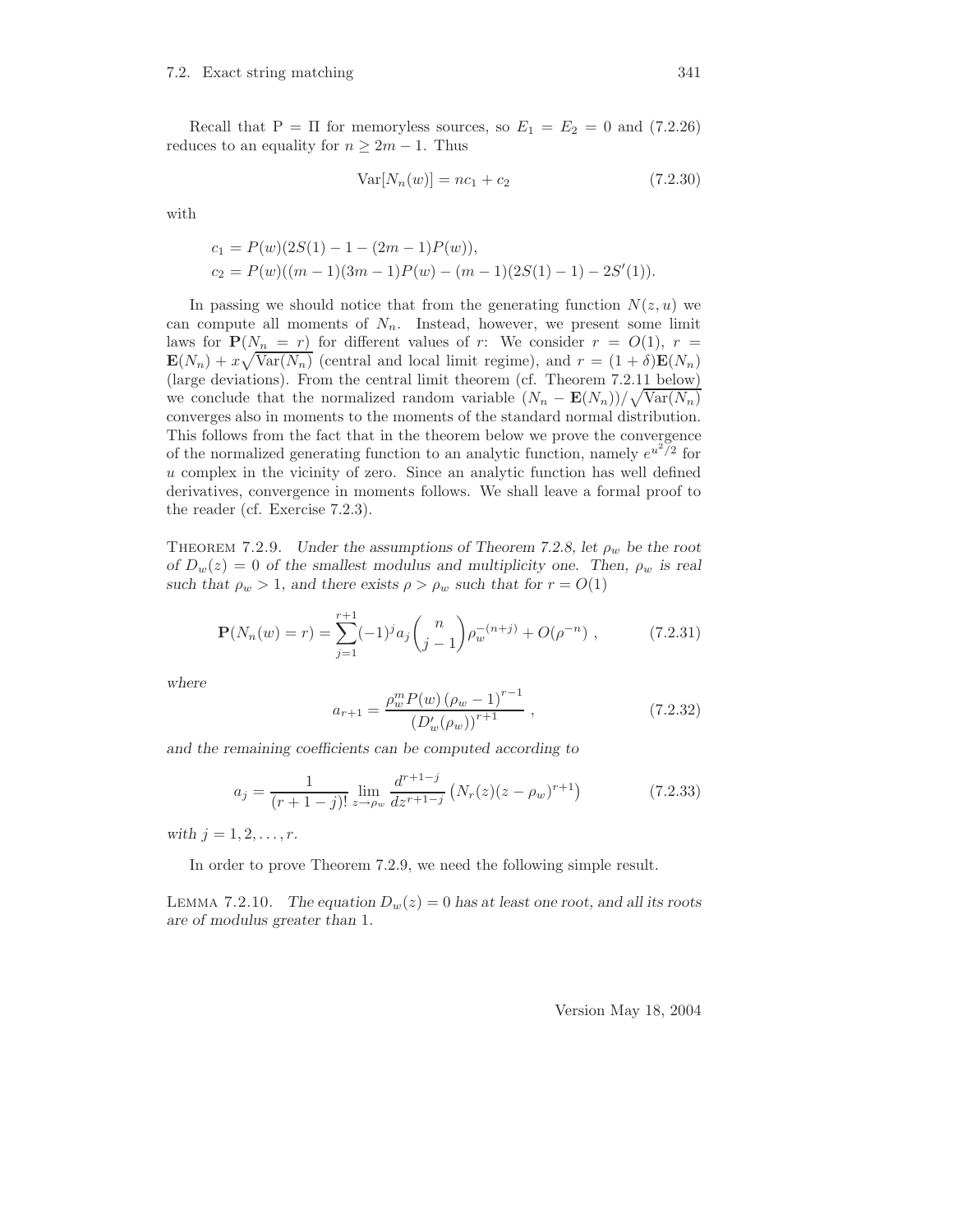*Proof.* Poles of  $D_w(z) = (1 - z)/(1 - M_w(z))$  are clearly poles of  $\frac{1}{1 - M_w(z)}$ . As  $\frac{1}{1-M_w(z)}$  is the generating function of a language, it converges for  $|z| < 1$  and has no pole of modulus smaller than 1. Since  $D_w(1) \neq 0$ , then  $z = 1$  is a simple pole of  $1/(1 - M_w(z))$ . As all its coefficients are real and non negative, there is no other pole of modulus  $|z| = 1$ . It follows that all roots of  $D_w(z)$  are of modulus greater than 1. The existence of a root is guaranteed since  $D_w(z)$  is either a polynomial (Bernoulli model) or a ratio of polynomials (Markov model).

*Proof of Theorem 7.2.9.* We first re-write the formula on  $N_r(z)$  as follows

$$
N_r(z) = \frac{z^m P(w)(D_w(z) + z - 1)^{r-1}}{D_w^{r+1}(z)}.
$$
\n(7.2.34)

Observe that  $\mathbf{P}(N_n(w) = r)$  is the coefficient at  $z^n$  of  $N_r(z)$ . By Hadamard's theorem, asymptotics of the coefficients of a generating function depend on the singularities of the underlying generating function. In our case, the generating function  $N_r(z)$  is a rational function, thus we can only expect poles (for which the denominator  $D_w(z)$  vanishes). Lemma 7.2.10 above establishes the existence and properties of such a pole. Therefore, the generating function  $N_r(z)$  can be expanded around its root of smallest modulus, let  $\rho_w$  be this smallest modulus, in Laurent's series:

$$
N_r(z) = \sum_{j=1}^{r+1} \frac{a_j}{(z - \rho_w)^j} + \widetilde{N}_r(z)
$$
 (7.2.35)

where  $N_r(z)$  is analytical in  $|z| < \rho'$  and  $\rho'$  is defined as  $\rho' = \inf\{|\rho| : \rho > \rho'\}$  $\rho_w$  and  $D_w(\rho) = 0$ . The constants  $a_j$  satisfy (7.2.33). This formula simplifies into (7.2.32) for the leading constant  $a_{-r-1}$ . As a consequence of analyticity we have for  $1 < \rho_w < \rho < \rho'$ :  $[z^n]\tilde{N}^{(r)}(z) = O(\rho^{-n})$ . Hence, the term  $\tilde{N}_r(z)$ contributes only to the lower terms in the asymptotic expansion of  $N_r(z)$ . After some algebra, and noting that  $[z^n]1/(1-z)^{k+1} = \binom{n+k}{n}$ , we prove Theorem 7.2.9.

In the next theorem we establish the central limit theorem in its strong form (i.e., local limit theorem).

Theorem 7.2.11. Under the same assumption as in Theorem 7.2.8 we have

$$
\mathbf{P}(N_n(w) \le \mathbf{E}(N_n) + x\sqrt{\text{Var}(N_n)}) = \left(1 + O\left(\frac{1}{\sqrt{n}}\right)\right) \frac{1}{\sqrt{2\pi}} \int_{-\infty}^x e^{-t^2/2} dt.
$$
\n(7.2.36)

If, in addition,  $p_{ij} > 0$  for all  $i, j \in A$ , then for any bounded real interval B

$$
\sup_{x \in B} \left| \mathbf{P}(N_n(w) = \lfloor \mathbf{E}(N_n) + x\sqrt{\text{Var}(N_n)} \rfloor) - \frac{1}{\sqrt{2\pi \text{Var}(N_n)}} e^{-\frac{1}{2}x^2} \right| = o\left(\frac{1}{\sqrt{n}}\right)
$$
\n(7.2.37)

as  $n \to \infty$ .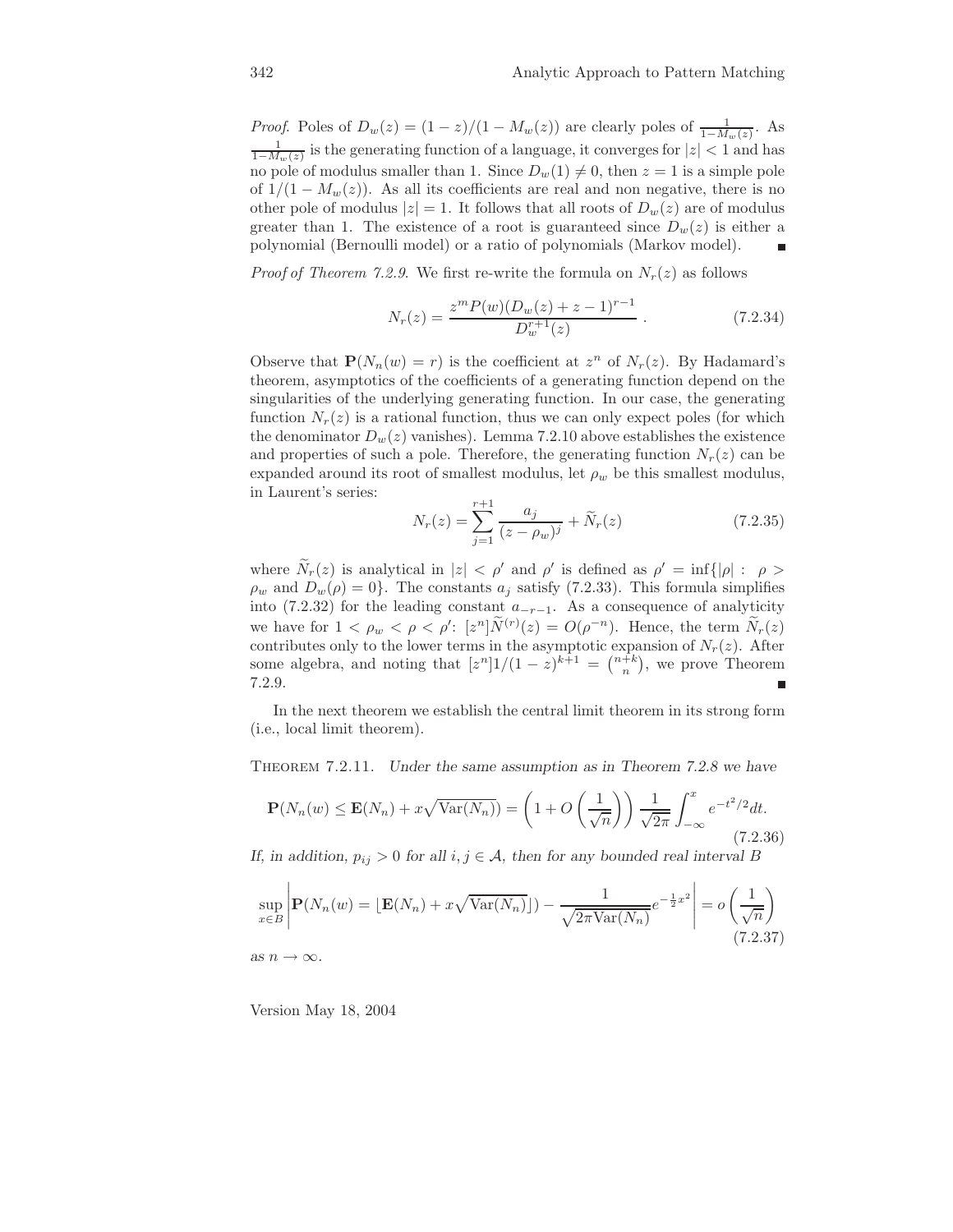*Proof.* Let  $r = \lfloor \mathbf{E}(N_n) + x\sqrt{\text{Var}(N_n)} \rfloor$  with  $x = O(1)$ . We compute  $\mathbf{P}(N_n(w) \leq$ r) (central limit theorem) and  $\mathbf{P}(N_n(w) = r)$  (local limit theorem) for  $r =$  $\mathbf{E}(N_n) + x\sqrt{\text{Var}(N_n)}$  when  $x = O(1)$ . Let  $\nu_n = \mathbf{E}(N_n(w)) = (n - m + 1)P(w)$ and  $\sigma_n^2 = \text{Var}(N_n(w)) = c_1 n + N(1)$ . To establish normality of  $(N_n(w) - \nu_n)/\sigma_n$ , it suffices, according to Lévy's continuity theorem, to prove the following

$$
\lim_{n \to \infty} e^{-\tau \nu_n/\sigma_n} N_n(e^{\tau/\sigma_n}) = e^{\tau^2/2}
$$
\n(7.2.38)

for complex  $\tau$  (actually,  $\tau = iv$  suffices). Again, by Cauchy's theorem

$$
N_n(u) = \frac{1}{2\pi i} \oint \frac{N(z, u)}{z^{n+1}} dz = \frac{1}{2\pi i} \oint \frac{uP(w)}{D_w^2(z)(1 - uM_w(z))z^{n+1-m}} dz ,
$$

where the integration is along a circle around the origin. The evaluation of this integral is standard and it appeals to the Cauchy residue theorem. Namely, we enlarge the circle of integration to a bigger one, say  $R > 1$ , such that the bigger circle contains the dominant pole of the integrand function. Observe that the Cauchy integral over the bigger circle is  $O(R^{-n})$ . Let us now substitute  $u = e^t$ and  $z = e^{\rho}$ . Then, the poles of the integrand are the roots of the equation

$$
1 - e^t M_w(e^\rho) = 0. \tag{7.2.39}
$$

This equation implicitly defines in some neighborhood of  $t = 0$  a unique  $C^{\infty}$ function  $\rho(t)$ , satisfying  $\rho(0) = 0$ . Notably, all other roots  $\rho$  satisfy inf  $|\rho| =$  $\rho' > 0$ . Then, the residue theorem with  $e^{\rho'} > R > e^{\rho} > 1$  leads to

$$
N_n(e^t) = C(t)e^{-(n+1-m)\rho(t)} + O(R^{-n})
$$
\n(7.2.40)

where

$$
C(t) = \frac{P(w)}{D_w^2(\rho(t))M_w'(\rho(t))}.
$$

To study properties of  $\rho(t)$ , we observe that the cumulant formula implies  $\mathbf{E}(N_n(w)) = [t] \log N_n(e^t)$  and  $\sigma_n^2 = [t^2] \log N_n(e^t)$  where, we recall,  $[t^r]f(t)$ denotes the coefficient of  $f(t)$  at  $t^r$ . In our case,  $\nu_n \sim -n\rho'(0)$  as well as  $\sigma_n^2 \sim -n\rho''(0)$ . Set now in  $(7.2.40)$   $t = \tau/\sigma_n \to 0$  for some complex  $\tau$ . Since uniformly in t we have  $\rho(t) = t\rho'(0) + \rho''(0)t^2/2 + O(t^3)$  for  $t \to 0$ , our estimate (7.2.40) leads to

$$
e^{-\tau \nu_n/\sigma_n} N_n(e^{\tau/\sigma_n}) = \exp\left(\frac{\tau^2}{2} + O(n\tau^3/\sigma_n^3)\right)
$$

$$
= e^{\tau^2/2} \left(1 + O(1/\sqrt{n})\right),
$$

which proves (7.2.36) after applying the Berry-Essen inequality that allows to derive the error term  $O(1/\sqrt{n})$  for the probability distribution.

To establish the local limit theorem, we observe that if  $p_{ij} > 0$  for all  $i, j \in \mathcal{A}$ , then  $\rho(t) > 0$  for  $t \neq 0$  (cf. Exercise 7.2.4). We can obtain much more refined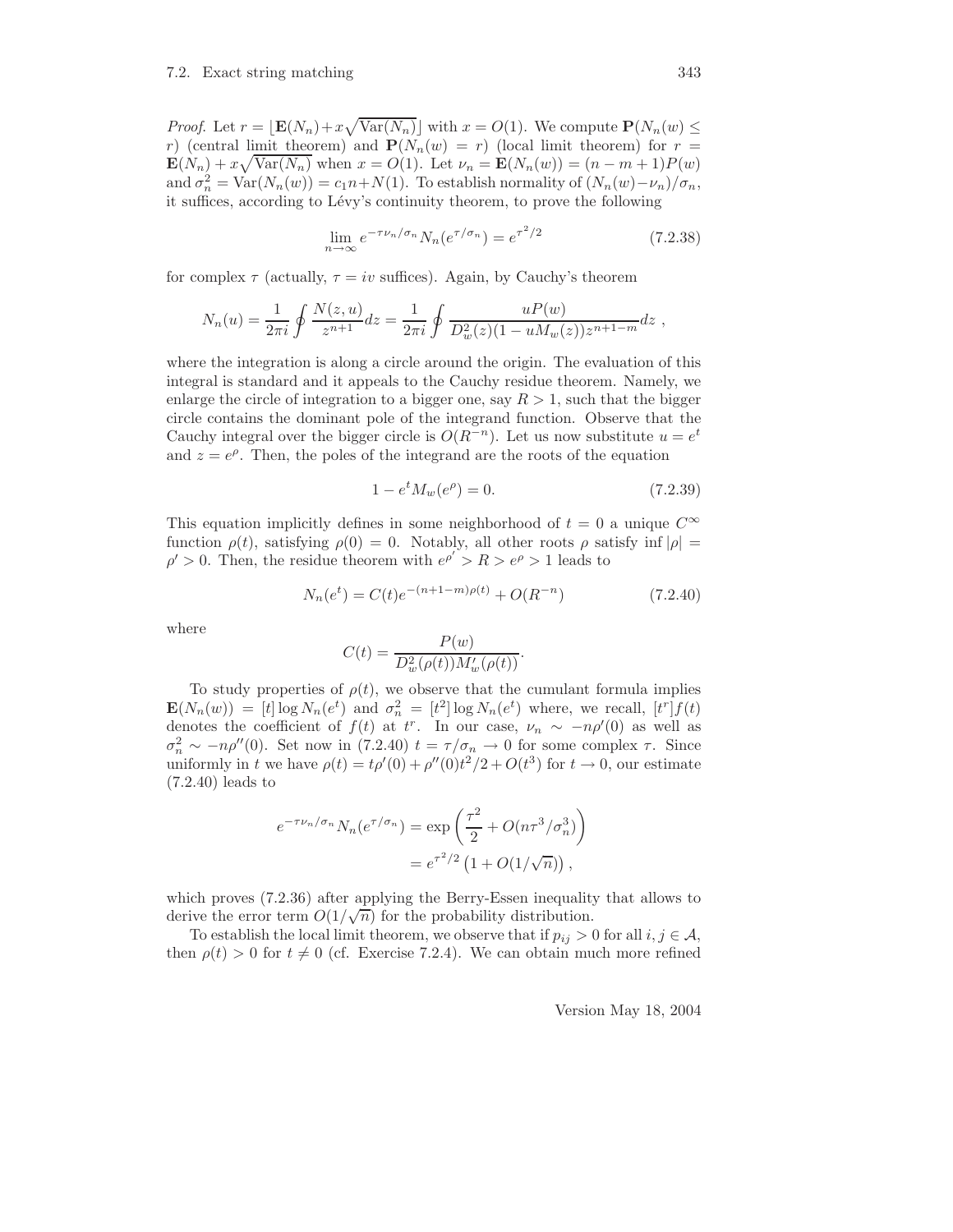local limit result. Indeed, we find for  $x = o(n^{1/6})$ 

$$
\mathbf{P}(N_n = \mathbf{E}(N_n) + x\sqrt{nc_1}) = \frac{1}{\sqrt{2\pi nc_1}} e^{-\frac{1}{2}x^2} \left(1 - \frac{\kappa_3}{2c_1^{3/2}\sqrt{n}} \left(x - \frac{x^3}{3}\right)\right) + O(n^{-3/2}), \qquad (7.2.41)
$$

where  $\kappa_3$  a constant (i.e., the third cumulant). This completes the proof of Theorem 7.2.11. Г

Finally, we establish precise large deviations for  $N_n$ . Large deviations play a central role in many applications, most notably in data mining and molecular biology, since it allows to establish a threshold for overrepresented and underrepresented patterns.

THEOREM 7.2.12. Let  $r = aE[N_n]$  with  $a = (1 + \delta)P(w)$  for  $\delta \neq 0$ . For complex t, define  $\rho(t)$  to be the root of

$$
1 - e^t M_w(e^\rho) = 0 , \qquad (7.2.42)
$$

and define  $\omega_a$  and  $\sigma_a$  by

$$
-\rho'(\omega_a) = a, \quad -\rho''(\omega_a) = \sigma_a^2.
$$

Then

$$
\mathbf{P}(N_n(w) = (1+\delta)\mathbf{E}(N_n)) \sim \frac{1}{\sigma_a \sqrt{2\pi(n-m+1)}} e^{-(n-m+1)I(a) + \theta_a} \quad (7.2.43)
$$

where  $I(a) = a\omega_a + \rho(\omega_a)$  and

$$
\theta_a = \log \frac{P(w)e^{m\rho(\omega_a)}}{D_w(e^{\rho(\omega_a)}) + (1 - e^{\rho(\omega_a)})D'_w(e^{\rho(\omega_a)})},
$$
(7.2.44)

and  $D_w(z)$  is defined in (7.2.17).

Proof. From  $(7.2.40)$  we conclude that

$$
\lim_{n \to \infty} \frac{\log N_n(e^t)}{n} = -\rho(t) .
$$

By the Gärtner-Ellis theorem we find

$$
\lim_{n \to \infty} \frac{\log \mathbf{P}(N_n > na)}{n} = -I(a) ,
$$

where

$$
I(a) = a\omega_a + \rho(\omega_a)
$$

with  $\omega_a$  being a solution of  $-\rho'(t) = a$ , A stronger version of the above result is possible and we derive it in the sequel. In fact, we use (7.2.41) and the "shift of mean" technique.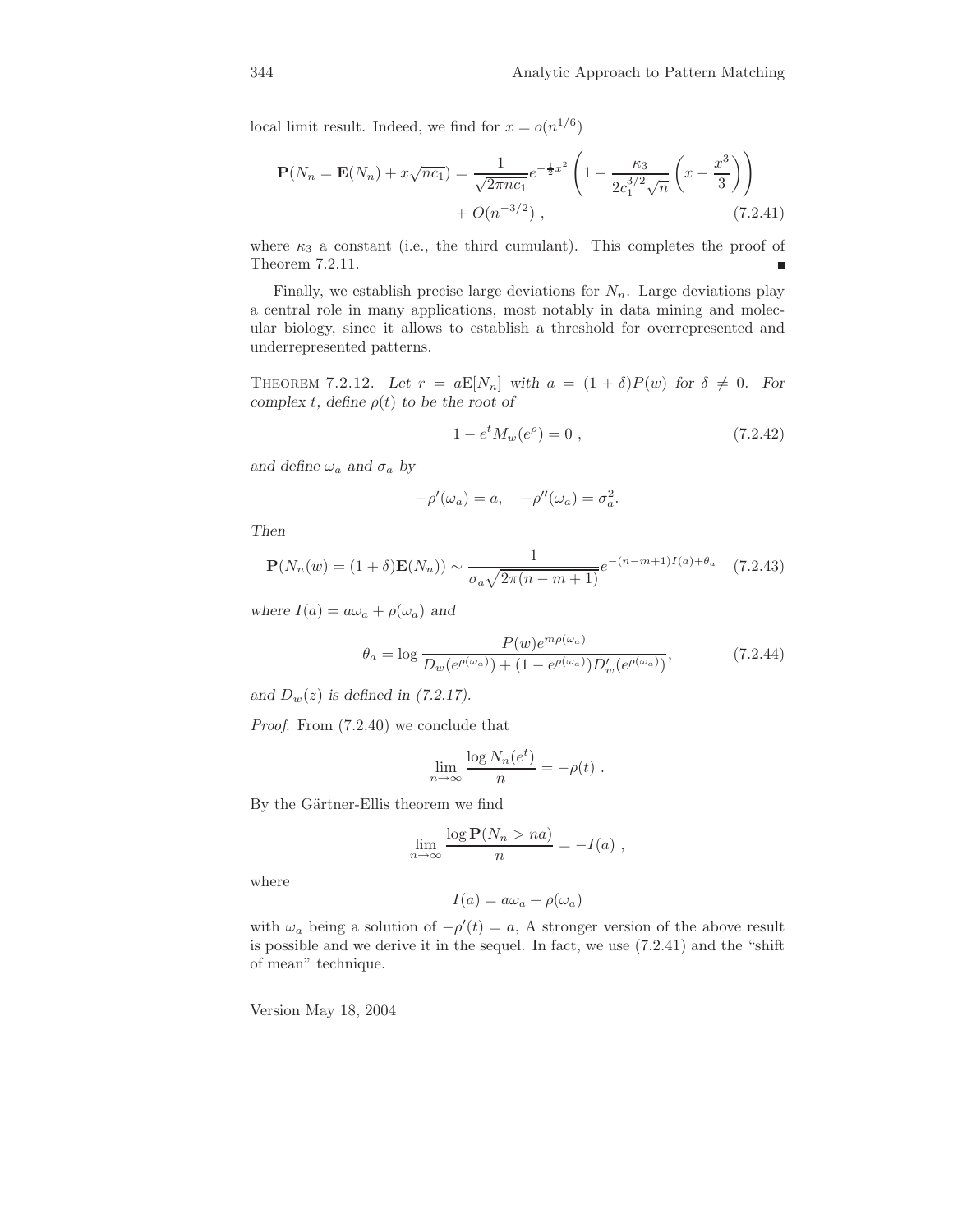## 7.2. Exact string matching 345

As in the local limit regime, we could use Cauchy's formula to compute the probability  $\mathbf{P}(N_n = r)$  for  $r = \mathbf{E}(N_n) + xO(\sqrt{n})$ . But, formula (7.2.41) is only good for  $x = O(1)$  while we need  $x = O(\sqrt{n})$  for the large deviations. To expand its validity, we shift the mean of the generating function  $N_n(u)$  to a new value, say  $m = an = (1 + \delta)P(w)(n - m + 1)$ , so we can again apply the central limit formula (7.2.41) around the new mean. To accomplish this, let us re-write  $(7.2.40)$  as for any  $R > 0$ 

$$
N_n(e^t) = C(t)[g(t)]^{n-m+1} + O(R^{-n})
$$

where  $g(t) = e^{-\rho(t)}$ . (In the derivation below, for simplicity we dropped  $O(R^{-n})$ term.) The above suggests that  $N_n(e^t)$  is the moment generating function of a sum  $S_n$  of  $n - m + 1$  "almost" independent random variables  $X_1, \ldots, X_{n-m+1}$ having moment generating function equal to  $g(t)$  and Y whose moment generating function is  $C(t)$ . Observe that  $\mathbf{E}(S_n) = (n - m + 1)P(w)$  while we need to estimate the tail of  $S_n$  around  $(1 + \delta)(n - m + 1)P(w)$ . To achieve it, we introduce a new random variable  $\tilde{X}_i$  whose moment generating function  $\tilde{g}(t)$  is

$$
\widetilde{g}(t) = \frac{g(t + \omega)}{g(\omega)}
$$

where  $\omega$  will be chosen later. Then, the mean and the variance of the new variable  $\overline{X}$  is

$$
\mathbf{E}(\widetilde{X}) = \frac{g'(\omega)}{g(\omega)} = -\rho'(\omega) ,
$$
  
 
$$
Var(\widetilde{X}) = \frac{g''(\omega)}{g(\omega)} - \left(\frac{g'(\omega)}{g(\omega)}\right)^2 = -\rho''(\omega) .
$$

Let us now choose  $\omega_a$  such that

$$
-\rho'(\omega_a) = \frac{g'(\omega_a)}{g(\omega_a)} = a = P(w)(1 + \delta) .
$$

Then, the new sum  $\widetilde{S}_n-Y = \widetilde{X}_1+\ldots+\widetilde{X}_{n-m+1}$  has a new mean  $(1+\delta)P(w)(n-\delta)$  $m+1 = a(n-m+1)$ , and hence we can apply to  $\widetilde{S}_n - Y$  the central limit result (7.2.41). To translate from  $\widetilde{S_n} - Y$  to  $S_n$  we use the following simple formula

$$
\left[e^{tM}\right](g^n(t)) = \frac{g^n(\omega)}{e^{\omega M}} \left[e^{tM}\right] \left(\frac{g^M(t+\omega)}{g^M(\omega)}\right) \tag{7.2.45}
$$

where  $M = a(n-m+1)$  and  $[e^{tn}]g(t)$  denotes the coefficient of  $g(t)$  at  $z^n = e^{tn}$ (where  $z = e^t$ ). Now, we can apply (7.2.41) to the right-hand side of the above to obtain

$$
[e^{tM}]\left(\frac{g^M(t+\omega)}{g^M(\omega)}\right) \sim \frac{1}{\sigma_a\sqrt{2\pi(n-m+1)}}.
$$

To obtain the final result we must take into account the effect of Y whose moment generating function is  $C(t)$ . This leads to replacing  $a = 1 + \delta$  by  $a =$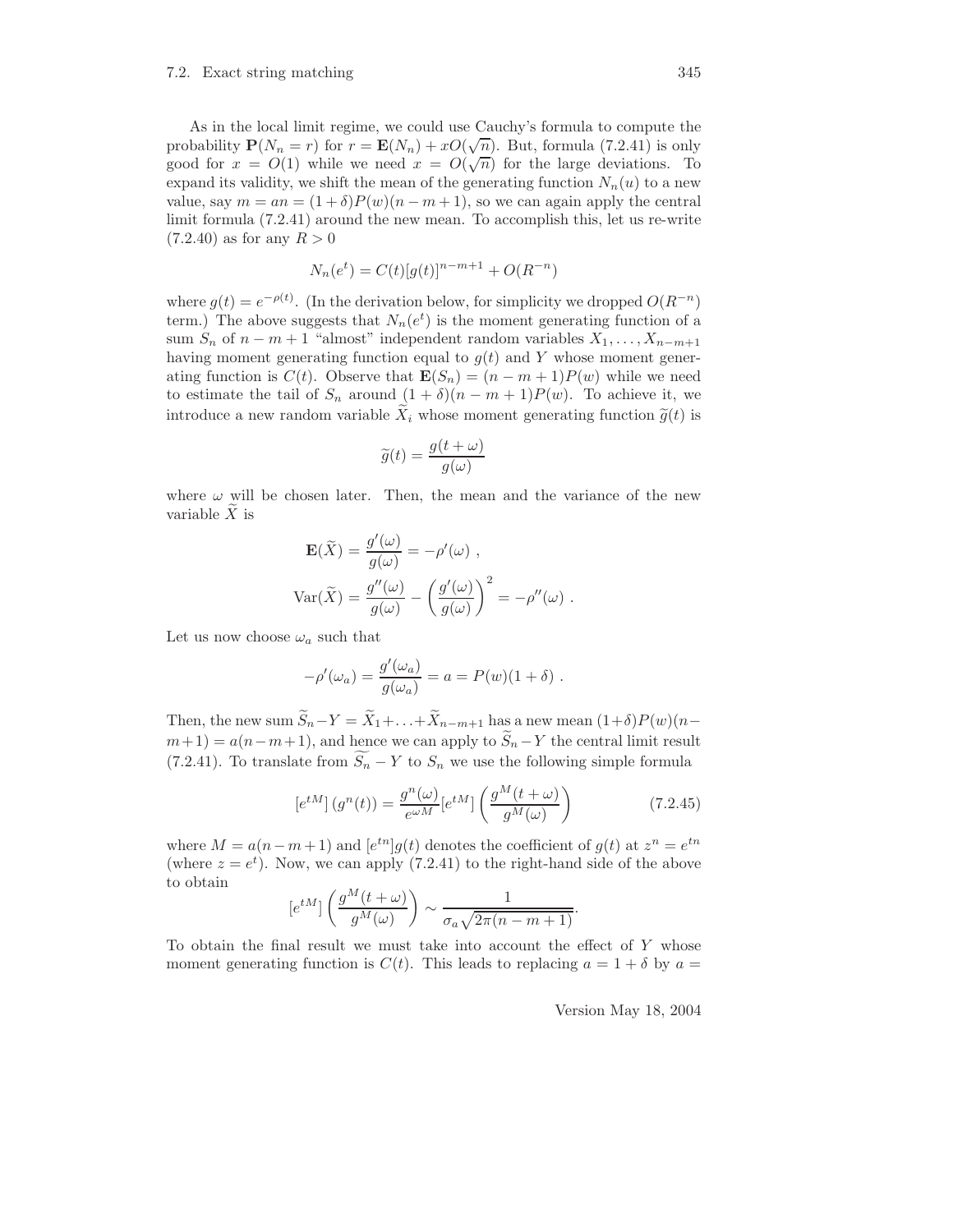| Oligomer         | Obs.          | $p$ -val                | $Z$ -sc. |
|------------------|---------------|-------------------------|----------|
|                  |               | (large dev.)            |          |
| <b>AATTGGCGG</b> | $\Omega$      | $8.059 \times 10^{-4}$  | 48.71    |
| <b>TTTGTACCA</b> | $\mathcal{R}$ | $4.350 \times 10^{-5}$  | 22.96    |
| <b>ACGGTTCAC</b> | 3             | $2.265 \times 10^{-6}$  | 55.49    |
| AAGACGGTT        | 3             | $2.186 \times 10^{-6}$  | 48.95    |
| <b>ACGACGCTT</b> |               | $1.604 \times 10^{-9}$  | 74.01    |
| <b>ACGCTTGG</b>  |               | $5.374 \times 10^{-10}$ | 84.93    |
| <b>GAGAAGACG</b> | 5             | $0.687 \times 10^{-14}$ | 151.10   |

Table 7.1. Z score vs p-value of tandem repeats in A.thaliana.

 $1+\delta+C'(0)/n$  resulting the the correction term  $e^{\theta_a}=e^{C'(0)\omega_a}$ . Theorem 7.2.12 is proved.

We illustrate the above results on an example taken from molecular biology.

EXAMPLE 7.2.13. Biologists apply the so called Z-score and  $p$ -value to determine whether biological sequences such as DNA or protein contain a biological signal, that is, an underrepresented or overrepresented patterns. These quantities are defined as

$$
Z(w) = \frac{\mathbf{E}(N_n) - N_n(w)}{\sqrt{\text{Var}(N_n(w))}},
$$
  
 
$$
pval(r) = P(N_n(w) > r).
$$

Z-score indicates by how many standard deviations the observed value  $N_n(w)$ is away from the mean. Clearly, this score makes sense only if one can prove, as we did in Theorem 7.2.11, that Z satisfies (at least asymptotically) the Central Limit Theorem  $(CLT)$ . On the other hand,  $p$ -value is used for rare occurrences, far away from the mean where one needs to apply the large deviations as in Theorem 7.2.12.

The range of validity of Z-score and p-value are important as illustrated in Table 7.2.13 where results for 2008 nucleotides long fragments of A.thaliana (a plant genome) are presented. In the table for each 9-mer the number of observations is presented in the first column following by the large deviations probability computed from Theorem 7.2.12 and Z-score. We observe that for AATTGGCGG and AAGACGGTT the Z-scores are about 48 while p-values differ by two order of magnitudes. In fact, occurrences of these 9-mers are very rare, and therefore Z-score is not an adequate measure.

# 7.2.4. Waiting times

We shall now discuss the waiting times  $T_w$  and  $T_j$ , where  $T_w = T_1$  is the first time w occurs in the text, while  $T_i$  is the minimum length of the text in which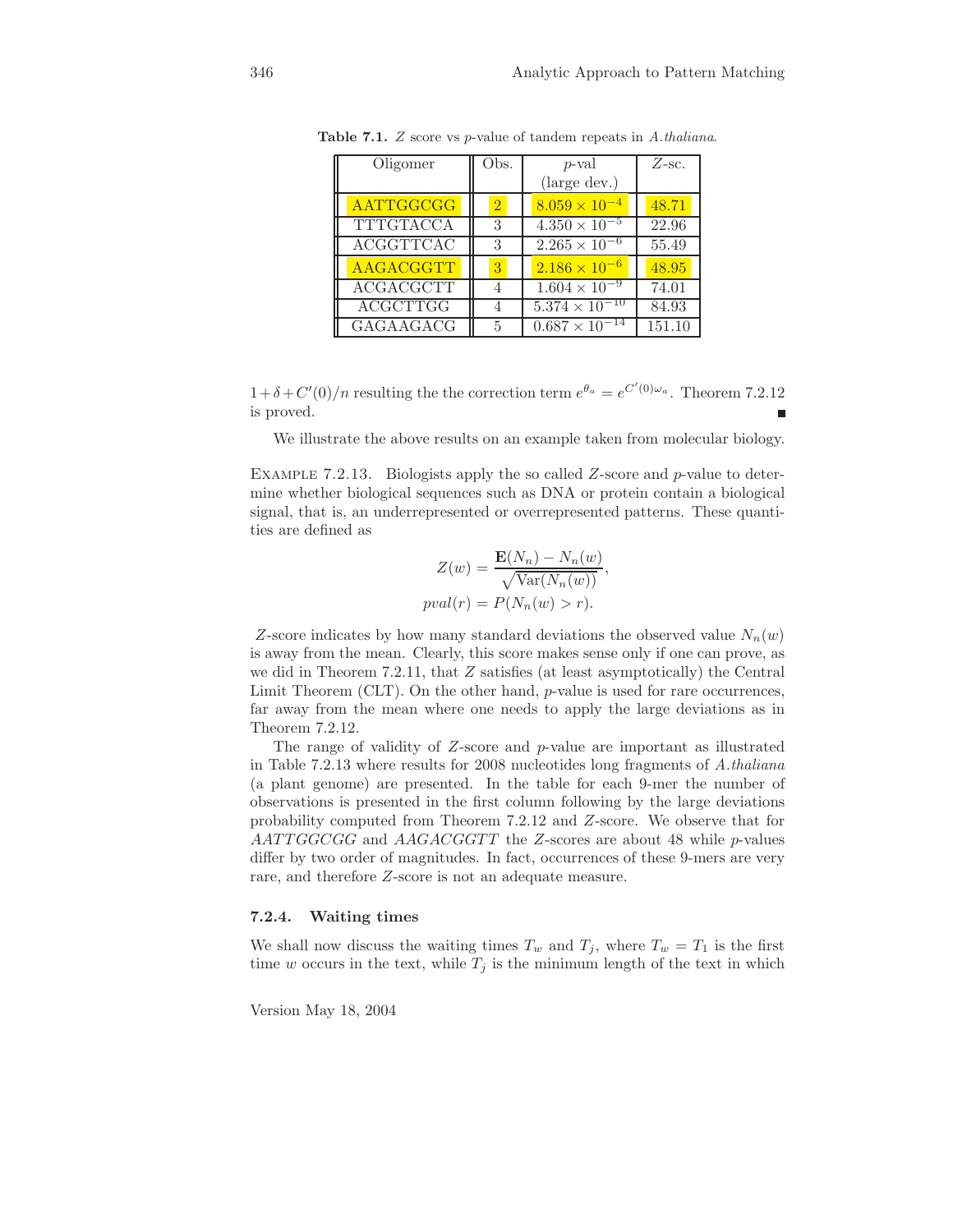$w$  occurs  $j$  times. Fortunately, we do not need re-derive generating function of  $T_j$  since, as we have already indicated in  $(7.2.3)$ , the following *duality principle* holds

$$
\{N_n \ge j\} = \{T_j \le n\},\
$$

and in particular,  ${T_w > n} = {N_n = 0}$ . Therefore, if

$$
T(u, z) = \sum_{n \ge 0} \sum_{j \ge 0} \mathbf{P}(T_j = n) z^n u^j,
$$

then by the duality principle we have

$$
(1 - u)T(u, z) + u(1 - z)N(z, u) = 1,
$$

and one obtains  $T(u, z)$  from Theorem 7.2.7. Waiting times were analyzed in depth in Chapter 6.

Finally, observe that the above duality principle implies

$$
\mathbf{E}(T_w) = \sum_{n \ge 0} \mathbf{P}(N_n = 0) = N_0(1).
$$

In particular, for *memoryless sources*, from Theorem 7.2.7 we conclude that

$$
N_0(z) = \frac{z^m S(z)}{(1-z)S(z) + z^m P(w)}.
$$

Hence

$$
\mathbf{E}(T_w) = \sum_{n\geq 0} \mathbf{P}(N_n(w) = 0) = N_0(1) = \frac{S(1)}{P(w)}
$$

$$
= \sum_{k \in P(w)} \frac{1}{P(w_1^k)} = \frac{1}{P(w)} + \sum_{k \in P(w) - \{m\}} \frac{1}{P(w_1^k)} \tag{7.2.46}
$$

# 7.3. Generalized string matching

In this section we consider generalized pattern matching in which a set of patterns (rather than a single pattern) is given. We assume that the pattern is a pair of sets of words  $(\mathcal{W}_0, \mathcal{W})$  where  $\mathcal{W} = \bigcup_{i=1}^d \mathcal{W}_i$  consists of sets  $\mathcal{W}_i \subset \mathcal{A}^{m_i}$ (i.e., all words in  $\mathcal{W}_i$  have a fixed length equal to  $m_i$ ). The set  $\mathcal{W}_0$  is called the forbidden set. For  $W_0 = \emptyset$  one is interested in the number of pattern occurrences,  $N_n(W)$ , defined as the *number of patterns* from W occurring in the text  $X_1^n$  generated by a (random) source. Another parameter of interest may be the *number of positions* in  $X_1^n$  where a pattern from W appears (clearly, some patterns may occur more than once at some positions). The latter quantity we denote as  $\Pi_n$ . If we define  $\Pi_n^{(i)}$  as the number of positions where a word from  $\mathcal{W}_i$  occurs, then

$$
N_n(W) = \Pi_n^{(1)} + \cdots + \Pi_n^{(d)}
$$
.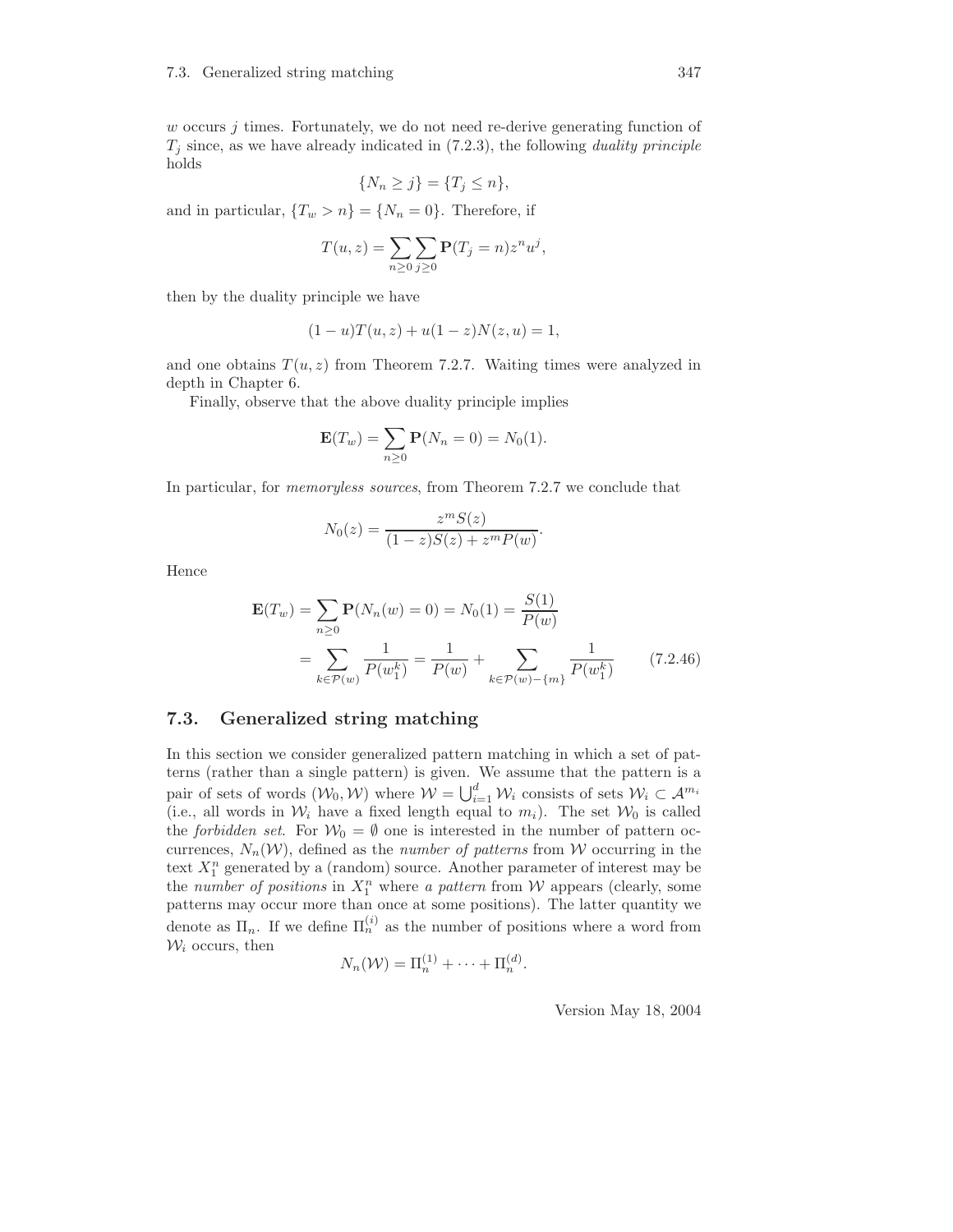Notice that at any given position of the text and for a given  $i$  only one word from  $W_i$  can occur.

For  $W_0 \neq \emptyset$  one studies the number of occurrences  $N_n(W)$  under the condition that  $N_n(\mathcal{W}_0) := \Pi_n^{(0)} = 0$ , that is, there is no occurrence of a pattern from  $\mathcal{W}_0$  in the text  $X_1^n$ . This could be called a *restricted* pattern matching since one restricts the text to those strings that do not contain strings from  $W_0$ .

Finally, we may set  $\mathcal{W}_i = \emptyset$  for  $i = 1, \ldots, d$  with  $\mathcal{W}_0 \neq \emptyset$  and count the number of text strings that do not contain any pattern from  $\mathcal{W}_0$ . (Alternatively, we can estimate the probability that a randomly selected text  $X_1^n$  does not contain any pattern from  $\mathcal{W}_0$ .) In particular, define for  $\ell \leq k$ 

$$
\mathcal{W}_0 = \{ \underbrace{0 \dots 0}_{\ell}, \dots, \underbrace{0 \dots 0}_{k} \},\tag{7.3.1}
$$

that is,  $W_0$  consists of runs of zeros of length at least  $\ell$  and at most k. A text satisfying the property that no pattern from  $\mathcal{W}_0$  defined in (7.3.1) occurs in it is called a  $(\ell, k)$  sequence. Such sequences are used for magnetic coding.

In this section, we first present an analysis of the generalized pattern matching with  $\mathcal{W}_0 = \emptyset$  and  $d = 1$  that we call the *reduced pattern set* (i.e., no pattern is a substring of another pattern) followed by a detailed analysis of the generalized pattern matching. We describe two methods of analysis. First, we generalize our language approach from the previous section, and then for the general pattern matching case we apply de Bruijn's automaton and spectral analysis of matrices. Finally, we enumerate  $(\ell, k)$  sequences and compute the so called Shannon capacity for such sequences.

Throughout this section we assume that the text is generated by a (non-degenerate) memoryless source (B), as defined in Section 7.1.

# 7.3.1. String matching over reduced set of patterns

We analyze here a special case of the generalized pattern matching with  $\mathcal{W}_0 = \emptyset$ and  $d = 1$ . In this case we shall write  $W_1 := W = \{w_1, \ldots, w_K\}$  where  $w_i$  $(1 \leq i \leq K)$  are given patterns with fixed length  $|w_i| = m$ . We shall generalize the results from the exact pattern matching section, but we omit most of the proofs or move them to exercises.

As before, let  $\mathcal{T}_{\geq 1}$  be a language of words containing at least one occurrence from the set  $W$ , and for any nonnegative integer r, let  $\mathcal{T}_r$  be the language of words containing exactly r occurrences from W. In order to characterize  $\mathcal{T}_r$  we introduce some additional languages for any  $1 \leq i, j \leq K$ :

- $M_{ij} = \{v : w_i v \in T_2 \text{ and } w_j \text{ occurs at the right end of } v\};$
- $\mathcal{R}_i$  defined as the set of words containing only one occurrence of  $w_i$ , located at the right end;
- $\mathcal{U}_i = \{u : w_i u \in \mathcal{T}_1\}$ , that is, a set of words u such that the only occurrence of  $w_i \in \mathcal{W}$  in  $w_i u$  is on the left.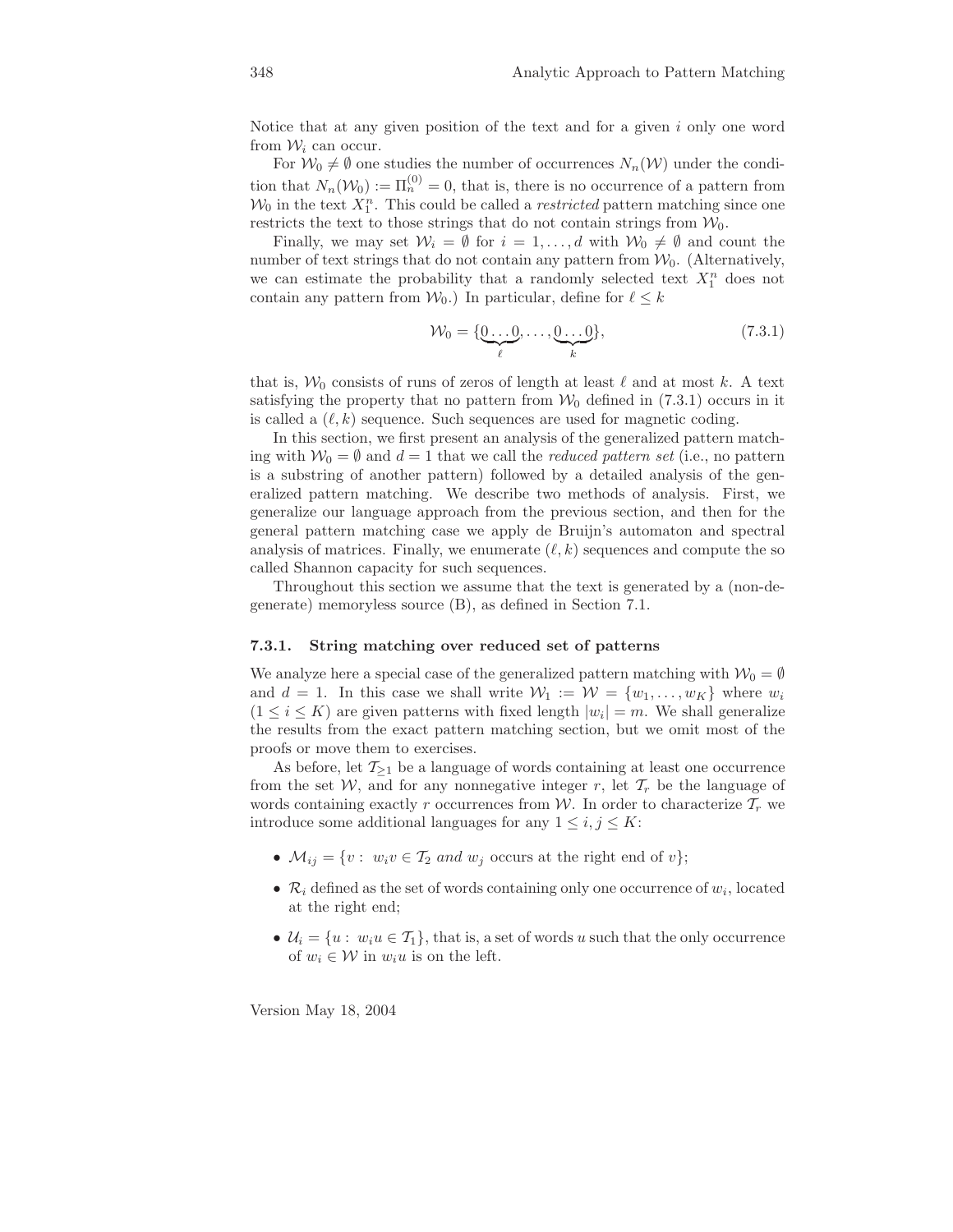#### 7.3. Generalized string matching 349

We also need to generalize the autocorrelation set and the autocorrelation polynomial to a set of patterns. For any given two strings  $w$  and  $u$ , let

$$
\mathcal{S}_{w,u} = \{u_{k+1}^m : w_{m-k+1}^m = u_1^k\}
$$

be the *correlation set*. The set of positions k satisfying  $u_1^k = w_{m-k+1}^m$  is denoted as  $\mathcal{P}(w, u)$ . If  $w = x \cdot v$  and  $u = v \cdot y$  for some words x, y, v, then  $y \in \mathcal{S}_{w,u}$  and  $|v| \in \mathcal{P}(w, u)$ . The correlation polynomial,  $S_{w,u}(z)$ , of w and u is the associated generating function of  $\mathcal{S}_{w,u}$ , that is,

$$
S_{w,u}(z) = \sum_{k \in \mathcal{P}(w,u)} P(u_{k+1}^m) z^{m-k}.
$$

In particular, for  $w_i, w_j \in \mathcal{W}$  we define  $\mathcal{S}_{i,j} := \mathcal{S}_{w_i,w_j}$ . The correlation matrix of W is denoted as  $S(z) = \{S_{w_i w_j}(z)\}_{i,j=1,K}$ .

EXAMPLE 7.3.1. Consider a DNA sequence over the alphabet  $\mathcal{A} = \{A, C, \}$ G, T} generated by a memoryless source with  $P(A) = \frac{1}{5}$ ,  $P(C) = \frac{3}{10}$ ,  $P(G) = \frac{3}{10}$  and  $P(T) = \frac{1}{5}$ . Let  $w_1 = ATT$  and  $w_2 = TAT$ . Then the correlation matrix  $S(z)$  is

$$
S(z) = \begin{pmatrix} 1 & 1 + \frac{z^2}{25} \\ 1 + \frac{z}{5} & 1 + \frac{z^2}{25} \end{pmatrix}.
$$

In order to analyze the number of occurrences  $N_n(\mathcal{W})$  and its generating functions we first generalize the language relationships discussed in Theorem 7.2.3. Observe that

$$
\mathcal{T}_r = \sum_{1 \leq i,j \leq K} \mathcal{R}_i \mathcal{M}_{ij}^{r-1} \mathcal{U}_j,
$$
  

$$
\mathcal{T}_{\geq 1} = \sum_{r \geq 1} \sum_{1 \leq i,j \leq K} \mathcal{R}_i \mathcal{M}_{ij}^{r-1} \mathcal{U}_j,
$$

where  $\sum$  denotes disjoint union of sets. As in Theorem 7.2.5, one finds the following relationships between just introduced languages

$$
\bigcup_{k\geq 1} \mathcal{M}_{i,j}^k = \mathcal{A}^* \cdot w_j + \mathcal{S}_{ij} - \varepsilon \qquad 1 \leq i, j \leq K,
$$
  

$$
\mathcal{U}_i \cdot \mathcal{A} = \bigcup_j \mathcal{M}_{ij} + \mathcal{U}_i - \varepsilon, \qquad 1 \leq i \leq K,
$$
  

$$
\mathcal{A} \cdot \mathcal{R}_j - (\mathcal{R}_j - w_j) = \bigcup_i w_i \mathcal{M}_{ij}, \qquad 1 \leq j \leq K,
$$
  

$$
\mathcal{T}_0 \cdot w_j = \mathcal{R}_j + \mathcal{R}_i(\mathcal{S}_{ij} - \varepsilon), \qquad 1 \leq i, j \leq K.
$$

Let us now analyze  $N_n(\mathcal{W})$  in a probabilistic framework. To simplify our presentation, we assume that the text is generated by a memoryless source. Then the above language relationships translate directly into generating functions, as discussed the last section.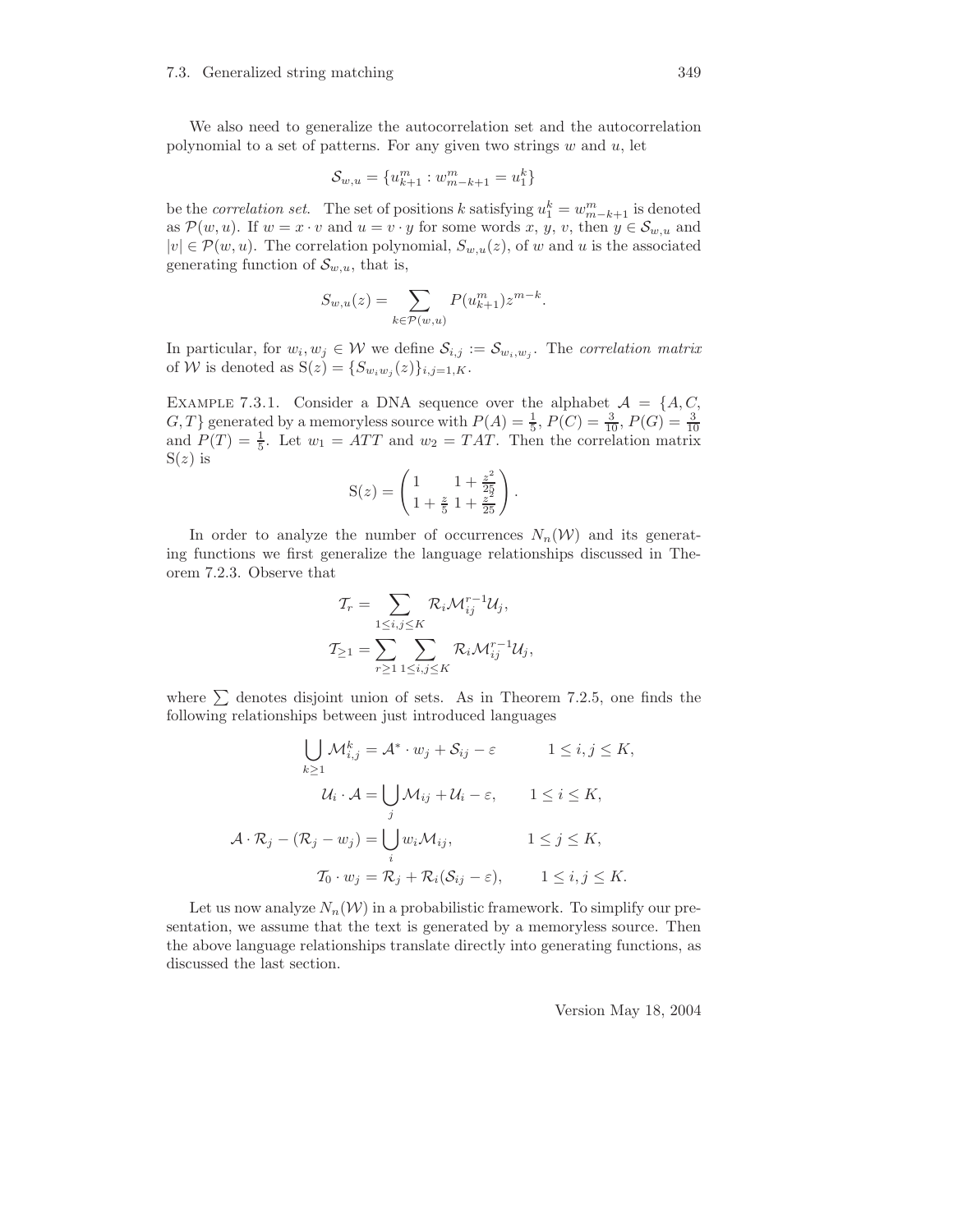Before we proceed, we adopt the following notations. Lower-case letters are reserved for vectors which are assumed to be column vectors (e.g.,  $x^t$  =  $(x_1, \ldots, x_K)$  except for vectors of generating functions which we denote by uppercase letters (e.g.,  $U^t(z) = (U_1(z), \ldots, U_K(z))$  where  $U_i(z)$  is the generating function of a language  $\mathcal{U}_{w_i}$ ). In the above the upper index "t" denotes transpose. We shall use upper-case letters for matrices (e.g.,  $S(z) = \{S_{w_i w_j}(z)\}_{i,j=1,K}$ ). In particular, we write I for the identity matrix, and  $\vec{I}^t = (1, \ldots, 1)$  for the vector of all ones.

Now we are ready to present exact formulas for the generating function  $N_r(z) = \sum_{n \geq 0} \mathbf{P}(N_n(\mathcal{W}) = r) z^n$  and  $N(z, u) = \sum_{k \geq 0} N_r(z) u^r$ . The following theorem is a direct consequences of our definitions and language relationships.

THEOREM 7.3.2. Let  $W = \{w_1, \ldots, w_K\}$  be a given set of reduced patterns each of length  $m$ , and  $X$  be a random text of length  $n$  generated by a memoryless source. The generating functions  $N_r(z)$  and  $N(z, u)$  can be computed as follows:

$$
N_r(z) = \mathcal{R}^t(z)\mathcal{M}^{r-1}(z)\mathcal{U}(z)
$$
\n(7.3.2)

$$
N(z, u) = \mathcal{R}^{t}(z)u(\mathcal{I} - u\mathcal{M}(z))^{-1}\mathcal{U}(z) , \qquad (7.3.3)
$$

where, denoting  $w^t = (P(w_1), \ldots, P(w_K))$  and  $\vec{1}^t = (1, 1, \ldots, 1)$ , we have

$$
M(z) = (D(z) + (z - 1)I)D(z)^{-1},
$$
\n(7.3.4)

$$
(I - M(z))^{-1} = S(z) + \frac{z^m}{1 - z} \vec{1} \cdot w^t,
$$
\n(7.3.5)

$$
U(z) = \frac{1}{1 - z}(I - M(z)) \cdot \vec{1},
$$
\n(7.3.6)

$$
R^{t}(z) = \frac{z^{m}}{1 - z} w^{t} \cdot (I - M(z)),
$$
\n(7.3.7)

and

$$
D(z) = (1 - z)S(z) + z^m \vec{1} \cdot w^t.
$$

Using these results and following footsteps of our analysis for the exact pattern matching, we arrive at the following asymptotic results.

THEOREM 7.3.3. Let the text  $X$  be generated by a memoryless source with  $P(w_i) > 0$  for  $i = 1, ..., K$  and  $P(W) = \sum_{w_i \in W} P(w_i) = w^t \cdot \vec{1}.$ 

(i) The following holds

$$
\mathbf{E}(N_n(\mathcal{W})) = (n - m + 1)P(\mathcal{W}),
$$
  
\n
$$
\text{Var}(N_n(\mathcal{W})) = (n - m + 1) (P(\mathcal{W}) + P^2(\mathcal{W}) - 2mP^2(\mathcal{W}) + 2w^t(S(1) - I)\vec{1})
$$
  
\n
$$
+ m(m - 1)P^2(\mathcal{W}) - 2w^t\vec{S}(1) \cdot \vec{1},
$$

where  $\dot{S}(1)$  denotes the derivative of the matrix  $S(z)$  at  $z = 1$ .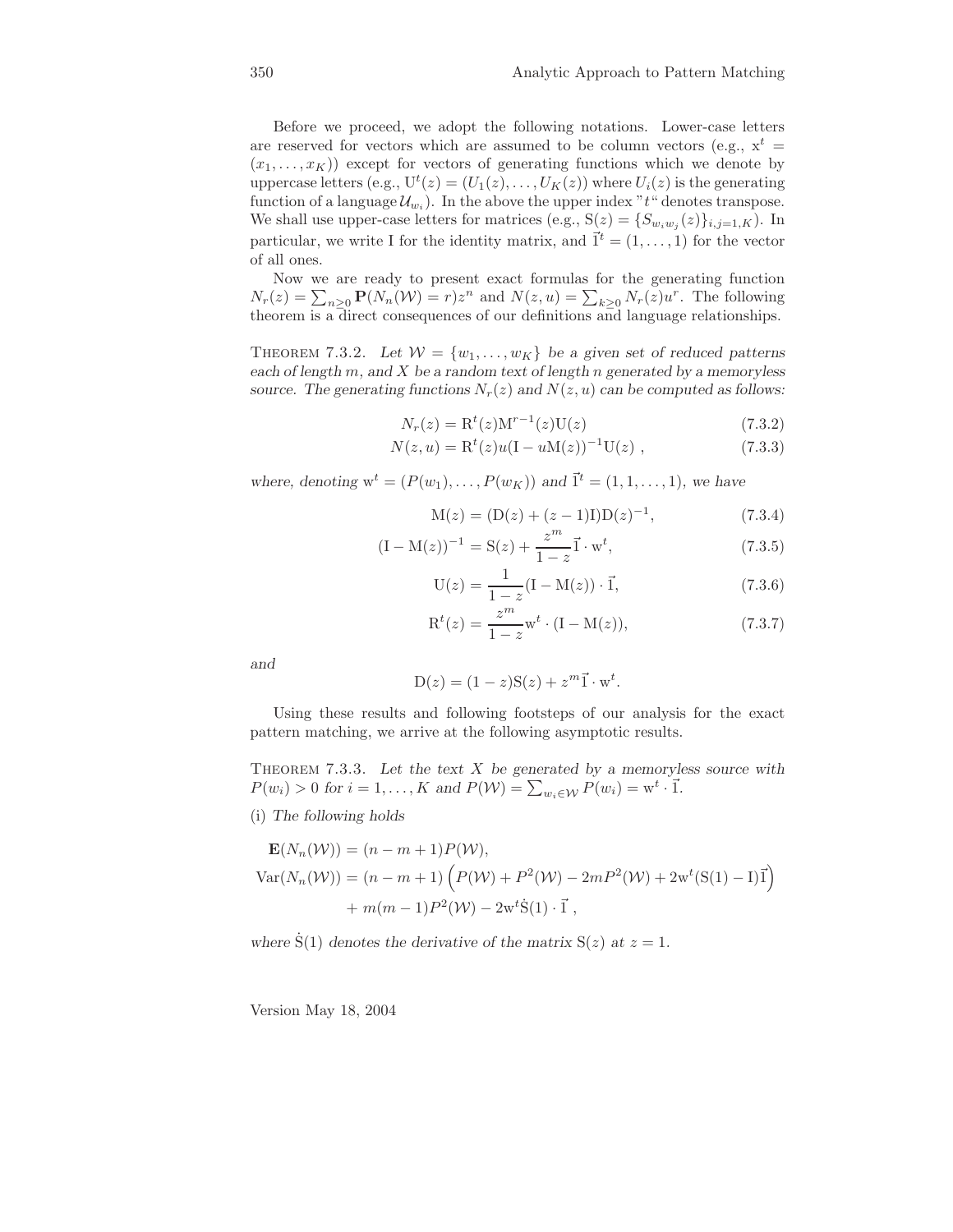(ii) Let  $\rho_W$  be the smallest root of multiplicity one of det  $D(z) = 0$  outside the unit circle  $|z| \leq 1$ . There exists  $\rho > \rho_{\mathcal{W}}$  such that for  $r = O(1)$ 

$$
\mathbf{P}(N_n(\mathcal{W}) = r) = (-1)^{r+1} \frac{a_{r+1}}{r!} (n)_r \rho_{\mathcal{W}}^{-(n-m+r+1)} + \sum_{j=1}^r (-1)^j a_j {n \choose j-1} \rho_{\mathcal{W}}^{-(n+j)} + O(\rho^{-n}),
$$

where  $a_r$  are computable constants.

(iii) Let B be a bounded real interval and  $r = \lfloor \mathbf{E}(N_n) + x\sqrt{\text{Var}(N_n)} \rfloor$ . Then

$$
\sup_{x \in B} \left| \mathbf{P}(N_n(\mathcal{W}) = r) - \frac{1}{\sqrt{2\pi \text{Var}(N_n)}} e^{-\frac{1}{2}x^2} \right| = o\left(\frac{1}{\sqrt{n}}\right),
$$

 $\overline{1}$ 

as  $n \to \infty$ .

(iv) Let  $r = (1 + \delta) \mathbf{E}(N_n)$  with  $\delta \neq 0$ , and let  $a = (1 + \delta)P(\mathcal{W})$ . Define  $\tau(t)$  to be the root of

$$
\det(\mathbf{I} - e^t \mathbf{M}(e^{\tau})) = 0 ,
$$

and  $\omega_a$  and  $\sigma_a$  to be

$$
-\tau'(\omega_a) = -a, \qquad -\tau''(\omega_a) = \sigma_a^2.
$$

Then

$$
\mathbf{P}(N_n(\mathcal{W}) = r) \sim \frac{1}{\sigma_a \sqrt{2\pi(n-m+1)}} e^{-(n-m+1)I(a) + \theta_a}
$$

where  $I(a) = a\omega_a + \tau(\omega_a)$  and  $\theta_a$  is a computable constant (cf. Exercise 7.3.3).

Proof. We only sketch the derivation of part (iii) but we present two proofs. Our starting point is

$$
N(z, u) = \mathcal{R}^{t}(z)u(1 - u \mathcal{M}(z))^{-1} \mathcal{U}(z)
$$

shown in Theorem 7.3.2 to hold for  $|z| < 1$  and  $|u| < 1$ . We may proceed in two different ways.

Method A: Determinant Approach.

Observe that

$$
(I - uM(z))^{-1} = \frac{B(z, u)}{\det(I - uM(z))}
$$

where  $B(z, u)$  is a complex matrix. Let

$$
Q(z, u) := \det(\mathbf{I} - u\mathbf{M}(z)),
$$

and let  $z_0 := \rho(u)$  be the smallest root of

$$
Q(z, u) = \det(\mathbf{I} - u\mathbf{M}(z)) = 0.
$$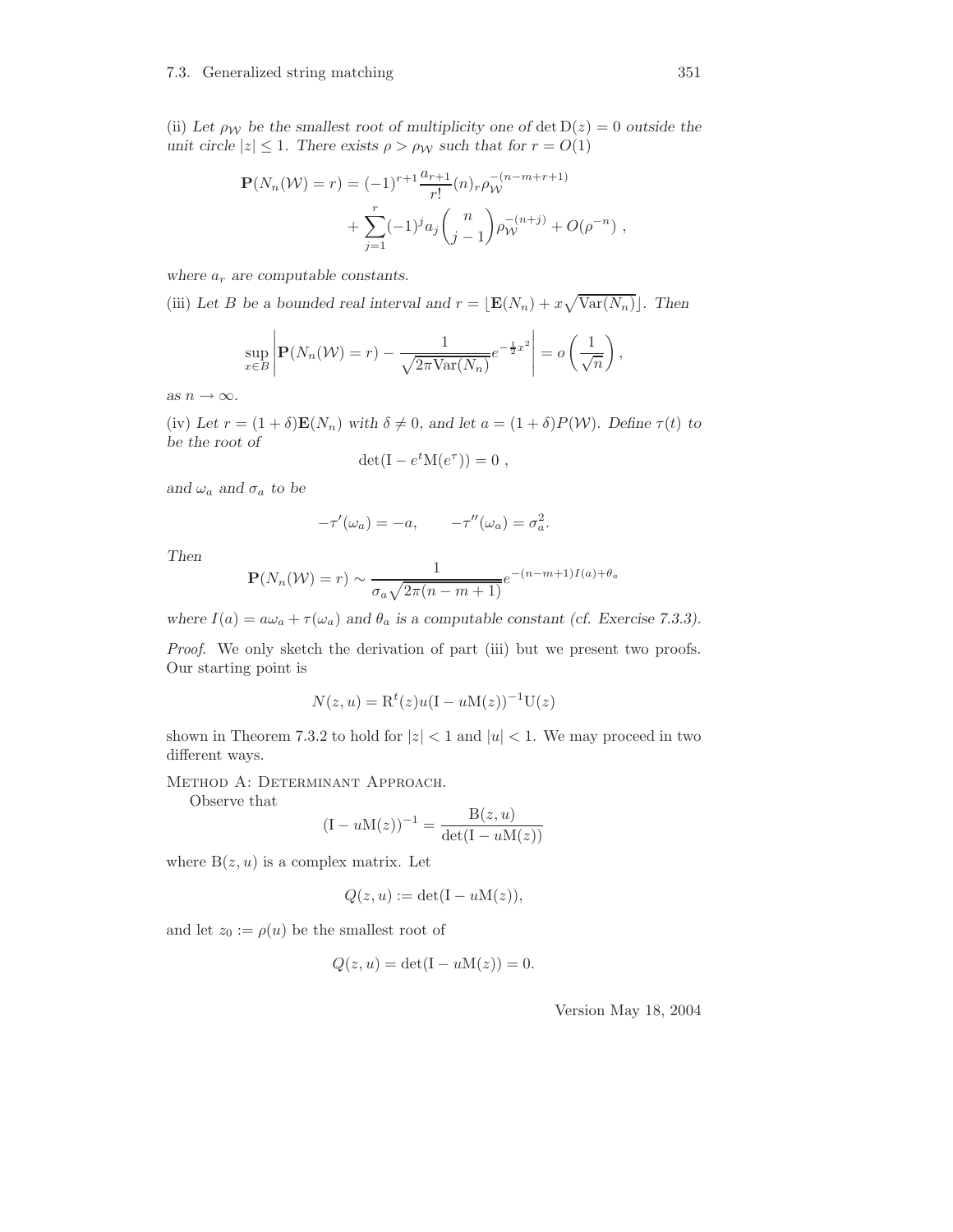Observe that  $\rho(1) = 1$  by (7.3.5).

For our central limit result, we restrict out interest to  $\rho(u)$  in a vicinity of  $u = 1$ . Such a root exists and is unique since for real z the matrix  $M(z)$  has all positive coefficients. The Perron–Frobenius theorem implies that all other roots  $\rho_i(u)$  are of smaller modulus. Finally, one can analytically continue  $\rho(u)$  to a complex neighborhood of u. Thus Cauchy's formula yields for some  $A < 1$ 

$$
N_n(u) := [z^n]N(z, u) = \frac{1}{2\pi i} \oint \frac{\mathcal{R}^t(z) \mathcal{B}(z, u) \mathcal{U}(z)}{Q(z, u)} \frac{dz}{z^{n+1}}
$$
  
=  $C(u)\rho^{-n}(u)(1 + O(A^n))$ 

where  $C(u) = -R^t(\rho(u))B(\rho(u), u)U(\rho(u))\rho^{-1}(u)/Q'(\rho(u), u)$ . As in the proof of Theorem 7.2.11, we recognize a quasi-power form for  $N_n(u)$  that directly leads to the central limit theorem. An application of a saddle point method completes the proof of the local limit theorem.

Method B: Eigenvalue Approach

We apply now the Perron–Frobenius theorem for positive matrices together with a matrix spectral representation to obtain even more precise asymptotics. Our starting point is the following formula

$$
[I - uM(z)]^{-1} = \sum_{k=0}^{\infty} u^k M^k(z).
$$
 (7.3.8)

Now, observe that  $M(z)$  for real z, say x, is a positive matrix since each element  $M_{ij}(x)$  is the generating function of the language  $\mathcal{M}_{ij}$  and for any  $v \in \mathcal{M}_{ij}$  we have  $P(v) > 0$  for memoryless sources. Let then  $\lambda_1(x)$ ,  $\lambda_2(x)$ , ...,  $\lambda_K(x)$  are eigenvalues of M(x). By Perron–Frobenius result we know that  $\lambda_1(x)$  is simple, real and  $\lambda_1(x) > |\lambda_i(x)|$  for  $i \geq 2$ . (To simplify our further derivation, we also assume that  $\lambda_i(x)$  are simple but this assumption will not have any significant impact on our asymptotics, as we shall see below.) Let  $l_i$  and  $r_i$ ,  $i = 1, ..., K$  are left and right eigenvectors corresponding to  $\lambda_1(x), \lambda_2(x), \ldots, \lambda_K(x)$  eigenvalues, respectively. We set  $\langle l_1, r_1 \rangle = 1$  where  $\langle x, y \rangle$  is the scalar product of the vectors x and y. Since  $r_i$  is orthogonal to the left eigenvector  $r_j$  for  $j \neq i$ , we can write for any vector x  $\overline{\nu}$ 

$$
x = \langle l_1, x \rangle r_1 + \sum_{i=2}^{K} \langle l_i, x \rangle r_i.
$$

This yields

$$
M(x)x = \langle l_1, x \rangle \lambda_1(x)r_1 + \sum_{i=2}^{K} \langle l_i, x \rangle \lambda_i(x)r_i.
$$

Since  $M^k(x)$  has eigenvalues  $\lambda_1^k(x), \lambda_2^k(x), \ldots, \lambda_K^k(x)$ , then — dropping even the assumption about eigenvalues  $\lambda_2, \ldots, \lambda_K$  being simple — we arrive at

$$
M^{k}(x)x = \langle 1_{1}, x \rangle r_{1} \lambda_{1}^{k}(x) + \sum_{i=2}^{K'} q_{i}(k)\langle 1_{i}, x \rangle r_{i} \lambda_{i}^{k}(x) \qquad (7.3.9)
$$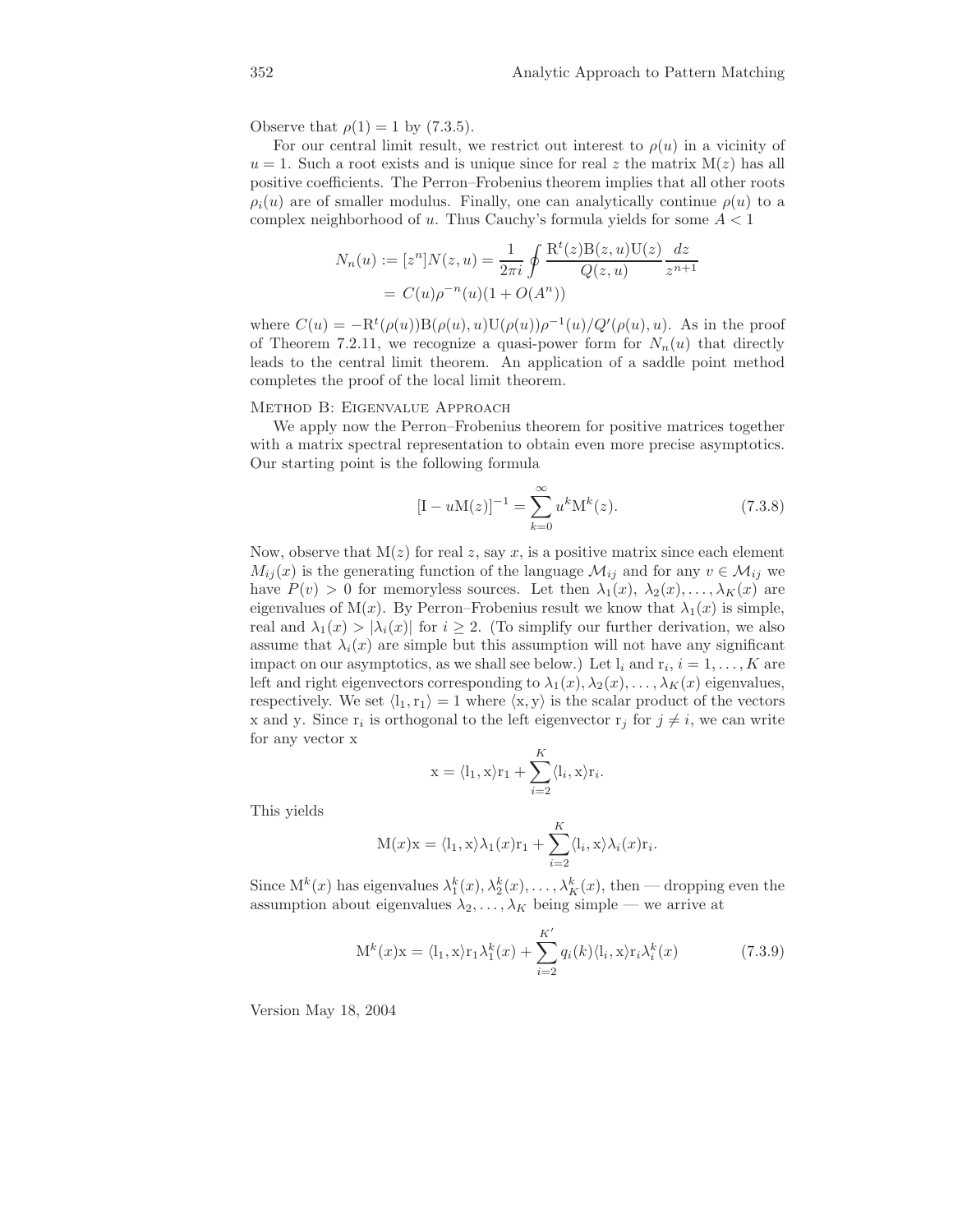## 7.3. Generalized string matching 353

where  $q_i(k)$  is a polynomial in  $k$   $(q_i(k) \equiv 1$  when the eigenvalues  $\lambda_2, \ldots, \lambda_K$  are simple). Finally, we observe that we can analytically continue  $\lambda_1(x)$  to complex plane due to separation of  $\lambda_1(x)$  form other eigenvalues leading to  $\lambda_1(z)$ .

Applying now  $(7.3.9)$  to  $(7.3.8)$  and using it in the formula for  $N(z, u)$  derived in Theorem 7.3.2 we obtain

$$
N(z, u) = \mathcal{R}^{t}(z)u[I - u\mathcal{M}(z)]^{-1}\mathcal{U}(z)
$$
  
\n
$$
= u\mathcal{R}^{t}(z)\left(\sum_{k=0}^{\infty} u^{k}\lambda_{1}^{k}(z)\langle l_{1}(z), \mathcal{U}(z)\rangle_{\mathcal{r}_{1}}(z)\right)
$$
  
\n
$$
+ \sum_{i=2}^{K'} u^{k}\lambda_{i}^{k}(z)\langle l_{i}(z), \mathcal{U}(z)\rangle_{\mathcal{r}_{i}}(z)
$$
  
\n
$$
= \frac{uC_{1}(z)}{1 - u\lambda_{1}(z)} + \sum_{i=2}^{K'} \frac{uC_{i}(z)}{1 - u\lambda_{i}(z)}
$$

for some polynomials  $C_i(z)$ . This representation entails to apply the Cauchy formula yielding, as before, for  $A < 1$  and a polynomial  $B(u)$ 

$$
N_n(u) := [z^n]N(z, u) = B(u)\rho^{-n}(u)(1 + O(A^n))
$$

where  $\rho(u)$  is the smallest root of  $1-u\lambda(z)=0$  which coincides with the smallest root of  $\det(I - uM(u)) = 0$ . In the above  $A < 1$  since  $\lambda_1(z)$  dominates all the other eigenvalues. In the next section we return to this method and discuss it in some more depth.

## 7.3.2. Analysis of the generalized string matching

In this section we deal with a general pattern matching problem where words in W are not of the same length, that is,  $W = \bigcup_{i=1}^{d} W_i$  such that  $W_i$  is a subset of  $\mathcal{A}^{m_i}$  with all  $m_i$  being different. We still keep  $\mathcal{W}_0 = \emptyset$  (i.e., there are no forbidden words). In the next section, we consider the case  $\mathcal{W}_0 \neq \emptyset$ . We present here a powerful method based on a finite automata (i.e., de Bruijn graph). This approach is very versatile, but unfortunately is not as insightful as the combinatorial approach discussed so far.

Our goal is to derive the probability generating function  $N_n(u) = \mathbf{E}(u^{N_n(W)})$ of the number of pattern  $W$  occurrences in the text. We start with building an automaton that scans the text  $X_1X_2\cdots X_n$  and recognizes occurrences of patterns from the set  $W$ . As a matter of fact, our automaton is a de Bruijn graph that we describe in the sequel: Let  $M = \max\{m_1, \ldots, m_d\} - 1$  and  $\mathcal{B} = \mathcal{A}^M$ . The de Bruijn automaton is built over the state space  $\mathcal{B}$ . Let  $b \in \mathcal{B}$ and  $a \in \mathcal{A}$ . Then a transition from a state b upon scanning symbol a of the text is to  $b \in \mathcal{B}$  such that

$$
\hat{b}=b_2b_3\cdots b_Ma,
$$

that is, the leftmost symbol of  $b$  is erased and symbol  $a$  is appended on the right. We shall denote such a transition as  $ba \mapsto \hat{b}$  or  $ba \in \hat{Ab}$  since the first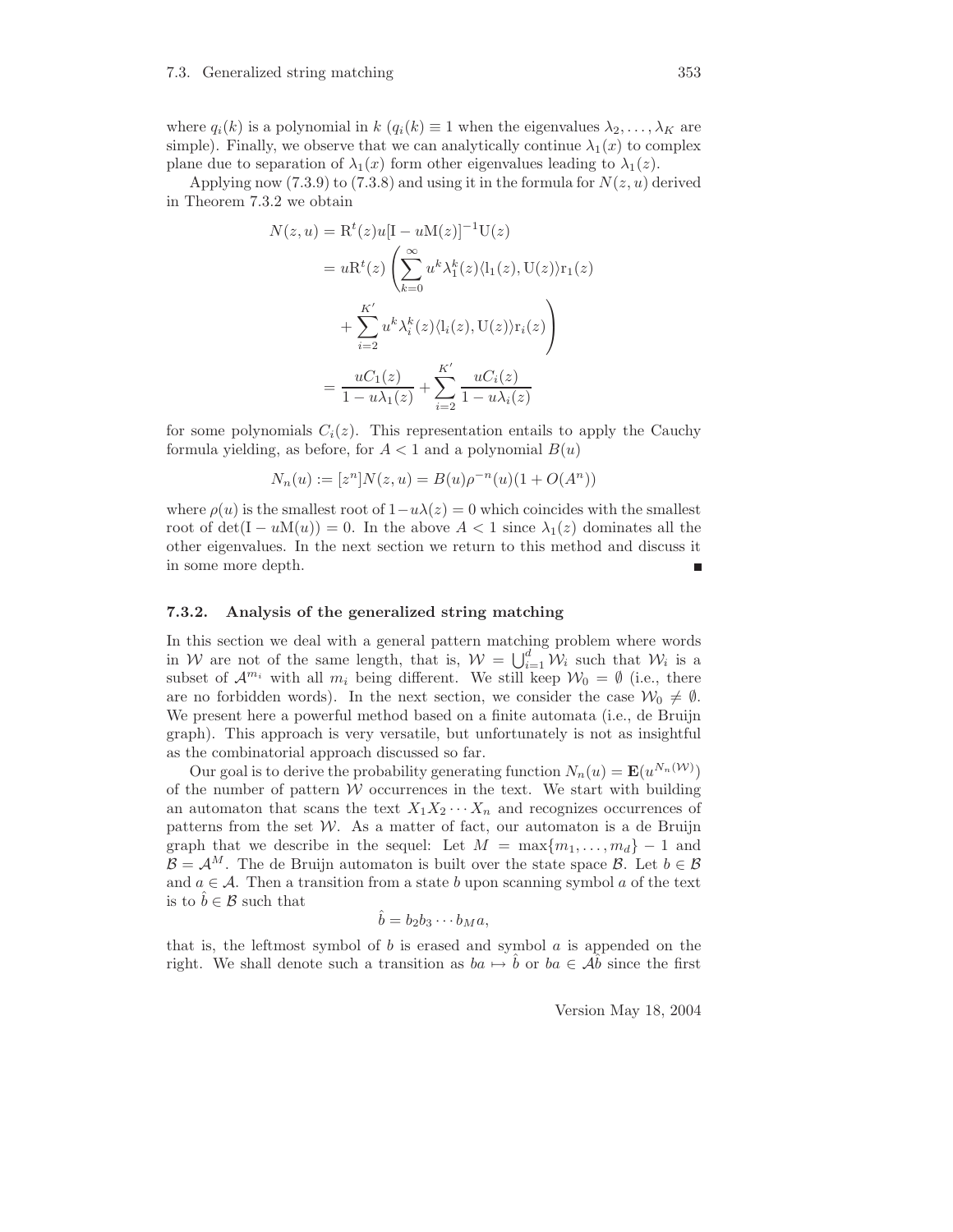symbol of b has been deleted when scanning symbol a. When scanning a text of length  $n - M$  one constructs an associated path of length  $n - M$  in the de Bruijn automaton that begins at a state formed by the first M symbols of the text, that is,  $b = X_1 X_2 \cdots X_M$ .



**Figure 7.2.** The de Bruijn graph for  $W = \{ab, aab, aba\}$ .

To record the number of pattern occurrences we equip the automaton with a counter  $\phi(b, a)$ . When a transition occurs, we increment  $\phi(b, a)$  by the number of occurrences of patterns from  $W$  in the text ba. Since all occurrences of patterns from  $W$  that end at a are contained in the text of the form ba, we realize that

$$
\phi(b, a) = N_{M+1}(\mathcal{W}, ba) - N_M(\mathcal{W}, b)
$$

where  $N_k(\mathcal{W}, x)$  is the number of pattern occurrences in the text x of length k. Having built such an automaton, we construct a transition  $V^M \times V^M$  matrix  $T(u)$  as a function of a complex variable u and indexed by  $\mathcal{B} \times \mathcal{B}$  such that

$$
[T(u)]_{b,\hat{b}} := P(a)u^{\phi(b,a)} \llbracket ba \in \hat{\mathcal{A}\hat{b}} \rrbracket
$$
  
=  $P(a)u^{N_{M+1}(\mathcal{W},ba) - N_M(\mathcal{W},b)} \llbracket \hat{b} = b_2b_3 \cdots b_Ma \rrbracket$  (7.3.10)

where Iverson's bracket convention is used:

$$
\llbracket B \rrbracket = \begin{cases} 1 \text{ if the property } B \text{ holds,} \\ 0 \text{ otherwise.} \end{cases}
$$

EXAMPLE 7.3.4. Let  $W = \{ab, aab, aba\}$ . Then  $M = 2$ , the de Bruijn graph is presented in Figure 7.2, and the matrix  $T(u)$  is shown below

$$
T(u) = \begin{pmatrix} aa & ab & ba & bb \\ aa & C(a) & P(b) & u & 0 & 0 \\ ab & 0 & 0 & P(a) & u^2 & P(b) \\ ba & P(a) & P(b) & 0 & 0 \\ bb & 0 & 0 & P(a) & P(b) \end{pmatrix}.
$$

Next, we extend the above construction to scan a text of length  $k \geq M$ . By combinatorial properties of matrix products, the entry of index  $b, \hat{b}$  of the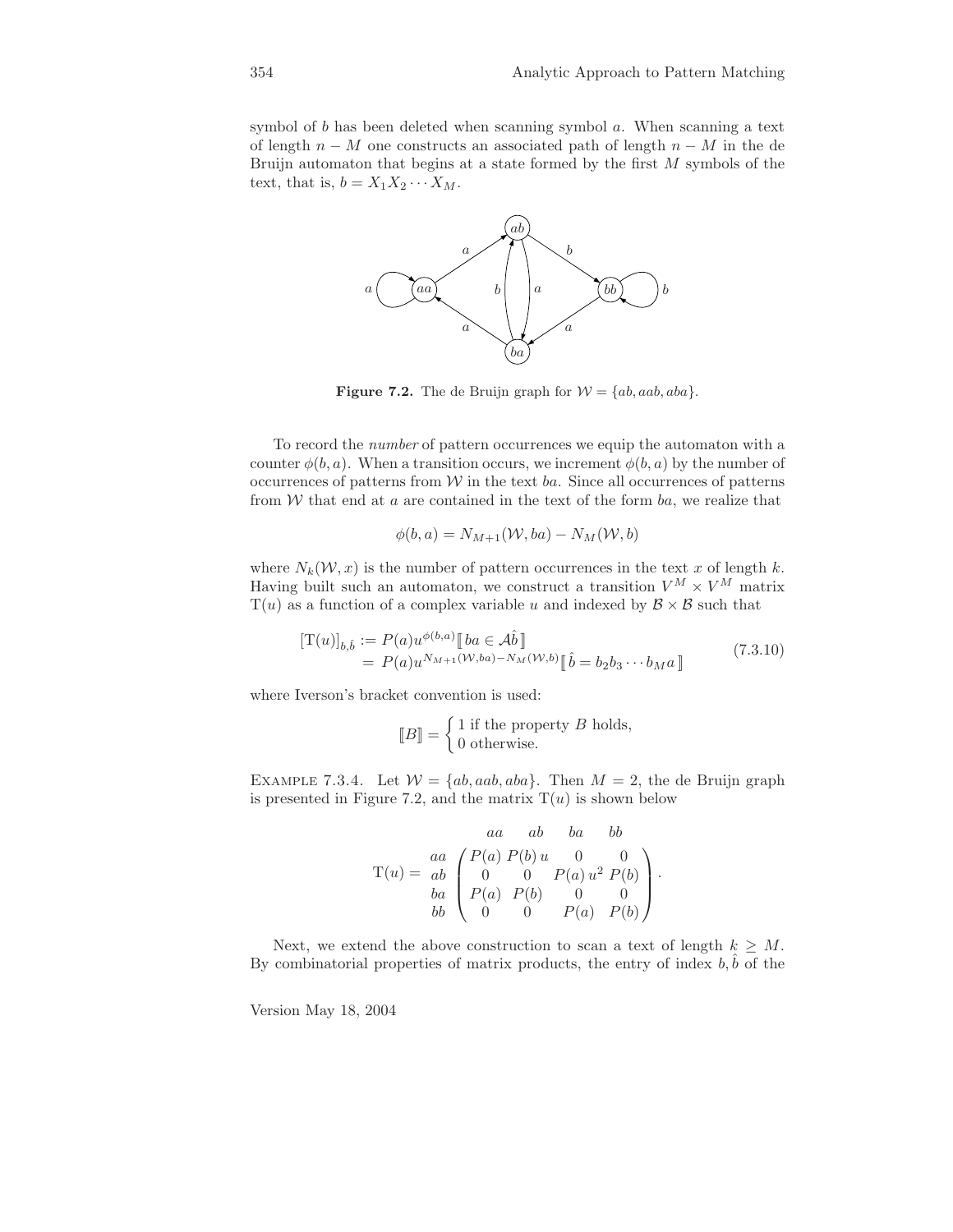#### 7.3. Generalized string matching 355

power  $\mathcal{T}^k(u)$  cumulates all terms corresponding to starting in state b, ending in state  $\hat{b}$ , and recording the total number of occurrences of patterns W found upon scanning the last  $k$  letters of the text. Therefore,

$$
\left[\mathbf{T}^{k}(u)\right]_{b,\hat{b}} = \sum_{v \in \mathcal{A}^{k}} P(v) u^{N_{M+k}(\mathcal{W}, bv) - N_{M}(\mathcal{W}, b)}.
$$
 (7.3.11)

Define now a vector  $x(u)$  indexed by b as

$$
[\mathbf{x}(u)]_b = P(b) u^{N_M(W,b)}.
$$

Then, the summation of all the entries of the row vector  $x(u)^{t}T^{k}(u)$  is achieved by means of the vector  $\vec{1} = (1, \ldots, 1)$  so that the quantity  $x(u)^{t}T(u)^{k}\vec{1}$  represents the probability generating function of  $N_{k+M}(\mathcal{W})$  taken over all texts of length  $M + k$ . By setting  $n = M + k$  we prove the following theorem.

THEOREM 7.3.5. Consider a general pattern  $W = (W_1, \ldots, W_d)$  with  $M =$  $\max\{m_1, \ldots, m_d\} - 1$ . Let  $T(u)$  be the transition matrix defined as

$$
[\mathbf{T}(u)]_{b,\hat{b}} := P(a)u^{N_{M+1}(\mathcal{W},ba) - N_M(\mathcal{W},b)} \llbracket \hat{b} = b_2b_3\cdots b_Ma \rrbracket
$$

where  $b, \hat{b} \in A^M$  and  $a \in \mathcal{A}$ . Then

$$
N_n(u) = \mathbf{E}(u^{N_n(\mathcal{W})}) = b^t(u) \mathbf{T}^n(u) \vec{1}
$$
\n(7.3.12)

where  $b^t(u) = x^t(u) T^{-M}(u)$ . Also,

$$
N(z, u) = \sum_{n \ge 0} N_n(z) z^n = b^t(u) (I - zT(u))^{-1} \vec{1}
$$
 (7.3.13)

for  $|z| < 1$ .

Let us now return for a moment to the reduced pattern case discussed in the previous section and compare expression (7.3.13) derived here with (7.3.3) of Theorem 7.3.2 that we repeat below

$$
N(z, u) = Rt(z)u(I – uM(z))-1U(z).
$$

Although there is a striking resemblance of these formulas they are quite different. In  $(7.3.3)$  M(z) is a matrix of z representing generating functions of languages  $\mathcal{M}_{ij}$ , while T(u) is a function of u and it is the transition matrix of the associated de Bruijn graph. Nevertheless, the eigenvalue method discussed in the proof of Theorem 7.3.3 can be directly applied to derive limit laws of  $N_n(\mathcal{W})$  for general set of patterns W. We shall discuss it next.

To study asymptotics of  $N_n(\mathcal{W})$  we need to estimate the growth of  $T^n(u)$ which is governed by the growth of the largest eigenvalue, as we have already seen in the previous sections. Here, however, the situation is a little more complicated since the matrix  $T(u)$  is irreducible but not necessary primitive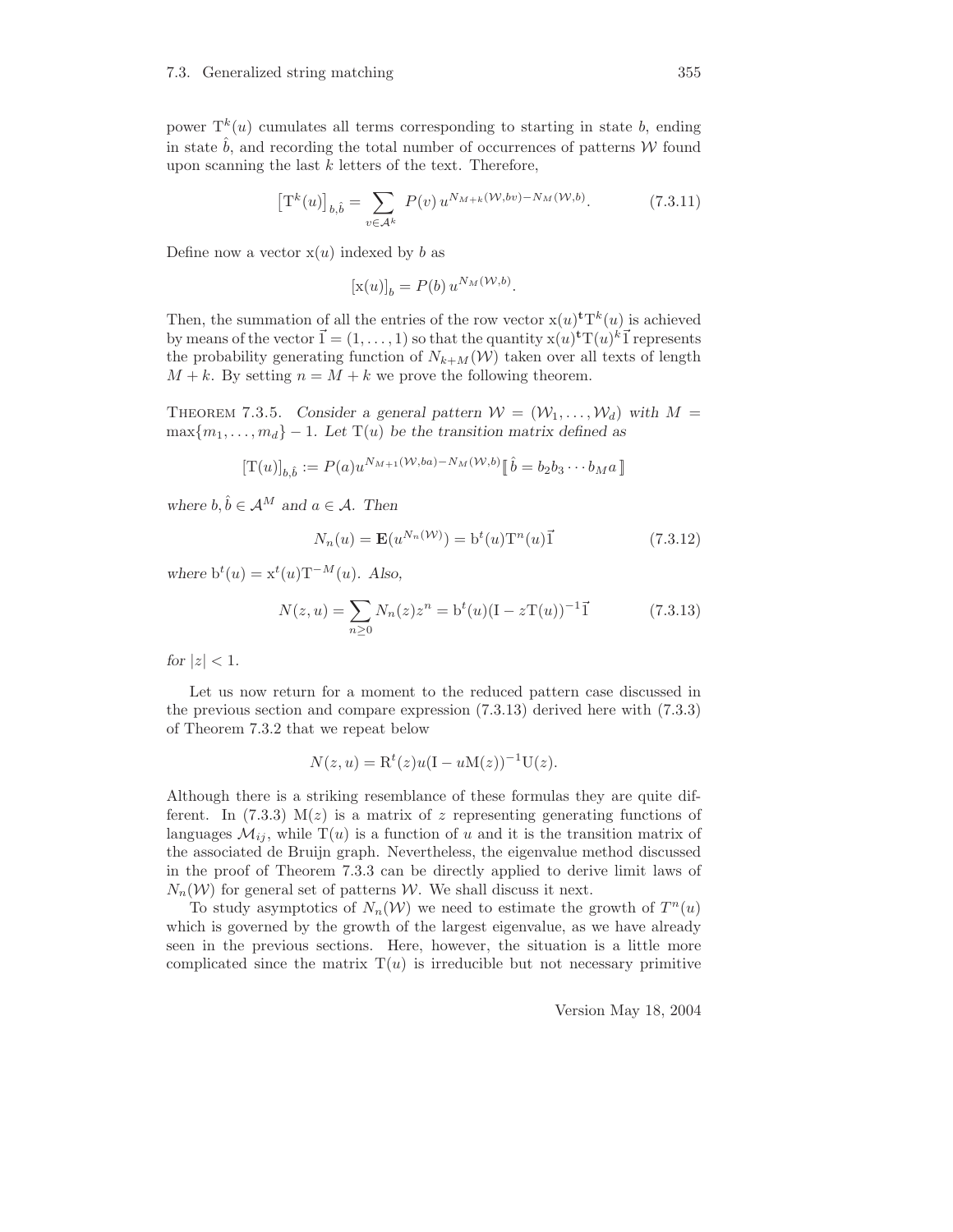(cf. Chapter 1 for in depth discussion). To be more precise,  $T(u)$  is *irreducible* if its associated de Bruijn graph is strongly connected, while for primitivity of  $T(u)$  we require that the greatest common divisor of the cycle weights of the de Bruijn graph is equal to one.

Let us first verify irreducibility of  $T(u)$ . As easy to check the matrix is irreducible since for any  $g \geq M$  and  $b, \hat{b} \in A^M$  there are two words  $w, v \in A^g$ such that  $bw = v\hat{b}$  (e.g., for  $g = M$  one can take  $w = \hat{b}$  and  $v = b$ ). Thus  $T<sup>g</sup>(u) > 0$  for  $u > 0$  which is sufficient for irreducibility.

Let us now have a closer look at the primitivity of  $T(u)$ . We start with a precise definition. Let  $\psi(b, \hat{b}) := \phi(ba)$  where  $ba \mapsto \hat{b}$  be the counter value when transitioned form b to  $\hat{b}$ . Let also C be a cycle in the associated de Bruijn graph. Define the total weight of the cycle  $\mathcal C$  as

$$
\psi(\mathcal{C}) = \sum_{b,\hat{b} \in \mathcal{C}} \psi(b,\hat{b}).
$$

Finally, we set  $\psi_{\mathcal{W}} = \gcd(\psi(\mathcal{C})) : \mathcal{C}$  cycle). If  $\psi_{\mathcal{W}} = 1$ , then we say T(u) is primitive.

EXAMPLE 7.3.4 (*continued*). Consider again the matrix  $T(u)$  and its associ-ated graph shown in Figure 7.2. There are six cycles of respective weights  $0, 3, 2, 0, 0, 1$ , therefore  $\psi_{\mathcal{W}} = 1$  and  $T(u)$  is primitive.

Consider now another matrix

$$
T(u) = \begin{pmatrix} P(a) & P(b) u^4 \\ P(a) u^2 & P(b) u^3 \end{pmatrix}.
$$

This time there are three cycles of weights 0,6 and 3 and  $\psi_{\mathcal{W}} = 3$ . The matrix is not primitive. Observe that the characteristic polynomial  $\lambda(u)$  of this matrix is a polynomial in  $u^3$ .

Observe that the diagonal elements of  $T(u)^k$  (i.e., its trace) are polynomials in  $u^{\ell}$  if and only if  $\ell$  divides  $\psi_{\mathcal{W}}$ ; therefore, the characteristic polynomial det(zI−  $T(u)$  of  $T(u)$  is a polynomial in  $u^{\psi w}$ . Indeed, it is known that for any matrix A

$$
\det(\mathbf{I} - A) = \exp\left(\sum_{k \ge 0} -\frac{\text{Tr}[A^k]}{k}\right)
$$

where  $\text{Tr}[A]$  is the trace of A.

Asymptotic behavior of the generating function  $N_n(u) = \mathbf{E}(u^{N_n(W)})$ , hence  $N_n(\mathcal{W})$ , depends on the growth of  $T^n(u)$ . The next lemma summarizes some useful properties of  $T(u)$  and its eigenvalues. For the matrix  $T(u)$  of dimension  $|\mathcal{A}|^M \times |\mathcal{A}|^M$  we denote by  $\lambda_j(u)$  for  $j = 1, \ldots, R = |\mathcal{A}|^M$  its eigenvalues and we assume that  $|\lambda_1(u)| \geq |\lambda_2(u)| \geq \cdots \geq |\lambda_R(u)|$ . To simplify notation, we often drop the index of the largest eigenvalue, that is,  $\lambda(u) := \lambda_1(u)$ . Observe that  $\rho(u) = |\lambda(u)|$  is known as the *spectral radius* and it is equal to

$$
\varrho(u) = \lim_{n \to \infty} ||T^n(u)||^{1/n}
$$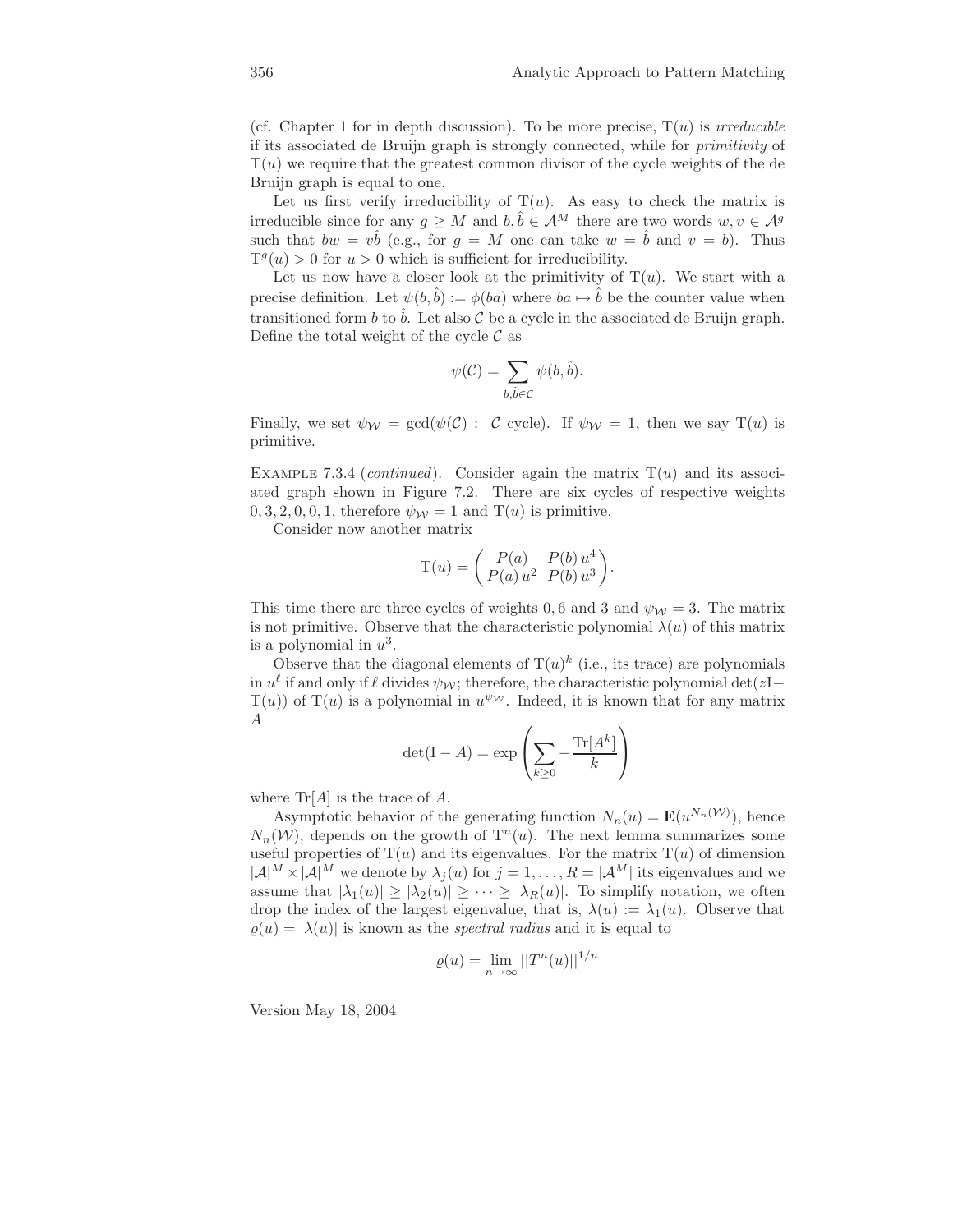where  $|| \cdot ||$  is any matrix norm.

LEMMA 7.3.6. Let  $\mathcal{G}_M(\mathcal{W})$  and  $T(u)$  denote, respectively, the de Bruijn graph and its associated matrix defined in  $(7.3.10)$  for general pattern W. Assume  $P(W) > 0.$ 

(i) For  $u > 0$  the matrix  $T(u)$  has a unique dominant eigenvalue  $\lambda(u) > \lambda_i(u)$ for  $j = 2, ..., |\mathcal{A}|^M$  that is strictly positive and a dominant eigenvector  $r(u)$ whose all entries are strictly positive. Furthermore, there exists a complex neighborhood of the real positive axis on which the mappings  $u \to \lambda(u)$  and  $u \rightarrow r(u)$  are well-defined and analytic.

(ii) Define  $\Lambda(s) := \log \lambda(e^s)$  for s complex. For real s the function  $s \to \Lambda(s)$  is strictly increasing and strictly convex. In addition,

$$
\Lambda(0) = 1,
$$
\n $\Lambda'(0) = P(\mathcal{W}) > 0,$ \n $\Lambda''(0) := \sigma^2(\mathcal{W}) > 0.$ 

(iii) For any  $\theta \in (0, 2\pi)$  and x real  $\rho(xe^{i\theta}) \leq \rho(x)$ .

(iv) For any  $\theta \in (0, 2\pi)$ , if  $\psi_{\mathcal{W}} = 1$ , then for x real  $\varrho(xe^{i\theta}) < \varrho(x)$ ; otherwise  $\psi_{\mathcal{W}} = d > 1$  and  $\varrho(xe^{i\theta}) = \varrho(x)$  if and only if  $\theta = 2k\pi/d$ .

*Proof.* We first prove (i). Take  $u > 0$  real positive. Then the matrix  $T(u)$ has positive entries, and for any exponent  $g \geq M$  the gth power of  $\mathrm{T}(u)$  has strictly positive entries, as shown above (see irreducibility of  $T(u)$ ). Therefore, by the Perron–Frobenius theorem (cf. also Chapter 1) there exists an eigenvalue  $\lambda(u)$  that dominates strictly all the others. Moreover, it is simple and strictly positive. In other words, one has

$$
\lambda(u) := \lambda_1(u) > |\lambda_2(u)| \ge |\lambda_3(u)| \ge \cdots.
$$

Furthermore, the corresponding eigenvector  $r(u)$  has all its components strictly positive. Since the dominant eigenvalue is separated from other eigenvalues, by perturbation theory there exists a complex neighborhood of the real positive axis where the functions  $u \to \lambda(u)$  and  $u \to r(u)$  are well-defined and analytic. Moreover,  $\lambda(u)$  is an algebraic function since it satisfies the characteristic equation  $\det(\lambda I - T(u)) = 0$ .

We now prove part (ii). The increasing property for  $\lambda(u)$  (and thus for  $\Lambda(s)$ ) is a consequence of the fact that if A and B are nonnegative irreducible matrices such that  $A_{i,j} \geq B_{i,j}$  for all  $(i,j)$ , then the spectral radius of A is larger than the spectral radius of B.

For convexity of  $\Lambda(s)$ , it is sufficient to prove that for  $u, v > 0$ 

$$
\lambda(\sqrt{uv}) \le \sqrt{\lambda(u)}\sqrt{\lambda(v)}.
$$

Since eigenvectors are defined up to a constant, one can always choose the eigenvectors  $r(\sqrt{uv})$ ,  $r(u)$ , and  $r(v)$  such that

$$
\max_{i} \frac{r_i(\sqrt{uv})}{\sqrt{r_i(u)\,r_i(v)}} = 1.
$$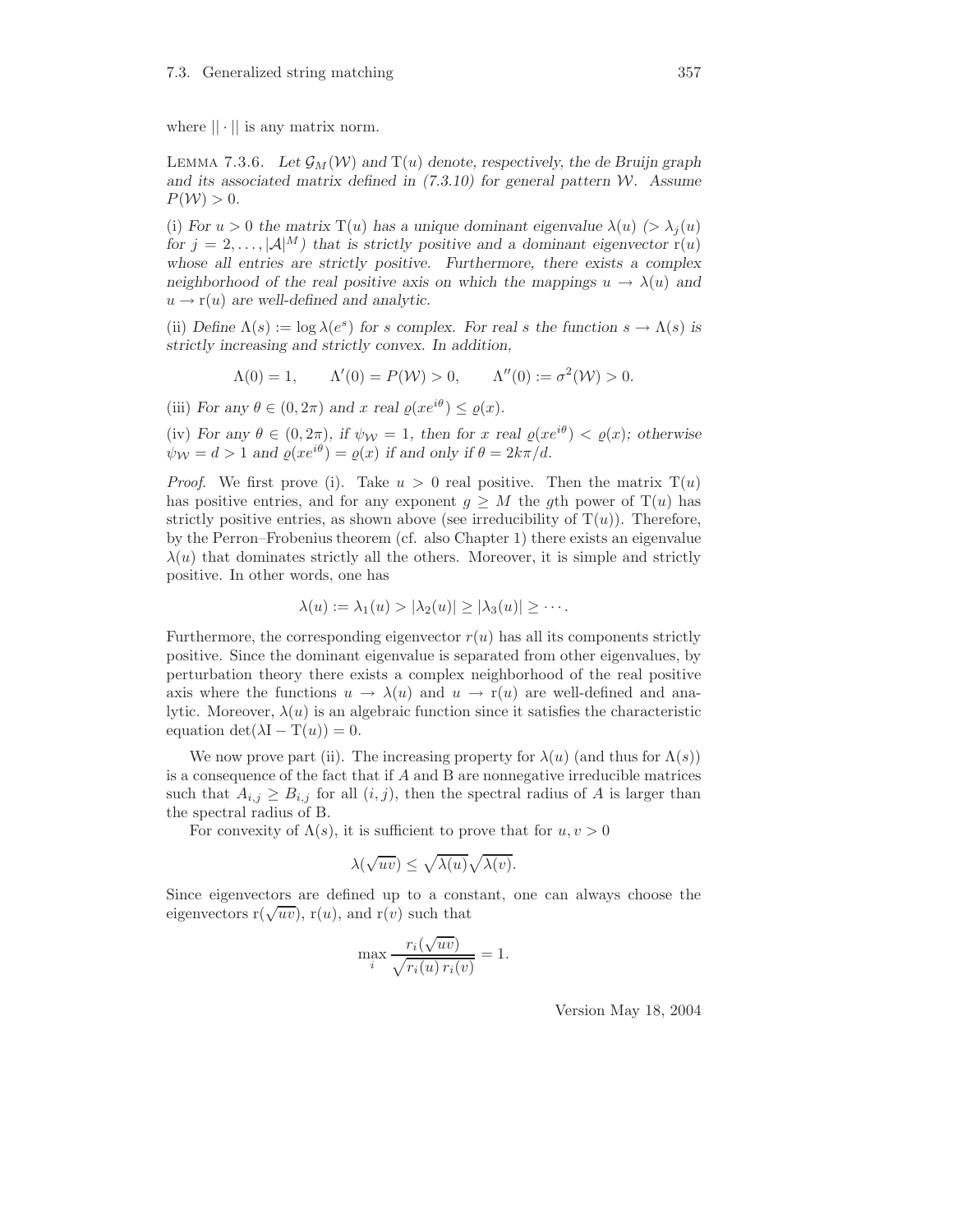Suppose that this maximum is attained at some index *i*. We denote by  $P_{ij}$  the coefficient at u in T(u), that is,  $P_{ij} = [u^{\psi}][T(u)]_{ij}$ . By the Cauchy-Schwarz inequality we have

$$
\lambda(\sqrt{uv})r_i(\sqrt{uv}) = \sum_j P_{ij} (\sqrt{uv})^{\psi(i,j)} r_j(\sqrt{uv})
$$
  
\n
$$
\leq \sum_j P_{ij} (\sqrt{uv})^{\psi(i,j)} \sqrt{r_j(u) r_j(v)}
$$
  
\n
$$
\leq \left(\sum_j P_{ij} u^{\psi(i,j)} r_j(u)\right)^{1/2} \left(\sum_j P_{ij} v^{\psi(i,j)} r_j(v)\right)^{1/2}
$$
  
\n
$$
= \sqrt{\lambda(u)} \sqrt{\lambda(v)} \sqrt{r_i(u) r_i(v)},
$$

which implies convexity of  $\Lambda(s)$ . To show that  $\Lambda(s)$  is strictly convex, we argue as follows: Observe that for  $u = 1$  the matrix  $T(u)$  is stochastic, hence  $\lambda(1) = 1$ and  $\Lambda(0) = 0$ . As we shall see below, the mean and the variance of  $N_n(\mathcal{W})$ are equal asymptotically to  $n\Lambda'(0)$  and  $n\Lambda''(0)$ , respectively. From the problem formulation, we conclude that  $\Lambda'(0) = P(\mathcal{W}) > 0$  and  $\Lambda''(0) = \sigma^2(\mathcal{W}) > 0$ . Therefore,  $\Lambda'(s)$  and  $\Lambda''(s)$  cannot be always 0 and (since they are analytic) they cannot be zero on any interval. This implies that  $\Lambda(s)$  is strictly increasing and strictly convex.

We now establish part (iii). For  $|u|=1$ , and x real positive, consider two matrices  $T(x)$  and  $T(xu)$ . From (i) we know that for  $T(x)$  there exist a dominant strictly positive eigenvalue  $\lambda := \lambda(x)$  and a dominant eigenvector  $r := r(x)$ whose all entries  $r_j$  are strictly positive. Consider an eigenvalue  $\nu$  of  $T(xu)$  and its corresponding eigenvector  $s := s(u)$ . Denote by  $v_j$  the ratio  $s_j/r_j$ . One can always choose r and s such that  $\max_{1 \leq j \leq R} |v_j| = 1$ . Suppose that this maximum is attained for some index  $i$ . Then

$$
|\nu s_i| = |\sum_j P_{ij} (xu)^{\psi(i,j)} s_j| \le \sum_j P_{ij} x^{\psi(i,j)} r_j = \lambda r_i.
$$
 (7.3.14)

We conclude that  $|\nu| \leq \lambda$ , and part (iii) is proven.

Finally we deal with part (iv). Suppose now that the equality  $|\nu| = \lambda$  holds. Then, all the previous inequalities in (7.3.14) become equalities. First, for all indices  $\ell$  such that  $P_{i,\ell} \neq 0$ , we deduce that  $|s_{\ell}| = r_{\ell}$ , and  $v_{\ell}$  has modulus 1. For these indices  $\ell$ , we have the same equalities in (7.3.14) as for *i*. Finally, the transitivity of the de Bruijn graph entails that that each complex  $v_i$  is of modulus 1. Now, the converse of the triangular inequality shows that for every edge  $(i, j) \in \mathcal{G}_M(\mathcal{W})$  we have

$$
u^{\psi(i,j)}v_j = \frac{\nu}{\lambda}v_i,
$$

and for any cycle of length  $L$  we conclude that

$$
\left(\frac{\nu}{\lambda}\right)^L = u^{\psi(\mathcal{C})}.
$$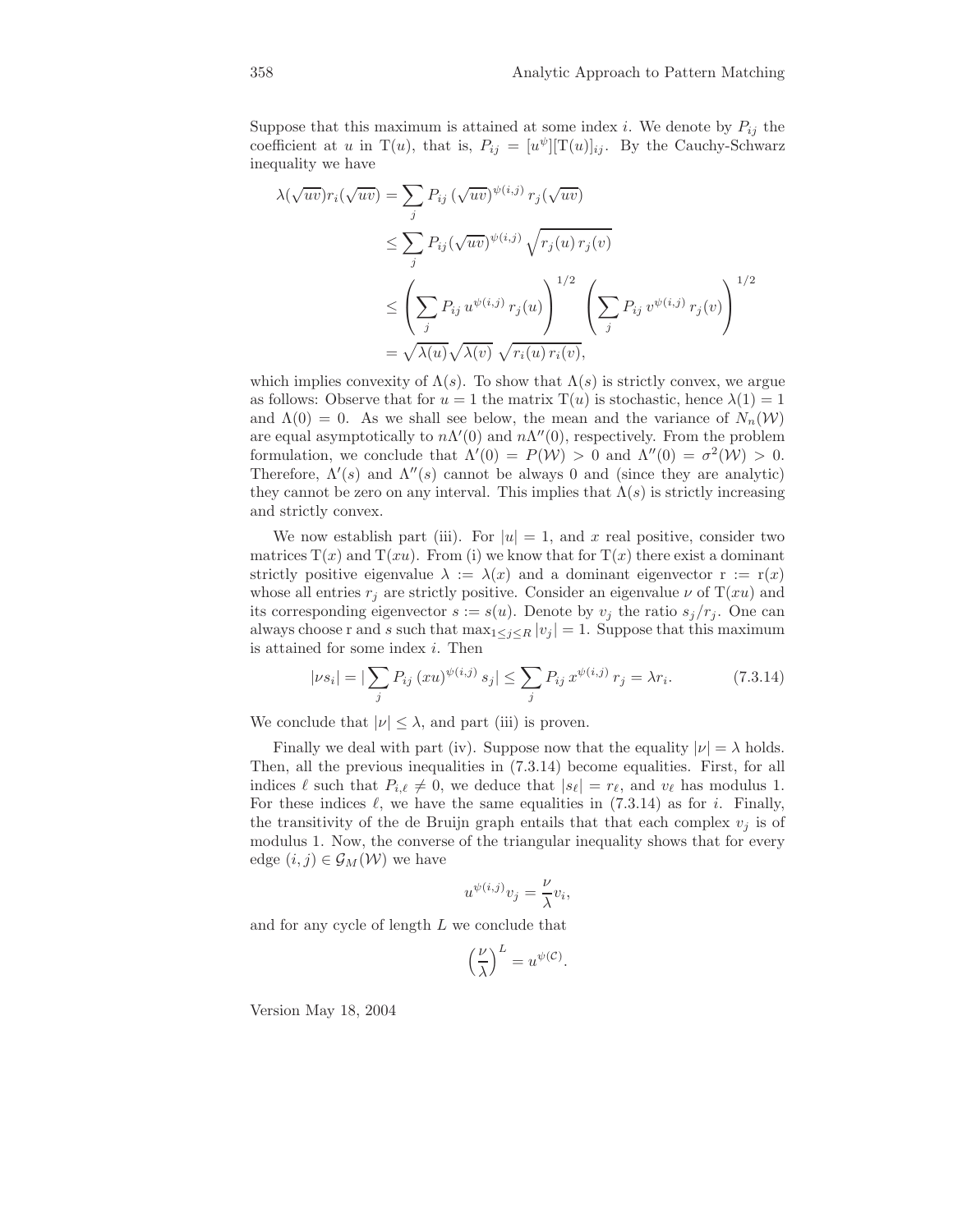## 7.3. Generalized string matching 359

However, for any pattern  $W$  there exists a cycle C of length one with weight  $\psi(\mathcal{C}) = 0$ , as easy to see. This proves that  $\nu = \lambda$  and that  $u^{\psi(\mathcal{C})} = 1$  for any cycle C. If  $\psi_{\mathcal{W}} = \gcd(\psi(\mathcal{C}), \mathcal{C} \text{ cycle}) = 1$ , then  $u = 1$  and  $\rho(xe^{i\theta}) < \rho(x)$  for  $\theta \in (0, 2\pi).$ 

Suppose now that  $\psi_{\mathcal{W}} = d > 1$ . Then, the characteristic polynomial and the dominant eigenvalue  $\lambda(v)$  are functions of  $v^d$ . The lemma is proved.

Lemma 7.3.6 provides the main technical support to prove the forthcoming results; in particular, to establish asymptotic behavior of  $T<sup>n</sup>(u)$  for large n. Indeed, our starting point is (7.3.13) to which we apply the spectral decomposition as in (7.3.9) to conclude that

$$
N(z, u) = \frac{c(u)}{1 - z\lambda(u)} + \sum_{i \geq 2} \frac{c_i(u)}{(1 - z\lambda_i(u))^{\alpha_i}}.
$$

where  $\alpha_i \geq 1$  are some integers. In the above,  $\lambda(u)$  is the dominant eigenvalue, while  $\lambda_i(u) < \lambda(u)$  are other eigenvalues. The numerator has the expression  $c(u) = b<sup>t</sup>(u) \langle l(u), \overline{1}\rangle r(u)$  where  $l(u)$  and  $r(u)$  are the left and the right dominant eigenvectors and  $b<sup>t</sup>(u)$  is defined after (7.3.12). Then Cauchy's coefficient formula implies

$$
N_n(u) = c(u)\lambda^n(u)(1 + O(A^n))
$$
\n(7.3.15)

for some  $A < 1$ . Equivalently, the moment generating function for  $N_n(W)$  is given by the following uniform approximation in a neighborhood of  $s = 0$ 

$$
\mathbf{E}(e^{sN_n(\mathcal{W})}) = d(s)\lambda^n(e^s)(1 + O(A^n)) = d(s)\exp(n\Lambda(s))(1 + O(A^n))
$$
 (7.3.16)

where  $d(s) = c(e^s)$  and  $\Lambda(s) = \log \lambda(e^s)$ .

There is another, more general, derivation of (7.3.15). Observe that the spectral decomposition of  $T(u)$  when u lies in a sufficiently small complex neighborhood of any compact subinterval of  $(0, +\infty)$  is of the form

$$
T(u) = \lambda(u)Q(u) + R(u)
$$
\n(7.3.17)

where  $Q(u)$  is the projection under the dominant eigensubspace and  $R(u)$  a matrix whose spectral radius equals  $|\lambda_2(u)|$ . Therefore,

$$
T(u)^n = \lambda(u)^n Q(u) + R(u)^n,
$$

entails the estimate (7.3.15). The next results follows immediately from (7.3.16).

THEOREM 7.3.7. Let  $W = (W_0, W_1, \ldots, W_d)$  be a generalized pattern with  $W_0 = \emptyset$  generated by a memoryless source. For large n

$$
\mathbf{E}(N_n(\mathcal{W})) = n\Lambda'(0) + O(1) = n(\mathcal{W}) + O(1), \tag{7.3.18}
$$

$$
Var(N_n(W)) = n\Lambda''(0) + O(1) = n\sigma^2(W) + O(1)
$$
 (7.3.19)

where  $\Lambda(s) = \log \lambda(e^s)$  and  $\lambda(u)$  is the largest eigenvalue of  $T(u)$ . Furthermore,

$$
\mathbf{P}(N_n(\mathcal{W}) = 0) = C\lambda^n(0)(1 + O(A^n))
$$

where  $C > 0$  is a constant and  $A < 1$ .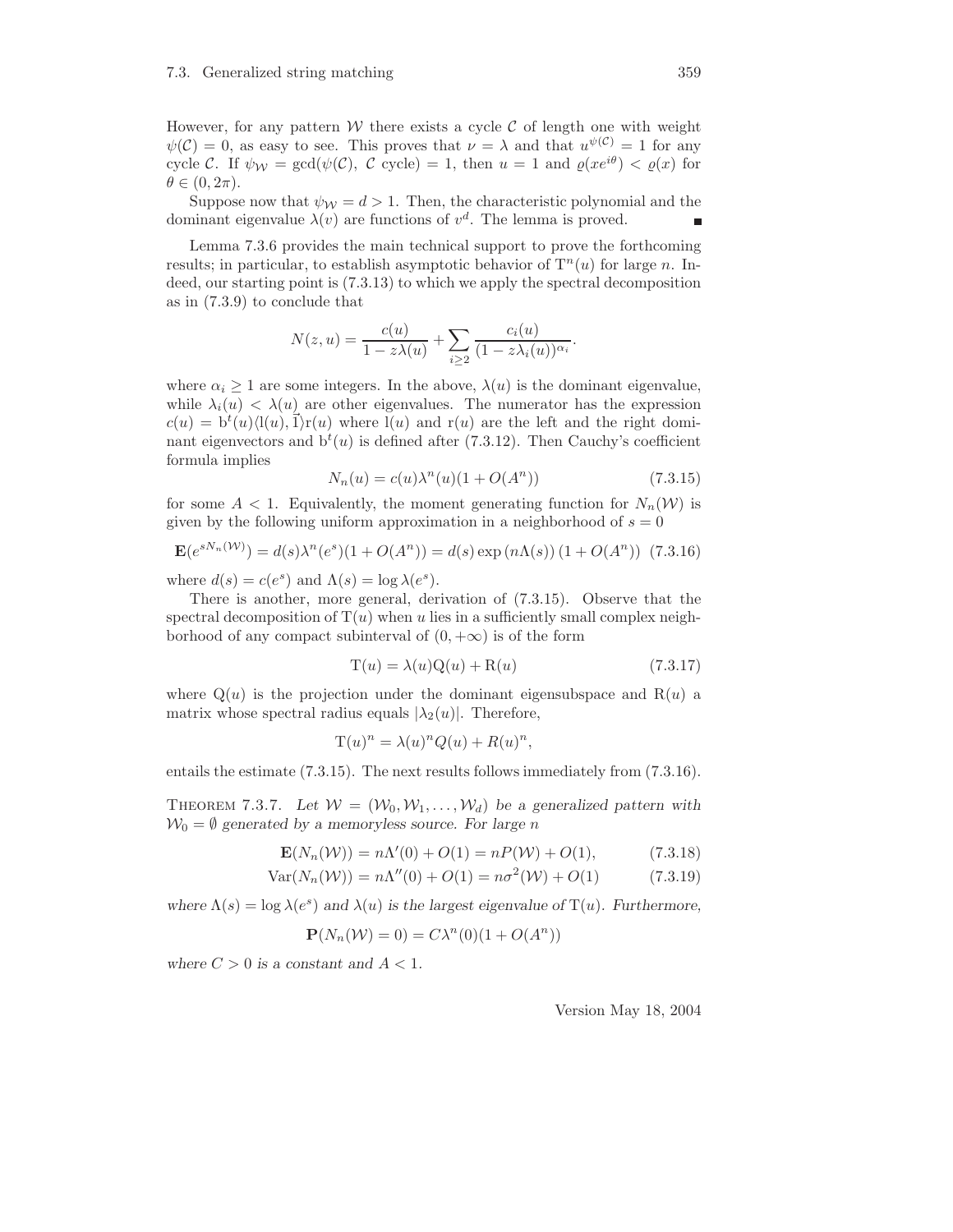Now we establish limit laws, starting with the central limit law and its local limit law.

Theorem 7.3.8. Under the same assumption as for Theorem 7.3.7, the following holds

$$
\sup_{x \in B} \left| \mathbf{P} \left( \frac{N_n(\mathcal{W}) - n(\mathcal{W})}{\sigma(\mathcal{W})\sqrt{n}} \le x \right) - \frac{1}{\sqrt{2\pi}} \int_{-\infty}^x e^{-t^2/2} dt \right| = O\left(\frac{1}{\sqrt{n}}\right) \tag{7.3.20}
$$

where  $B$  is a bounded real interval.

Proof. The uniform asymptotic expansion (7.3.16) of a sequence of moment generating functions is known as a "quasi-powers approximation". Then an application of the classical Levy continuity theorem leads to the Gaussian limit law. An application of the Berry-Essen inequality provides the speed of convergence which is  $O(1/\sqrt{n})$ . This proves the theorem.

Finally, we deal with the large deviations.

THEOREM 7.3.9. Under the same assumption as before, Let  $\omega_a$  be a solution of

$$
\omega \lambda'(\omega) = a\lambda(\omega)
$$

for some  $a \neq P(W)$ , where  $\lambda(u)$  is the largest eigenvalue of  $T(u)$ . Define

$$
I(a) = a \log \omega_a - \log \lambda(\omega_a). \tag{7.3.21}
$$

Then there exists a constant  $C > 0$  such that  $I(a) > 0$  for  $a \neq P(W)$  and

$$
\lim_{n \to \infty} \frac{1}{n} \log \mathbf{P} \left( N_n(\mathcal{W}) \le a_n \right) = -I(x) \quad \text{if } 0 < x < P(\mathcal{W}) \tag{7.3.22}
$$

$$
\lim_{n \to \infty} \frac{1}{n} \log \mathbf{P} \left( N_n(\mathcal{W}) \ge na \right) = -I(x) \quad \text{if } P(\mathcal{W}) < x < C. \tag{7.3.23}
$$

Proof. We consider now large deviations and establish (7.3.22). The variable  $N_n(\mathcal{W})$  is by definition of at most linear growth, and there exists a a constant C such that  $N_n(\mathcal{W}) \leq Cn + O(1)$ . Let  $0 < x < P(\mathcal{W})$ . Cauchy's coefficient formula provides

$$
\mathbf{P}\left(N_n(\mathcal{W}) \leq k\right) = \frac{1}{2i\pi} \int_{|u|=r} \frac{N_n(u)}{u^k} \frac{du}{u(1-u)}.
$$

For ease of exposition, we first discuss the case of a primitive pattern. We recall that a pattern is primitive if  $\psi_{\mathcal{W}} = \text{gcd}(\psi(\mathcal{C}), \mathcal{C} \text{ cycle}) = 1$ . The strict domination property expressed in Lemma 7.3.6(iv) for primitive patterns implies that the above integrand is strictly maximal at the intersection of the circle  $|u| =$  $r$  and the positive real axis. Near the positive real axis, where the contribution of the integrand is concentrated, the following uniform approximation holds, with  $k = na$ :

$$
\frac{N_n(u)}{u^k} = \exp\left(n\left(\log \lambda(u) - a\log u\right)\right)\left(1 + o(1)\right) \tag{7.3.24}
$$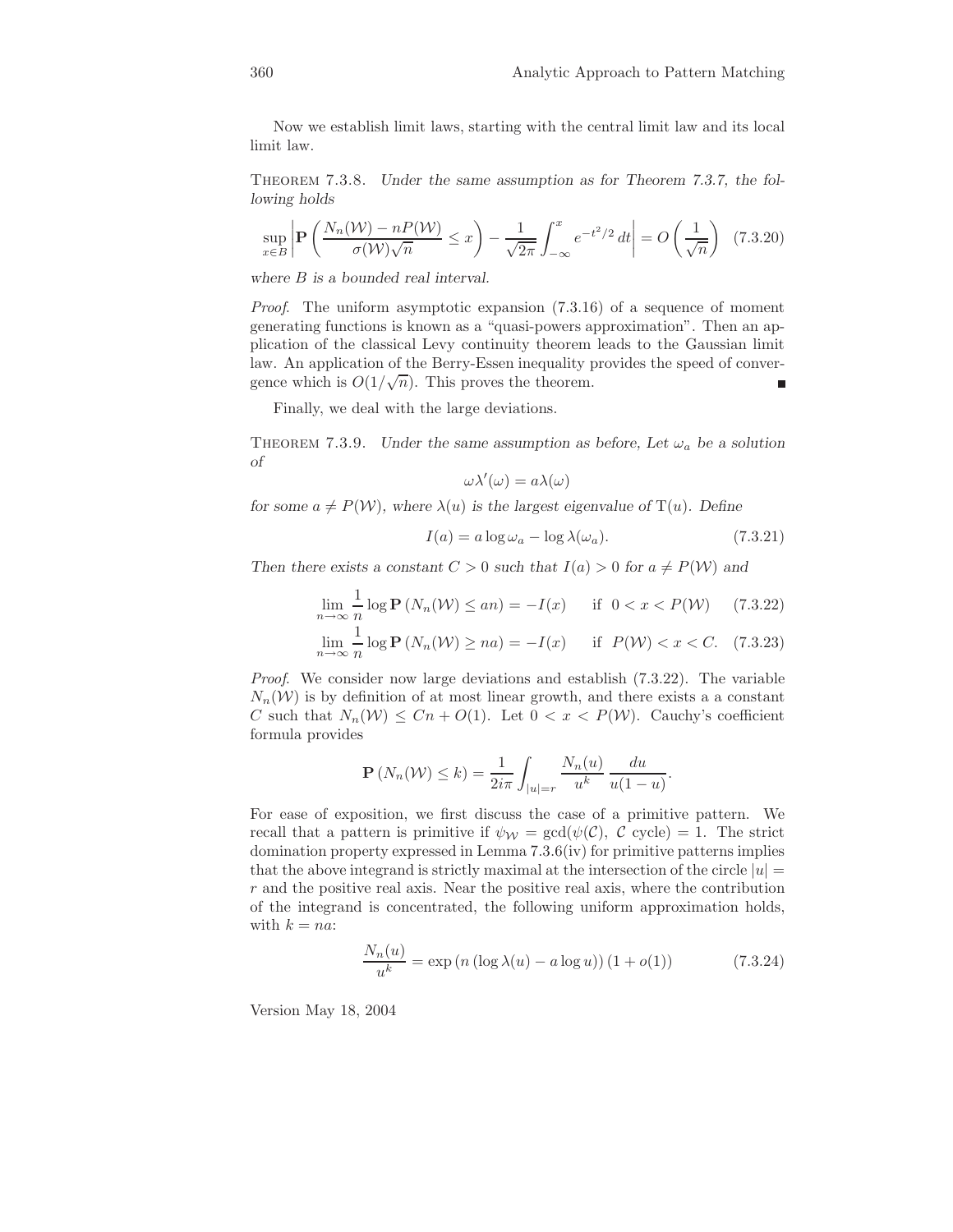## 7.3. Generalized string matching 361

The saddle point equation is then obtained by cancelling the first derivative yielding

$$
F(\omega) := \frac{\omega \lambda'(\omega)}{\lambda(\omega)} = a.
$$
\n(7.3.25)

Note that the function F is exactly the derivative of  $\Lambda(s)$  at point  $s := \log \omega$ . Since  $\Lambda(s)$  is strictly convex, the left side is an increasing function of its argument as proved in Lemma 7.3.6(ii). Also, we know form this lemma that the value  $F(0) = 0$ ,  $F(1) = P(W)$  while we set  $F(\infty) = C$ . Thus, for any real a in  $(0, C)$ , equation (7.3.25) always admits a unique positive solution that we denote by  $\omega \equiv \omega_a$ . Moreover, for  $a \neq P(W)$ , one has  $\omega_a \neq 1$ . Since the function

$$
u \to -\log \frac{\lambda(u)}{u^a}
$$

admits a strict maximum at  $u = \omega_a$ , hence this maximum  $I(a)$  is strictly positive. Finally, the usual saddle point approximation applies and one finds

$$
\mathbf{P}\left(\frac{N_n(\mathcal{W})}{n} \le a\right) = \left(\frac{\lambda(\omega_a)}{\omega_a^a}\right)^n \Theta(n),
$$

where  $\Theta(n)$  is of the order of  $n^{-1/2}$ . In summary, the large deviation rate is

$$
I(a) = -\log \frac{\lambda(\omega_a)}{\omega_a^a} \quad \text{with} \quad \frac{\omega_a \lambda'(\omega_a)}{\lambda(\omega_a)} = a.
$$

as shown in the theorem.

In the general case when the pattern is not primitive, the strict inequality of Lemma 7.3.6(iv) is not satisfied, and several saddle points may be present on the circle  $|u| = r$ , which will lead to some oscillations. We must, in this case, use the weaker inequality of Lemma 7.3.6, namely,  $\varrho(xe^{i\theta}) \leq \varrho(x)$ , which replaces the strict inequality. However, the factor  $(1 - u)^{-1}$  present in the integrand of (7.3.24) attains its maximum modulus on  $|u| = r$  solely at  $u = r$ . Thus, the contribution of possible saddle points can only affect a fraction of the contribution from  $u = r$ . Consequently, (7.3.22) and (7.3.21) continue to be valid. A similar reasoning provides the right tail estimate, with  $I(a)$  still given by  $(7.3.21)$ . This completes the proof of  $(7.3.22)$ .

We complete this analysis with a local limit law.

THEOREM 7.3.10. If  $T(u)$  is primitive, then

$$
\sup_{x \in B} \left| \mathbf{P} \left( N_n = n(\mathcal{W}) + x\sigma(\mathcal{W})\sqrt{n} \right) - \frac{1}{\sigma(\mathcal{W})\sqrt{n}} \frac{e^{x^2/2}}{\sqrt{2\pi}} \right| = o\left( \frac{1}{\sqrt{n}} \right) \quad (7.3.26)
$$

where  $B$  is a bounded real interval. Furthermore, under the above additional assumption, one can find constants  $\sigma_a$  and  $\delta_a$  such that

$$
\mathbf{P}(N_n(\mathcal{W}) = a\mathbf{E}(N_n)) \sim \frac{1}{\sigma_a \sqrt{2\pi n}} e^{-nI(a) + \theta_a}
$$
(7.3.27)

where  $I(a)$  is defined in  $(7.3.21)$  above.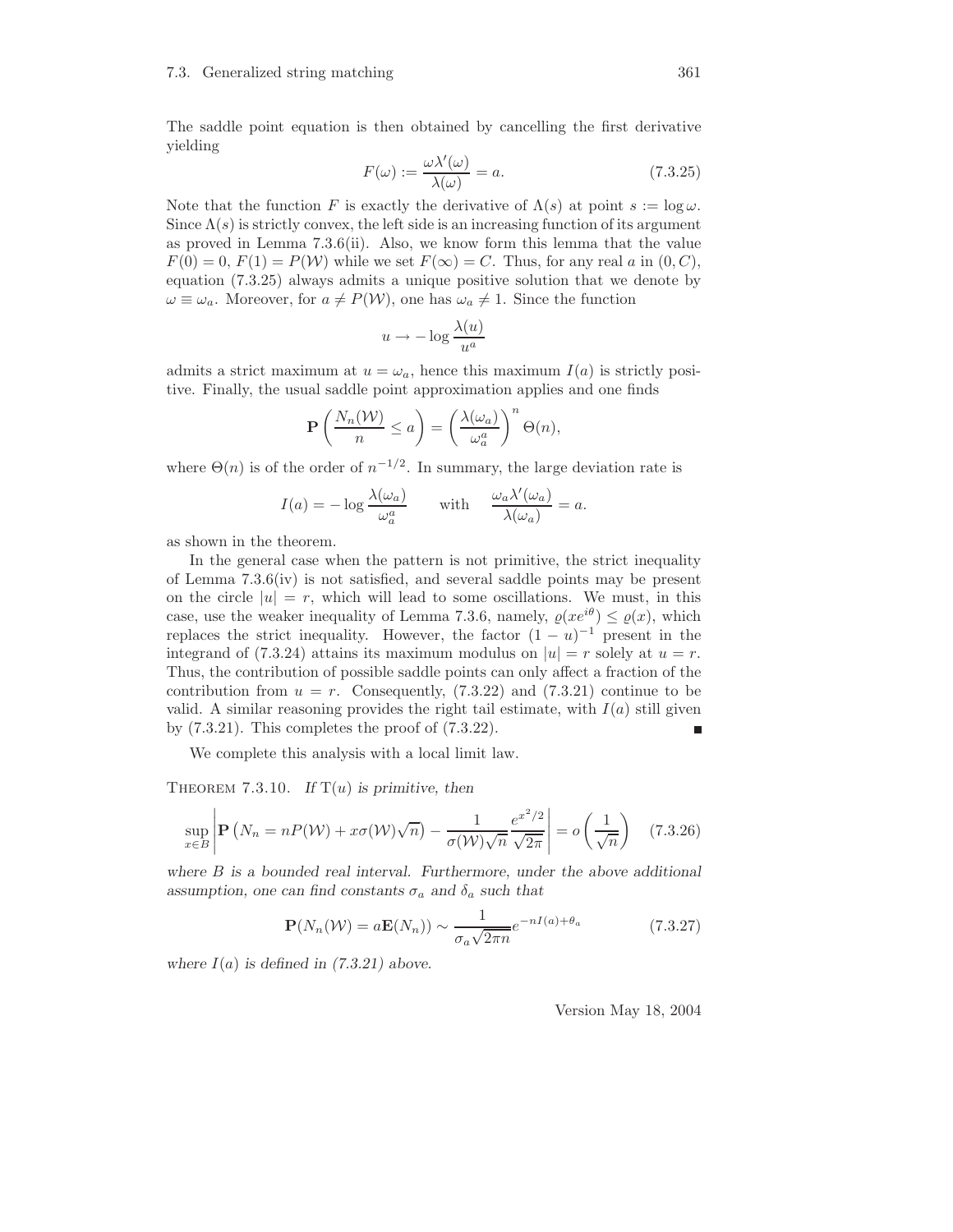Proof Stronger "regularity conditions" are needed in order to obtain local limit estimates. Roughly, one wants to exclude the possibility that the discrete distribution is of a lattice type, being supported by a nontrivial sublattice of the integers. (For instance, we need to exclude the possibility for  $N_n(\mathcal{W})$  to be always odd, or of the parity of  $n$ , and so on.) Observe first that positivity and irreducibility of the matrix  $T(u)$  is not enough as shown in Example 7.3.4.

By Lemma 7.3.6, one can estimate the probability distribution of  $N_n(\mathcal{W})$  by the classical saddle point method in the case when  $W$  is primitive. Again, one starts from Cauchy's coefficient integral,

$$
\mathbf{P}(N_n(\mathcal{W}) = k) = \frac{1}{2i\pi} \int_{|u|=1} N_n(u) \frac{du}{u^{k+1}},
$$
\n(7.3.28)

where k is of the form  $k = nP(\mathcal{W})n + x\sigma(\mathcal{W})\sqrt{n}$ . Property (iv) of Lemma 7.3.6 grants us precisely the fact that any closed arc of the unit circle not containing  $u = 1$  brings an exponentially negligible contribution. A standard application of the saddle point technique does the job. In this way, the proof of the local limit law of Theorem 7.3.10 is completed. Finally, the precise large deviations follows from the local limit result and an application of the method of shift discussed in the proof of Theorem 7.2.12.

## 7.3.3. Forbidden words and  $(\ell, k)$  sequences

Finally, consider the general pattern  $W = (W_0, W_1, \ldots, W_d)$  with nonempty forbidden set  $W_0$ . In this case, we study the number of occurrences  $N_n(W|W_0 =$ 0) of patterns  $W_1, \ldots W_d$  under the condition that there is no occurrence in the text of any pattern from  $\mathcal{W}_0$ .

Fortunately, we can recover almost all results from our previous analysis after re-defining the matrix  $T(u)$  and its de Bruijn graph. We now change (7.3.10) to

$$
[\mathbf{T}(u)]_{b,\hat{b}} := P(a)u^{\phi(b,a)} \llbracket ba \in \mathcal{A}\hat{b} \text{ and } ba \not\subset \mathcal{W}_0 \llbracket \tag{7.3.29}
$$

where  $ba \,\subset \,\mathcal{W}_0$  means that any subword of ba belongs to  $\mathcal{W}_0$ . In words, we force the matrix  $T(u)$  to be zero at any position that leads to a word containing patterns from  $W_0$ , that is, we eliminate from the de Bruijn graph any transition that contains a forbidden word. Having matrix  $T(u)$  constructed, we can repeat all previous results except that it is much harder to find explicit formulas even for the mean and the variance (cf. Exercise 7.3.4)

Finally, we consider a degenerated general pattern in which  $\mathcal{W}_i = \emptyset$  for all  $i = 1, \ldots, d$  except nonempty  $W_0$ . In this case, we count the number of sequences that do not contain a pattern from  $\mathcal{W}_0$ . We only consider the special case of this problem, that of  $(\ell, k)$  sequences for which  $W_0$  is defined in (7.3.1). In particular, we compute the so called *Shannon capacity*  $C_{\ell,k}$  defined as

$$
C_{\ell,k} = \lim_{n \to \infty} \frac{\log(\text{number of } (\ell,k) \text{ sequence of length } n)}{n}.
$$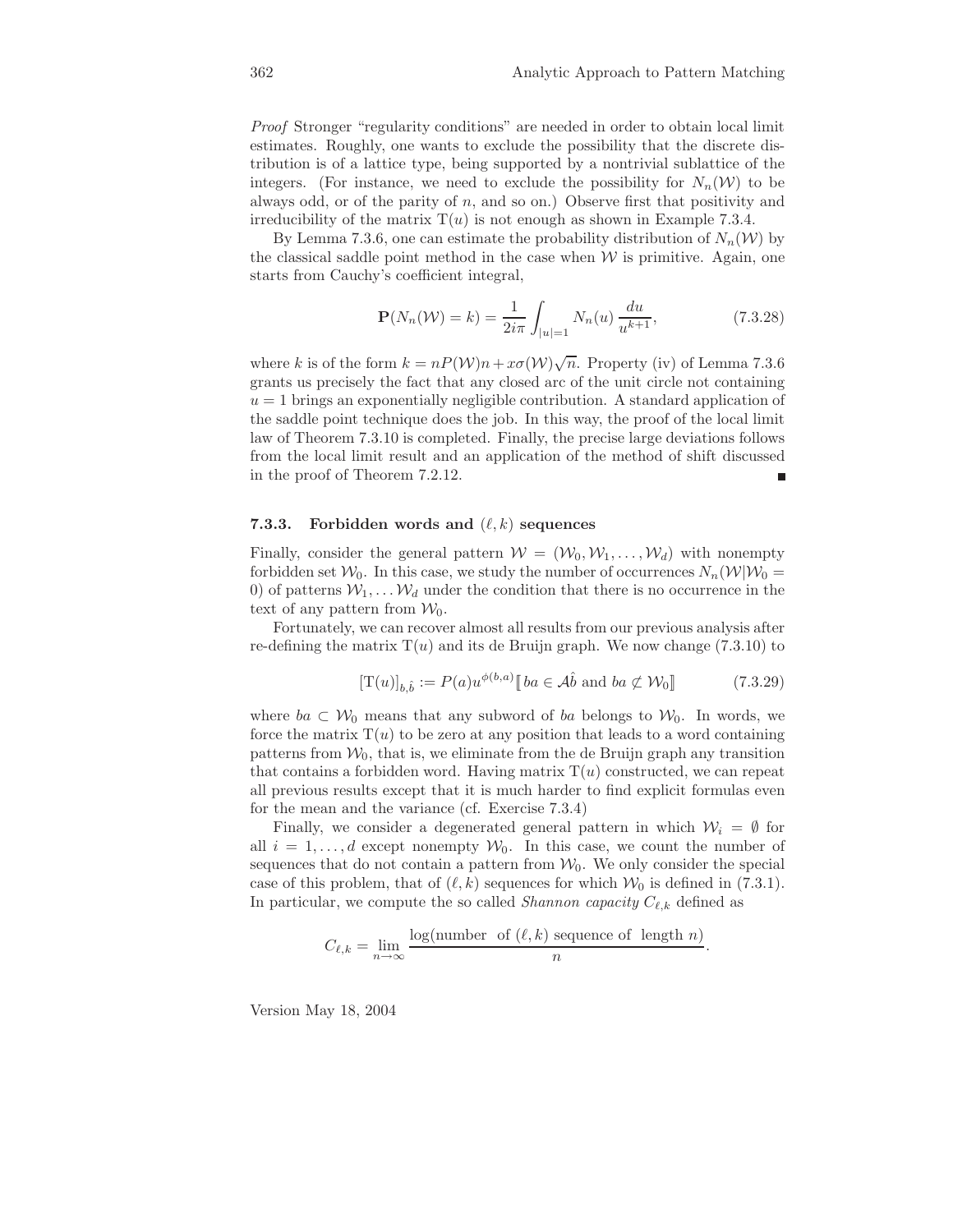## 7.3. Generalized string matching 363

We first compute the ordinary generating function  $T_{\ell,k}(z) = \sum_{w \in \mathcal{T}_{\ell,k}} z^{|w|}$  of all  $(\ell, k)$  words denoted as  $\mathcal{T}_{\ell,k}$ . To enumerate  $\mathcal{T}_{\ell,k}$  we define  $\mathcal{D}_{\ell,k}$  as the set of all words consisting only of runs of 0's whose length is between  $\ell$  and  $k$ . The generating function  $D(z)$  is clearly equal to

$$
D(z) = z^{\ell} + z^{\ell+1} + \dots + z^{k} = z^{\ell} \frac{1 - z^{k-\ell+1}}{1 - z}.
$$

We now observe that  $\mathcal{T}_{\ell,k}$  can be symbolically written as

$$
\mathcal{T}_{\ell,k} = \mathcal{D}_{\ell,k} \left( \{ 1 \} \times \varepsilon + \bar{\mathcal{D}}_{\ell,k} + \bar{\mathcal{D}}_{\ell,k} \times \bar{\mathcal{D}}_{\ell,k} + \dots + \bar{\mathcal{D}}_{\ell,k}^k + \dots \right), \tag{7.3.30}
$$

where  $\bar{\mathcal{D}}_{\ell,k} = \{1\} \times \mathcal{D}_{\ell,k}$ . Above basically says that the collection of  $(\ell,k)$ sequences,  $\mathcal{T}_{\ell,k}$ , is a concatenation of  $\{1\} \times \mathcal{D}_{\ell,k}$ . Thus (7.3.30) translates into the generating functions  $T_{\ell,k}(z)$  as follows

$$
T_{\ell,k}(z) = D(z)\frac{1}{1 - zD(z)} = \frac{z^{\ell}(1 - z^{k+1-\ell})}{1 - z - z^{\ell+1} + z^{k+2}}
$$

$$
= \frac{z^{\ell} + z^{\ell+1} + \dots + z^{k}}{1 - z^{\ell+1} - z^{\ell+2} - \dots - z^{k+1}}.
$$
(7.3.31)

Then Shannon capacity  $C_{\ell,k}$  is

$$
C_{\ell,k} = \lim_{n \to \infty} \frac{\log[z^n] T_{\ell,k}(z)}{n}.
$$

If  $\rho$  is the smallest root in absolute value of  $1 - z^{\ell+1} - z^{\ell+2} - \cdots - z^{k+1} = 0$ , then clearly

$$
C_{\ell,k} = -\log \rho.
$$

EXAMPLE  $7.3.11$ . In this example, we show that one can enumerate more precisely  $(\ell, k)$  sequences. In fact, since the function  $T_{\ell, k}(z)$  is rational we can compute  $[z^n]T_{\ell,k}(z)$  exactly. Let us consider a particular case, namely,  $\ell = 1$ and  $k = 3$ . Then the denumerator in (7.3.31) becomes  $1 - z^2 - z^3 - z^4$ , and its roots are

$$
\rho_{-1} = -1
$$
,  $\rho_0 = 0.682327...$ ,  $\rho_1 = -0.341164...$  + i1.161541...,  $\rho_2 = \bar{\rho}_1$ .

Computing residues we obtain

$$
[zn]T1,3(z) = \frac{\rho_0 + \rho_0^2 + \rho_0^3}{(\rho_1 + 1)(\rho_0 - \rho_1)(\rho_0 - \bar{\rho}_1)} \rho_0^{-n-1} + (-1)^{n+1} \frac{1}{(\rho_0 + 1)(\rho_1 + 1)(\bar{\rho}_1 + 1)} + O(r^{-n}),
$$

where  $r \approx 0.68$ . More specifically,

$$
[zn]T1,3(z) = 0.594(1.465)n+1 + 0.189(-1)n+1 + O(0.68n).
$$

for large n.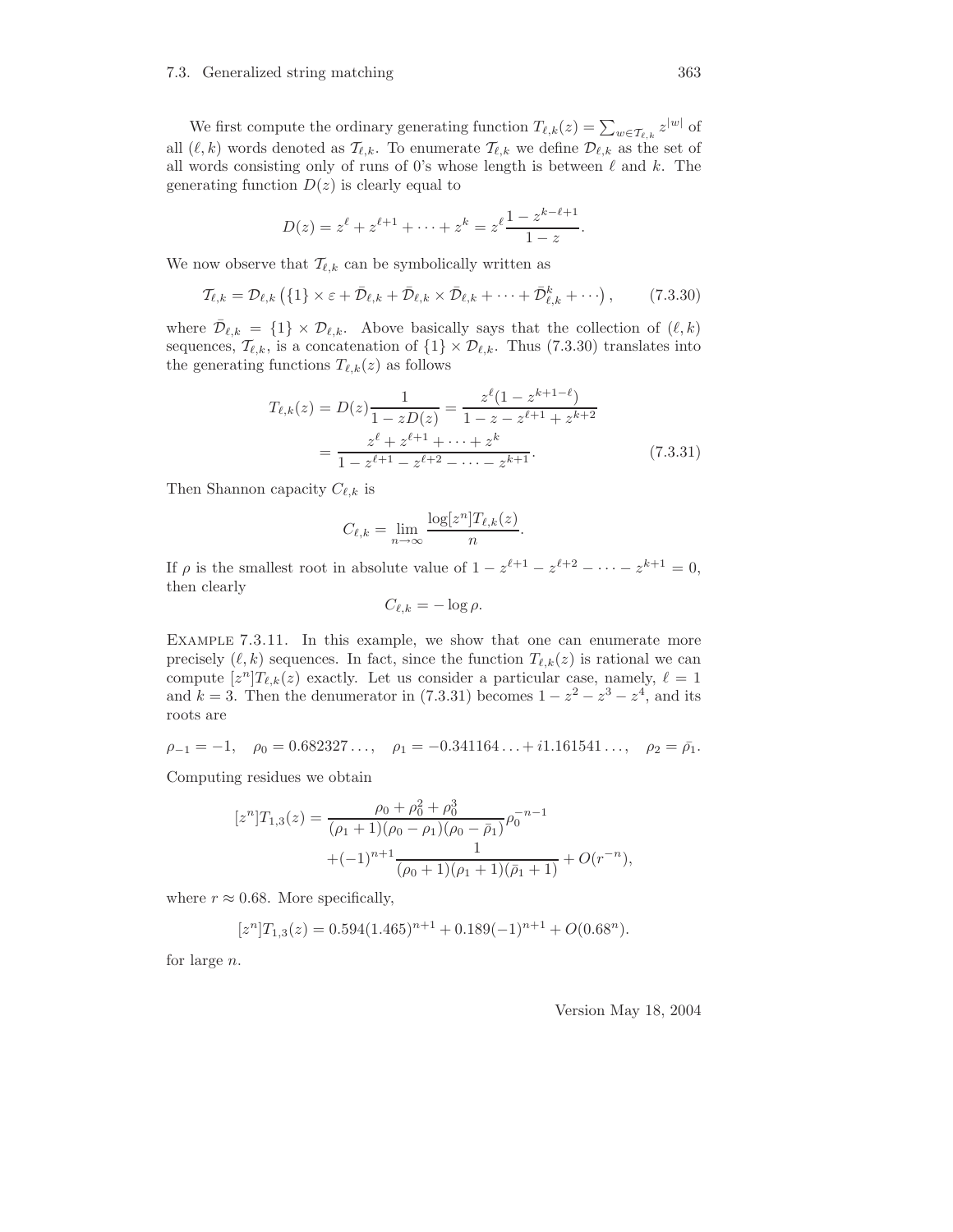# 7.4. Subsequence pattern matching

In string matching problem, given a pattern  $W$  one searches for some/all occurrences of  $W$  as a block of consecutive symbols in a text. We analyzed various string matching problems in the previous sections. Here we concentrate on subsequence pattern matching. In this case we search for a given pattern  $W = w_1w_2 \ldots w_m$  in the text  $X = x_1x_2 \ldots x_n$  as a subsequence, that is, we look for indices  $1 \le i_1 < i_2 < \cdots < i_m \le n$  such that  $x_{i_1} = w_1, x_{i_2} = w_2, \cdots$ ,  $x_{i_m} = w_m$ . We also say that the word W is "hidden" in the text; thus we call this the hidden pattern problem. For example, date occurs as a subsequence in the text hidden pattern, in fact four times, but not even once as a string.

More specifically, we allow the possibility of imposing an additional set of constraints D on the indices  $i_1, i_2, \ldots, i_m$  to record a valid subsequence occurrence. For a given family of integers  $d_j$   $(d_j \geq 1$ , possibly  $d_j = \infty$ ), one should have  $(i_{j+1} - i_j) \leq d_j$ . More formally, the hidden pattern specification is determined by a pair  $(W, D)$  where  $W = w_1 \cdots w_m$  is a word of length m and the constraint  $\mathcal{D} = (d_1, \ldots, d_{m-1})$  is an element of  $(\mathbf{N}^+ \cup {\{\infty\}})^{m-1}$ .

EXAMPLE 7.4.1. With  $\#$  representing a 'don't-care-symbol' and the subscript denoting a strict upper bound on the length of the associated gap, a typical pattern may look like

$$
ab \#_2 r \# ac \# a \# d \#_4 a \# br \# a \tag{7.4.1}
$$

where  $\# = \#_{\infty}$  and  $\#_1$  is omitted; That is 'ab' should occur first contiguously, followed by ' $\mathbf{r}'$ ' with a gap of  $\langle 2 \rangle$  symbols, followed anywhere later in the text by 'ac', etc.

The case when all the  $d_j$ 's are infinite is called the (fully) unconstrained problem. When all the  $d_i$ 's are finite, then we speak of the (fully) constrained problem. In particular, the case where all  $d_i$  are equal to one reduces to the exact string matching problem. Furthermore, observe that when all  $d_i < \infty$ (fully constrained pattern), the problem can be treated as the generalized string matching discussed in Section 7.3. In this case, the general pattern  $W$  is a set consisting of all words satisfying the constraint  $\mathcal{D}$ . However, if at least one  $d_i$ is infinite, then the techniques discussed so far are not well suited to handle it. Therefore, in this section, we develop new methods that make the analysis possible.

If an *m*-tuple  $I = (i_1, i_2, \ldots, i_m)$   $(1 \leq i_1 < i_2 < \cdots < i_m)$  satisfies the constraint D with  $i_{j+1} - i_j \leq d_j$ , then it is called a *position tuple*. Let  $\mathcal{P}_n(\mathcal{D})$  be the set of all positions subject to the separation constraint  $D$ , satisfying furthermore  $i_m \leq n$ . Let also  $\mathcal{P}(\mathcal{D}) = \bigcup_n \mathcal{P}_n(\mathcal{D})$ . An *occurrence* of pattern W subject to the constraint D is a pair  $(I, X)$  formed with a position  $I = (i_1, i_2, \ldots, i_m)$  of  $\mathcal{P}_n(\mathcal{D})$  and a text  $X = x_1 x_2 \cdots x_n$  for which  $x_{i_1} = w_1, x_{i_2} = w_2, \ldots, x_{i_m} = w_m$ . Thus, what we call an occurrence is a text augmented with the distinguished positions at which the pattern occurs. The number  $\Omega$  of occurrences of pattern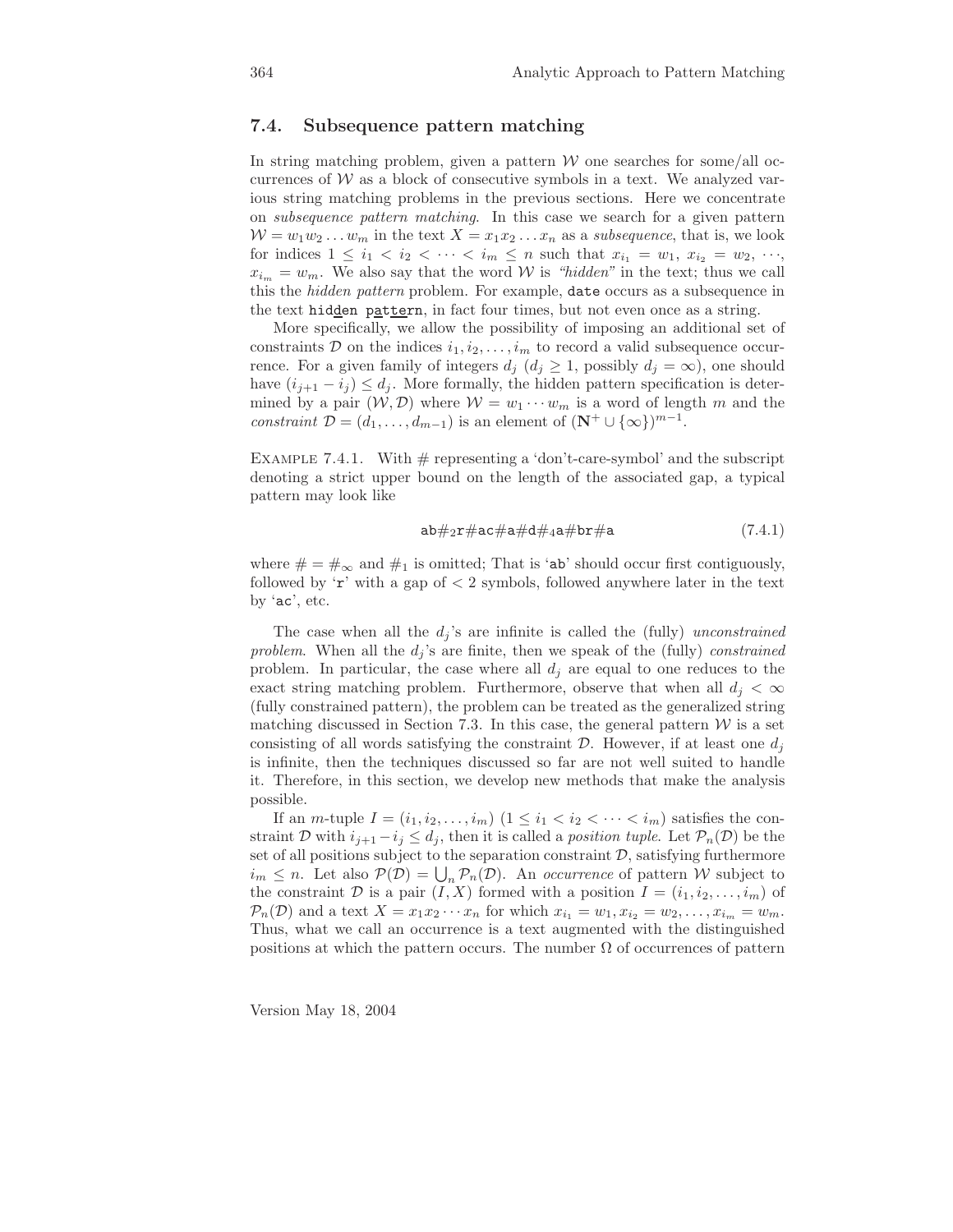W in text X as a subsequence subject to the constraint  $\mathcal D$  is then a sum of characteristic variables

$$
\Omega(X) = \sum_{I \in \mathcal{P}_{|X|}(\mathcal{D})} Z_I(X),\tag{7.4.2}
$$

where  $Z_I(X) := \llbracket \mathcal{W} \text{ occurs at position } I \text{ in } X \rrbracket$ . When the text X is of length *n*, then we often write  $\Omega_n := \Omega(X)$ .

In order to proceed we need to introduce important notion of blocks and aggregates. In the general case, we assume that the subset  $\mathcal F$  of indices j for which  $d_j$  is finite  $(d_j < \infty)$  has cardinality  $m - b$  with  $1 \leq b \leq m$ . The two extreme values of b, namely,  $b = m$  and  $b = 1$ , describe the (fully) unconstrained and the (fully) constrained problem, respectively. Thus, the subset  $U$  of indices j for which  $d_j$  is unbounded  $(d_j = \infty)$  has cardinality  $b-1$ . It then separates the pattern  $W$  into  $b$  independent subpatterns that are called the *blocks* and are denoted by  $W_1, W_2, \ldots W_b$ . All the possible  $d_i$  "inside" any  $W_r$  are finite and form the subconstraint  $\mathcal{D}_r$ , so that a general hidden pattern specification  $(W, D)$  is equivalently described as a b-tuple of fully constrained hidden patterns  $((\mathcal{W}_1, \mathcal{D}_1),(\mathcal{W}_2, \mathcal{D}_2), \ldots,(\mathcal{W}_b, \mathcal{D}_b)).$ 

EXAMPLE 7.4.1 (*continued*). Consider again

ab $#_2$ r $#$ ac $#$ a $#$ d $#_4$ a $#$ br $#$ a,

in which one has  $b = 6$ , the six blocks being

 $W_1 = a \#_1 b \#_2 r$ ,  $W_2 = a \#_1 c$ ,  $W_3 = a$ ,  $W_4 = d \#_4 a$ ,  $W_5 = b \#_1 r$ ,  $W_6 = a$ .

In the same way, an occurrence position  $I = (i_1, i_2, \ldots, i_m)$  of W subject to constraint D gives rise to b suboccurrences,  $I^{[1]}, I^{[2]}, \ldots, I^{[b]}$ , the rth term  $I^{[r]}$ representing an occurrence of  $W_r$  subject to constraint  $\mathcal{D}_r$ . The rth block  $B^{[r]}$ is the closed segment whose end points are the extremal elements of  $I^{[r]}$ , and the *aggregate* of position I, denoted by  $\alpha(I)$ , is the collection of these b blocks.

EXAMPLE 7.4.1 (*continued*). Taking the pattern of Example 7.4.1, the position tuple

 $I = (6, 7, 9, 18, 19, 22, 30, 33, 50, 51, 60)$ 

satisfies the constraint  $\mathcal D$  and gives rise to six subpositions,

$$
\overbrace{(6,7,9)}^{I^{[1]}}, \quad \overbrace{(18,19)}^{I^{[2]}}, \quad \overbrace{(22)}^{I^{[3]}}, \quad \overbrace{(30,33)}^{I^{[4]}}, \quad \overbrace{(50,51)}^{I^{[5]}}, \quad \overbrace{(60)}^{I^{[6]}},
$$

accordingly, the resulting aggregate  $\alpha(I)$ ,

$$
\overbrace{[6,9]}^{B^{[1]}}, \quad \overbrace{[18,19]}^{B^{[2]}}, \quad \overbrace{[22]}^{B^{[3]}}, \quad \overbrace{[30,33]}^{B^{[4]}}, \quad \overbrace{[50,51]}^{B^{[5]}}, \quad \overbrace{[60]}^{B^{[6]}},
$$

is formed with six blocks.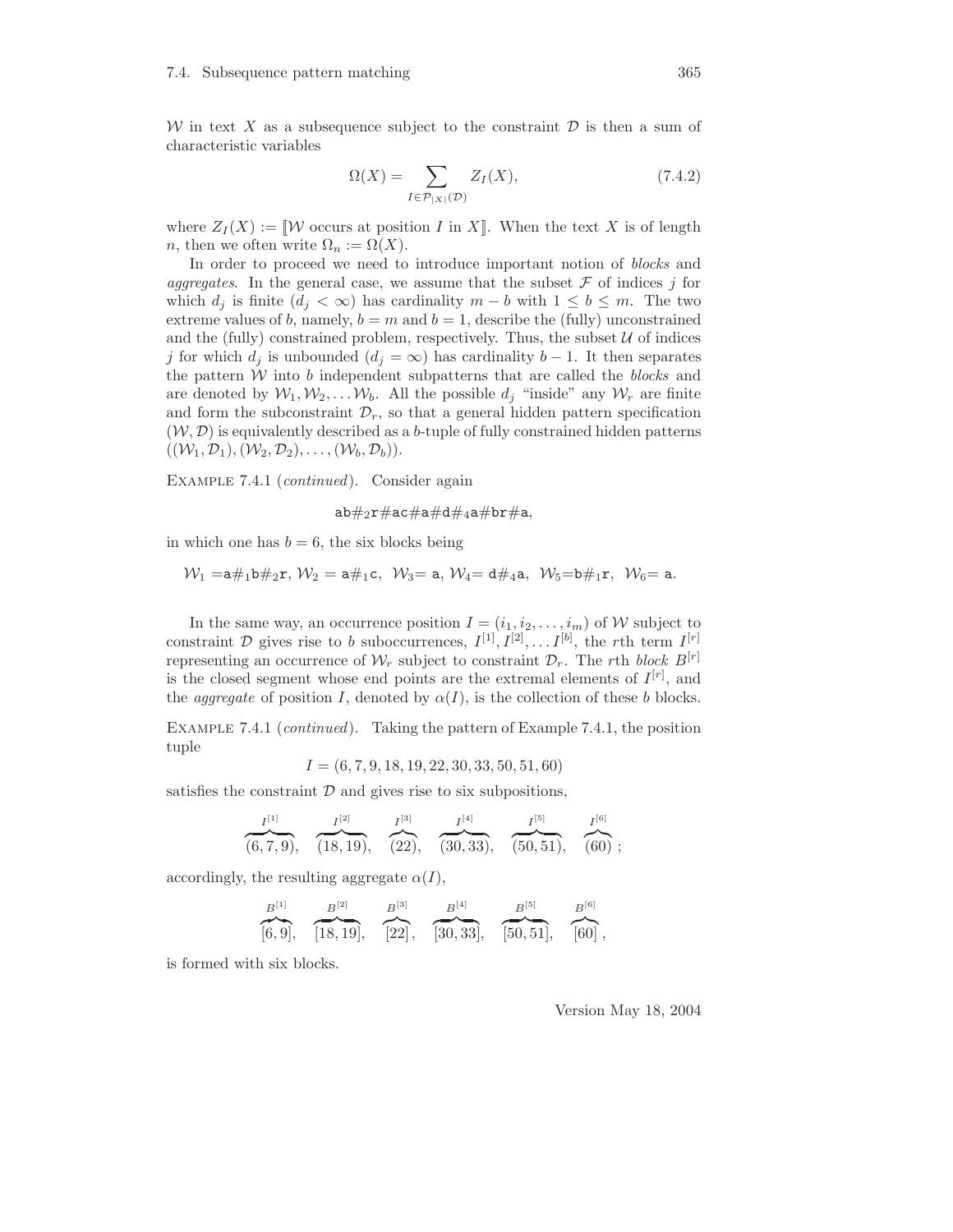# 7.4.1. Mean and variance analysis

Hereafter, we assume that  $W$  is given and the text X is generated by a (nondegenerate) memoryless source. The first moment of the number of occurrences,  $\Omega(X)$ , is easily obtained by describing the collection of all occurrences in terms of formal languages, as already discussed in previous sections. We consider the collection of position-text pairs

$$
\mathcal{O} := \{ (I, X) ; I \in \mathcal{P}_{|X|}(\mathcal{D}) \},
$$

with the size of an element being by definition the length  $n$  of the text  $X$ . The weight of an element of O is taken to be equal to  $Z_I(X)P(X)$ , where  $P(X)$  is the probability of the text. In this way,  $\mathcal O$  can also be regarded as the collection of all occurrences weighted by probabilities of the text. The corresponding generating function of  $\mathcal O$  equipped with this weight is

$$
O(z) = \sum_{(I,X)\in\mathcal{O}} Z_I(X)P(X) z^{|X|} = \sum_{X} \left( \sum_{I \in \mathcal{P}_{|X|}(\mathcal{D})} Z_I(X) \right) P(X) z^{|X|}, (7.4.3)
$$

and, with the definition of  $\Omega$ ,

$$
O(z) = \sum_{X} \Omega(X)P(X) z^{|X|} = \sum_{n} \mathbf{E}(\Omega_n) z^n.
$$
 (7.4.4)

As a consequence, one has  $[z^n]O(z) = \mathbf{E}(\Omega_n)$ , so that  $O(z)$  serves as the generating function of the sequence of expectations  $\mathbf{E}(\Omega_n)$ .

On the other hand, each occurrence can be viewed as a "context" with an initial string, then the first letter of the pattern, then a separating string, then the second letter, etc. The collection  $\mathcal O$  is therefore described combinatorially by

$$
\mathcal{O} = \mathcal{A}^* \times \{w_1\} \times \mathcal{A}^{< d_1} \times \{w_2\} \times \mathcal{A}^{< d_2} \times \ldots \times \{w_{m-1}\} \times \mathcal{A}^{< d_{m-1}} \times \{w_m\} \times \mathcal{A}^*.
$$
\n(7.4.5)

There, for  $d < \infty$ ,  $A^{\le d}$  denotes the collection of all words of length strictly less d, i.e.,  $\mathcal{A}^{< d} := \bigcup_{i < d} \mathcal{A}^i$ , whereas, for  $d = \infty$ ,  $\mathcal{A}^{< \infty}$  denotes the collection of all finite words, i.e.,  $\mathcal{A}^{<\infty} := \mathcal{A}^* = \bigcup_{i<\infty} \mathcal{A}^i$ . Since the source is memoryless, the rules discussed at the end of the last section can be applied, and they give access to  $O(z)$  from the description (7.4.5). The generating function functions associated to  $\mathcal{A}^{ and  $\mathcal{A}^{<\infty}$  are$ 

$$
A^{<}(z) = 1 + z + z^2 + \dots + z^{d-1} = \frac{1 - z^d}{1 - z}, \qquad A^{<}(\zeta) = 1 + z + z^2 + \dots = \frac{1}{1 - z}.
$$

Thus, the description (7.4.5) of occurrences automatically translates into

$$
O(z) \equiv \sum_{n\geq 0} \mathbb{E}[\Omega_n] \ z^n = \left(\frac{1}{1-z}\right)^{b+1} \times \left(\prod_{i=1}^m p_{w_i} z\right) \times \left(\prod_{i\in\mathcal{F}} \frac{1-z^{d_i}}{1-z}\right). \tag{7.4.6}
$$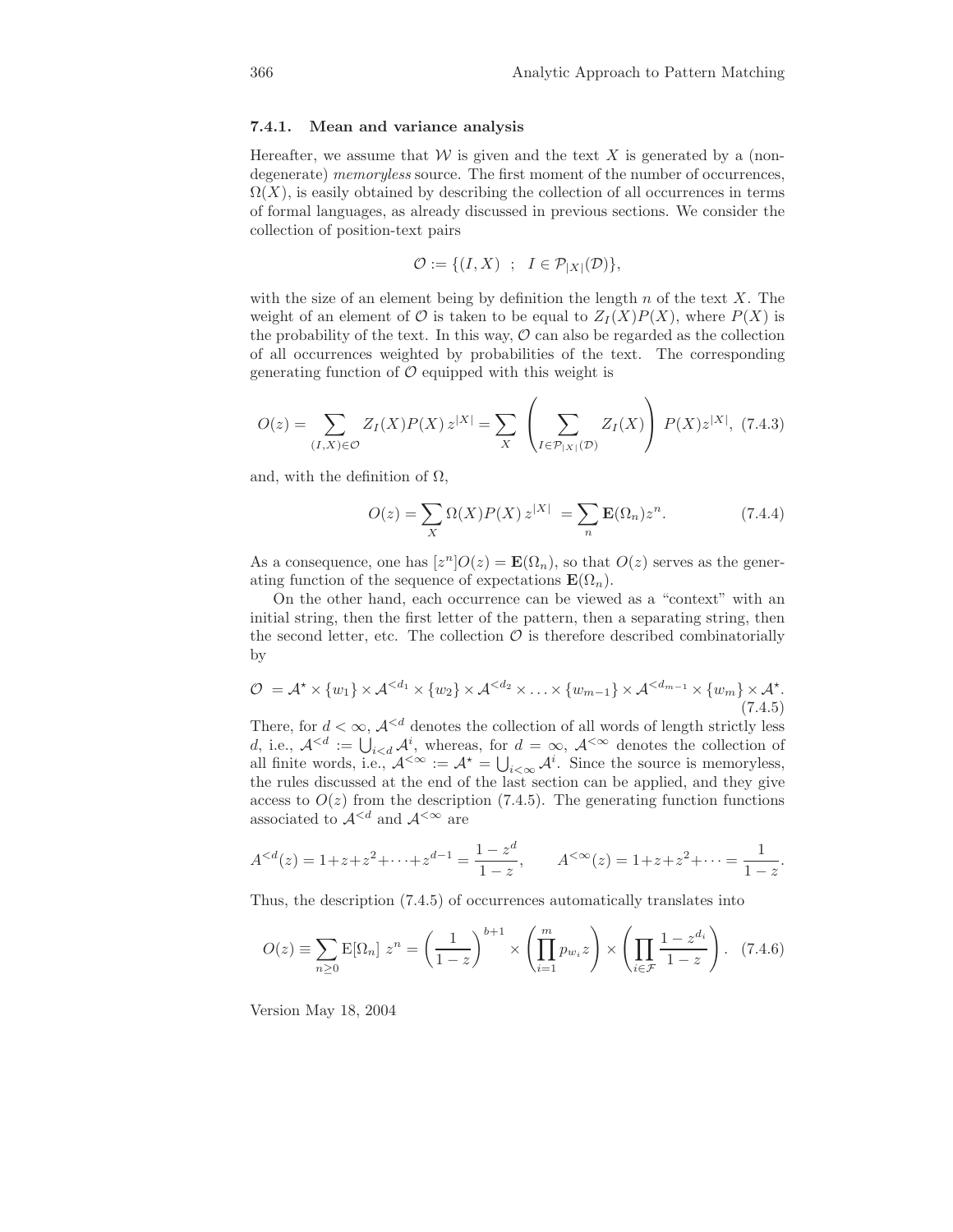## 7.4. Subsequence pattern matching 367

One finally finds

$$
\mathbf{E}(\Omega_n) = [z^n]O(z) = \frac{n^b}{b!} \left(\prod_{i \in \mathcal{F}} d_i\right) P(\mathcal{W}) \left(1 + O\left(\frac{1}{n}\right)\right),\tag{7.4.7}
$$

and a complete asymptotic expansion could be easily obtained.

For the analysis of variance and especially of higher moments, it is essential to work with a centered random variable  $\Xi$  defined, for each n, as

$$
\Xi_n := \Omega_n - \mathbf{E}(\Omega_n) = \sum_{I \in \mathcal{P}_n(\mathcal{D})} Y_I,
$$
\n(7.4.8)

where  $Y_I := Z_I - \mathbf{E}(Z_I) = Z_I - P(W)$ . The second moment of the centered variable  $\Xi$  equals the variance of  $\Omega_n$  and with the centered variables defined above by (7.4.8), one has

$$
\mathbf{E}(\Xi_n^2) = \sum_{I,J \in \mathcal{P}_n(\mathcal{D})} \mathbf{E}(Y_I Y_J). \tag{7.4.9}
$$

From this last equation, we need to analyze pairs of positions  $(I, X), (J, X) =$  $(I, J, X)$  relative to a common text X. We denote by  $\mathcal{O}_2$  this set, that is,

$$
\mathcal{O}_2 := \{ (I, J, X) ; I, J \in \mathcal{P}_{|X|}(\mathcal{D}) \},
$$

and we weight each element  $(I, J, X)$  by  $Y_I(X)Y_I(X)P(X)$ . The corresponding generating function, which enumerates pairs of occurrences, is

$$
O_2(z) := \sum_{(I,J,X)\in\mathcal{O}_2} Y_I(X)Y_J(X)P(X) z^{|X|}
$$

$$
= \sum_X \left( \sum_{I,J\in\mathcal{P}_{|X|}(\mathcal{D})} Y_I(X)Y_J(X) \right) P(X) z^{|X|}
$$

and, with (7.4.9),

$$
O_2(z) = \sum_{n\geq 0} \sum_{I,J\in \mathcal{P}_n(\mathcal{D})} \mathbf{E}(Y_I Y_J) z^n = \sum_{n\geq 0} \mathbf{E}(\Xi_n^2) z^n.
$$

The process entirely parallels the derivation of (7.4.3) and (7.4.4), and, one has  $[z<sup>n</sup>]O<sub>2</sub>(z) = \mathbf{E}(\Xi_n^2)$ , so that  $O<sub>2</sub>(z)$  serves as the generating function (in the usual sense) of the sequence of moments  $\mathbf{E}(\Xi_n^2)$ .

There are two kinds of pairs  $(I, J)$  depending whether they intersect or not. When  $I$  and  $J$  do not intersect, the corresponding random variables  $Y_I$  and  $Y_J$  are independent, and the corresponding covariance  $E[Y_I Y_J]$  reduces to 0. As a consequence, one may restrict attention to pairs of occurrences  $I, J$  that intersect at one place at least. Suppose that there exist two occurrences of pattern W at positions I and J which intersect at  $\ell$  distinct places. We then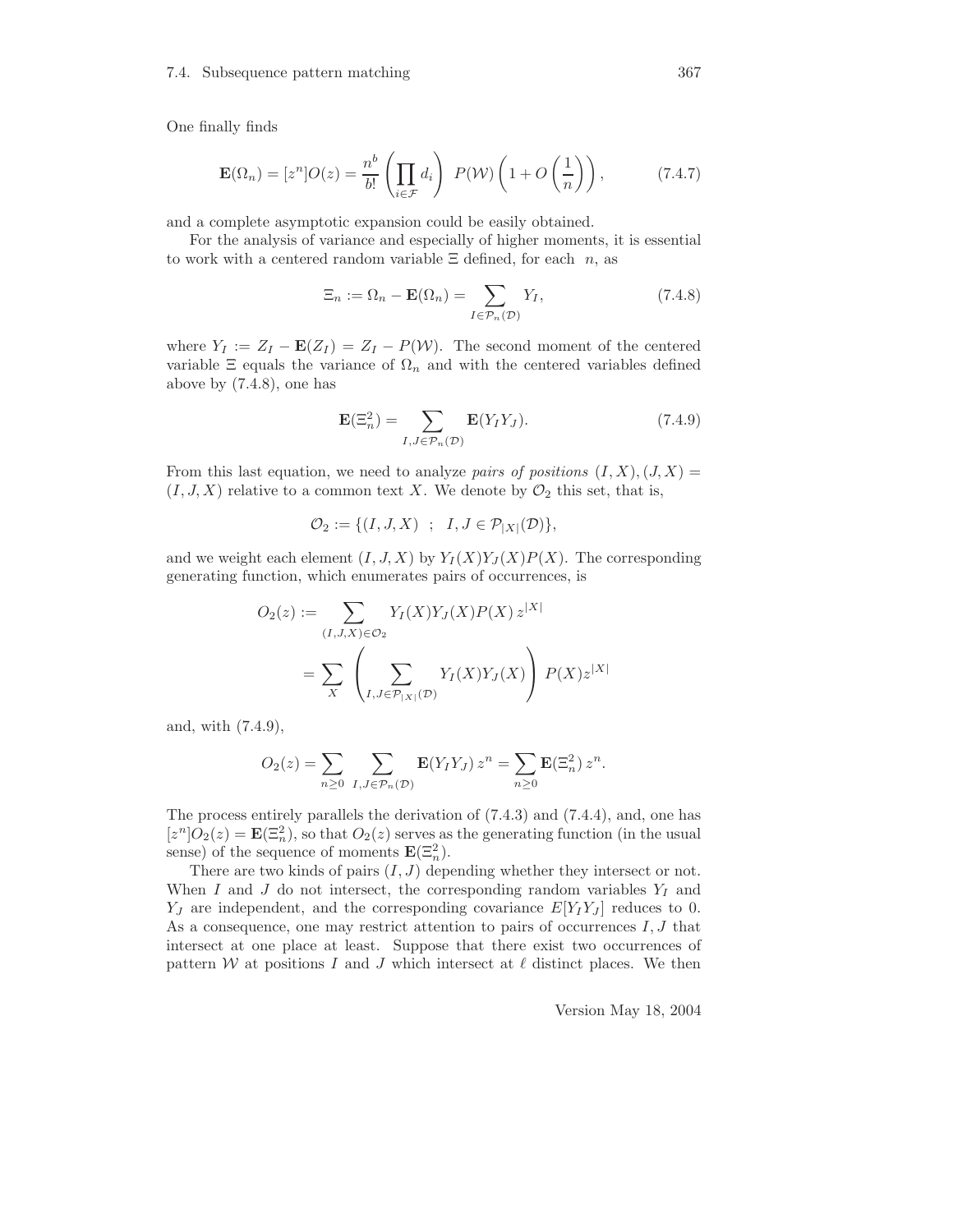

**Figure 7.3.** A pair of position tuples I, J with  $b = 6$  blocks each and the joint aggregates; the number of degrees of freedom is here  $\beta(I, J) = 4$ .

denote by  $W_{I \cap J}$  the subpattern of W that occurs at position  $I \cap J$ , and by  $P(\mathcal{W}_{I \cap J})$  the probability of this subpattern. Since the expectation  $\mathbf{E}(Z_I Z_J)$ equals  $P(\mathcal{W})^2/P(\mathcal{W}_{I \cap J})$  provided that W agrees on every position of  $I \cap J$ , the expectation  $\mathbf{E}(Y_I Y_J) = P(W)^2 e(I, J)$  involves a correlation number  $e(I, J)$ 

$$
e(I,J) = \frac{\llbracket \mathcal{W} \text{ agree } I \cap J \rrbracket}{P(\mathcal{W}_{I \cap J})} - 1. \tag{7.4.10}
$$

Remark that this relation remains true even if the pair  $(I, J)$  is not intersecting, since, in this case, one has  $P(\mathcal{W}_{I \cap J}) = P(\varepsilon) = 1$ .

The asymptotic behavior of variance is driven by the overlapping of blocks involved in I and J, rather than plainly by the cardinality of  $I \cap J$ . In order to formalize this, define first the (joint) aggregate  $\alpha(I, J)$  to be the system of blocks obtained by merging together all intersecting blocks of the two aggregates  $\alpha(I)$ and  $\alpha(J)$ . The number of blocks  $\beta(I, J)$  of  $\alpha(I, J)$  plays a fundamental rôle here, since it measures the *degree of freedom* of pairs; we also call  $\beta(I, J)$  the degree of pair  $(I, J)$ . Figure 7.3 illustrates graphically this notion.

EXAMPLE 7.4.2. Consider the pattern  $W = \mathbf{a} \#_3 \mathbf{b} \#_4 \mathbf{r} \# \mathbf{a} \#_4 \mathbf{c}$  composed of two blocks. Then the text aarbarbccaracc contains several valid occurrences of W including two at positions  $I = (2, 4, 6, 10, 13)$  and  $J = (5, 7, 11, 12, 13)$ . The individual aggregates are  $\alpha(I) = \{[2,6], [10,13]\}, \alpha(J) = \{[5,11], [12,13]\}$ so that the joint quantities are:  $\alpha(I, J) = [2, 13]$  and  $\beta(I, J) = 1$ . This pair has exactly degree 1.

When I and J intersect, there exists at least one block of  $\alpha(I)$  that intersects a block of  $\alpha(J)$ , so that the degree  $\beta(I, J)$  is at most equal to  $2b - 1$ . Next, we partition  $\mathcal{O}_2$  according to the value of  $\beta(I, J)$  and write

$$
\mathcal{O}^{[p]}_2:=\{(I,J,X)\in\mathcal{O}_2\hspace{0.2cm} ; \hspace{0.2cm}\beta(I,J)=2b-p\}
$$

for the collection of intersecting pairs  $(I, J, X)$  of occurrences for which the degree of freedom equals  $2b - p$ . From the preceding discussion, only  $p \ge 1$ needs to be considered and

$$
O_2(z) = O_2^{[1]}(z) + O_2^{[2]}(z) + O_2^{[3]}(z) + \cdots + O_2^{[2b]}(z).
$$

As we see next, it is only the first term of this sum that matters asymptotically.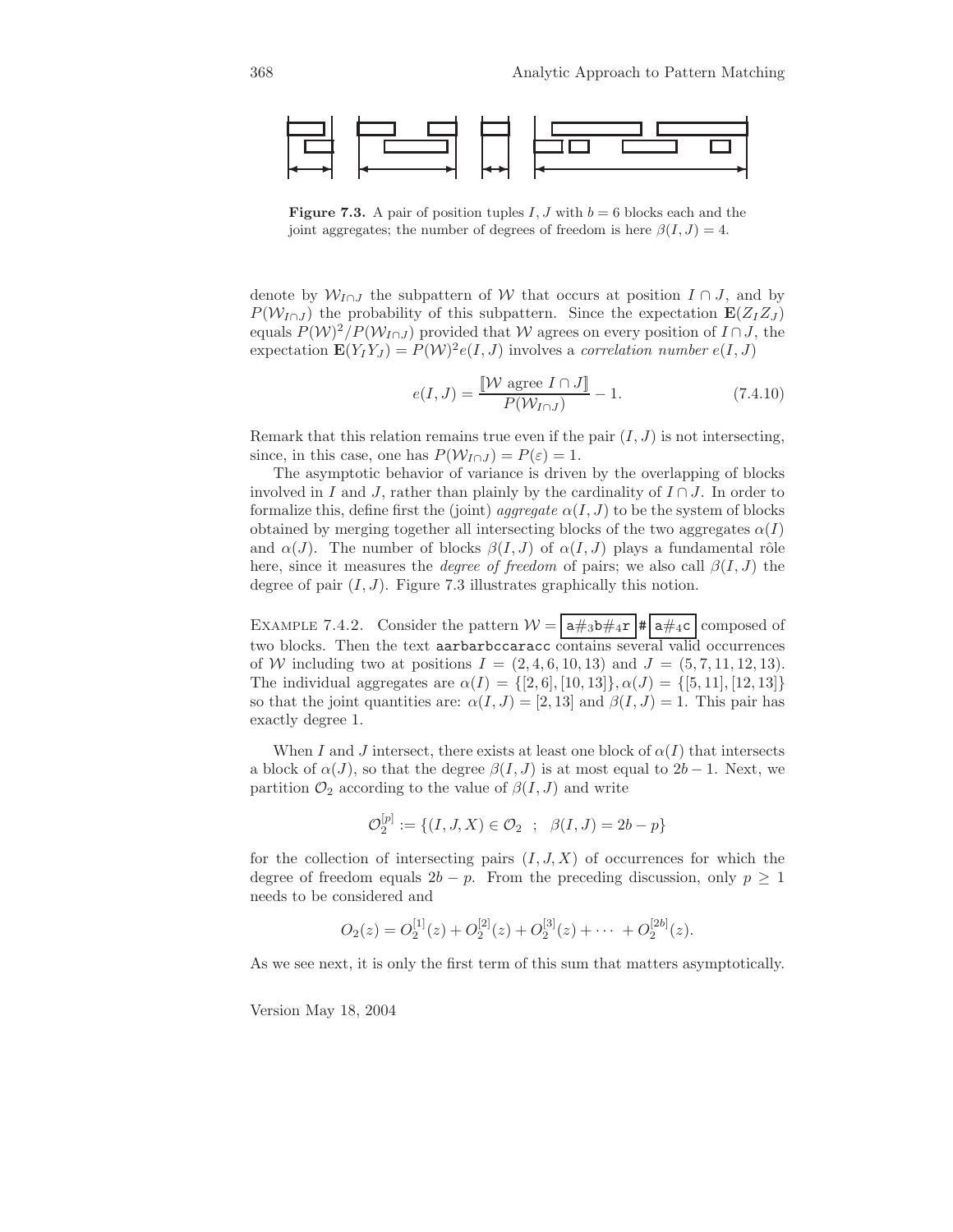In order to conclude the discussion, we need the notion of *full pairs*: a pair  $(I, J)$  of  $\mathcal{P}_q(\mathcal{D}) \times \mathcal{P}_q(\mathcal{D})$  is full if the joint aggregate  $\alpha(I, J)$  completely covers the interval  $[1, q]$ ; see Figure 7.4. (Clearly, the possible values of length q are finite, since q is at most equal to  $2\ell$ , where  $\ell$  is the length of the constraint  $\mathcal{D}$ .)

EXAMPLE 7.4.3. Consider the pattern  $W = a\#_3b\#_4r\#_4c$ . The text aarbarbccaracc also contains two other occurrences of  $W$ , at positions  $I' =$  $(1, 4, 6, 12, 13)$  and  $J' = (5, 7, 11, 12, 14)$ . Now, I' and J' are intersecting, and the aggregates are  $\alpha(I') = \{[1, 6], [12, 13]\}, \alpha(J') = \{[5, 11], [12, 14]\}$  so that  $\alpha(I',J') = \{[1,11], [12,14].$  We have here an example of a full pair of occurrences with a number of blocks  $\beta(I', J') = 2$ .

There is a fundamental translation invariance due to the independence of symbols in the Bernoulli model that entails a combinatorial isomorphism ( $\cong$ represents combinatorial isomorphism)

$$
\mathcal{O}_2^{[p]} \cong (\mathcal{A}^*)^{2b-p+1} \times \mathcal{B}_2^{[p]},
$$

where  $\mathcal{B}_2^{[p]}$  is the subset of  $\mathcal{O}_2$  formed of full p airs such that  $\beta(I, J)$  equals  $2b - p$ . In essence, the gaps can be all grouped together (their number is  $2b-p+1$ , which is translated by the prefactor  $(\mathcal{A}^*)^{2b-p+1}$ , while what remains constitutes a full occurrence. The generating function of  $\mathcal{O}_2^{[p]}$  is accordingly

$$
O_2^{[p]}(z) = \left(\frac{1}{1-z}\right)^{2b-p+1} \times B_2^{[p]}(z)
$$

where  $B_2^{[p]}(z)$  is the generating function of the collection  $\mathcal{B}_2^{[p]}$ . From our earlier discussion, it is a *polynomial*. Now, an easy dominant pole analysis entails that  $[z^n]O_2^{[p]}=O(n^{2b-p})$ . This proves that the dominant contribution to the variance is given by  $[z^n]O_2^{[1]}$ , which is of order  $O(n^{2b-1})$ .

The variance  $\mathbf{E}(\Xi_n^2)$  involves the constant  $B_2^{[1]}(1)$  that is the total weight of the collection  $\mathcal{B}_2^{[1]}$ . Recall that this collection is formed of intersecting full pairs of occurrences of degree  $2b-1$ . The polynomial  $B_2^{[1]}(z)$  is itself the generating function of the collection  $\mathcal{B}_2^{[1]}$ , and it is conceptually an extension of Guibas and Odlyzko's autocorrelation polynomial. We shall later make precise the relation between both polynomials.

We summarize our findings in the following theorem.



**Figure 7.4.** A full pair of position tuples  $I, J$  with  $b = 6$  blocks each.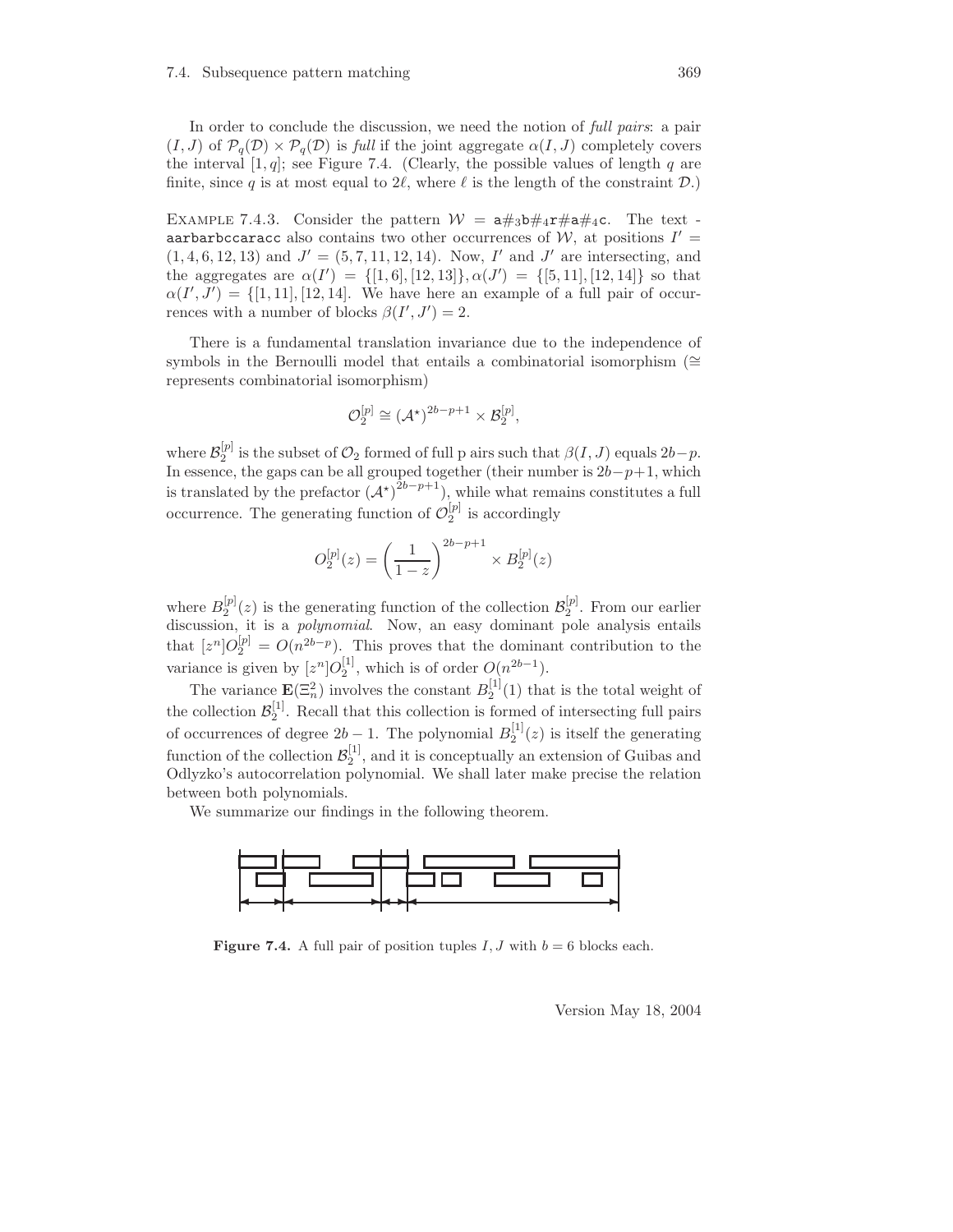THEOREM 7.4.4. Consider a general constraint  $\mathcal D$  with a number of blocks equal to b. The mean and the variance of the number of occurrences  $\Omega_n$  of a pattern  $W$  subject to constraint  $D$  satisfy

$$
\mathbf{E}(\Omega_n) = \frac{P(\mathcal{W})}{b!} \left( \prod_{j \, : \, d_j < \infty} d_j \right) n^b \left( 1 + O(n^{-1}) \right),
$$
\n
$$
\text{Var}(\Omega_n) = \sigma^2(\mathcal{W}) n^{2b-1} \left( 1 + O(n^{-1}) \right),
$$

where the "variance coefficient"  $\sigma^2(\mathcal{W})$  involves the autocorrelation  $\kappa(\mathcal{W})$ 

$$
\sigma^{2}(\mathcal{W}) = \frac{P^{2}(\mathcal{W})}{(2b-1)!} \ \kappa^{2}(\mathcal{W}) \qquad \text{with} \quad \kappa^{2}(\mathcal{W}) := \sum_{(I,J) \in \mathcal{B}_{2}^{[1]}} e(I,J) \qquad (7.4.11)
$$

The set  $\mathcal{B}_2^{[1]}$  is the collection of all pairs of position tuple  $(I, J)$  that satisfy three The set  $D_2$  is the conection of an pairs of position tuple  $(1, 0)$  that satisfy time<br>conditions: (i) they are full; (ii) they are intersecting; (iii) there is a single pair  $(r, s)$  with  $1 \le r, s \le b$  for which the rth block  $B^{[r]}$  of  $\alpha(I)$  and the sth block  $C^{[s]}$  of  $\alpha(J)$  intersect.

The computation of the autocorrelation  $\kappa(\mathcal{W})$  reduces to  $b^2$  computations of correlations  $\kappa(\mathcal{W}_r, \mathcal{W}_s)$ , relative to pairs  $(\mathcal{W}_r, \mathcal{W}_s)$  of blocks. Note that each correlation of the form  $\kappa(W_r, W_s)$  involves a totally constrained problem and is discussed below. Let  $D(D) := \prod_{i: d_i < \infty} d_i$ . Then, one has

$$
\kappa^2(\mathcal{W}) = D^2(\mathcal{D}) \sum_{1 \le r,s \le b} \frac{1}{D(\mathcal{D}_r)D(\mathcal{D}_s)} \binom{r+s-2}{r-1} \binom{2b-r-s}{b-r} \kappa(\mathcal{W}_r, \mathcal{W}_s),\tag{7.4.12}
$$

where  $\kappa(\mathcal{W}_r, \mathcal{W}_s)$  is the sum of the  $e(I, J)$  taken over all full intersecting pairs  $(I, J)$  formed with an position tuple I of block  $W_r$  subject to constraint  $\mathcal{D}_r$  and an position tuple J of block  $W_s$  subject to constraint  $\mathcal{D}_s$ . Let us explain the formula (7.4.12) in words: for a pair  $(I, J)$  of the set  $\mathcal{B}_2^{[1]}$ , there is a single pair  $(r, s)$  of indices with  $1 \leq r, s \leq b$  for which the rth block  $B^{[r]}$  of  $\alpha(I)$  and the sth block  $C^{[s]}$  of  $\alpha(J)$  intersect. Then, there exist  $r + s - 2$  blocks before the block  $\alpha(B^{[r]}, C^{[s]})$  and  $2b-r-s$  blocks after it. We then have three different degrees of freedom: (i) the relative order of blocks  $B^{[i]}(i < r)$  and blocks  $C^{[j]}(j < s)$ , and similarly the relative order of blocks  $B^{[i]}(i > r)$  and blocks  $C^{[j]}(j > s)$ ; (ii) the lengths of the blocks (there are  $D_i$  possible lengths for the jth block); (iii) finally the relative positions of the blocks  $B^{[r]}$  and  $C^{[s]}$ .

In particular, in the unconstrained case, the parameter  $b$  equals  $m$ , and each block  $W_r$  is reduced to the symbol  $w_r$ . Then the "correlation coefficient"  $\kappa^2(\mathcal{W})$ simplifies to

$$
\kappa^{2}(\mathcal{W}) := \sum_{1 \le r, s \le m} {r+s-2 \choose r-1} {2m-r-s \choose m-r} [w_{r} = w_{s}] \left(\frac{1}{p_{w_{r}}} - 1\right). (7.4.13)
$$

In words, once you fix the position of the intersection, called pivot, then amongst the  $r + s - 2$  elements smaller than the pivot one assigns freely  $r - 1$  to the first occurrence and the remaining  $s - 1$  to the second. One proceeds similarly for the  $2m - r - s$  elements larger than the pivot.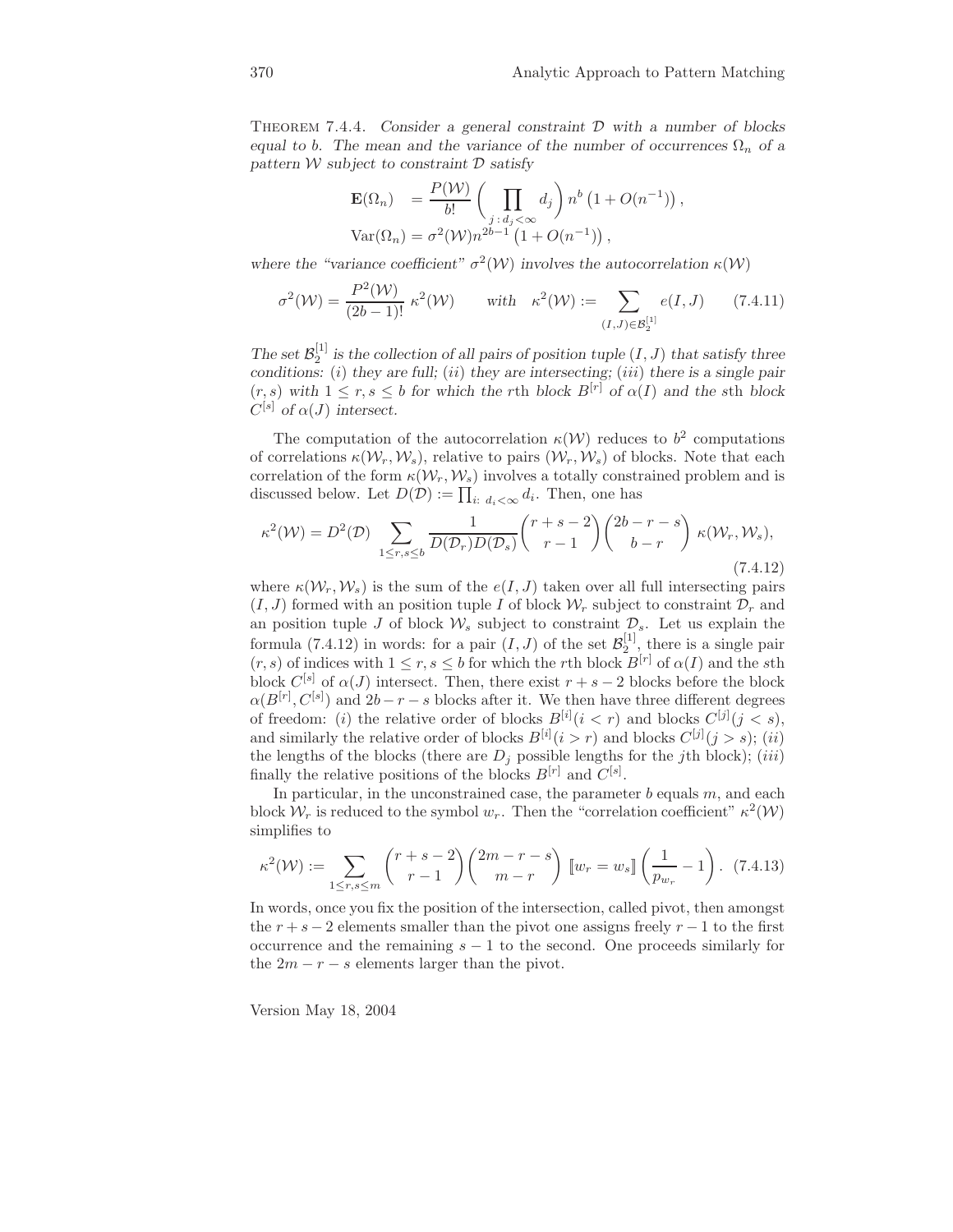## 7.4.2. Autocorrelation polynomial revisited

Finally, we compare the autocorrelation coefficient  $\kappa(\mathcal{W})$  with the autocorrelation polynomial  $S_w(z)$  introduced in the last section for the exact string matching problem. Let now  $w = w_1w_2...w_m$  be again a string of length m, and all the symbols of  $w$  must occur at consecutive places, so that a valid position  $I$  is an interval of length m. We recall that the autocorrelation set  $\mathcal{P}(w) \subset [1..m]$ involves all indices k such that the prefix  $w_1^k$  coincides with the suffix  $w_{m-k+1}^m$ . Here, an index  $k \in \mathcal{P}(w)$  is relative to a intersecting pair of positions  $(I, J)$  and one has  $w_1^k = w_{I \cap J}$ .

In the previous section, we introduced the autocorrelation polynomial  $S_w(z)$ as

$$
S_w(z) = \sum_{k \in \mathcal{P}_w} P(w_{k+1}^m) z^{m-k} = P(w) \sum_{k \in \mathcal{P}(w)} \frac{1}{P(w_1^k)} z^{m-k}.
$$

We also define

$$
C_w(z) = \sum_{k \in \mathcal{P}(w)} z^{m-k}.
$$

Since the polynomial  $B_2^{[1]}$  involves coefficients  $e(I, J)$  this polynomial can be written as function of the two autocorrelations polynomials  $A_w$  and  $C_w$ ,

$$
B_2^{[1]}(z) = P(w)z^m [A_w(z) - P(w) C_w(z)].
$$

Put simply, the variance coefficient of the hidden pattern problem extends the classical autocorrelation quantities associated with strings.

## 7.4.3. Central limit laws

Our goal is to prove that the sequence  $\Omega_n$  appropriately centered and scaled tends to the normal distribution. We consider the following standardized random variable  $\tilde{\Xi}_n$  which is defined for each n by

$$
\tilde{\Xi}_n := \frac{\Xi_n}{n^{b-1/2}} = \frac{\Omega_n - \mathbf{E}(\Omega_n)}{n^{b-1/2}},\tag{7.4.14}
$$

where b is the number of blocks of the constraint  $\mathcal{D}$ . We shall show that  $\tilde{\Xi}_n$ behaves asymptotically as a normal variable with mean 0 and standard deviation  $\sigma$ . By the classical moment convergence theorem this is established once all moments of  $\tilde{\Xi}_n$  are known to converge to the appropriate moments of the standard normal distribution.

We remind the reader that if  $G$  is a standard normal variable (i.e., a Gaussian distributed variable with mean 0 and standard deviation 1), then for any integral  $s \geq 0$ 

$$
\mathbf{E}(G^{2s}) = 1 \cdot 3 \cdots (2s - 1), \qquad \mathbf{E}(G^{2s+1}) = 0.
$$
 (7.4.15)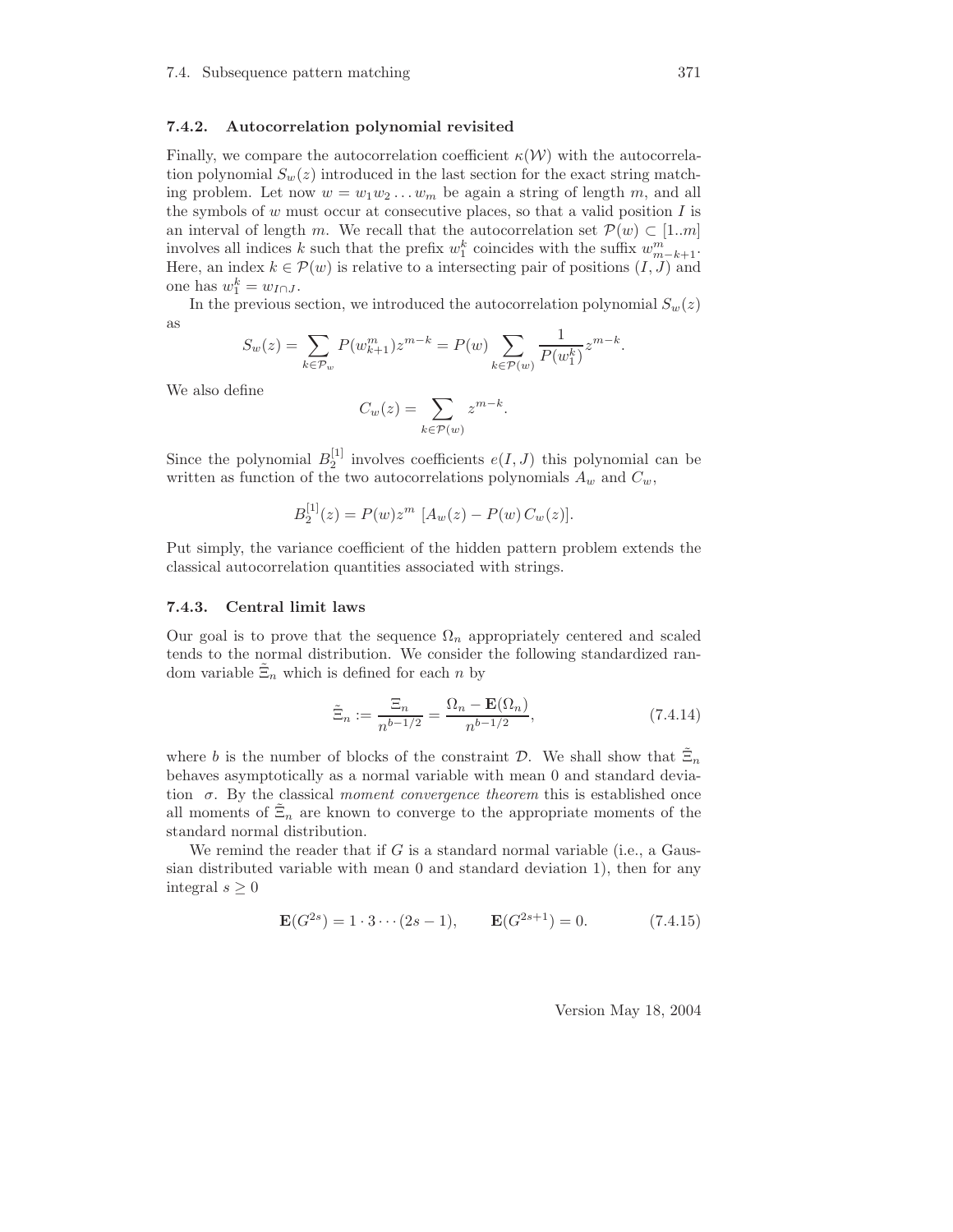We shall accordingly distinguish two cases based on the parity of  $r, r = 2s$  and  $r = 2s + 1$ , and prove that

$$
\mathbf{E}[\Xi_n^{2s+1}] = o(n^{(2s+1)(b-1/2)}), \qquad \mathbf{E}(\Xi_n^{2s}) \sim \sigma^{2s} (1 \cdot 3 \cdots (2s-1)) n^{2sb-s},
$$
\n(7.4.16)

which implies Gaussian convergence of  $\tilde{\Xi}_n$ .

THEOREM 7.4.5. The random variable  $\Omega_n$  over a random text of length n generated by a memoryless source asymptotically obeys a Central Limit Law in the sense that its distribution is asymptotically normal: for all  $x = O(1)$ , one has

$$
\lim_{n \to \infty} \mathbf{P}\left(\frac{\Omega_n - \mathbf{E}(\Omega_n)}{\sqrt{\text{Var}(\Omega_n)}} \le x\right) = \frac{1}{\sqrt{2\pi}} \int_{-\infty}^x e^{-t^2/2} dt. \tag{7.4.17}
$$

*Proof.* The proof below is combinatorial; it basically reduces to grouping and enumerating adequately the various combinations of indices in the sum that expresses  $\mathbf{E}(\Xi_n^r)$ . Once more,  $\mathcal{P}_n(\mathcal{D})$  is formed of all the sets of positions in [1, n] subject to the constraint  $\mathcal D$  and we set  $\mathcal P(\mathcal D) := \bigcup_n \mathcal P_n(\mathcal D)$ . Then totally distributing the terms in  $\Xi^r$  yields

$$
\mathbf{E}(\Xi_n^r) = \sum_{(I_1,\ldots,I_r)\in\mathcal{P}_n^r(\mathcal{D})} \mathbf{E}(Y_{I_1}\cdots Y_{I_r}).\tag{7.4.18}
$$

An *r*-tuple of sets  $(I_1, \ldots, I_r)$  in  $\mathcal{P}^r(\mathcal{D})$  is said to be *friendly* if each  $I_k$  intersects at least one other  $I_{\ell}$ , with  $\ell \neq k$  and we let  $\mathcal{Q}^{(r)}(\mathcal{D})$  be the set of all friendly collections in  $\mathcal{P}^r(\mathcal{D})$ . For  $\mathcal{P}^r$ ,  $\mathcal{Q}^{(r)}$ , and their derivatives below, we add the subscript  $n$  each time the situation is particularized to texts of length  $n$ . If  $(I_1, \ldots, I_r)$  does not lie in  $\mathcal{Q}^{(r)}(\mathcal{D})$ , then  $\mathbf{E}(Y_{I_1} \cdots Y_{I_r}) = 0$ , since at least one of the  $Y_I$ 's is independent of the other factors in the product and the  $Y_I$ 's have been centered,  $\mathbf{E}(Y_I) = 0$ . One can thus restrict attention to friendly families and get the basic formula

$$
\mathbf{E}(\Xi_n^r) = \sum_{(I_1,\ldots,I_r)\in\mathcal{Q}_n^{(r)}(\mathcal{D})} \mathbf{E}(Y_{I_1}\cdots Y_{I_r}),\tag{7.4.19}
$$

where the expression involves fewer terms than in  $(7.4.18)$ . From there, we proceed in two stages. First, restrict attention to friendly families that give rise to the dominant contribution and introduce a suitable subfamily  $\mathcal{Q}_{\star}^{(r)} \subset \mathcal{Q}_{\star}^{(r)}$ ; in so doing, moments of odd order appear to be negligible. Next, for even order r, the family  $Q_{\lambda}^{(r)}$  involves a symmetry and it suffices to consider another smaller subfamily  $\mathcal{Q}_{**}^{(r)} \subset \mathcal{Q}_{*}^{(r)}$  that corresponds to a "standard" form of position tuple intersection; this last reduction precisely gives rise to the even Gaussian moments.

**Odd moments.** Given  $(I_1, \ldots, I_r) \in \mathcal{Q}^{(r)}$ , the aggregate  $\alpha(I_1, I_2, \ldots, I_r)$  is defined as the aggregation (in the sense of the variance calculation above) of  $\alpha(I_1) \cup \cdots \cup \alpha(I_r)$ . Next, the number of blocks of  $(I_1, \ldots, I_r)$  is the number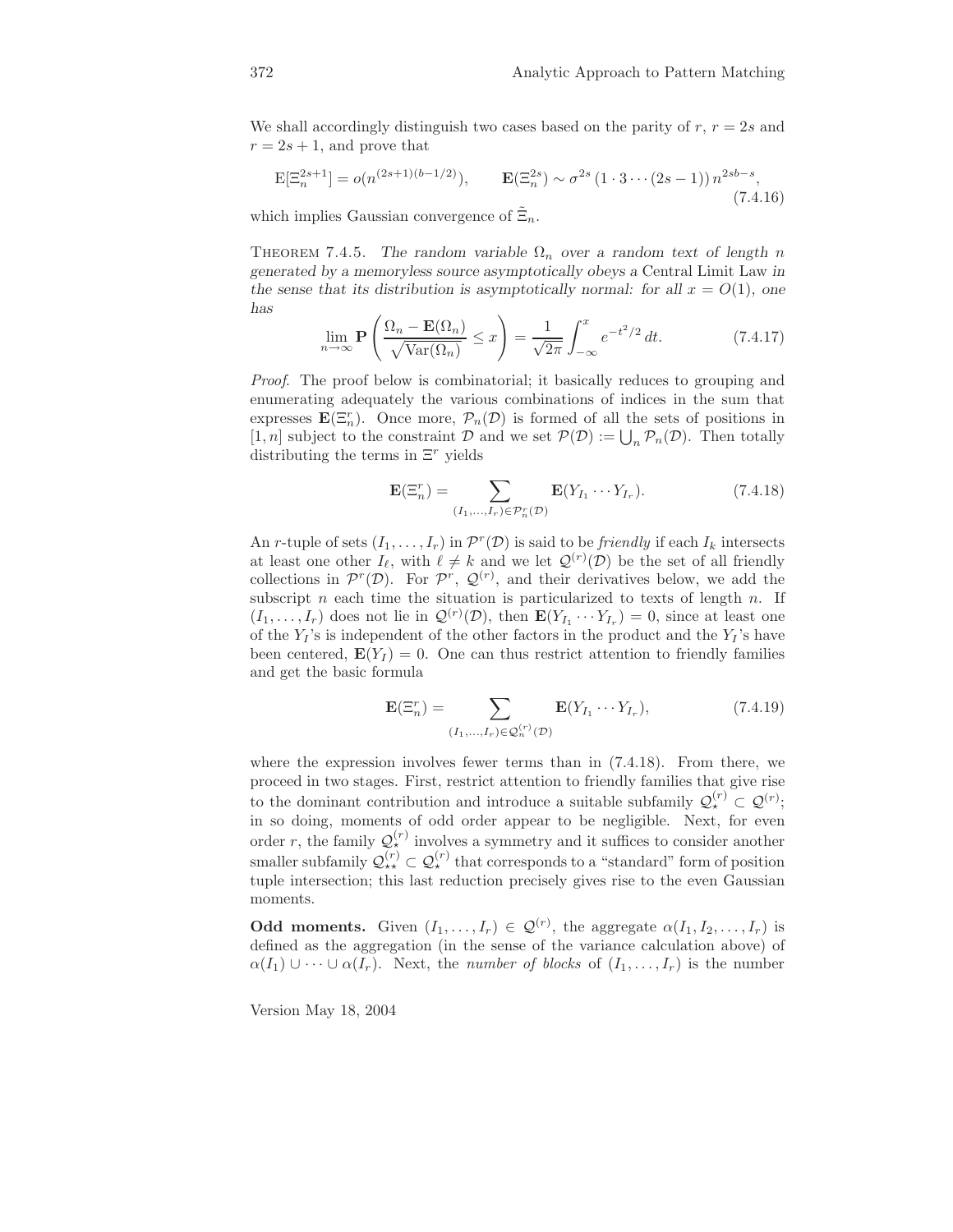of blocks of the aggregate  $\alpha(I_1, \ldots, I_r)$ ; if p is the total number of intersecting blocks of the aggregate  $\alpha(I_1, \ldots, I_r)$ , the aggregate  $\alpha(I_1, I_2, \ldots I_r)$  has  $rb - p$ blocks. Like previously, we say that the family  $(I_1, \ldots, I_r)$  of  $\mathcal{Q}_q^{(r)}$  is full if the aggregate  $\alpha(I_1, I_2, \ldots I_r)$  completely covers the interval [1, q]. In this case, the length of the aggregate is at most  $rd(m-1)+1$ , and the generating function of full families is a polynomial  $P_r(z)$  of degree at most  $rd(m-1)+1$  with  $d = \max_{i \in \mathcal{F}} d_i$ . Then, the generating function of families of  $\mathcal{Q}^{(r)}$  whose block number equals  $k$  is of the form

$$
\left(\frac{1}{1-z}\right)^{k+1} \times P_r(z),
$$

so that the number of families of  $\mathcal{Q}_n^{(r)}$  whose block number equals k is  $O(n^k)$ . This observation proves that the dominant contribution to (7.4.19) arises from friendly families with a maximal block number. It is clear that the minimum number of intersecting blocks of any element of  $\mathcal{Q}^{(r)}$  equals  $\lceil r/2 \rceil$ , since it coincides exactly with the minimum number of edges of a graph with  $r$  vertices which contains no isolated vertex. Then the maximum block number of a f friendly family equals  $rb - \lceil r/2 \rceil$ . In view of this fact and the remarks above regarding cardinalities, we immediately have

$$
E\left[\Xi_n^{2s+1}\right] = O\left(n^{(2s+1)b - s - 1}\right) = o\left(n^{(2s+1)(b-1/2)}\right)
$$

which establishes the limit form of odd moments in (7.4.16).

Even Moments. We are thus left with estimating the even moments. The dominant term is relative to friendly families of  $\mathcal{Q}^{(2s)}$  with an intersecting block number equal to s, whose set we denote by  $\mathcal{Q}_{\star}^{(2s)}$ . In such a family, each subset  $I_k$  intersects one and only one other subset  $I_\ell$ . Furthermore, if the blocks of  $\alpha(I_h)$  are denoted by  $B_h^{[u]}$  $\mathbb{R}^{[u]}_h, 1 \leq u \leq b$ , there exists only one block  $B_k^{[u_k]}$ of  $\alpha(I_k)$  and only one block  $B_{\ell}^{[u_{\ell}]}$  that contains the points of  $I_k \cap I_{\ell}$ . This defines an involution  $\tau$  such that  $\tau(k) = \ell$  and  $\tau(\ell) = k$  for all pairs of indices  $(\ell, k)$  for which  $I_k$  and  $I_\ell$  intersect. Furthermore, given the symmetry relation  $\mathbf{E}(Y_{I_1} \cdots Y_{I_{2s}}) = \mathbf{E}(Y_{I_{\rho(1)}} \cdots Y_{I_{\rho(2s)}})$  it suffices to restrict attention to friendly families of  $\mathcal{Q}_{\star}^{(2s)}$  for which the involution  $\tau$  is the standard one with cycles  $(1, 2)$ ,  $(3, 4)$ , etc; for such "standard" families whose set is denoted by  $\mathcal{Q}_{\star\star}^{(2s)}$ , the pairs that intersect are thus  $(I_1, I_2), \ldots, (I_{2s-1}, I_{2s})$ . Since the set  $\mathcal{K}_{2s}$  of involutions of 2s elements has cardinality  $K_{2s} = 1 \cdot 3 \cdot 5 \cdots (2s - 1)$ , the equality

$$
\sum_{\mathcal{Q}_{\star n}^{(2s)}} \mathbf{E}(Y_{I_1} \cdots Y_{I_{2s}}) = K_{2s} \sum_{\mathcal{Q}_{\star \star n}^{(2s)}} \mathbf{E}(Y_{I_1} \cdots Y_{I_{2s}}), \tag{7.4.20}
$$

entails that we can work now solely with standard families.

The class of position tuples relative to standard families is  $\mathcal{A}^* \times (\mathcal{A}^*)^{2sb-s-1} \times$  $\mathcal{B}_{2s}^{[s]} \times \mathcal{A}^*$ ; this class involves the collection  $\mathcal{B}_{2s}^{[s]}$  of all full friendly 2s-tuples of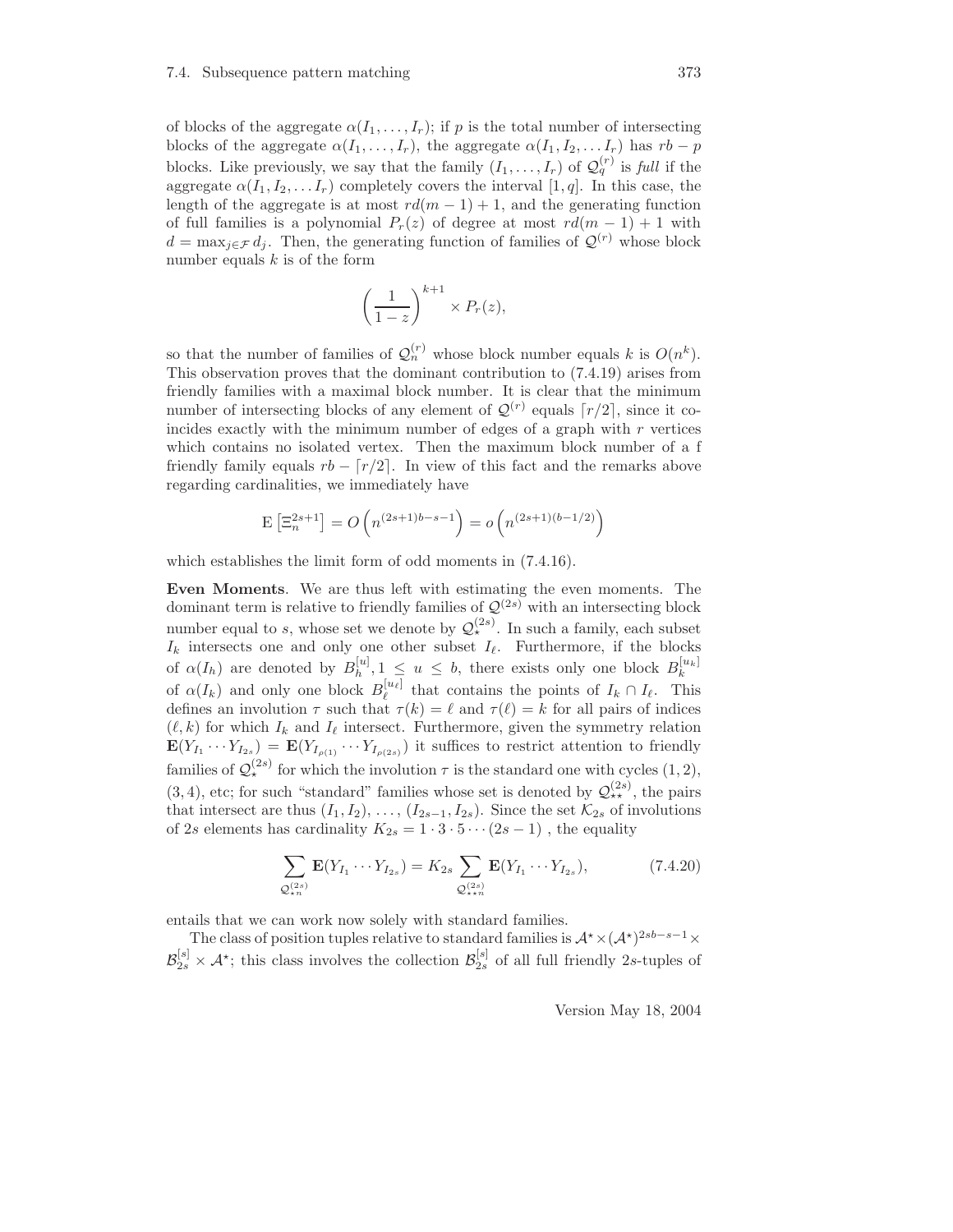,

position tuples with a number of blocks equal to s. Since  $\mathcal{B}_{2s}^{[s]}$  is exactly a shuffle of s copies of  $\mathcal{B}_2^{[1]}$  (as introduced in the study of the variance), the associated generating function is

$$
\left(\frac{1}{1-z}\right)^{2sb-s+1} (2sb-s)! \left(\frac{B_2^{[1]}(z)}{(2b-1)!}\right)^s
$$

where  $B_2^{[1]}(z)$  is the already introduced autocorrelation polynomial. Upon taking coefficients, we obtain the estimate

$$
\sum_{\mathcal{Q}_{\star\star n}^{(2s)}} \mathbf{E}(Y_{I_1} \cdots Y_{I_{2s}}) \sim n^{(2b-1)s} \sigma^{2s}.
$$
 (7.4.21)

In view of the formulæ (7.4.18), (7.4.19), (7.4.20), and (7.4.21) above, this yields the estimate of even moments and leads to the second relation of (7.4.16). This completes the proof of Theorem 7.4.5.

The even Gaussian moments eventually come out as the number of involutions, which corresponds to a fundamental asymptotic symmetry present in the problem. In this perspective the specialization of the proof to the fully unconstrained case is reminiscent of the derivation of the usual central limit theorem (dealing with sums of independent variables) by moments methods.

## 7.4.4. Limit laws for fully constrained pattern

In this section, we strengthen our results for *fully constrained pattern* in which all gaps  $d_j$  are finite. We set  $D = \prod_j d_j$ , and  $\ell = \sum_j d_j$ . Observe that in this case, we can reduced the subsequence problem to a generalized string matching problem with the generalized pattern  $W$  consisting of all words that satisfy  $(W, \mathcal{D})$ . Thus our previous results apply, in particular, Theorems 7.3.8 and 7.3.10. This leads to the following result.

Theorem 7.4.6. Consider a fully constrained pattern with mean and variance found in Theorem 7.4.4 for  $b = 1$ .

(i) The random variable  $\Omega_n$  satisfies a Central Limit Law with speed of convergence  $1/\sqrt{n}$ :

$$
\sup_{x} \left| \mathbf{P} \left( \frac{\Omega_n - DP(\mathcal{W})n}{\sigma(\mathcal{W})\sqrt{n}} \le x \right) - \frac{1}{\sqrt{2\pi}} \int_{-\infty}^x e^{-t^2/2} dt \right| = O\left(\frac{1}{\sqrt{n}}\right). \tag{7.4.22}
$$

(ii) Large deviations from the mean value have exponentially small probability: there exist a constant  $\eta > 0$  and a nonnegative function  $I(x)$  defined throughout  $(0, \eta)$  such that  $I(x) > 0$  for  $x \neq DP(W)$  and

$$
\begin{cases} \n\lim_{n \to \infty} \frac{1}{n} \log \mathbf{P} \left( \frac{\Omega_n}{n} \le x \right) = -I(x) \text{ if } 0 < x < DP(\mathcal{W}) \\
\lim_{n \to \infty} \frac{1}{n} \log \mathbf{P} \left( \frac{\Omega_n}{n} \ge x \right) = -I(x) \text{ if } DP(\mathcal{W}) < x < \eta\n\end{cases}
$$
\n(7.4.23)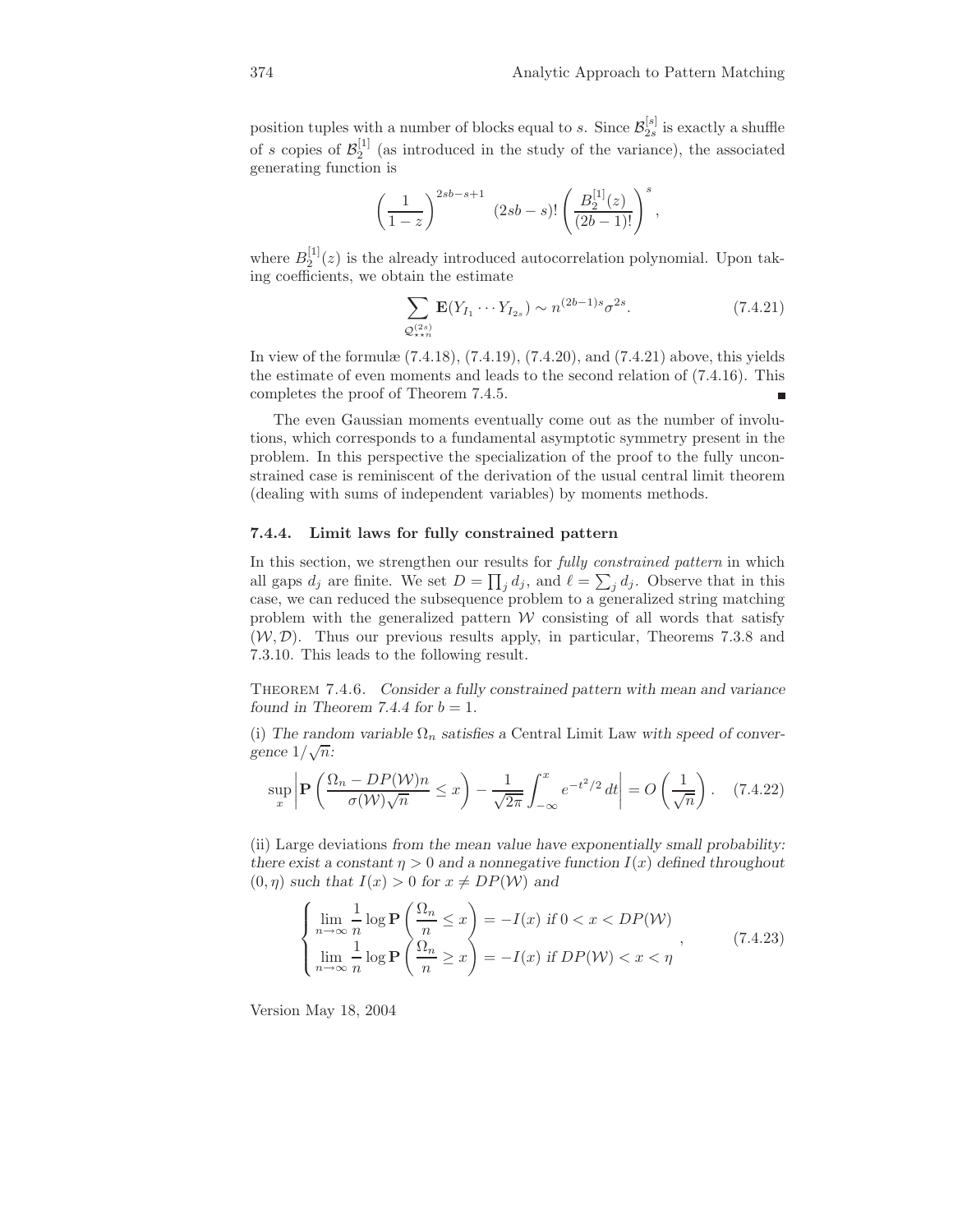except for at most a finite number of exceptional values of x. More precisely,

$$
I(x) = -\log \frac{\lambda(\zeta)}{\zeta^x} \quad \text{with } \zeta \equiv \zeta(x) \text{ defined by } \frac{\zeta \lambda'(\zeta)}{\lambda(\zeta)} = x \quad (7.4.24)
$$

where  $\lambda(u)$  is the largest eigenvalue of the matrix  $T(u)$  of the associate de Bruijn graph constructed for  $W = \{v : v = w_1u_1w_2\cdots w_{m-1}u_{m-1}w_m, \text{ where }$  $u_i \in \mathcal{A}^{d_i-1}, \ 1 \leq i \leq m-1 \}.$ 

(iii) For primitive patterns (cf. Section 7.3.2) a Local Limit Law holds:

$$
\sup_{k} \left| \mathbf{P}\left(\Omega_{n}=k\right) - \frac{1}{\sigma(\mathcal{W})\sqrt{n}} \frac{e^{x(k)^{2}/2}}{\sqrt{2\pi}} \right| = o\left(\frac{1}{\sqrt{n}}\right),\tag{7.4.25}
$$

where

$$
x(k) = \frac{k - DP(\mathcal{W})n}{\sigma(\mathcal{W})\sqrt{n}}
$$

for  $n \to \infty$ .

Example 7.4.7. We motivated our desire to study the subsequence problem by an example form computer security. Indeed, if one wants to detect "suspicious" activities (e.g., signatures viewed as subsequences in an audit file), it is important to set up a threshold in order to avoid false alarms. This problem can be rephrased as one of finding a threshold  $\alpha_0 = \alpha_0(\mathcal{W}; n, \beta)$  such that

$$
\mathbf{P}(\Omega_n > \alpha_0) \leq \beta,
$$

for small given  $\beta$  (say  $\beta = 10^{-5}$ ). Based on frequencies of letters and the assumption that a memoryless model is (at least roughly) relevant, one can estimate the mean value and the standard deviation coefficients  $P(W)$ ,  $\sigma(W)$ as discussed above. The Gaussian limits granted by Theorems 7.4.5 and 7.3.8 then reduce the problem to solving an approximate system, which in the (fully) constrained case reads

$$
\alpha_0 = nP(\mathcal{W}) + x_0 \sigma(\mathcal{W}) \sqrt{n}, \qquad \beta = \frac{1}{\sqrt{2\pi}} \int_{x_0}^{\infty} e^{-t^2/2} dt.
$$

This system admits the approximate solution

$$
\alpha_0 \approx n\pi(\omega) + \sigma(\mathcal{W})\sqrt{2n\log(1/\beta)}.
$$
\n(7.4.26)

for small  $\beta$ .

# 7.5. Generalized subsequence problem

In the *generalized subsequence problem* the pattern is  $W = (W_1, \ldots, W_d)$  where  $W_i$  is a set of strings (a language). We say that the generalized pattern  $W$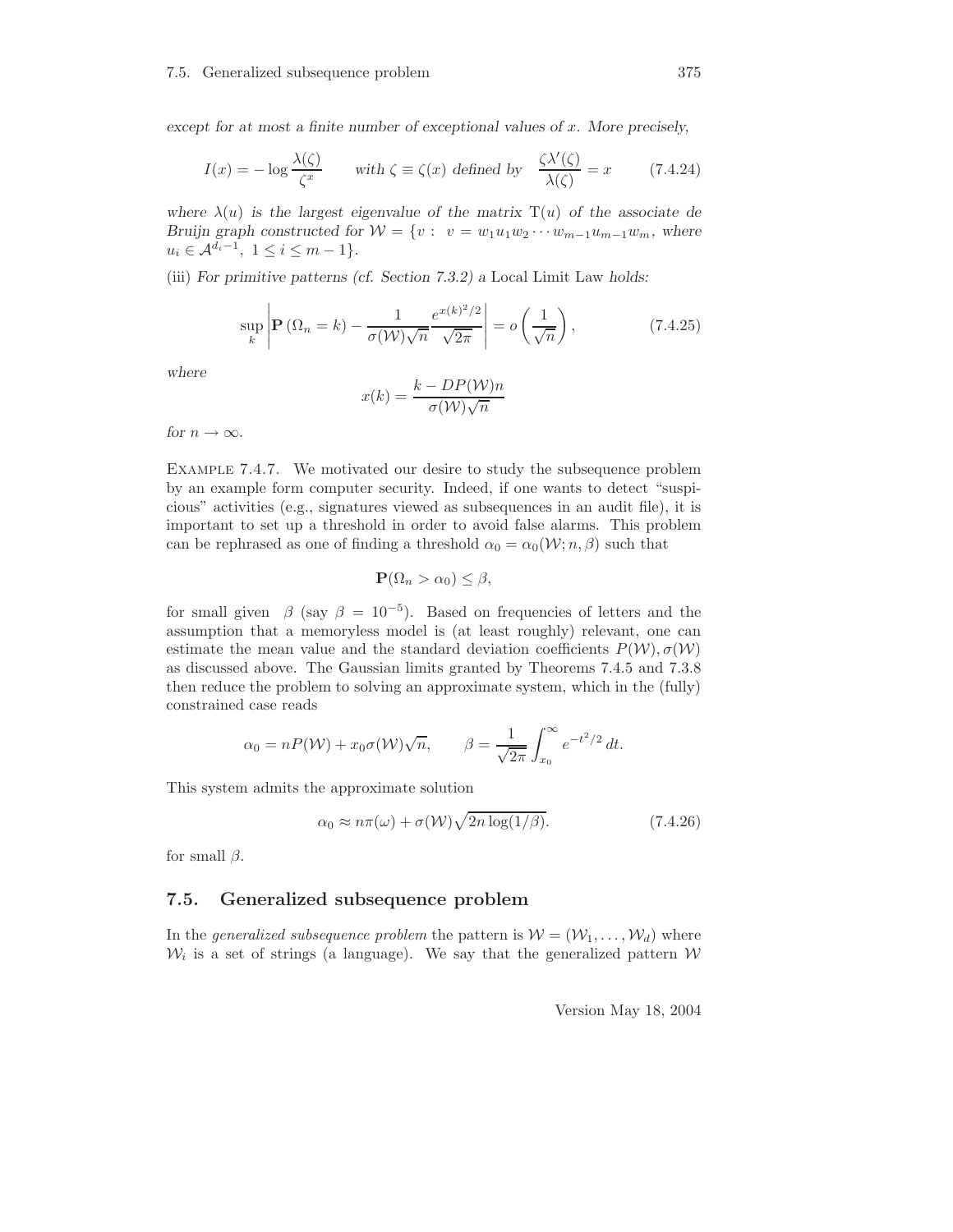occurs in the text X if X contains W as a *subsequence*  $(w_1, w_2, \ldots, w_d)$  where  $w_i \in \mathcal{W}_i$ . An occurrence of the pattern in X is a sequence

$$
(u_0,w_1,u_1,\ldots,w_d,u_d)
$$

such that  $X = u_0w_1u_1 \cdots u_du_d$ . We shall study the associated language  $\mathcal L$  that can be described as

$$
\mathcal{L} = \mathcal{A}^* \cdot \mathcal{W}_1 \cdot \mathcal{A}^* \cdots \mathcal{W}_d \cdot \mathcal{A}^*.
$$
 (7.5.1)

More precisely, an occurrence of  $W$  is a sequence of d disjoint intervals  $I = (I_1, I_2, \dots I_d)$  such that  $I_j := [k_j^1, k_j^2]$  where  $1 \leq k_j^1 \leq k_j^2 \leq n$  is a portion of text  $X_1^n$  where  $w_j \in W_j$  occurs. We denote by  $\mathcal{P}_n := \mathcal{P}_n(\mathcal{W})$  the set of all valid occurrences I. The number of occurrences  $\Omega_n$  of W in the text X of size n is then

$$
\Omega_n = \sum_{I \in \mathcal{P}_n(\mathcal{L})} Z_I,\tag{7.5.2}
$$

where  $Z_I(X) := \llbracket \mathcal{W} \text{ occurs at position } I \text{ in } X \rrbracket.$ 

In passing, we observe that the generalized subsequence problem is the most general pattern matching considered so far. It contains the exact string matching (cf. Section 7.2), generalized string matching (cf. Section 7.3), and the subsequence pattern matching known also as hidden patterns (cf. Section 7.4). In this section we present an analysis of the first two moments of  $\Omega_n$  for the generalized subsequence pattern matching problem for dynamic sources discussed in Section 7.1.

## 7.5.1. Generating operators for dynamic sources

In Section 7.1 we have introduced a general probabilistic source known as a dynamic source. In this section we analyze the generalized subsequence model for such sources.

We start with a brief description of the methodology of generating operators that are used in the analysis of dynamic sources. We recall from Section 7.1 that the *generating operator*  $\mathbf{G}_w$  is defined as  $\mathbf{G}_w[f](t) := |h'_w(t)| f \circ h_w(t)$  for a density function  $f$  and a word w. In particular, in  $(7.1.2)$  we proved that  $P(w) \int_0^1 f(t)dt = \int_0^1 \mathbf{G}_w[f](t)dt$  for any function  $f(t)$ , which implies that  $P(w)$ is an eigenvalue of the operator  $\mathbf{G}_w$ . Furthermore, the generating operator for  $w \cdot u$  is  $\mathbf{G}_{w \cdot u} = \mathbf{G}_u \circ \mathbf{G}_w$ , where w and u are words (cf. (7.1.3)) and  $\circ$  is the composition of operators.

Consider now a language  $\mathcal{B} \subset \mathcal{A}^*$ . Its *generating operator*  $B(z)$  is then defined as

$$
\mathbf{B}(z) := \sum_{w \in \mathcal{B}} z^{|w|} \mathbf{G}_w.
$$

We observe that the ordinary generating function of a language  $\beta$  is related to the generating operators. Indeed,

$$
B(z) := \sum_{w \in \mathcal{B}} z^{|w|} P(w) = \sum_{w \in \mathcal{B}} z^{|w|} \int_0^1 \mathbf{G}_w[f](t) dt = \int_0^1 \mathbf{B}(z)[f](t) dt. \tag{7.5.3}
$$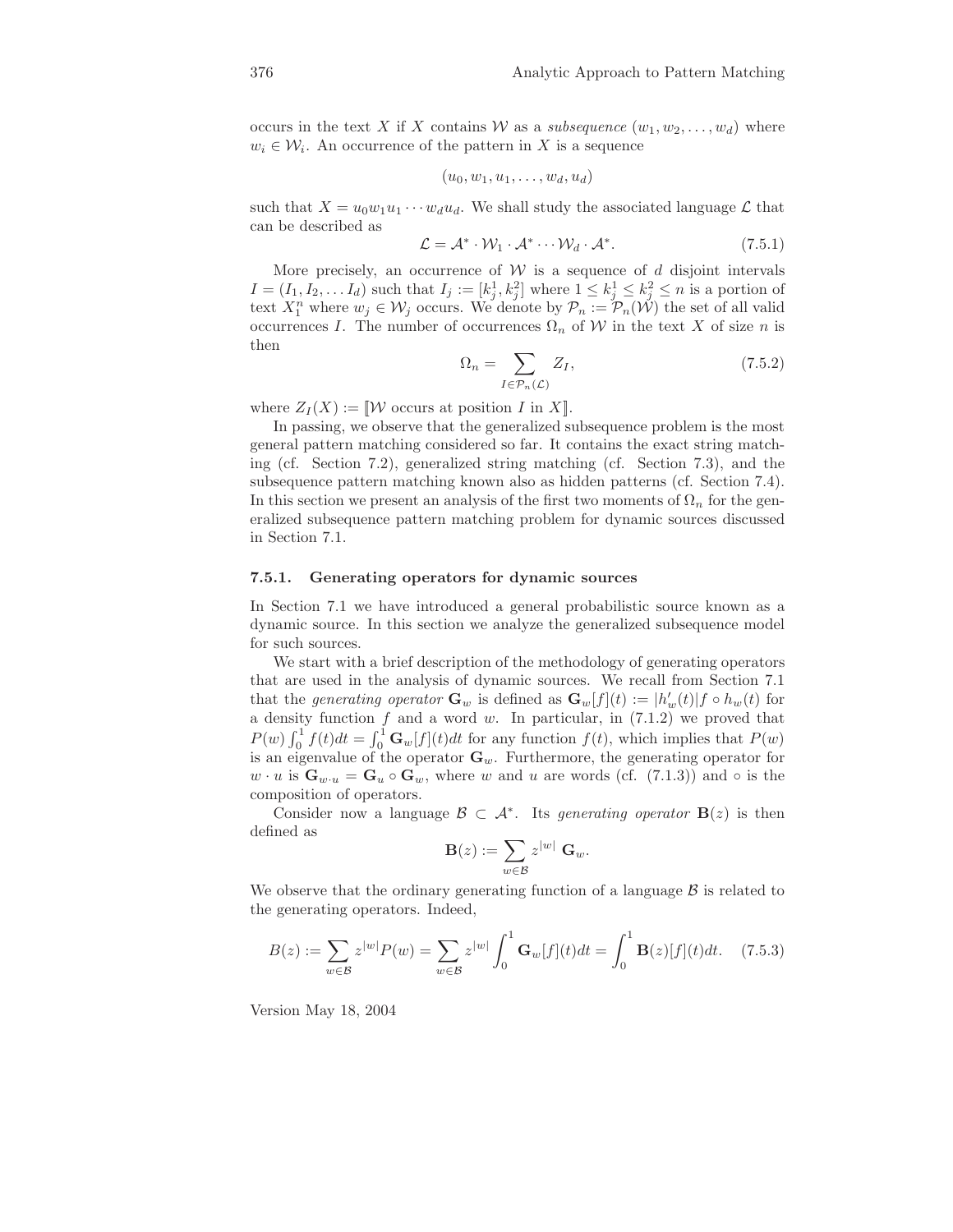If  $\mathbf{B}(z)$  is well defined at  $z = 1$ , then  $\mathbf{B}(1)$  is called the normalized operator of  $\beta$ . In particular, using  $(7.1.1)$  we can compute

$$
P(\mathcal{B}) = \sum_{w \in \mathcal{B}} P(w) = \int_0^1 \mathbf{B}(1) dt.
$$

Furthermore, the operator

$$
\mathbf{G} := \sum_{a \in \mathcal{A}} \mathbf{G}_a,\tag{7.5.4}
$$

is the normalized operator of the alphabet  $A$  and plays a fundamental role in the analysis.

From the product formula (7.1.3) of the generating operators  $\mathbf{G}_w$  we conclude that unions and Cartesian products of languages translates into sums and compositions of the associated operators. For instance, the operator associated with  $\mathcal{A}^*$  is

$$
(I-z\mathbf{G})^{-1} := \sum_{i\geq 0} z^i \mathbf{G}^i.
$$

where  $\mathbf{G}^i = \mathbf{G} \circ \mathbf{G}^{i-1}$ .

In order to proceed, we must restrict our attention to a class of dynamic sources called decomposable that satisfy two properties: (i) there exists a unique positive dominant eigenvalue  $\lambda$  and a dominant eigenvector denoted as  $\varphi$  (which is unique under the normalization  $\int \varphi(t)dt = 1$ ; (ii) there is a spectral gap between the dominant eignevalue and other eignevalues. These properties entail the separation of the operator G into two parts

$$
\mathbf{G} = \lambda \mathbf{P} + \mathbf{N} \tag{7.5.5}
$$

such that the operator  $P$  is the projection relative to the dominant eigenvalue  $\lambda$  while N is the operator relative to the remainder of the spectrum (cf. Section 7.3). Furthermore (cf. Exercise 7.5.1)

$$
\mathbf{P} \circ \mathbf{P} = \mathbf{P},\tag{7.5.6}
$$

$$
\mathbf{P} \circ \mathbf{N} = \mathbf{N} \circ \mathbf{P} = 0. \tag{7.5.7}
$$

The last property implies that for any  $i \geq 1$ 

$$
\mathbf{G}^i = \lambda^i \mathbf{P} + \mathbf{N}^i. \tag{7.5.8}
$$

In particular, for the *density* operator **G** the dominant eigenvalue  $\lambda$  =  $P(\mathcal{A}) = 1$  and  $\varphi$  is the unique stationary distribution. The function 1 is the left eigenvector. Then using (7.5.8) we arrive at

$$
(I - z\mathbf{G})^{-1} = \frac{1}{1 - z}\mathbf{P} + \mathbf{R}(z),
$$
\n(7.5.9)

where

$$
\mathbf{R}(z) := (I - z\mathbf{N})^{-1} - \mathbf{P} = \sum_{k \ge 0} z^k (\mathbf{G}^k - \mathbf{P}).
$$
 (7.5.10)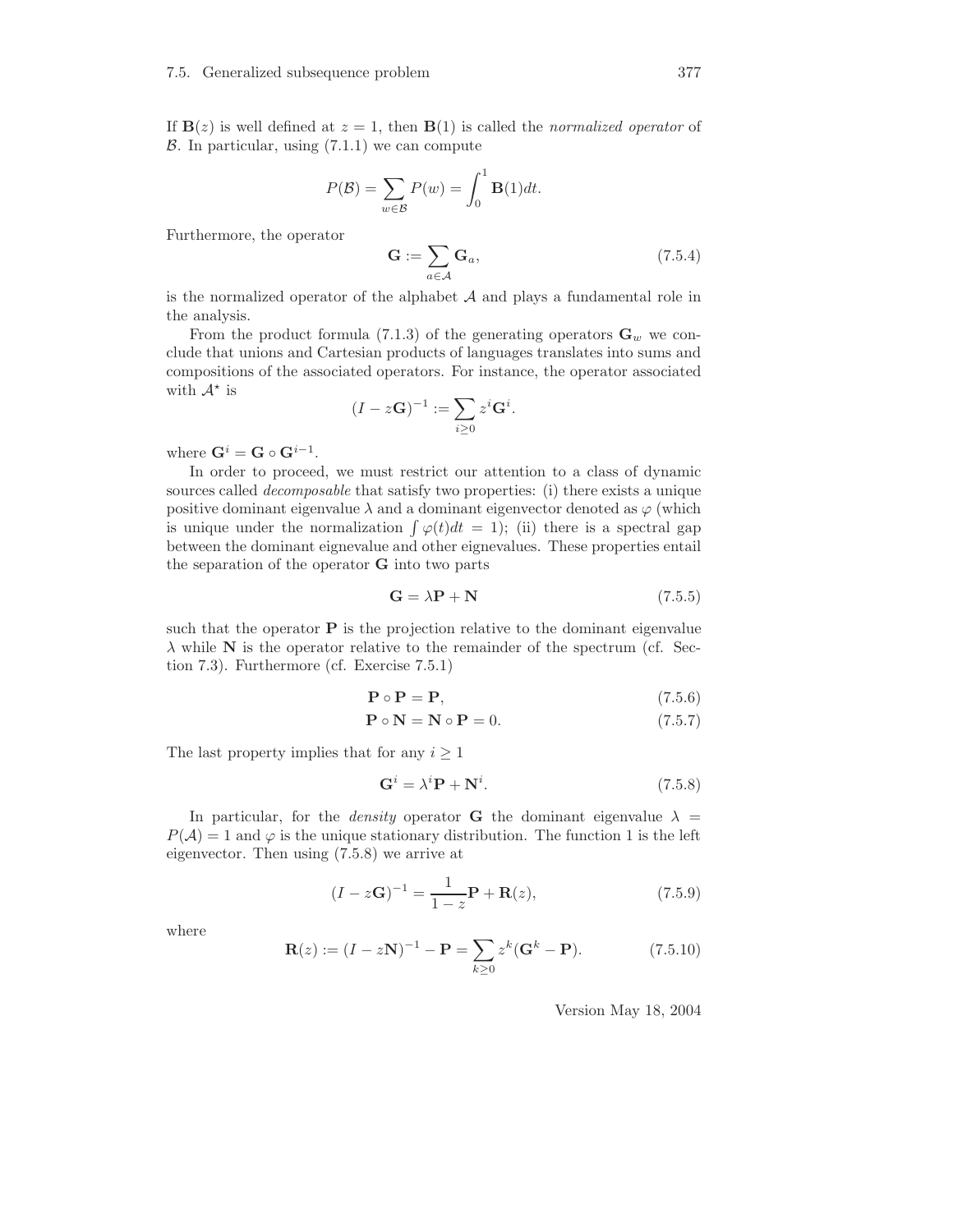Observe that the first part of  $(7.5.9)$  has a pole at  $z = 1$  and due to the spectral gap the operator **N** has spectral radius  $\nu < \lambda = 1$ . Furthermore, the operator  $\mathbf{R}(z)$  is analytic in  $|z| < (1/\nu)$  and again thanks to the existence of the spectral gap, the series  $R(1)$  is of geometric type. We shall point out below that the speed of convergence of  $\mathbf{R}(z)$  is closely related to the decay of the correlation between two consecutive symbols. Finally, we list some additional properties of just introduced operators (cf. Exercise 7.5.2) true for any function  $g(t)$  defined between 0 and 1.

$$
\mathbf{N}[\varphi] = 0, \qquad \mathbf{P}[g](t) = \varphi(t) \int_0^1 g(t')dt' \qquad (7.5.11)
$$

$$
\int_0^1 \mathbf{P}[g](t)dt = \int_0^1 g(t)dt, \quad \int_0^1 \mathbf{N}[g](t)dt = 0,
$$
\n(7.5.12)

where  $\varphi$  is the stationary density.

Theory built so far allows us, among others, to define precisely the correlation between languages in terms of the generating operators. From now on we restrict our analysis to the so called *nondense* languages  $\beta$  for which the associated generating operator  $B(z)$  is analytic in a disk  $|z| > 1$ . First, observe that for a nondense language  $\beta$ , the normalized generating operator **B** satisfies

$$
\int_0^1 \mathbf{P} \circ \mathbf{B} \circ \mathbf{P}[g](t) = P(\mathcal{B}) \left( \int_0^1 g(t) dt \right). \tag{7.5.13}
$$

Let us now define the correlation coefficient between two languages, say  $\beta$ with the generating operator **B** and  $\mathcal{C}$  with generating operator **C**. Two types of correlations may occur between such languages. If  $\beta$  and  $\beta$  do not overlap, then  $\mathcal B$  may be before  $\mathcal C$ , or after  $\mathcal C$ . We define the *correlation coefficient*  $c(\mathcal B, \mathcal C)$ (and in an analogous way  $c(C, \mathcal{B})$ ) as

$$
P(\mathcal{B})P(\mathcal{C})c(\mathcal{B}, \mathcal{C}) := \sum_{k \ge 0} \left[ P(\mathcal{B} \times \mathcal{A}^k \times \mathcal{C}) - P(\mathcal{B})P(\mathcal{C}) \right]
$$
(7.5.14)  
= 
$$
\int_0^1 \mathbf{C} \circ \mathbf{R}(1) \circ \mathbf{B}[\varphi](t).
$$

To see this we observe, using  $(7.5.5)-(7.5.13)$ ,

$$
\int_0^1 \mathbf{C} \circ \mathbf{R}(1) \circ \mathbf{B}[\varphi](t) dt = \int_0^1 \mathbf{C} \circ \left( \sum_{k \ge 0} (\mathbf{G}^k - \mathbf{P}) \right) \circ \mathbf{B}[\varphi](t) dt
$$

$$
= \sum_{k \ge 0} \left( \int_0^1 \mathbf{C} \circ \mathbf{G}^k \circ \mathbf{B}[\varphi](t) dt - \int_0^1 \mathbf{C} \circ \mathbf{P} \circ \mathbf{B}[\varphi](t) \right)
$$

$$
= \sum_{k \ge 0} \left( P(\mathcal{B} \times \mathcal{A}^k \times \mathcal{B}) - P(\mathcal{B})P(\mathcal{C}) \right).
$$

We say that B and C overlap if there exist words b, u and c such that  $u \neq \varepsilon$ and  $(bu, uc) \in (B \times C) \cup (C \times B)$ . Then we denote by  $B \uparrow C$  the set of words that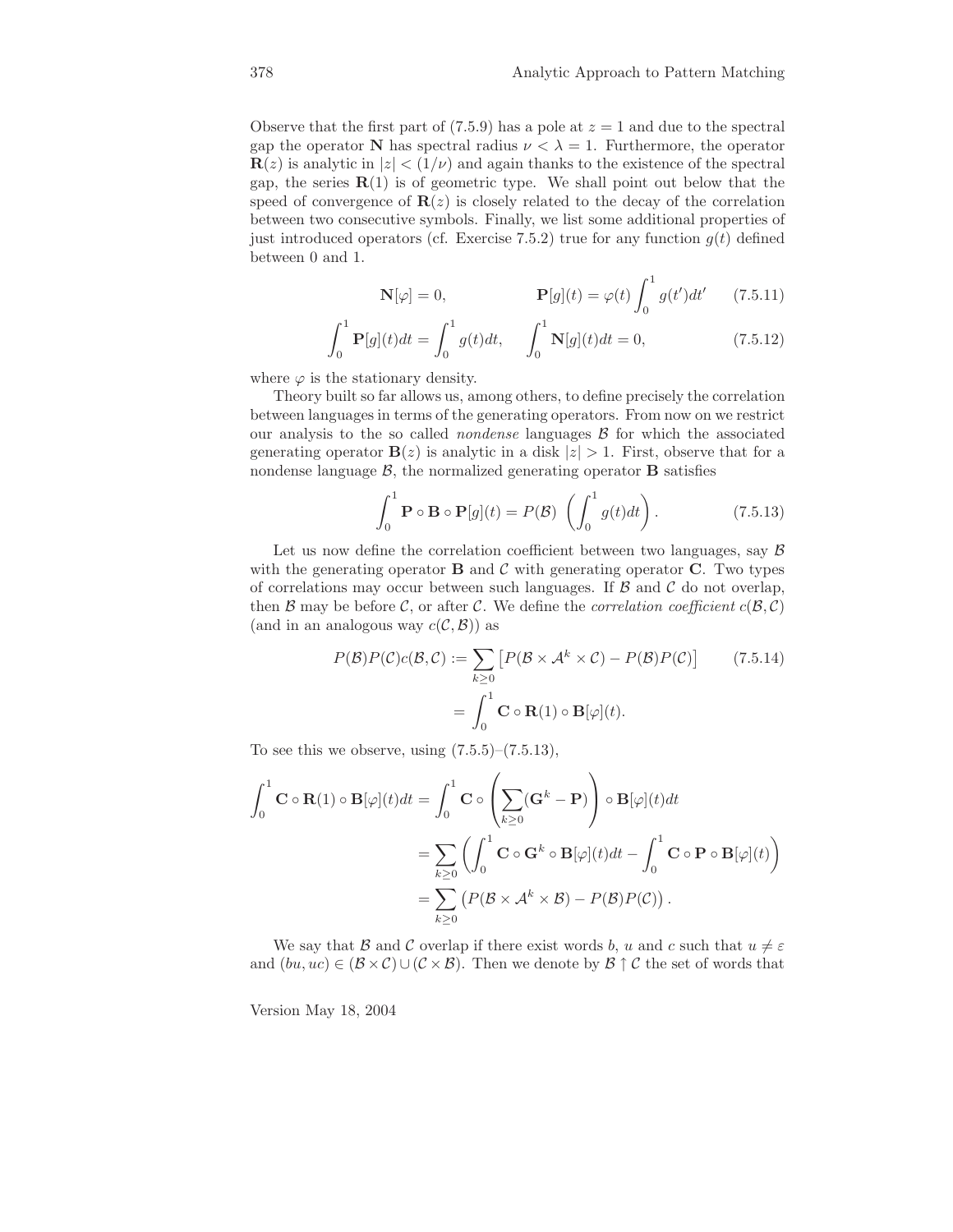be obtained by overlapping words from  $\beta$  and  $\beta$ . The correlation coefficient of the overlapping languages  $\beta$  and  $\beta$  is defined as

$$
d(\mathcal{B}, \mathcal{C}) := \frac{P(\mathcal{B} \uparrow \mathcal{C})}{P(\mathcal{B})P(\mathcal{C})}
$$
(7.5.15)

Finally, the total correlation coefficient  $m(\mathcal{B}, \mathcal{C})$  between  $\mathcal{B}$  and  $\mathcal{C}$  is defined as

$$
m(\mathcal{B}, \mathcal{C}) = c(\mathcal{B}, \mathcal{C}) + c(\mathcal{C}, \mathcal{B}) + d(\mathcal{B}, \mathcal{C}), \tag{7.5.16}
$$

that is,

$$
P(\mathcal{B})P(\mathcal{C})m(\mathcal{B}, \mathcal{C}) = P(\mathcal{B} \uparrow \mathcal{C}) + \sum_{k \geq 0} \left[ P(\mathcal{B} \times \mathcal{A}^k \times \mathcal{C}) + P(\mathcal{C} \times \mathcal{A}^k \times \mathcal{B}) - 2P(\mathcal{B})P(\mathcal{C}) \right].
$$

We shall need these coefficients in the analysis of the generalized subsequence problem for dynamic sources.

# 7.5.2. Mean and variance

In this section we shall derive the mean and the variance of the number of occurrences  $\Omega_n(\mathcal{W})$  of the generalized pattern as a subsequence for a dynamic source.

We first give a sketch of the forthcoming proof:

• We first describe the generating operators of the language  $\mathcal L$  defined in (7.5.1) that we repeat it here

$$
\mathcal{L} = \mathcal{A}^* \times \mathcal{W}_1 \times \mathcal{A}^* \cdots \mathcal{W}_d \times \mathcal{A}^*.
$$

It turns out that the quasi-inverse  $(I - zG)^{-1}$  operator is involved in such a generating operator.

- We then decompose the operator with the help of  $(7.5.9)$ . We obtain a term related to  $(1-z)^{-1}P$  that gives the main contribution to the asymptotics, and another term coming from the operator  $\mathbf{R}(z)$ .
- We then compute the generating function of  $\mathcal{L}$  using (7.5.3).
- Finally, we extract asymptotic behavior from the generating function.

The main finding of this section is summarized in the next theorem.

Theorem 7.5.1. Consider a decomposable dynamical source endowed in the stationary density  $\varphi$  and let  $W = (W_1, W_2, \ldots, W_d)$  be a generalized nondense pattern.

(i) The expectation  $\mathbf{E}(\Omega_n)$  of the number of occurrences of the generalized pattern  $W$  in a text of length n satisfies asymptotically

$$
\mathbf{E}(\Omega_n(\mathcal{W})) = \binom{n+d}{d} P(\mathcal{W}) + \binom{n+d-1}{d-1} P(\mathcal{W}) [C(\mathcal{W}) - T(\mathcal{W})] + O(n^{d-2}),
$$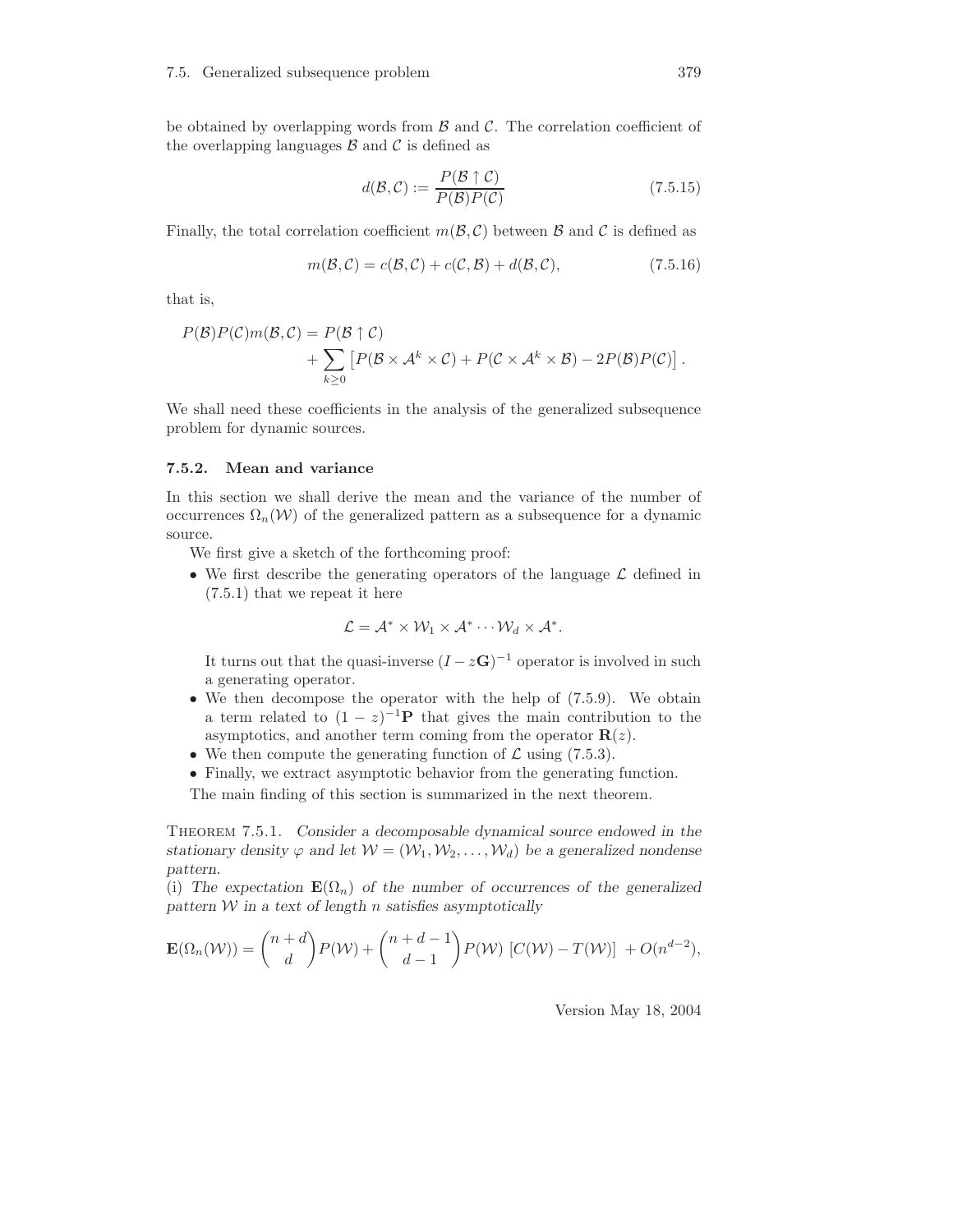where

$$
T(W) = \sum_{i=1}^{d} \sum_{w \in \mathcal{W}_i} \frac{|w| P(w)}{P(\mathcal{W}_i)}
$$
(7.5.17)

is the average length, and the correlation coefficient  $C(\mathcal{W})$  is the sum of the correlations  $c(W_{i-1}, W_i)$  between languages  $W_i$  and  $W_{i+1}$  as defined in (7.5.14). (ii) The variance of  $\Omega_n$  is asymptotically equal to

$$
Var(\Omega_n(\mathcal{W})) = \sigma^2(\mathcal{W}) n^{2d-1} (1 + O(n^{-1})), \qquad (7.5.18)
$$

where the coefficient

$$
\sigma^{2}(\mathcal{W}) = P^{2}(\mathcal{W}) \left[ \frac{d - 2T(\mathcal{W})}{d!(d-1)!} + \frac{m(\mathcal{W})}{(2d-1)!} \right]
$$

and the total correlation–coefficient  $m(W)$  can be computed as

$$
m(\mathcal{W}) := \sum_{1 \leq i,j \leq d} {i+j-2 \choose i-1} {2d-i-j \choose d-i} m(\mathcal{W}_i, \mathcal{W}_j).
$$

where  $m(\mathcal{W}_i, \mathcal{W}_{i+1})$  are defined in (7.5.16).

Proof. We only prove part (i) leaving the proof of part (ii) as an exercise (cf. Exercise 7.5.3). We shall start with the language representation  $\mathcal L$  defined in (7.5.1) that we recalled above. Its generating operator is

$$
\mathbf{L}(z) = (I - z\mathbf{G})^{-1} \circ \mathbf{L}_r(z) \circ (I - z\mathbf{G})^{-1} \circ \cdots \circ \mathbf{L}_1(z) \circ (I - z\mathbf{G})^{-1}.
$$
 (7.5.19)

After applying the transformation (7.5.8) to  $\mathbf{L}(z)$ , we obtain an operator  $\mathbf{M}_1(z)$ 

$$
\mathbf{M}_1(z) = \left(\frac{1}{1-z}\right)^{d+1} \mathbf{P} \circ \mathbf{L}_r(z) \circ \mathbf{P} \circ \cdots \circ \mathbf{P} \circ \mathbf{L}_1(z) \circ \mathbf{P}
$$

that has a pole of order  $r + 1$  at  $z = 1$ . Near  $z = 1$ , each operator  $\mathbf{L}_i(z)$  is analytic and admits the expansion

$$
\mathbf{L}_{i}(z) = \mathbf{L}_{i} + (z - 1)\mathbf{L}'_{i}(1) + O(z - 1)^{2}.
$$

Therefore, the leading term of the expansion is

$$
\left(\frac{1}{1-z}\right)^{d+1} \mathbf{P} \circ \mathbf{L}_r \circ \mathbf{P} \circ \cdots \circ \mathbf{P} \circ \mathbf{L}_1 \circ \mathbf{P}.\tag{7.5.20}
$$

The second main term is a sum of  $r$  terms, each of them obtained by replacing the operator  $\mathbf{L}_i(z)$  by its derivative  $\mathbf{L}'_i(1)$  at  $z = 1$ . The corresponding generating function  $M_1(z)$  satisfies near  $z = 1$ 

$$
M_1(z) = \left(\frac{1}{1-z}\right)^{d+1} P(\mathcal{W}) - \left(\frac{1}{1-z}\right)^d P(\mathcal{W})T(\mathcal{W}) + O\left(\frac{1}{1-z}\right)^{d-1}.
$$
\n(7.5.21)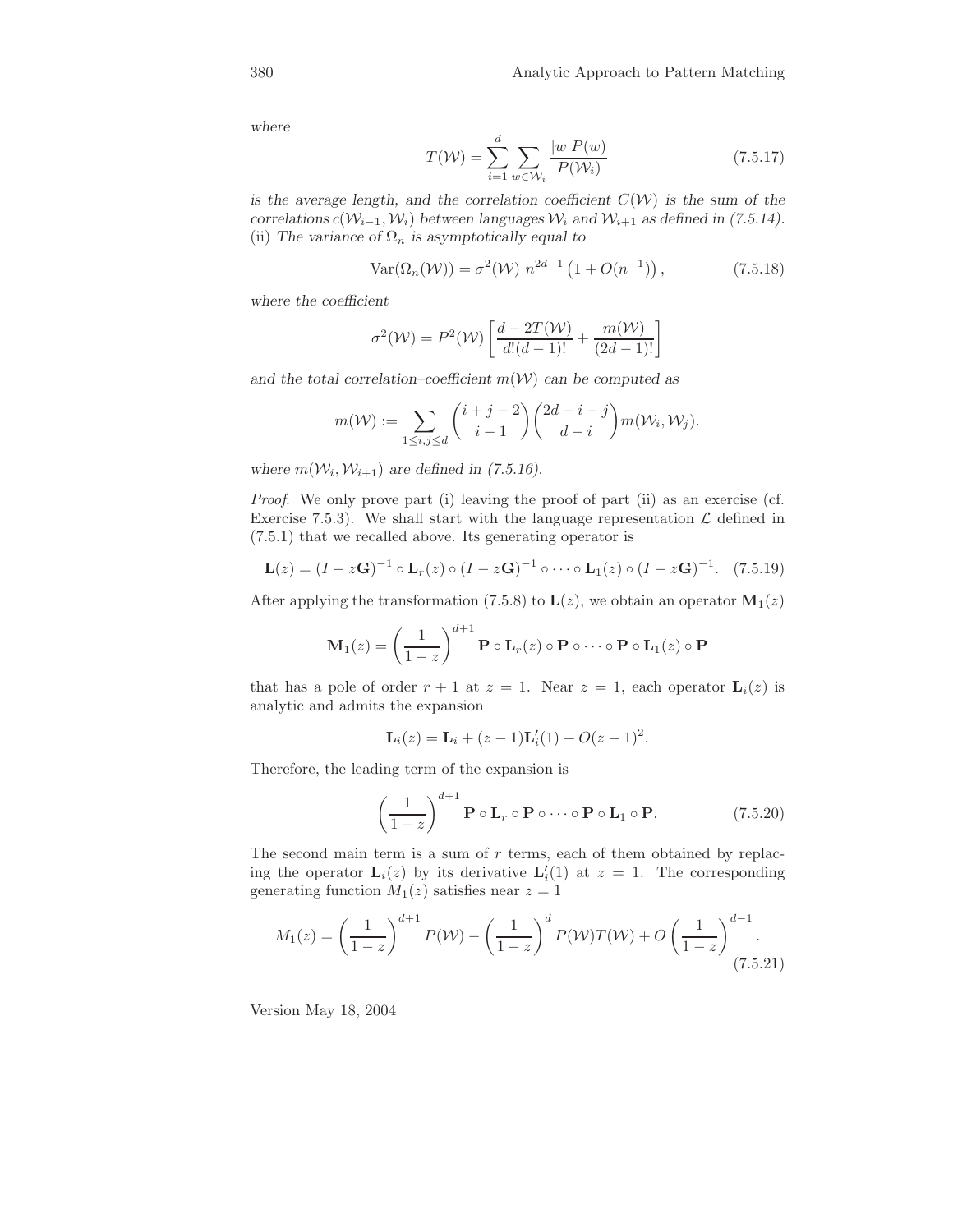where the average length  $T(W)$  is defined in (7.5.17).

After applying (7.5.8) in  $\mathbf{L}(z)$ , we obtain an operator  $\mathbf{M}_2(z)$  that has a pole of order r at  $z = 1$ . This is a sum of  $d+1$  terms, each of the term containing an occurrence of the operator  $\mathbf{R}(z)$  between two generating operators of languages  $W_{i-1}, W_i$ . The corresponding generating function  $M_2(z)$  has also a pole of order r at  $z = 1$  and satisfies near  $z = 1$ 

$$
M_2(z) = \left(\frac{1}{1-z}\right)^d P(\mathcal{W}) \sum_{i=2}^d c(\mathcal{L}_{i-1}, \mathcal{L}_i) + O\left(\frac{1}{1-z}\right)^{d-1}.
$$

Here, the correlation number  $c(\mathcal{B}, \mathcal{C})$  between  $\mathcal B$  and  $\mathcal C$  is defined in (7.5.14). To complete the proof we need only to extract the coefficients of  $P(z)/(1-z)^d$ , as already discussed in previous sections.

# 7.6. Self-repetitive pattern matching

In this last section of the chapter, we change the model. So far we postulated the pattern  $w$  is given. Hereafter, we make the pattern part of the text, which is still randomly generated. To simplify our presentation, we assume that the text is emitted by a memoryless source. We should point out that the quantity analyzed here is in fact the typical depth in a (compact) suffix trie built over the suffixes of a randomly generated text.

# 7.6.1. Formulation of the problem

Let i be an arbitrary integer smaller than or equal to n. We define  $D_n(i)$  to be the largest value of  $k \leq n$  such that  $X_i^{i+k-1}$  occurs at least twice in the text  $X_1^n$  of length n; in other words, such that  $N_n(X_i^{i+k-1}) \geq 2$ . We recall that  $N_n(w)$  is the number of times pattern w occurs in the text  $X_1^n$ . Clearly,  $N_n(X_i^{i+k-1}) \geq 1$ . Our goal is to determine probabilistic behavior of a "typical"  $D_n(i)$ , that is, we define  $D_n$  to be equal to  $D_n(i)$  when i is randomly and uniformly selected between 1 and  $n$ . More precisely,

$$
\mathbf{P}(D_n = \ell) = \frac{1}{n} \sum_{i=1}^n \mathbf{P}(D_n(i) = \ell)
$$

for any  $1 \leq \ell \leq n$ .

Let  $w \in A^k$  be an arbitrary word of size k. Observe that

$$
\mathbf{P}(D_n(i) \ge k \& X_i^{i+k-1} = w) = \mathbf{P}(N_n(w) \ge 2 \& X_i^{i+k-1} = w),
$$

and

$$
\sum_{i=1}^{n} \mathbf{P}(N_n(w) = r \& X_i^{i+k-1} = w) = r \mathbf{P}(N_n(w) = r).
$$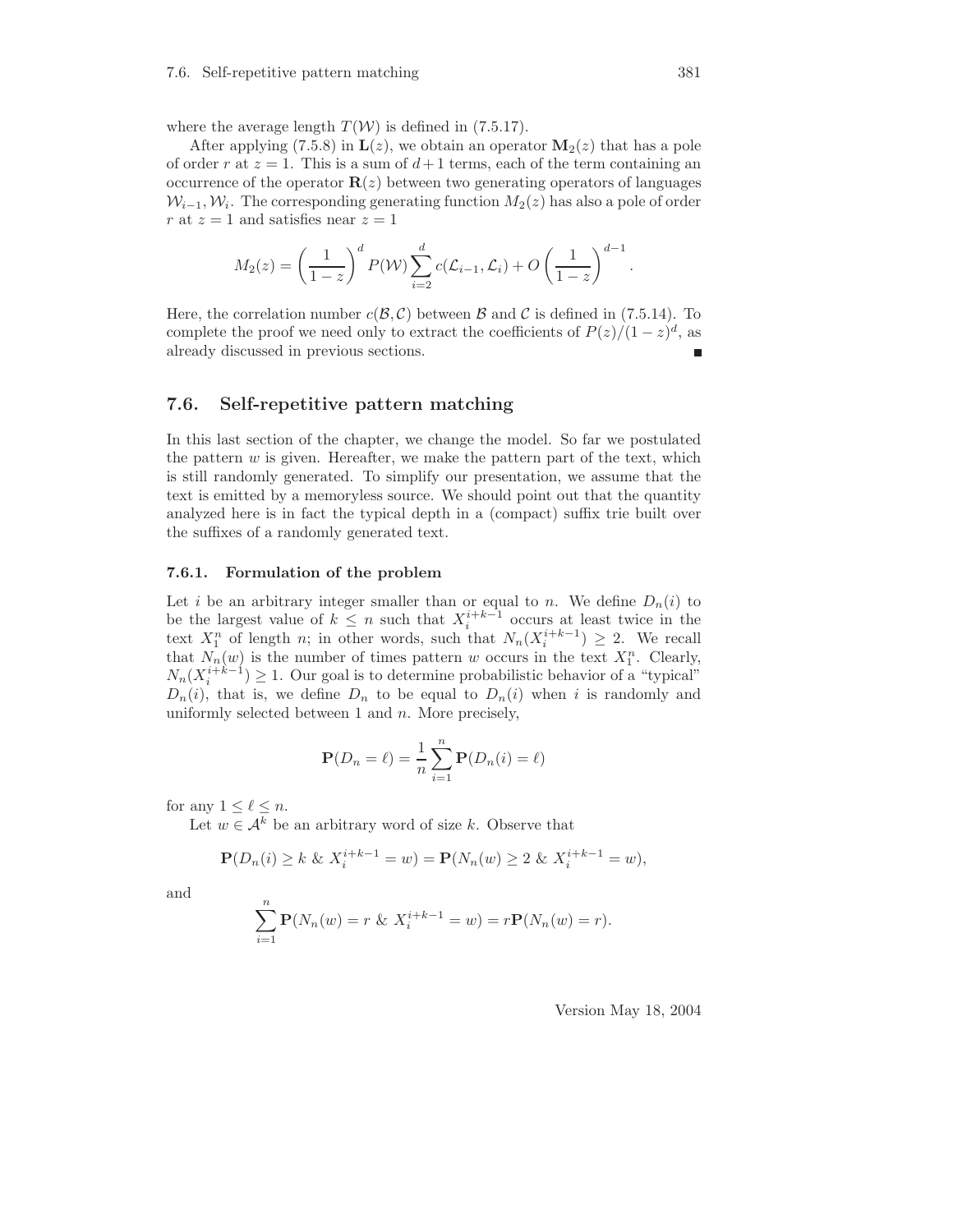Recall that  $N_n(u) = \mathbf{E}(u^{N_n(w)}) = \sum_{r \geq 0} \mathbf{P}(N_n(w)) = r^2 u^r$  is the probability generating function of  $N_n(w)$ . We sometimes shall write  $N_{n,w}(u)$  to underline the fact that the pattern  $w$  is given. From above we conclude that

$$
\mathbf{P}(D_n \ge k) = \frac{1}{n} \sum_{i=1}^n \mathbf{P}(D_n(i) \ge k)
$$
  
= 
$$
\sum_{w \in A^k} \frac{1}{n} \sum_{i=1}^n \mathbf{P}(D_n(i) \ge k \& X_i^{i+k-1} = w)
$$
  
= 
$$
\frac{1}{n} \sum_{w \in A^k} \sum_{r \ge 2} r \mathbf{P}(N_n(w) = r)
$$
  
= 
$$
\sum_{w \in A^k} \left( \mathbf{P}(w) - \frac{1}{n} N'_{n,w}(0) \right)
$$
  
= 
$$
1 - \frac{1}{n} \sum_{w \in A^k} N'_{n,w}(0),
$$

where  $N'_{n,w}(0)$  denotes the derivative of  $N_n(u)$  at  $u=0$ 

Let now  $D_n(u) = \mathbf{E}(u^{D_n}) = \sum_k \mathbf{P}(D_n = k)u^k$  be the probability generating function of  $D_n$ . Then above implies

$$
D_n(u) = \frac{1}{n} \frac{(1-u)}{u} \sum_{w \in A^*} u^{|w|} N'_{n,w}(0),
$$

and the bivariate generating function  $D(z, u) = \sum_n n D_n(u) z^n$  becomes

$$
D(z, u) = \frac{1 - u}{u} \sum_{w \in A^*} u^{|w|} \frac{\partial}{\partial u} N_w(z, 0)
$$
\n(7.6.1)

where  $N_w(z, u) = \sum_{n=0}^{\infty} \sum_{r=0}^{\infty} P(N_n(w) = r) z^n u^r$ . In Section 7.2 we worked with  $\sum_{n=0}^{\infty} \sum_{r=1}^{\infty} \mathbf{P}(N_n(w) = r) z^n u^r$  and in (7.2.20) of Theorem 7.2.7 we provided a formula for it. Adding the term  $N_0(z) = S_w(z)/D_w(z)$  we finally arrive at

$$
N_w(z, u) = \frac{z^{|w|} \mathbf{P}(w)}{D_w^2(z)} \frac{u}{1 - uM_w(z)} + \frac{S_w(z)}{D_w(z)},
$$

where  $M_w(z)$  is defined in (7.2.21) and  $D_w(z) = (1-z)S_w(z) + z^{|w|}\mathbf{P}(w)$  (cf. 7.2.24) with  $S_w(z)$  being the autocorrelation polynomial for w. Since

$$
\frac{\partial}{\partial u}N_w(z,0) = z^{|w|} \frac{\mathbf{P}(w)}{D_w^2(z)},
$$

we finally arrive at the following lemma that is the starting point of the subsequent analysis.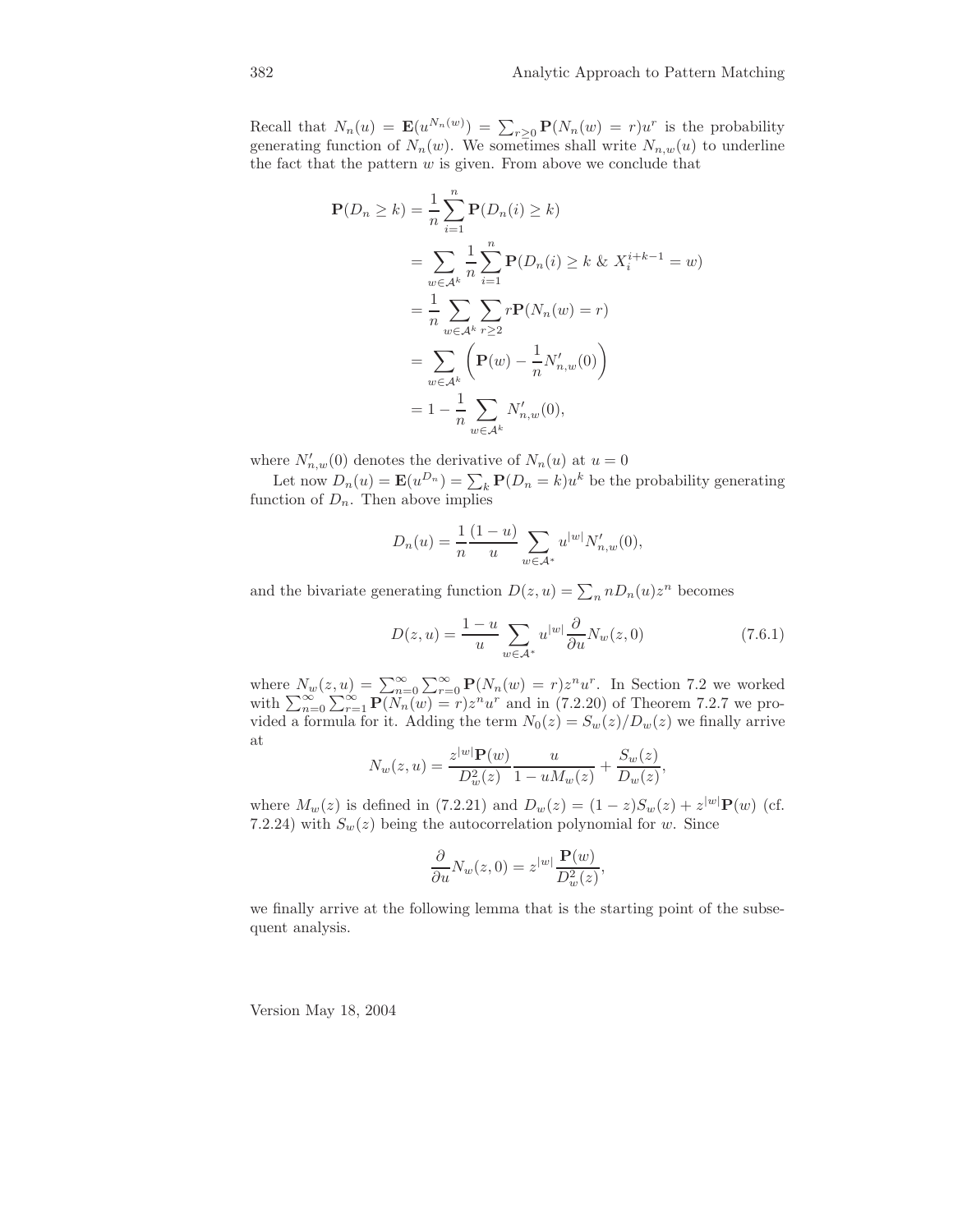LEMMA 7.6.1. The bivariate generating function for  $D_n$  is

$$
D(z, u) = \frac{1 - u}{u} \sum_{w \in A^*} (zu)^{|w|} \frac{\mathbf{P}(w)}{((1 - z)S_w(z) + z^{|w|}\mathbf{P}(w))^2}
$$
(7.6.2)

for  $|u| < 1$  and  $|z| < 1$ , where  $S_w(z)$  is the autocorrelation polynomial for w.

In this section, we prove the following result for a random text generated by a memoryless source over a finite alphabet  $A$  of size V with  $p_i$  being the probability of emitting symbol  $i \in \mathcal{A}$ . We denote by  $h = -\sum_{i=1}^{V} p_i \log p_i$  the entropy rate of the source, and  $h_2 = \sum_{i=1}^{V} p_i \log^2 p_i$ . The reader is asked in Exercise 7.6.1 to extend below theorem to Markov sources.

THEOREM 7.6.2. (i) For a biased memoryless source (i.e.,  $p_i \neq p_j$  for some  $i \neq j$ ) and any  $\varepsilon > 0$ 

$$
\mathbf{E}(D_n) = \frac{1}{h} \log n + \frac{\gamma}{h} + \frac{h_2}{h^2} + P_1(\log n) + O(n^{-\epsilon}),\tag{7.6.3}
$$

$$
Var(D_n) = \frac{h_2 - h^2}{h^3} \log n + O(1)
$$
\n(7.6.4)

where  $P_1(\cdot)$  is a periodic function with small amplitude in the case where the tuple  $(\log p_1, \ldots,$ 

 $\log p_V$ ), is collinear with a rational tuple (i.e.,  $\log p_j / \log p_1 = r/s$  for some integers r and s) and converges to zero otherwise.

Furthermore,  $(D_n - \mathbf{E}(D_n))/\text{Var}(D_n)$  is asymptotically normal with mean zero and variance one that is, for fixed  $x \in R$ 

$$
\lim_{n \to \infty} \mathbf{P} \{ D_n \le \mathbf{E}(D_n) + x \sqrt{\text{Var}(D_n)} \} = \frac{1}{\sqrt{2\pi}} \int_{-\infty}^x e^{-t^2/2} dt ,
$$

and for all integer m

$$
\lim_{n \to \infty} \mathbf{E} \left[ \frac{D_n - \mathbf{E}(D_n)}{\sqrt{\text{Var} D_n}} \right]^m = \begin{cases} 0 & \text{when } m \text{ is odd} \\ \frac{m!}{2^{m/2} \left( \frac{m}{2} \right)!} & \text{when } m \text{ is even.} \end{cases}
$$

(ii) For the unbiased source (i.e.,  $p_1 = \cdots = p_V = 1/V$ ),  $h_2 = h^2$ , the expected value  $\mathbf{E}(D_n)$  is given by (7.6.3) above, and for any  $\varepsilon > 0$ 

$$
Var(D_n) = \frac{\pi^2}{6 \log^2 V} + \frac{1}{12} + P_2(\log n) + O(n^{-\epsilon})
$$

where  $P_2(\log n)$  is a periodic function with small amplitude The limiting distribution of  $D_n$  does not exist, but one finds

$$
\lim_{n \to \infty} \sup_x \mid \mathbf{P}(D_n \le x) - \exp(-nV^{-x}) \mid = 0
$$

for any fixed real  $x$ .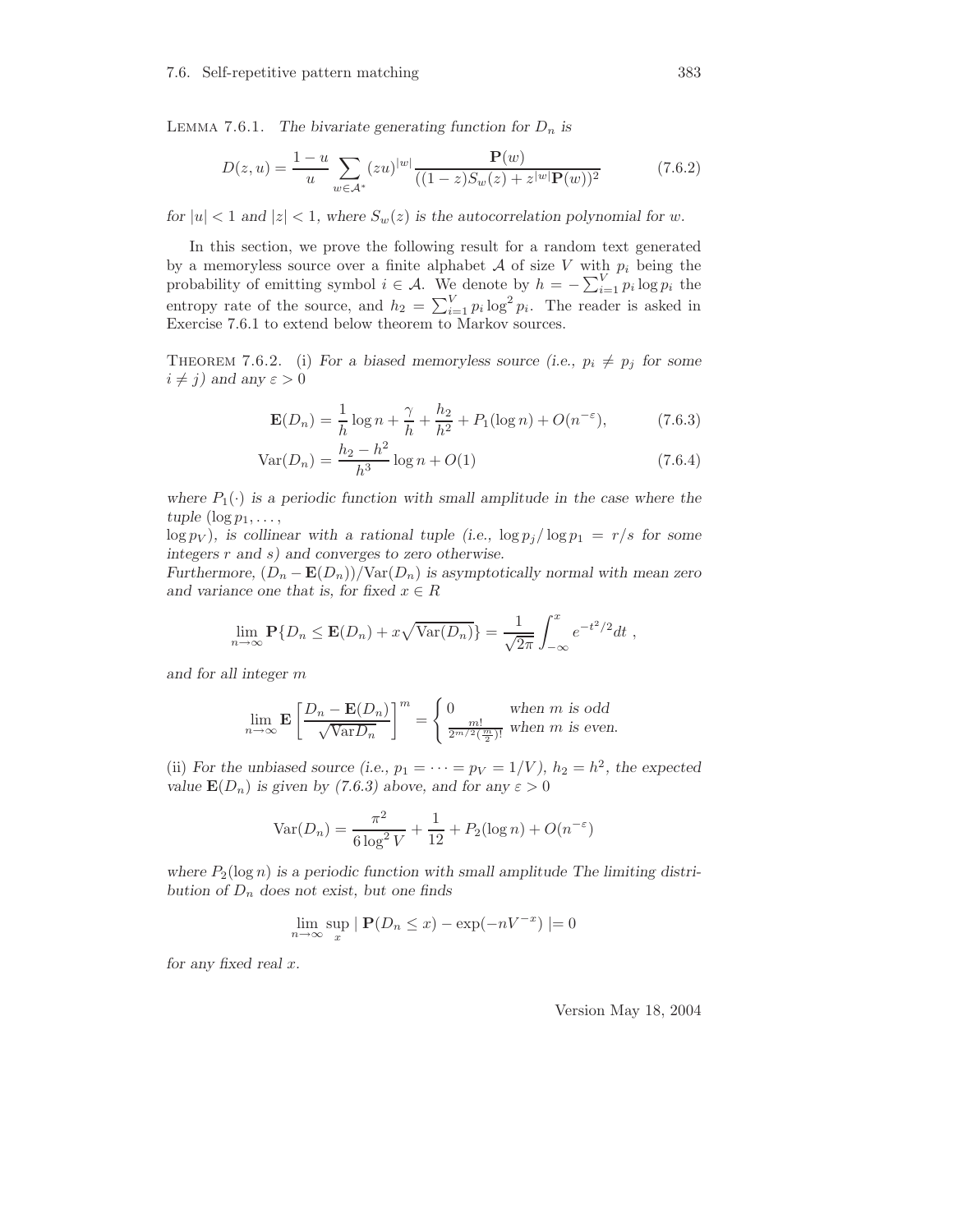In passing we observe that the quantity  $D_n$  is also the depth of a randomly selected suffix in a compact suffix trie. Such a trie is a compacted version of suffix tries defined in Chapter 2. In a compact suffix trie one deletes all unary nodes at the bottom of the non-compact suffix trie. Observe that in a compact suffix trie, which we further call simply a suffix trie, the path from the root to node  $i$  (representing the *i*th suffix) is the shortest suffix that distinguishes it from all other suffixes. The quantity  $D_n(i)$  defined above represents the depth of the *i* suffix in the associated suffix trie, while  $D_n$  is the *typical depth*, that is, the depth of a randomly selected terminal node in the suffix trie. Theorem 7.6.2 tells us that the typical depth is normally distributed with the average depth asymptotically equal to  $\frac{1}{h} \log n$  and variance  $\Theta(\log n)$  for biased memoryless source. In the unbiased case variance is  $O(1)$  and the (asymptotic) distribution is of the extreme distribution type. Interestingly, as proved below, the depth in a suffix trie (built over one sequence generated by a memoryless source) is asymptotically equivalent to the depth in a trie built over  $n$  independently generated strings. Thus suffix tries resemble tries!

## 7.6.2. Random tries resemble suffix tries

The proof of Theorem 7.6.2 hinges on establishing asymptotic equivalence between  $D_n$  introduced above and a new random variable  $D_n^T$  defined as follows: First, for *n* independently generated texts (by the same memoryless source as for  $D_n$ ) we denote by  $D_n^T(i)$  for an integer  $i \leq n$  the length of the longest prefix of the *i*th text that is also a prefix of another text, say the *j*th text,  $j \neq i$ . Then the random variable  $D_n^T$  is defined by selecting integer i uniformly between 1 and n. We also define  $D_n^T(u) = \sum_k \mathbf{P}(D_n^T = k)u^k$  and  $D^T(z, u) = \sum_n n D_n^T(u)z^n$ . Observe that  $D_n^T$  is in fact the typical depth in a trie built over these n independent texts.

It is relatively easy to derive the generating function of  $D_n^T$ , as shown below.

LEMMA 7.6.3. For all  $n \geq 1$ 

$$
D_n^T(u) = \frac{1-u}{u} \sum_{w \in A^*} u^{|w|} \mathbf{P}(w) (1 - \mathbf{P}(w))^{n-1},
$$
  

$$
D^T(z, u) = \frac{1-u}{u} \sum_{w \in A^*} u^{|w|} \frac{z\mathbf{P}(w)}{(1 - z + \mathbf{P}(w)z)^2}
$$

for all  $|u| < 1$  and  $|z| < 1$ .

Proof. It suffices to observe that

$$
\mathbf{P}(D_n^T(i) < k) = \sum_{w \in \mathcal{A}^k} \mathbf{P}(w)(1 - \mathbf{P}(w))^{n-1}.
$$

Indeed,  $D_n^T(i) < k$  if there is a word  $w \in \mathcal{A}^k$  such the a prefix of the *i*th string is equal to  $w$  and none of the other text prefixes are equal to  $w$ .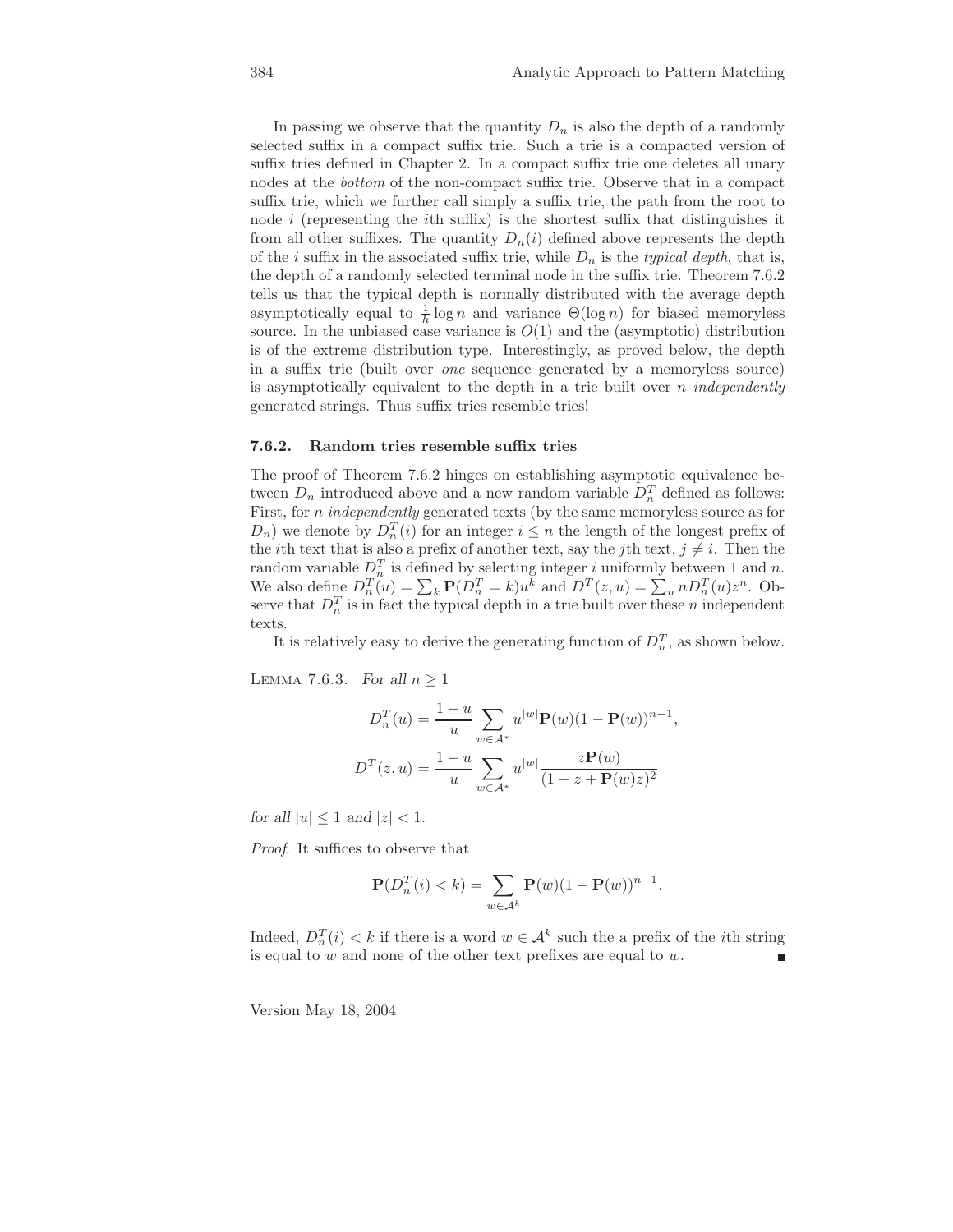Our goal now is to prove that  $D_n(u)$  and  $D_n^T(u)$  are asymptotically close as  $n \to \infty$ . This requires several preparatory steps outlined below that will lead to

$$
D_n^T(u) - D_n(u) = (1 - u)O(n^{-\varepsilon})
$$
\n(7.6.5)

for some  $\varepsilon > 0$  and all  $|u| < \beta$  for  $\beta > 1$ . Consequently,

$$
|\mathbf{P}(D_n \le k) - \mathbf{P}(D_n^T \le k)| = O(n^{-\varepsilon}\beta^{-k})
$$

for all positive integers k. In Lemma 7.6.11 we shall prove that  $D_n^T$  is asymptotically normal, hence  $D_n$  is normal. This will prove Theorem 7.6.2.

We start with a lemma indicating that for most words  $w$  the autocorrelation polynomial  $S_w(z)$  is very close to 1 for z non-negative. This lemma provides information about analytical properties of the autocorrelation polynomial.

LEMMA 7.6.4. There exist  $\delta < 1$ ,  $\theta > 0$  and  $\rho > 1$  such that  $\rho \delta < 1$  and

$$
\sum_{w \in \mathcal{A}^k} [|S_w(\rho) - 1| \le (\rho \delta)^k \theta] \mathbf{P}(w) \ge 1 - \theta \delta^k. \tag{7.6.6}
$$

*Proof.* To simply notations, let  $P_k$  be the probability measure on  $\mathcal{A}^k$  such that  $P_k(A) = \sum_{w \in A^k} [w \in A] \mathbf{P}(w)$ . Thus we need to prove that  $P_k(S_w(\rho) \leq$  $1 + (\rho \delta)^k \theta \geq 1 - \theta \delta^k.$ 

Let i be an integer smaller than  $k \in \mathcal{P}(w)$ , where  $\mathcal{P}(w)$  is the autocorrelation set for  $w$ . It is easy to see that (cf. Exercise 7.6.2)

$$
P_k(k - i \in \mathcal{P}(w)) = \left(\sum_{j=1}^{V} p_j^{\lfloor k/i \rfloor + 1}\right)^r \left(\sum_{j=1}^{V} p_j^{\lfloor k/i \rfloor}\right)^{i - r}
$$
(7.6.7)

where  $r = k - |k/i|i$ . Denoting  $p = \max_i p_i$  we have

$$
P_k(k - i \in \mathcal{P}(w)) \le p^{k-i}.
$$

Thus  $P_k(\max(\mathcal{P}(w) - \{k\}) \ge k/2) \le \sum_{i=1}^{\lfloor k/2 \rfloor} P_k(i+1 \in \mathcal{P}(w)) \le \frac{p^{k/2}}{1-p}$  $\frac{p^{n}}{1-p}$ . Now, if the word w is such that  $\max(\mathcal{P}(w) - \{k\}) < k/2$ , then  $S_w(\rho) \leq \sum_{i > \lfloor k/2 \rfloor}^k \rho^i p^i \leq$  $\rho^k \frac{p^{k/2}}{1-p}$  $\frac{p^{k/2}}{1-p}$ . Therefore, it suffices for (7.6.6) to select  $\delta = \sqrt{p}$ ,  $\theta = (1-p)^{-1}$  and  $\rho > 1$  such that  $\rho \delta < 1$ .

In the next lemma we show that  $D(z, u)$  can be analytically continued above the unit disk, that is, for  $|u| > 1$ .

LEMMA 7.6.5. The generating function  $D(z, u)$  can be analytically continued for all  $|u| < \delta^{-1}$  and  $|z| < 1$  where  $\delta < 1$ .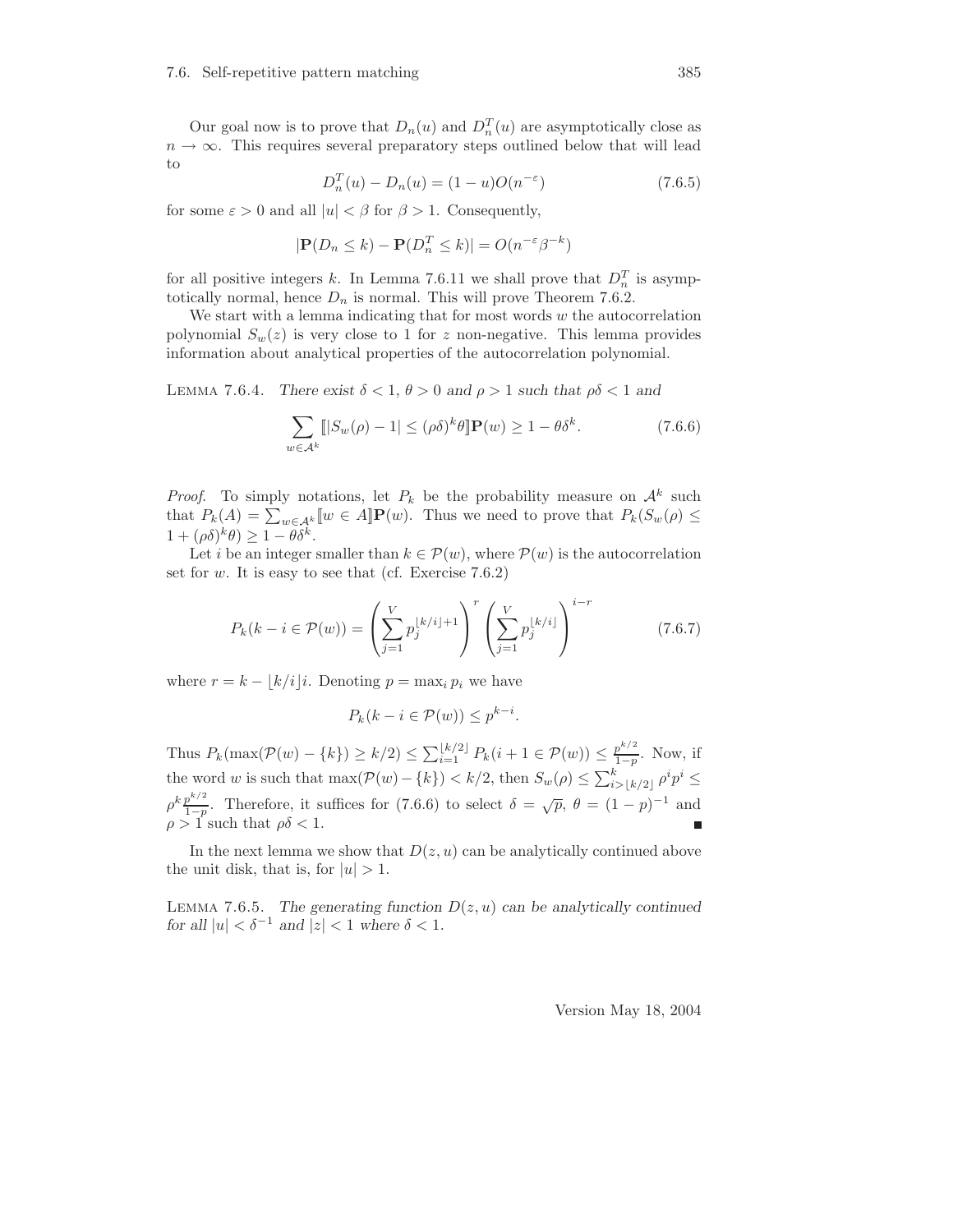*Proof.* Let  $|u| < 1$  and  $|z| < 1$ . Consider the following identity

$$
\sum_{w} (uz)^{|w|} \frac{\mathbf{P}(w)}{(1-z)^2} = \frac{1}{(1-uz)(1-z)^2}.
$$

Therefore, for  $|z| < 1$ 

$$
uD(z, u) - \frac{(1-u)}{(1-uz)(1-z)^2} = (1-u)\sum_{w} (zu)^{|w|} \mathbf{P}(w) \left(\frac{1}{D_w^2(z)} - \frac{1}{(1-z)^2}\right)
$$

$$
= (u-1)\sum_{w} (zu)^{|w|} \mathbf{P}(w) \frac{1}{D_w^2(z)(1-z)^2} (D_w(z) - (1-z))(D_w(z) + (1-z)),
$$

where we recall  $D_w(z) - (1-z) = (1-z)(S_w(z) - 1) + \mathbf{P}(w)z^{|w|}$ . By Lemma 7.6.4

$$
P_k(|D_w(z) - (1 - z)| \le (|1 - z| + 1)\delta^{|w|}) \ge 1 - O(\delta^{|w|})
$$

for all w such that  $|w| = k$ . Moreover, for any bounded function  $f(w)$  such that  $f(w) \le f_{max}$  for all w with  $|w| = k$ , we also have the following estimate for all y:  $y:$   $\qquad \qquad \nabla$ 

$$
\sum_{|w|=k} \mathbf{P}(w)f(w) \le y + f_{\max} P_k(f(w) > y) . \tag{7.6.8}
$$

In particular, we take  $f(w) = D_w(z) - (1 - z)$  and we have  $f_{\text{max}} = O(1)$  since  $|S_w(z)| < (1-p)^{-1}$  (p as defined as in proof of lemma 7.6.4). Now taking  $y = (|1 - z| + 1)\delta^k$ , using the above we obtain

$$
uD(z, u) - \frac{1 - u}{(1 - uz)(1 - z)^2} = (u - 1)\sum_{k=0}^{\infty} (zu)^k O((|1 - z| + 1)\delta^k + \delta^k)
$$

for all  $w$ . In conclusion,

$$
uD(z,u) - \frac{(1-u)}{(1-uz)(1-z)^2} = O\left(\frac{u-1}{1-\delta|u|}\right)
$$

for  $\delta < 1$  and  $|z| < 1$ , which completes the proof.

Before we proceed, we need two technical lemmas.

LEMMA 7.6.6. There exists K, a constant  $\rho' > 1$  and  $\alpha > 0$  such that for all w with  $|w| \geq K$  we have

$$
|S_w(z)| \ge \alpha
$$

for  $|z| \le \rho'$  with  $\rho' > 1$  such that  $p\rho' < 1$ .

*Proof.* Let  $\ell$  be an integer and  $\rho' > 1$  such that  $p\rho' + (p\rho')^{\ell} < 1$ . Let  $k > \ell$  and let w such that  $|w| > k$ . Let  $i = \max(\mathcal{P} - \{k\})$ . If  $i \leq \ell$ , then for all z such that  $|z| \leq \rho'$  we have

$$
|S_w(z)| \ge 1 - \frac{(p\rho')^{\ell}}{1 - p\rho'}.
$$

$$
\blacksquare
$$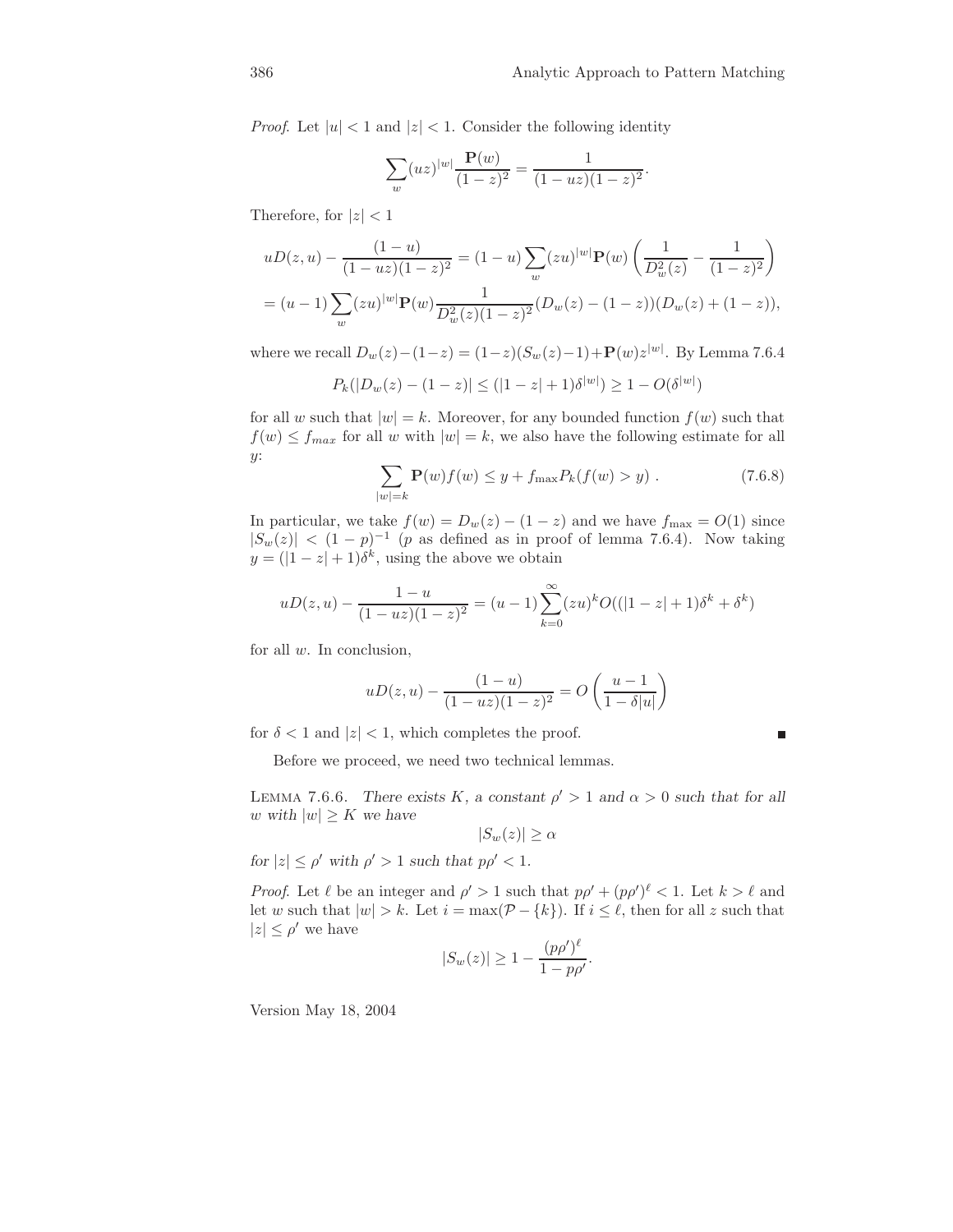If  $i > \ell$ , let  $q = \lfloor k/i \rfloor$ , then  $w = u^q v$  where u is the prefix of length i of word w, and v is the suffix of length  $k - iq$ . Thus

$$
S_w(z) = \frac{1 - (\mathbf{P}(u)z^i)^q}{1 - \mathbf{P}(u)z^i} + (\mathbf{P}(u)z^i)^q S_{uv}(z),
$$

where  $S_{uv}(z)$  is the autocorrelation polynomial of uv. This implies

$$
|S_w(z)| \ge \frac{1 - (p\rho')^{qi}}{1 + (p\rho')^i} - \frac{(p\rho')^{iq} - (p\rho')^k}{1 - p\rho'}.
$$

But since  $i > \ell$ , we obtain

$$
|S_w(z)| \ge \frac{1 - (p\rho') - 3(p\rho')^{k-\ell}}{1 + p\rho'} > 0,
$$

which completes the proof.

LEMMA 7.6.7. There exists an integer  $K'$  such that for  $|w| \ge K'$  there is only one root of  $D_w(z)$  in the disk  $|z| \le \rho'$  for  $\rho' > 1$ .

*Proof.* Let  $K_1$  be such that  $(p\rho')^{K_1} < \alpha(\rho'-1)$  holds for the  $\alpha$  and  $\rho'$  as in Lemma 7.6.6. Denote  $K' = \max\{K, K_1\}$ , where K is defined above. Note also that the above condition implies that for all w such that  $|w| = k > K'$  we have  $\mathbf{P}(w)(\rho')^k < \alpha(\rho-1)$ . Hence, for  $|w| > K'$  we have  $|\mathbf{P}(w)z^k| < |(z-1)S_w(z)|$  on the circle  $|z| = \rho' > 1$ . Therefore, by Rouché's theorem the polynomial  $D_w(z)$ has the same number of roots as  $(1-z)S_w(z)$  in the disk  $|z| \le \rho'$ . But, the polynomial  $(1-z)S_w(z)$  has only a single root in this disk since by Lemma 7.6.6 we have  $|S_w(z)| > 0$  in  $|z| \le \rho'$ .

We just establish that there exists the smallest root of  $D_w(z) = 0$  that we denote as  $A_w$ . Let also  $C_w$  and  $D_w$  be the first and the second derivatives of  $D_w(z)$  at  $z = A_w$ , respectively. Using bootstrapping, one easily obtains the following expansions

$$
A_w = 1 + \frac{1}{S_w(1)} \mathbf{P}(w) + O(\mathbf{P}(w)^2),
$$
  
\n
$$
C_w = -S_w(1) + \left(k - \frac{2S_w'(1)}{S_w(1)}\right) \mathbf{P}(w) + O(\mathbf{P}(w)^2),
$$
  
\n
$$
E_w = -2S_w'(1) + \left(k(k-1) - \frac{3S_w''(1)}{S_w(1)}\right) \mathbf{P}(w) + O(\mathbf{P}(w)^2),
$$

where  $S'_w(1)$  and  $S''_w(1)$ , respectively, denote the first and the second derivatives of  $S_w(z)$  at  $z=1$ .

Finally, we are ready to compare  $D_n(u)$  with  $D_n^T(u)$  to conclude that they do not differ too much as  $n \to \infty$ . Let us define two new generating functions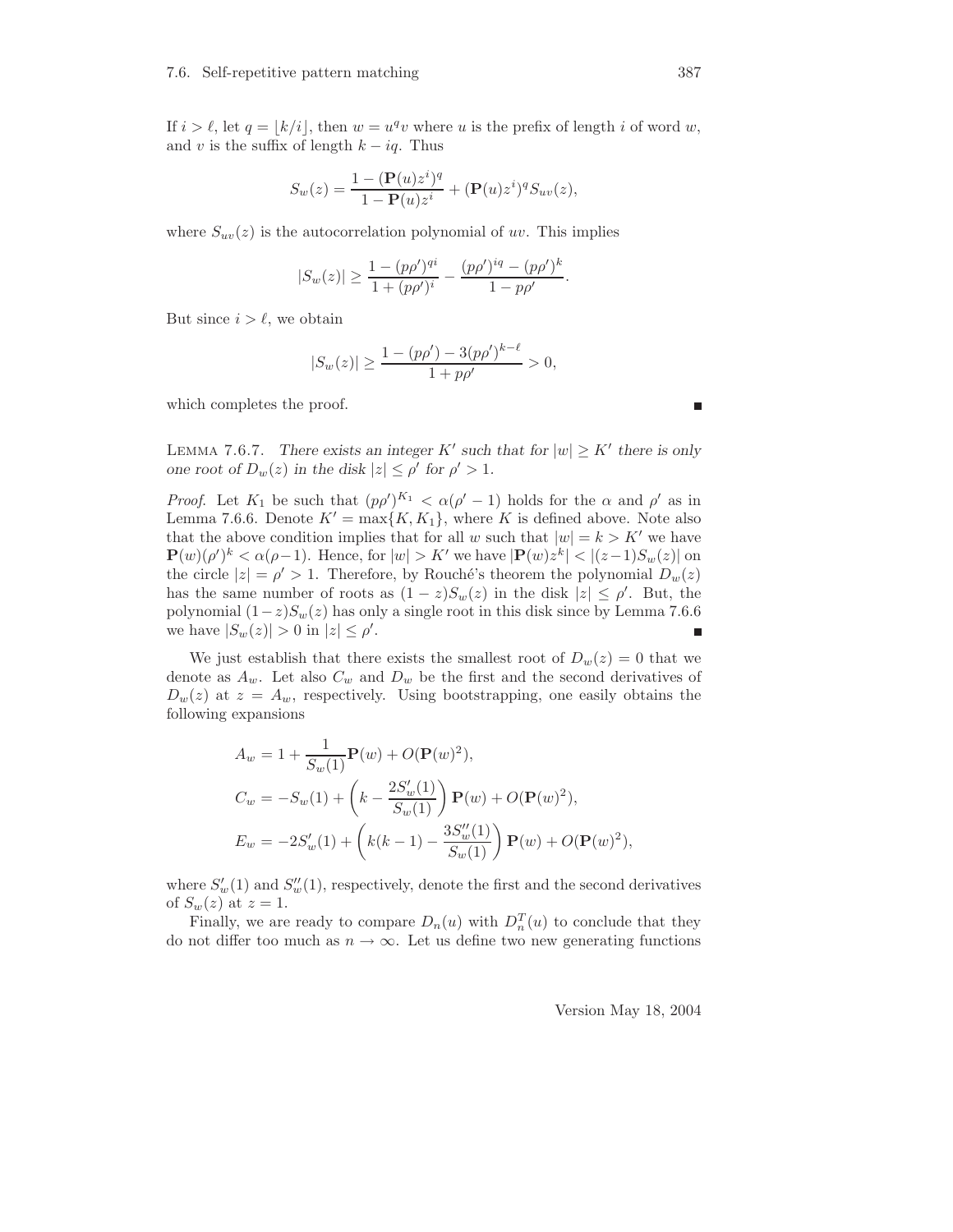$Q_n(u)$  and  $Q(z, u)$  that represent the difference between  $D_n(u)$  and  $D_n^T(u)$ , that is,

$$
Q_n(u) = \frac{u}{1-u} (D_n(u) - D_n^T(u)),
$$

and

$$
Q(z, u) = \sum_{n=0}^{\infty} n Q_n(u) z^n = \frac{u}{1-u} (D(z, u) - D^T(z, u)).
$$

Then

$$
Q(z, u) = \sum_{w} u^{|w|} \mathbf{P}(w) \left( \frac{z^{|w|}}{D_w(z)^2} - \frac{z}{(1 - z + \mathbf{P}(w)z)^2} \right) .
$$

It is not difficult to establish asymptotics of  $Q_n(u)$  by appealing to the Cauchy theorem. This is done in the following lemma.

LEMMA 7.6.8. There exists  $B > 1$  such that for all  $|u| \leq \beta$  the following evaluation holds

$$
Q_n(u) = \frac{1}{n} \sum_{w} u^{|w|} \mathbf{P}(w) \left( A_w^{|w| - n - 1} \left( \frac{n + 1 - |\mathcal{W}|}{C_w^2 A_w} + \frac{E_w}{C_w^3} \right) - n(1 - \mathbf{P}(w))^{n-1} \right) + O(B^{-n})
$$

for some  $\beta > 1$ .

Proof. By Cauchy's formula

$$
nQ_n(u) = \frac{1}{2i\pi} \oint Q(z, u) \frac{dz}{z^{n+1}},
$$

where the integration is along a loop contained in the unit disk that encircles the origin. Let w be such that  $|w| \geq K'$ , where K' is defined in Lemma 7.6.7. From the proof of Lemma 7.6.7 we conclude that  $D_w(z)$  and  $(1 - z + P(w)z)$  have only one root in  $|z| \leq \rho$  for some  $\rho > 1$ . Applying Cauchy's residue theorem we obtain

$$
\frac{1}{2i\pi} \oint u^{|w|} \mathbf{P}(w) \frac{dz}{z^{n+1}} \left( \frac{z^{|w|}}{D_w(z)^2} - \frac{z}{(1-z+\mathbf{P}(w)z)^2} \right) =
$$
  
=  $u^{|w|} \mathbf{P}(w) \left( \frac{A_w^{|w|-n-1}}{u} \left( \frac{n+1-|w|}{C_w^2 A_w} + \frac{E_w}{C_w^3} \right) - n(1-\mathbf{P}(w))^{n-1} \right) + I_w(\rho, u),$ 

where

$$
I_w(\rho, u) = \frac{\mathbf{P}(w)}{2i\pi} \int_{|z|=\rho} u^{|w|} \frac{dz}{z^{n+1}} \left( \frac{z^{|w|}}{D_w(z)^2} - \frac{z}{(1-z + \mathbf{P}(w)z)^2} \right) .
$$

To establish a bound for  $I_w(\rho, u)$  we argue exactly in the same manner as in the proof of Theorem 7.6.5. This leads for  $|w| > K'$  to

$$
\sum_{|w|=k} I_w(\rho, u) = O((\delta \rho u)^k \rho^{-n})
$$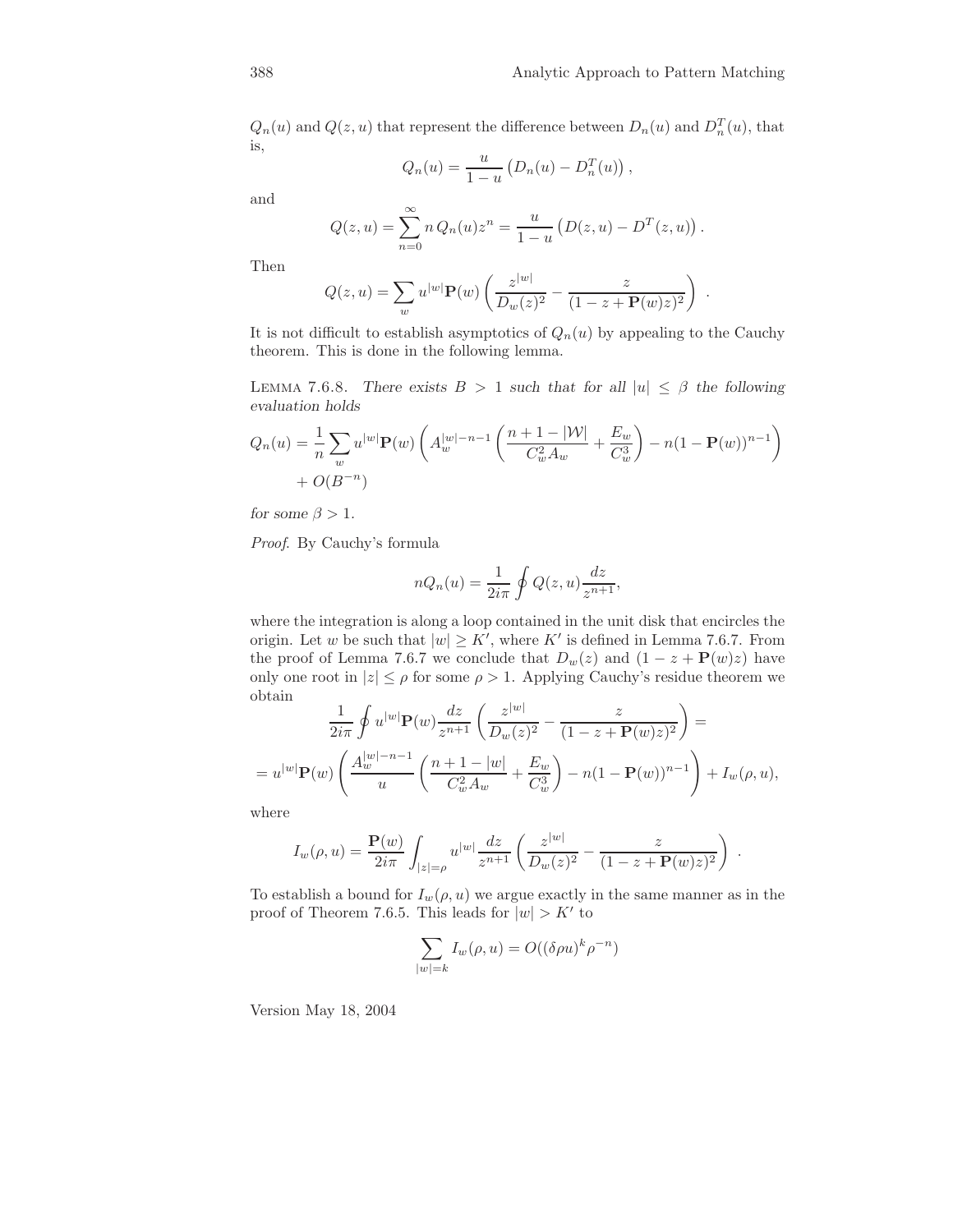since for all w we also have  $S_w(\rho) \leq 1/(1-p\rho)$  and  $D_w(z) = O(\rho^k)$  in the circle  $|z| \leq \rho$ . Set now  $\beta = (\delta \rho)^{-1} > 1$ . Then, for  $|u| < \beta$  we have

$$
\sum_{\{w:\ |w|>K'\}} I_w(\rho, u) = O(\sum_w \mathbf{P}(w)\rho^{|w|-n}) = O(\rho^{-n}).
$$

This proves our bound since the other terms ( $|w| < K'$ ) contribute only  $B^{-n}$ for some  $B > 1$  due to the fact that all roots of  $D_w(z)$  have magnitudes greater than 1.

In the next lemma we show that  $Q_n(u) \to 0$  as  $n \to \infty$ .

LEMMA 7.6.9. For all  $1 < \beta < \delta^{-1}$ , there exists  $\varepsilon > 0$  such that  $Q_n(u) =$  $(1-u)O(n^{-\varepsilon})$  uniformly for  $|u| \leq \beta$ .

*Proof.* The expansion of  $E_w$  with respect to  $\mathbf{P}(w)$ , and Lemma 7.6.4 show that as  $n \to \infty$  the following holds  $\sum_w u^{|w|} \mathbf{P}(w) A_w^{-n} E_w / C_w^3 = O(1)$ . Therefore, by Lemma 7.6.8 we have

$$
Q_n(u) = \sum_{w} u^{|w|} \mathbf{P}(w) \left( \frac{A_w^{|w|-n-2}}{C_w^2} - (1 - \mathbf{P}(w))^{n-1} \right) + O(1/n) .
$$

Let now  $f_w(x)$  be a function defined for x real by

$$
f_w(x) = \frac{A_w^{|w| - x - 2}}{C_w^2} - (1 - \mathbf{P}(w))^{x - 1}.
$$

By the same arguments as used in proving (7.6.8) in Theorem 7.6.5, we note that  $\sum_w u^{|w|} \mathbf{P}(w) f_{\underline{w}}(x)$  is absolutely convergent for all x and u such that  $|u|$  ≤ β. The function  $\bar{f}_w(x) = f_w(x) - f_w(0)e^{-x}$  is exponentially decreasing when  $x \to +\infty$  and is  $O(x)$  when  $x \to 0$ ; therefore its Mellin transform defined as

$$
\bar{f}_w^*(s) = \int_0^\infty \bar{f}_w(x) x^{s-1} dx
$$

is well defined for  $\Re(s) > -1$ . In this region we obtain

$$
\bar{f}_w^*(s) = \Gamma(s) \left( A_w^{|w|-1} \frac{(\log A_w)^{-s} - 1}{A_w C_w^2} - \frac{(-\log(1 + P(w))^{-s} - 1}{1 - P(w)} \right) ,
$$

where  $\Gamma(s)$  is the gamma function. Let  $g^*(s, u)$  be the Mellin transform of the series  $\sum_{w} u^{|w|} \mathbf{P}(w) \bar{f}_w(x)$  which exists at least in the strip (−1, 0). Formally, we have

$$
g^*(s, u) = \sum_w u^{|w|} \mathbf{P}(w) \bar{f}_w^*(s) .
$$

We can reverse the Mellin transform  $g^*(s, u)$  provided that the following holds.

LEMMA 7.6.10. The function  $g^*(s, u)$  is analytical in  $\Re(s) \in (-1, c)$  for some  $c > 0$ .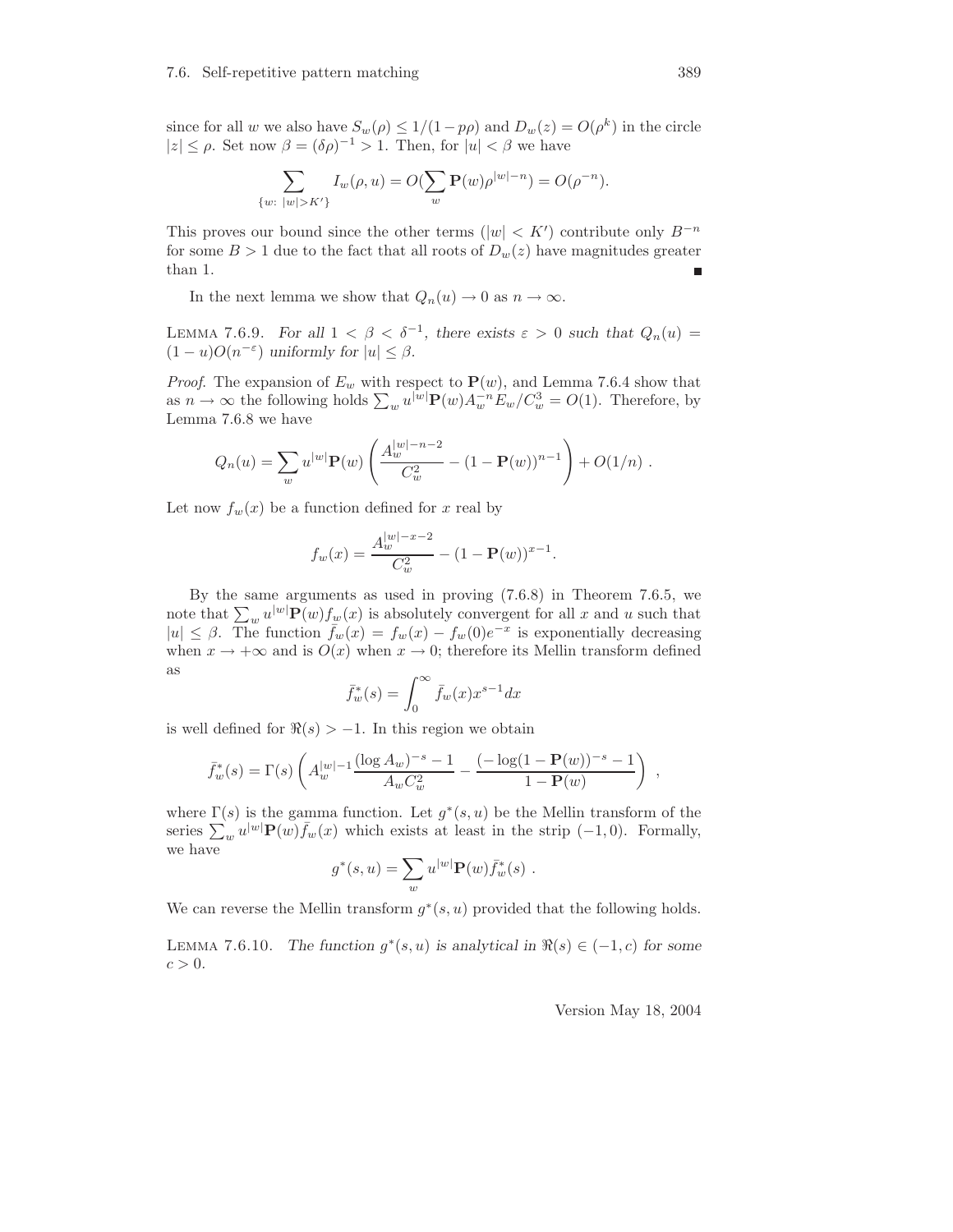Assuming Lemma 7.6.10 is granted, we have

$$
Q_n(u) = \frac{1}{2i\pi} \int_{\varepsilon - i\infty}^{\varepsilon + i\infty} g^*(s, U) n^{-s} ds + O(1/n) + \sum_w u^{|w|} \mathbf{P}(w) f_w(0) e^{-n},
$$

for some  $\varepsilon \in (0, c)$ . Notice that the last term of the above contributes  $O(e^{-n})$ , and can be safely ignored. Furthermore, a simple majorization under the integral gives the evaluation  $Q_n(u) = O(n^{-\epsilon})$  which completes the proof.

*Proof of Lemma 7.6.10*: We establish the absolute convergence of  $g^*(s, u)$  for all s such that  $\Re(s) \in (-1, c)$  and  $|u| \leq \beta$ . Let us define  $h^*(s, u) = \frac{g^*(s, u)}{\Gamma(s)}$  $\frac{(s,u)}{\Gamma(s)}$ . Note that for any fixed  $s$  we have the following

$$
(\log A_w)^{-s} = \left(\frac{\mathbf{P}(w)}{1 + S_w(1)}\right)^{-s} (1 + O(\mathbf{P}(w))),
$$

$$
(-\log(1 - \mathbf{P}(w)))^{-s} = \mathbf{P}(w)^{-s} (1 + O(\mathbf{P}(w))).
$$

Thus

$$
\frac{(\log A_w)^{-s} - 1}{A_w^{2-|w|}C_w^2} - \frac{(-\log(1 - \mathbf{P}(w)))^{-s} - 1}{1 - \mathbf{P}(w)} =
$$
\n
$$
= \mathbf{P}(w)^{-s} \left[ (1 + a_w(1))^s (1 + O(|w|\mathbf{P}(w)) - (1 + O(\mathbf{P}(w))) + O(|w|\mathbf{P}(w)) \right].
$$

By Lemma 7.6.4,  $P_k(S_w(1) \leq 1 + \theta \delta^k) \geq 1 - O(\delta^k)$ , and hence

$$
h^*(s, u) = \sum_{k=0}^{\infty} \left( \sup \{ p^{-\Re(s)}, q^{-\Re(s)} \} |u| \delta \right)^k O(1)
$$

that absolutely converges for all values of s such that  $\Re(s) < c$  where c satisfies  $\sup\{p^{-c}, q^{-c}\} < (\delta\beta)^{-1}$ . Since  $h^*(0, u) = 0$  by definition, the pole of  $\Gamma(s)$  at  $s =$ 0 is canceled in  $g^*(s, u)$ , and therefore  $h^*(s, u)$  does not show any singularities in the strip  $\Re(s) \in (-1, c)$ .

To complete the proof of our main Theorem 7.6.2, we need an asymptotic analysis of  $D_n^T(u)$  which is presented next. We recall that  $D_n^T$  represents also the typical depth in a trie built from  $n$  independently generated strings.

LEMMA 7.6.11. There exists  $\varepsilon > 0$  such that

$$
D_n^T(u) = (1 - u)n^{\kappa(u)}(\Gamma(\kappa(u)) + P(\log n, u))) + O(n^{\varepsilon}),
$$

where

$$
u\sum_{i=1}^{V}p_i^{1-\kappa(u)}=1
$$

and  $P(\log n, u)$  is periodic function with small amplitude in the case where the vector  $(\log p_1,$ 

 $\ldots$ , log  $p_V$ ) is collinear with a rational tuple, and converges to zero when  $n \to \infty$ otherwise.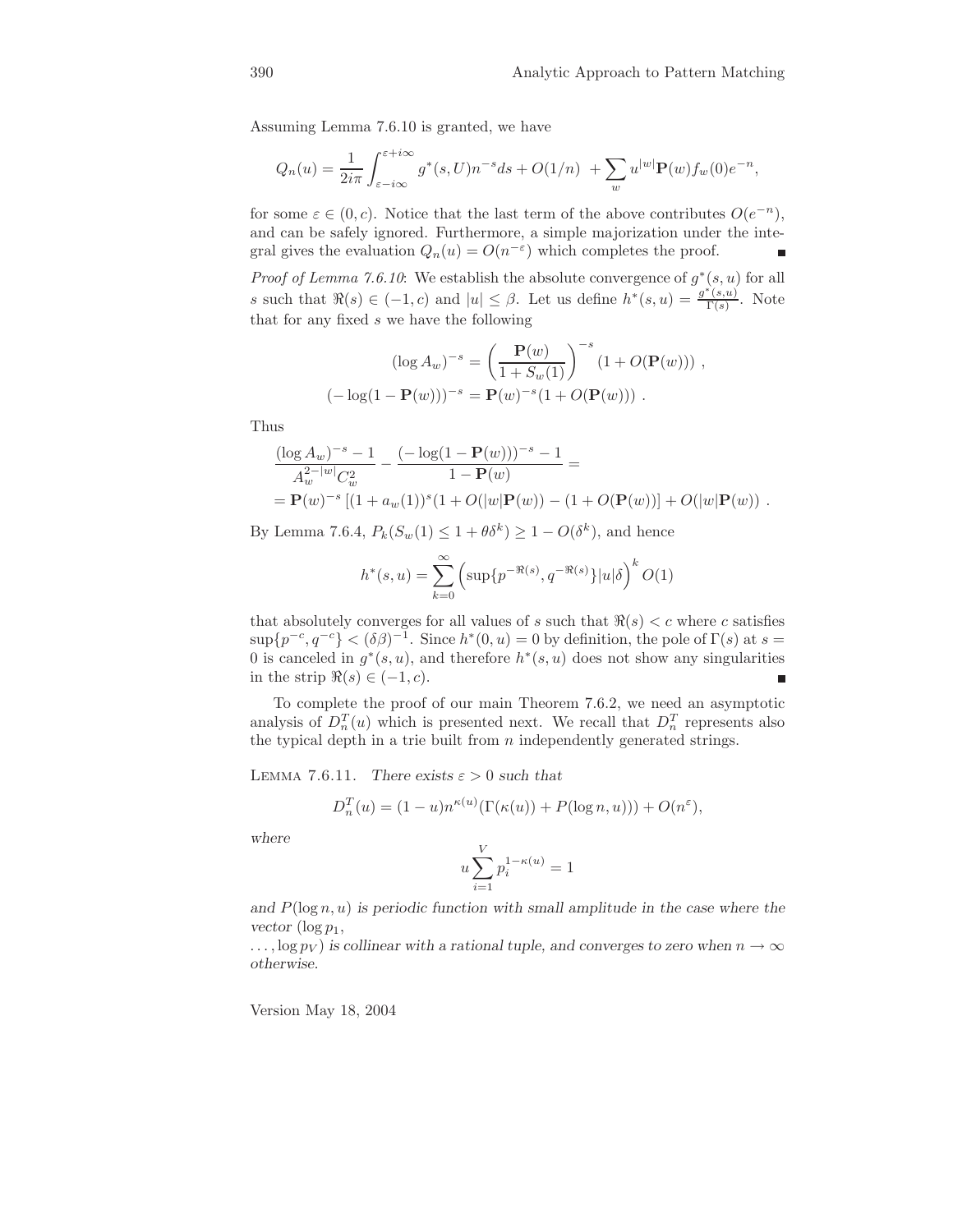## 7.6. Self-repetitive pattern matching 391

Proof. We begin with the identity

$$
D_n^T(u) = \frac{1-u}{u} \sum_{w \in A^*} u^{|w|} \mathbf{P}(w) (1 - \mathbf{P}(w))^{n-1}.
$$

We argue exactly in the same manner as in the proof of Lemma 7.6.8. We find the Mellin transform  $T^*(s, u) = \int_0^\infty x^{s-1} dx u/(1-u) D_x^T(u) dx$  to be

$$
T^*(s, u) = \sum_{w \in A^*} u^{|w|} \mathbf{P}(w) (-\log(1 - \mathbf{P}(w)))^{-s} \Gamma(s).
$$

Using the fact that for s bounded  $(-\log(1-\mathbf{P}(w)))^{-s} = \mathbf{P}(w)^{-s}(1+O(s\mathbf{P}(w))),$ we conclude

$$
T^*(s, u) = \Gamma(s) \left( \frac{u \sum_{i=1}^V p_i^{1-s}}{1 - u \sum_{i=1}^V p_i^{1-s}} + g(s, u) \right),
$$

where

$$
g(s, u) = O\left(\frac{us \sum_{i=1}^{V} p_i^{2 - \Re(s)}}{1 - |u| \sum_{i=1}^{V} p_i^{2 - \Re(s)}}\right).
$$

Let  $\kappa(u)$  be the main root of 1 =  $u\sum_{i=1}^{V} p_i^{1-s}$ . The other roots of 1 =  $u\sum_{i=1}^{V} p_i^{1-s}$ , are countable and we denote them as  $\kappa_k(u)$  for  $k\neq 0$  integer. For all integers k we have  $\Re(\kappa_k(u)) \geq \kappa(u)$ . Using the inverse Mellin we find

$$
D_n^T = \frac{1-u}{2i\pi u} \int_{-i\infty}^{+i\infty} T^*(s, u) n^{-s} ds.
$$

We now consider  $|u| < \delta^{-1}$  for  $\delta < 1$ . Then there exists  $\varepsilon$  such that for  $\Re(s) \leq \varepsilon$ the function  $g(s, u)$  has no singularity. Moving the integration path to the left of  $\Re(s) = \varepsilon$ , and applying the reside theorem we find the following estimate

$$
D_n^T(u) = (1 - u) \frac{\Gamma(\kappa(u))}{h(u)} n^{\kappa(u)} + (1 - u) \sum_k \frac{\Gamma(\kappa_k(u))}{h_k(u)} n^{\kappa_k(u)} + O(n^{-\varepsilon}) \tag{7.6.9}
$$

with  $h(u) = -\sum_i p_i^{1-\kappa(u)} \log p_i$  and  $h_k(u) = -\sum_i p_i^{1-\kappa_k(u)} \log p_i$ . When  $\log p_i$ 's are collinear with a rational vector, then there is subset of  $\kappa_k(u)$  that have the same real part as  $\kappa(u)$  and also equally spaced on the vertical line  $\Re(s)$  =  $\Re(\kappa(u))$ . In this case their contribution to (7.6.9) is

$$
n^{\kappa(u)} \sum_{k} \frac{\Gamma(\kappa_k(u))}{h(u)} \exp((\kappa_k(u) - \kappa(u))i \log n).
$$

When the  $\log p_i$ 's are not collinear with a rational vector the contribution of the  $\kappa_k(u)$  divided by  $n^{\kappa(u)}$  converges to zero when  $n \to \infty$ .

The last lemma completes the proof of Theorem 7.6.2. Indeed, it suffices to observe that for  $t \to 0$ 

$$
\kappa(e^t) = c_1 t + \frac{c_2}{2} t^2 + O(t^3)
$$
\n(7.6.10)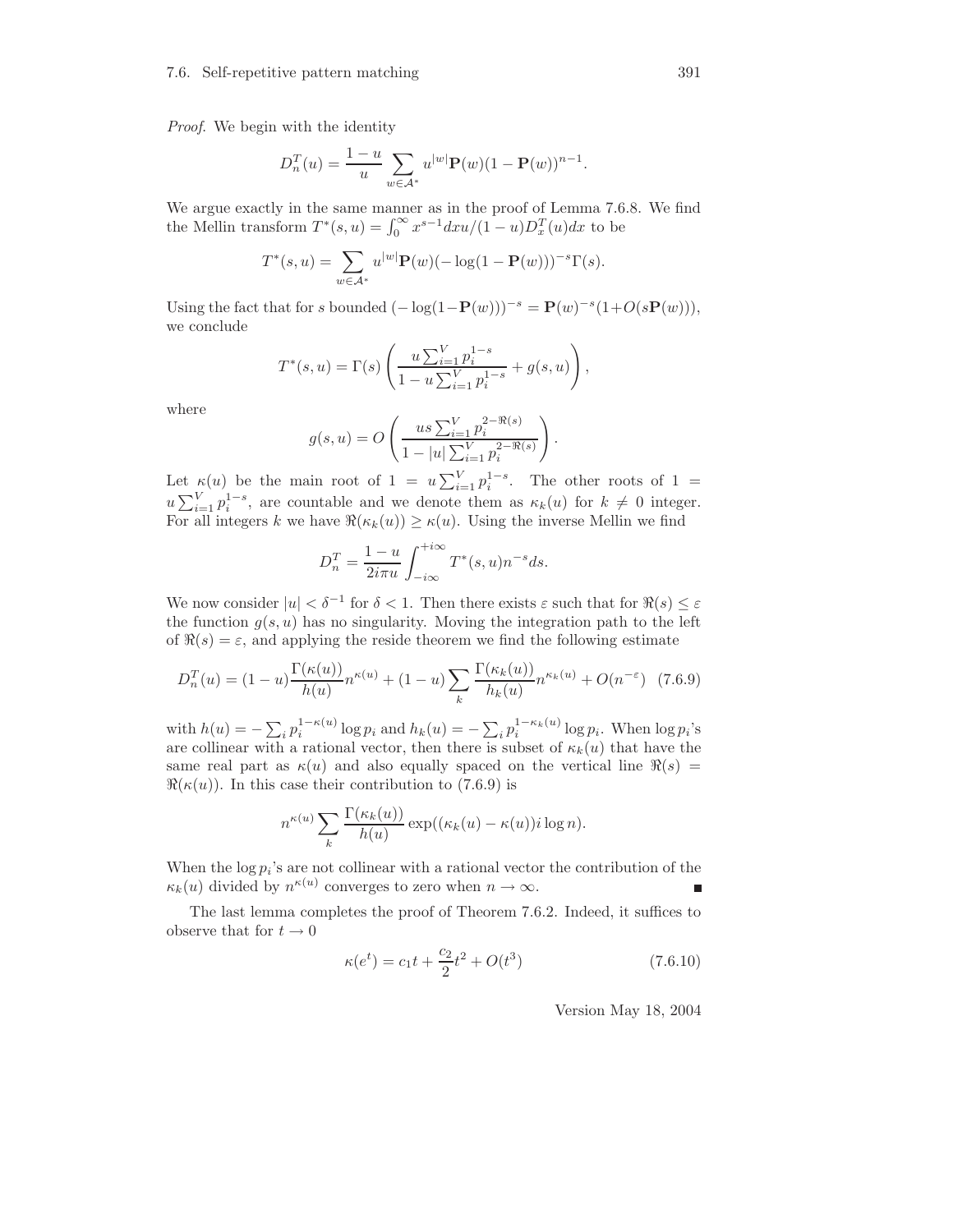where  $c_1 = 1/h$  and  $c_2 = (h_2 - h^2)/h^3$ . We concentrate first on the asymmetric case. From the expression of  $D_n^T(u)$  we find immediately the first and the second moments via the first and the second derivatives of  $D_n^T(u)$  at  $u = 1$  with the appropriate asymptotic expansion in  $c_1 \log n$  and in  $c_2 \log n$ . In order to obtain the limiting normal distribution we prove

$$
e^{-tc_1 \log n/\sqrt{c_2 \log n}} D_n^T \left( e^{t/\sqrt{c_2 \log n}} \right) \to e^{t^2/2}
$$

using  $n^{\kappa(u)} = \exp(\kappa(u) \log n)$  and referring to expansion (7.6.10).

For the symmetric case there is no normal limiting distribution since variance is  $O(1)$ . However, there are oscillation due to the fact that all  $\kappa_k(u)$  are aligned on a vertical line. This completes the proof of Theorem 7.6.2.

# Problems

Section 7.2

- 7.2.1 Prove (7.2.9).
- 7.2.2 In Theorem 7.2.8 we prove that for irreducible aperiodic Markov chain the variance  $Var(N_n) = nc_1 + c_2$  (cf. (7.2.26)). Prove that  $c_1 > 0$ .
- 7.2.3 Prove that  $(N_n \mathbf{E}(N_n))/\sqrt{\text{Var}(N_n)}$  converges in moments to the appropriate moments of the standard normal distribution.
- 7.2.4 Let  $\rho(t)$  be a root of  $1 e^t M_W(e^{\rho}) = 0$ . Observe that  $\rho(0) = 0$ . Prove that  $\rho(t) > 0$  for  $t \neq 0$  for  $p_{ij} > 0$  for all  $i, j \in \mathcal{A}$ .
- 7.2.5 Prove the expression (7.2.44) for  $\theta_a$  of Theorem 7.2.12 (cf. Denise and  $Régnier (2004)).$

## Section 7.3

- 7.3.1 Extend the analysis of Section 7.3 to multisets  $W$ , that is, a word  $w_i$ may occur several times in  $W$ .
- 7.3.2 Prove language relationships (7.3.2)–(7.3.2).
- 7.3.3 Derive explicit formulas for  $\theta_a$  appearing in Theorem 7.3.3(iv).
- 7.3.4 Find explicit formulas for the values of the mean  $\mathbf{E}(N_n(\mathcal{W}))$  and of the variance  $Var(N_n(W))$  for the generalized pattern matching discussed in Section 7.3.2 for  $\mathcal{W}_0 = \emptyset$  and  $\mathcal{W}_0 \neq \emptyset$ .
- 7.3.5 Derive explicit formulas for  $\sigma_a$  and  $\theta_a$  in (7.3.27) appearing in Theorem 7.3.10.
- 7.3.6 Enumerate  $(\ell, k)$  sequences over a non binary alphabet (i.e., generalize the analysis of Section 7.3.3).

## Section 7.4

7.4.1 Find an explicit formula for the generating function  $B_2^{[p]}(z)$  of the collection  $\mathcal{B}_2^{[p]}$ .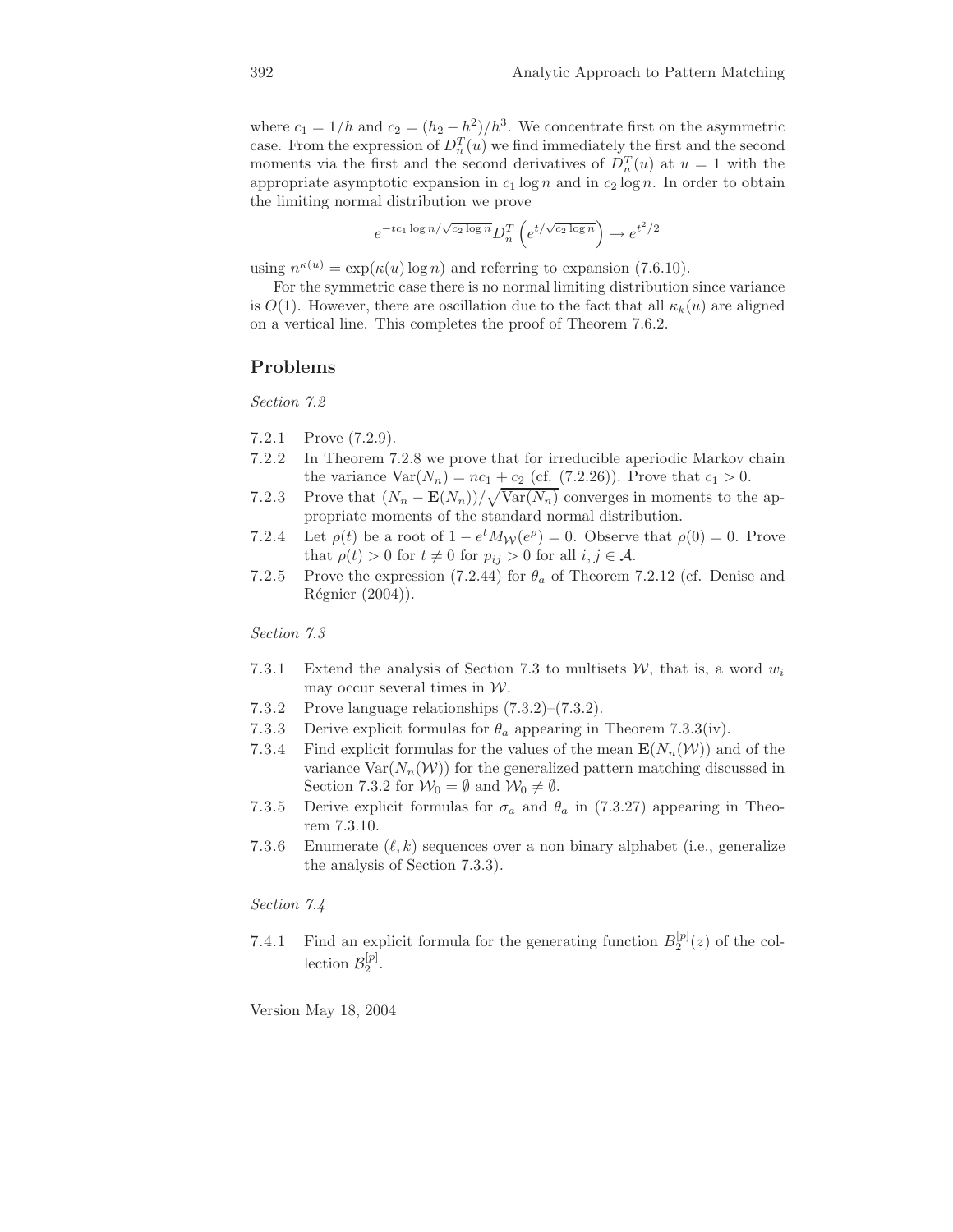- 7.4.2 Design a dynamic programming algorithm to compute the correlation algorithm,  $\kappa^2(\mathcal{W})$ .
- 7.4.3 Establish the rate of convergence for the Gaussian law from Theorem 7.4.5.
- 7.4.4 For the fully unconstrained subsequence problem establish the large deviations (cf. Janson (pear)).
- 7.4.5 Provide details of the proof for Theorem 7.4.6.
- 7.4.6 Let  $W = \{w_1, \ldots, w_d\}$  be a set of patterns  $w_i$ . The pattern W occurs as a subsequence in the text if any of  $w_i$  occurs as a subsequence. Analyze this generalization of the subsequence pattern matching.
- 7.4.7 Let w be a pattern. Set W to be a window size with  $|w| \leq W \leq n$ . Consider the windowed subsequence pattern matching in which w must appear as a subsequence within the window W. Analyze the number of windows that has at least one occurrence of  $w$  as a subsequence within the window (cf. Gwadera, Atallah, and Szpankowski 2003).

# Section 7.5

- 7.5.1 Prove the generating operators identities (7.5.5)–(7.5.8).
- 7.5.2 Prove (7.5.11)–(7.5.13).
- 7.5.3 Prove the second part of Theorem 7.5.1, that is, derive formula (7.5.18) for variance of  $\Omega_n(\mathcal{W})$ .
- 7.5.4 Does the central limit theorem holds for the generalized subsequence problem discussed in Section 7.5? What about large deviations?

# Section 7.6

- 7.6.1 Extend Theorem 7.6.2 for Markov sources.
- 7.6.2 Prove (7.6.7) and extend it to Markov sources (cf. Apostolico and Szpankowski 1992).
- 7.6.3 Let  $\kappa(u)$  be the main root of  $1 = u \sum_{i=1}^{V} p_i^{1-s}$ , and  $\kappa_k(u)$  for  $k \neq 0$ integer are other roots of  $1 = u \sum_{i=1}^{V} p_i^{1-s}$ . Prove that for all integers k we have  $\Re(\kappa_k(u)) \geq \kappa(u)$ .

# Notes

Algorithmic aspects of pattern matching are presented in numerous books. We mention here Crochemore and Rytter (1994) and Gusfield (1997) (cf. also Apostolico (1985)). Public domain utilities like agrep, grappe, webglimpse for finding general patters were recently developed by Wu and Manber (1995), Kucherov and Rusinowitch (1997), and others. Various data compression schemes are studied in Wyner and Ziv (1989), Wyner (1997), Yang and Kieffer (1998), Ziv and Lempel (1978), Ziv and Merhav (1993)). Prediction based on pattern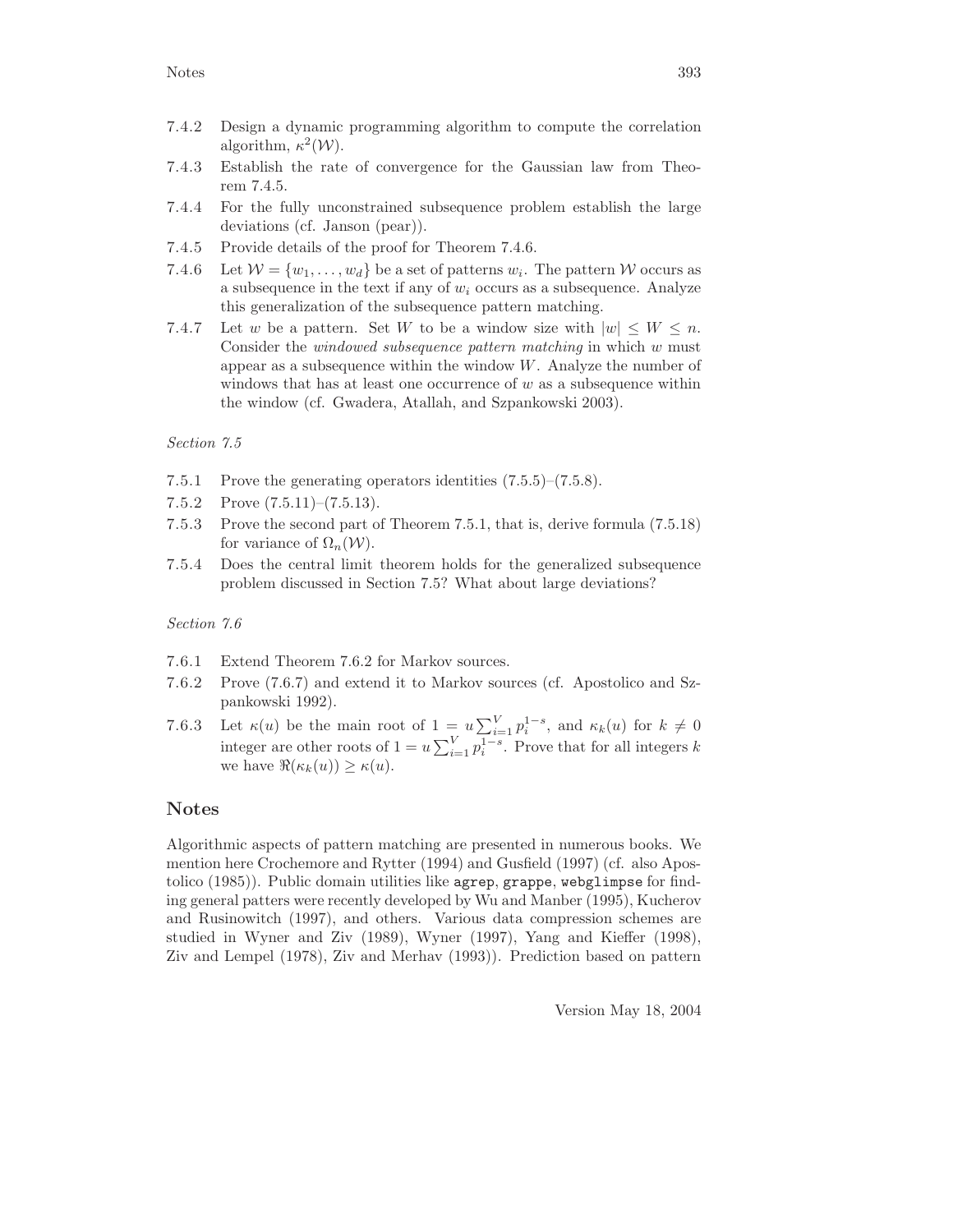matching is discussed in Jacquet, Szpankowski, and Apostol (2002). Algorithmic aspect of pattern matching can also be found in Chapter 2 and Chapter 8 of this book.

In this chapter the emphasis is on analysis of pattern matching problems by analytic methods in a probabilistic framework. Probabilistic models are discussed in Section 7.1 and Chapter 1. Markov models are presented in many standard books (cf. Karlin and Ost (1987)). Dynamic sources were introduced by Vallée (2001) (cf. also Clement, Flajolet, and Vallée (2001), Bourdon and Vallée  $(2002)$ ). General stationary ergodic sources are discussed in Shields (1969).

In this chapter analytic tools are used to investigate combinatorial pattern matching problems. The reader is referred to Alon and Spencer (1992), Szpankowski (2001), Waterman (1995) (cf. also Arratia and Waterman (1989, 1994)) for in-depth discussion of probabilistic tools. Analytic techniques are thoroughly explained in Sedgewick and Flajolet (1995) and Szpankowski (2001). The reader may also consult Atallah, Jacquet, and Szpankowski (1993), Bender (1973), Clement et al. (2001), Hwang (1996), Jacquet and Szpankowski (1994, 1998). The Perron–Frobenius theory and the spectral decomposition of matrices can be found in Gantmacher (1959), Karlin and Taylor (1975), Kato (1980), Szpankowski (2001). Operator theory is discussed in Kato (1980).

Exact string matching is presented in Section 7.2. There are numerous references. Our approach is founded in the work of Guibas and Odlyzko (1981a) and Guibas and Odlyzko (1981b). The presentation of this section follows very closely recent work of Régnier and Szpankowski (1998a) and Régnier (2000). More probabilistic approach is adopted in Chapter 2 and in Prum et al. (1995). Example 7.2.13 is taken from Denise, Régnier, and Vandenbogaert (2001).

Generalized string matching problem discussed in Section 7.3 was introduced in Bender and Kochman (1993). The analysis of string matching over reduced set of patterns appears in Régnier and Szpankowski (1998b) (cf. also Guibas and Odlyzko (1981b)). An automaton approach to motif finding was proposed in Nicodème et al. (2002). The general string matching was first dealt with in Bender and Kochman (1993), however, our presentation follows a different path simplifying previous analyses. It is closely related to the subsequence pattern matching analysis presented in Flajolet, Guivarc'h, Szpankowski, and Vallée (2001). The  $(\ell, k)$  sequence analysis is taken from Szpankowski (2001).

The subsequence pattern matching or the hidden pattern matching discussed in Section 7.4 is based on Flajolet et al. (2001). Proceeding along different tracks, Janson (pear) has related this particular case to his treatment of  $U$ – statistics via Gaussian Hilbert spaces; see Chapter XI of Janson's book Janson (1997) for the type of method employed. Example 7.4.7 was fully developed in Gwadera et al. (2003).

The generalized subsequence pattern matching discussed in Section 7.5 is taken from Bourdon and Vallée  $(2002)$ . The operator generating function approach for dynamic sources was developed by Vallée (2001).

In Section 7.6 we present some results for the self-repetitive pattern matching. Theorem 7.6.2 was proved in Jacquet and Szpankowski (1994), however, our